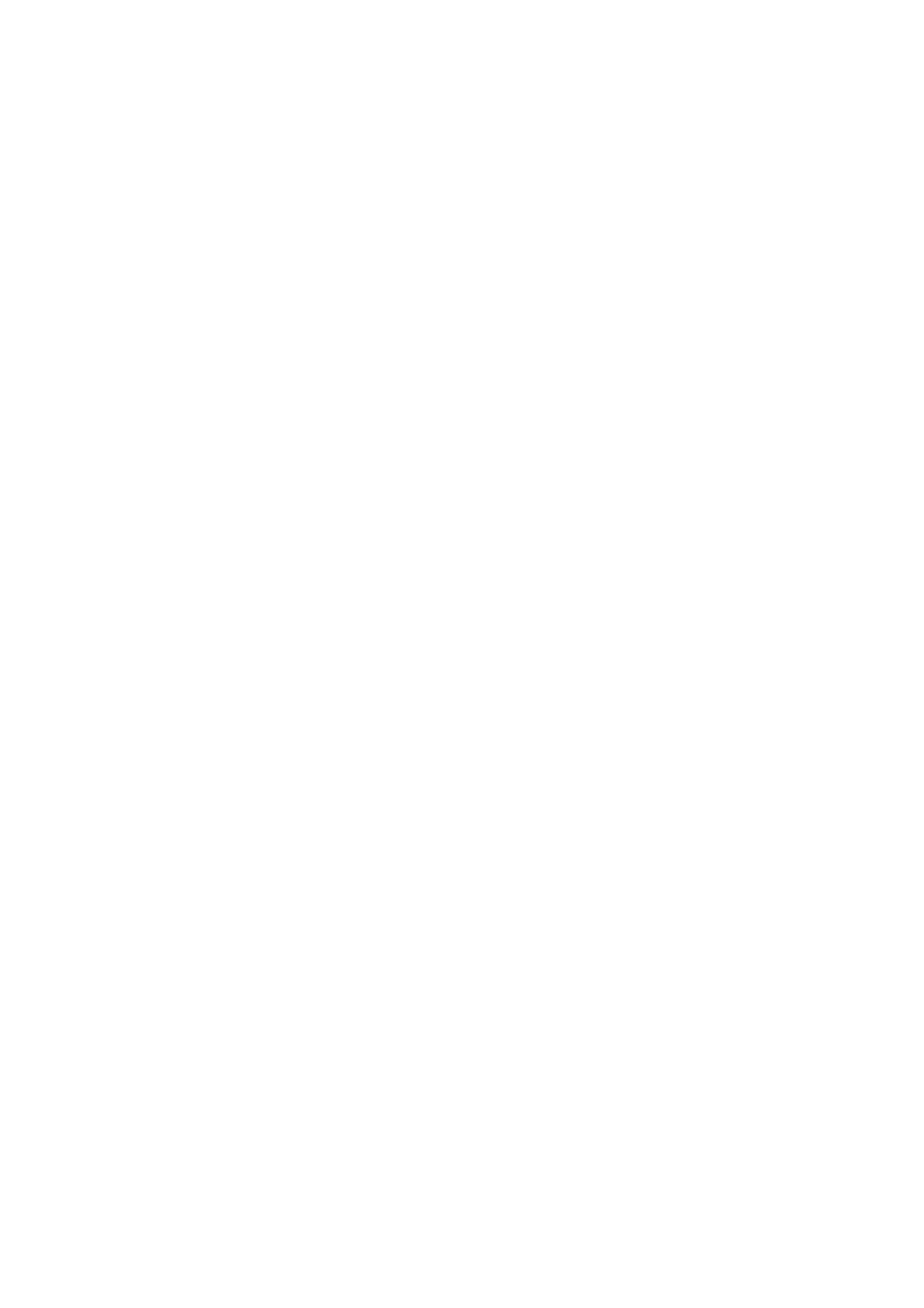# **CONTENTS Page**

|                   | <b>Executive Summary</b>                   | 3  |
|-------------------|--------------------------------------------|----|
| 1                 | <b>Introduction</b>                        | 9  |
| $\mathbf{2}$      | <b>Monitoring Framework</b>                | 11 |
| 3                 | <b>Contextual Change</b>                   | 15 |
| 4                 | <b>Local Development Plan Monitoring</b>   | 33 |
| 5                 | <b>Sustainability Appraisal Monitoring</b> | 65 |
| 6                 | <b>Conclusions and Recommendations</b>     |    |
| <b>Appendix 1</b> | <b>Status of LDP Allocations</b>           | 91 |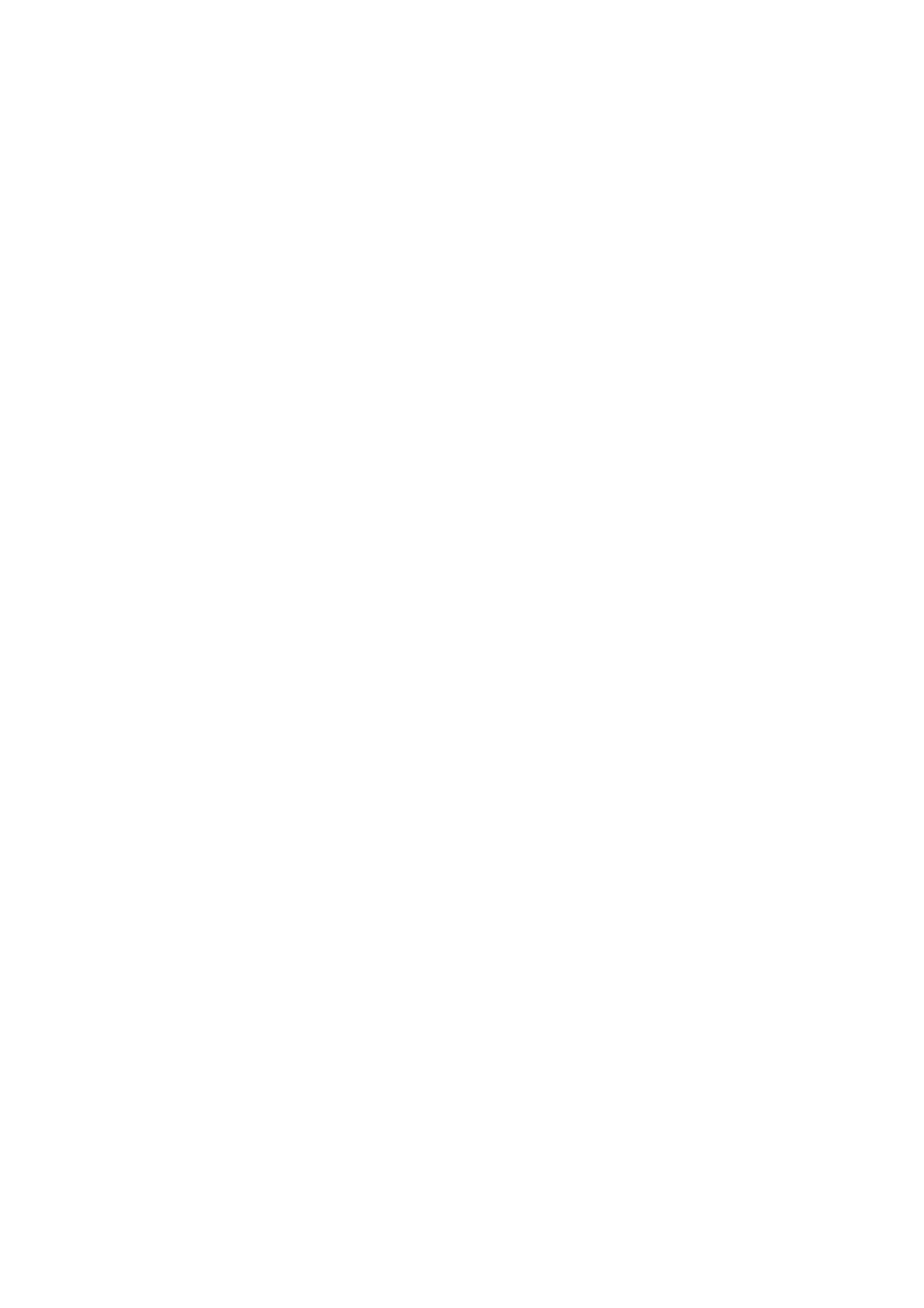

# **EXECUTIVE SUMMARY**

The Rhondda Cynon Taf Local Development Plan (LDP) was adopted on 2<sup>nd</sup> March 2011. As part of the statutory development plan process the Council is required to prepare an Annual Monitoring Report (AMR). The AMR will provide the basis for monitoring the effectiveness of the LDP core strategy and policies, the Plan's sustainability credentials and identify any significant contextual changes that might influence implementation.

This is the third AMR to be prepared since the adoption of the Rhondda Cynon Taf LDP and provides a further opportunity for the Council to assess the impact the LDP is having on the social, economic and environmental well being of the County Borough.

# **Key Findings of the Annual Monitoring Process 2013-14**

#### **Contextual Change**

This section looks at local, regional, national and international factors that have had an influence on land-use development in Rhondda Cynon Taf and subsequently on the implementation of the LDP during 2013-14. These include:

A. National Policy or Legislation:

- Planning Policy Wales Edition 6;
- Technical Advice Note 21, Waste;
- Technical Advice Note 23, Planning for Economic Development;
- Technical Advice Note 20, The Welsh Language;
- Draft Planning (Wales) Bill and Positive Planning: Proposals to reform the planning system in Wales;
- The Community Infrastructure Levy Regulations Amendments; and
- The Regional Technical Statement for the North Wales and South Wales Regional Aggregate Working Parties - 1st Review.

B. National Statistics and Policy Research:

- Report of the Commission on Public Service Governance and Delivery, January 2014 (also known as the Williams Commission Report);
- A report on trend-based population projections by age and gender November 2013; and
- Household Projections for Wales, February 2014 The Use of the Welsh Government 2011 Household Projections for Land Use Planning Purposes.

#### C. External Conditions:

- Small signs of recovery in the global and national economy;
- Small increase in national house building:
- Continued positive performance in the food retail sector;
- Reduction in commercial development activity; and
- 'Help to Buy' homes scheme.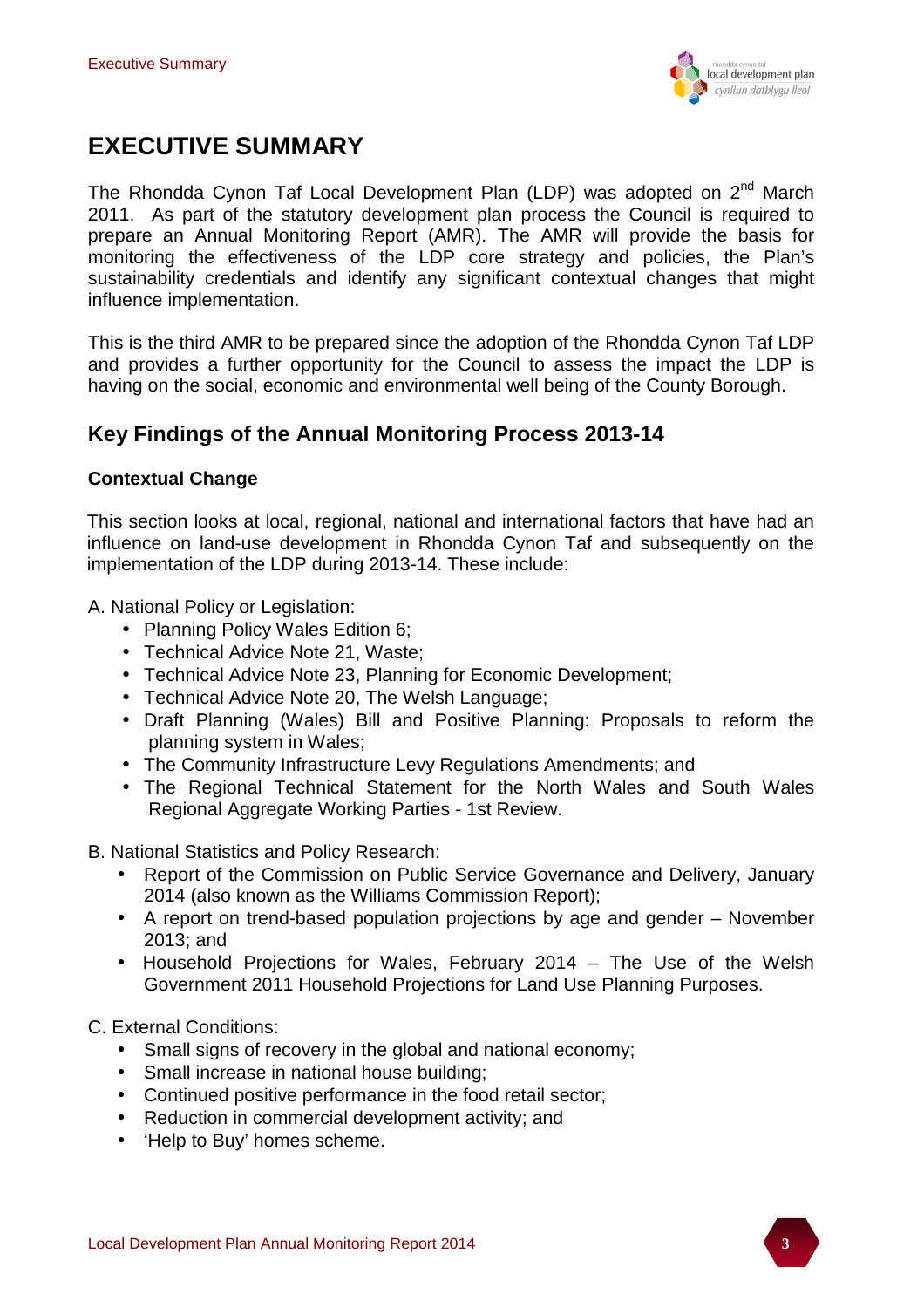

- D. The Local Development Context:
	- Rhondda Cynon Taf Joint Housing Land Availability Study 2013;
	- Local Housing Market Assessment 2012;
	- Community Infrastructure Levy;
	- Renewable and Low Carbon Energy Study (May 2012);
	- Single Integrated Plan 2013;
	- Local Economic Conditions; and
	- Public and private sector funding.

#### **Local Development Plan Monitoring**

The results of the core and local output monitoring exercise for 2013-14, provide an interesting and varied picture of development in Rhondda Cynon Taf.

In considering the successful implementation of the LDP, there are two main sectors of the economy that are particularly relevant, these being the operations of the housing and commercial markets. The most notable AMR findings in relation to these indicate that:

- 534 new dwellings were built in the County Borough. This represents a 29% increase on the number of new dwellings constructed during 2012–13 and a 50% increase on 2011-12;
- 59 new affordable dwellings were built in the County Borough. This represents a 23% reduction on the number of affordable dwellings constructed during 2012 – 13, although a 34% increase on the figure for 2011 - 12;
- The average house sales price during the monitoring year was £109,470, up from £107,031 in 2012-13.
- The Council approved proposals for 969 new dwellings during 2013–14;
- Overall vacancy rates for Principal Town and Key Settlement retail centres were 11.4% during 2013 – 14, which is a slight increase on the previous year's rates of 10.8%. This is also slightly above the UK average vacancy rate of 10.6% in April 2014 and 11.1% in September 2013, although lower than the 11.9% rate at the start of the monitoring period in April 2013.
- Major town centre regeneration schemes were being implemented in Pontypridd and Aberdare during 2013-14.

Detailed consideration of the results of the monitoring exercise has allowed the Council to make an informed judgement about the nature of the progress that has been made during 2013-14, in delivering the LDP targets and therefore its policies.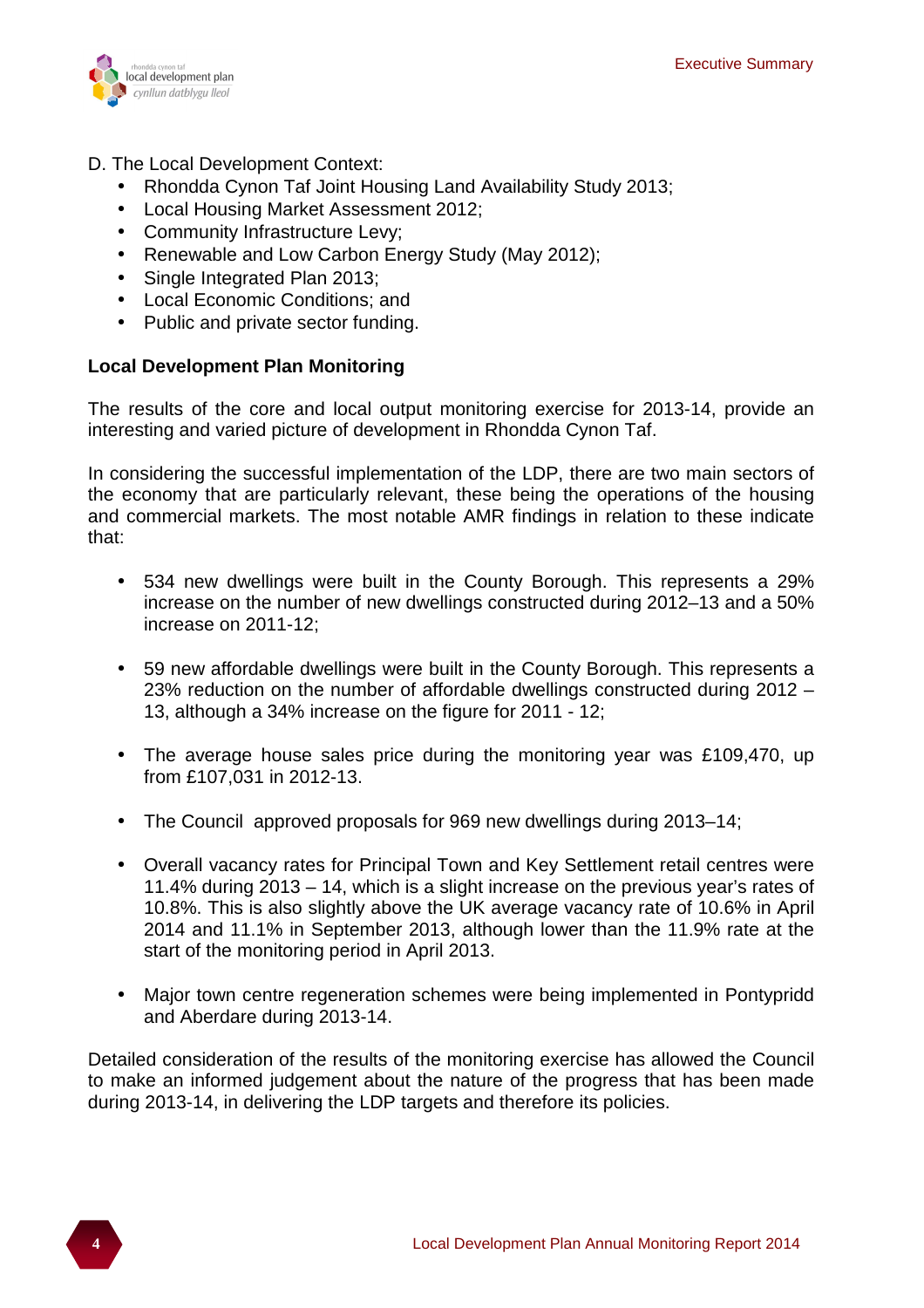

The result of the delivery of each of the monitoring targets is shown in the table below (along with an explanation of the colour coding):

| <b>LDP MONITORING</b>     |                                |  |  |
|---------------------------|--------------------------------|--|--|
| <b>Core Policy Target</b> | <b>Result</b>                  |  |  |
| CS <sub>1</sub>           | Development in the North       |  |  |
| CS <sub>2</sub>           | Development in the South       |  |  |
| CS <sub>3</sub>           | <b>Strategic Sites</b>         |  |  |
| CS <sub>4</sub>           | <b>Housing Requirements</b>    |  |  |
| CS <sub>5</sub>           | Affordable Housing             |  |  |
| CS <sub>6</sub>           | <b>Employment Requirements</b> |  |  |
| CS <sub>7</sub>           | Retail                         |  |  |
| CS <sub>8</sub>           | Transportation                 |  |  |
| CS <sub>9</sub>           | <b>Waste Management</b>        |  |  |
| CS 10                     | <b>Minerals</b>                |  |  |

The results of the monitoring process for 2013-14 indicate that the targets in respect of 6 of the 10 core policies are on going, being met or exceeded (annotated in green) and 3 targets are not currently being achieved but the situation can be ameliorated without immediate intervention or sufficiently progressed not to require direct intervention (annotated in amber). This figure has increased on last year with the consideration that CS 1 – Development in the North, is not quite achieving its necessary targets. The remaining target in respect of policy CS6 is currently falling short of the required pattern of delivery and intervention to ameliorate this issue may need to be considered further (annotated amber/red).

#### **Sustainability Appraisal (SA) Monitoring**

The key findings of the SA Monitoring Process are outlined below:

- 53.7% of all new dwellings built over the year were on previously developed land.
- 99.6% of all new houses permitted during 2013–14 are accessible and within 400 metres of at least one or more transport mode.
- 78.6% (11 of 14), of all new employment permitted is accessible and within 400 metres of one or more transport mode.
- All new retail permitted is accessible and within 400 metres of one or more transport modes.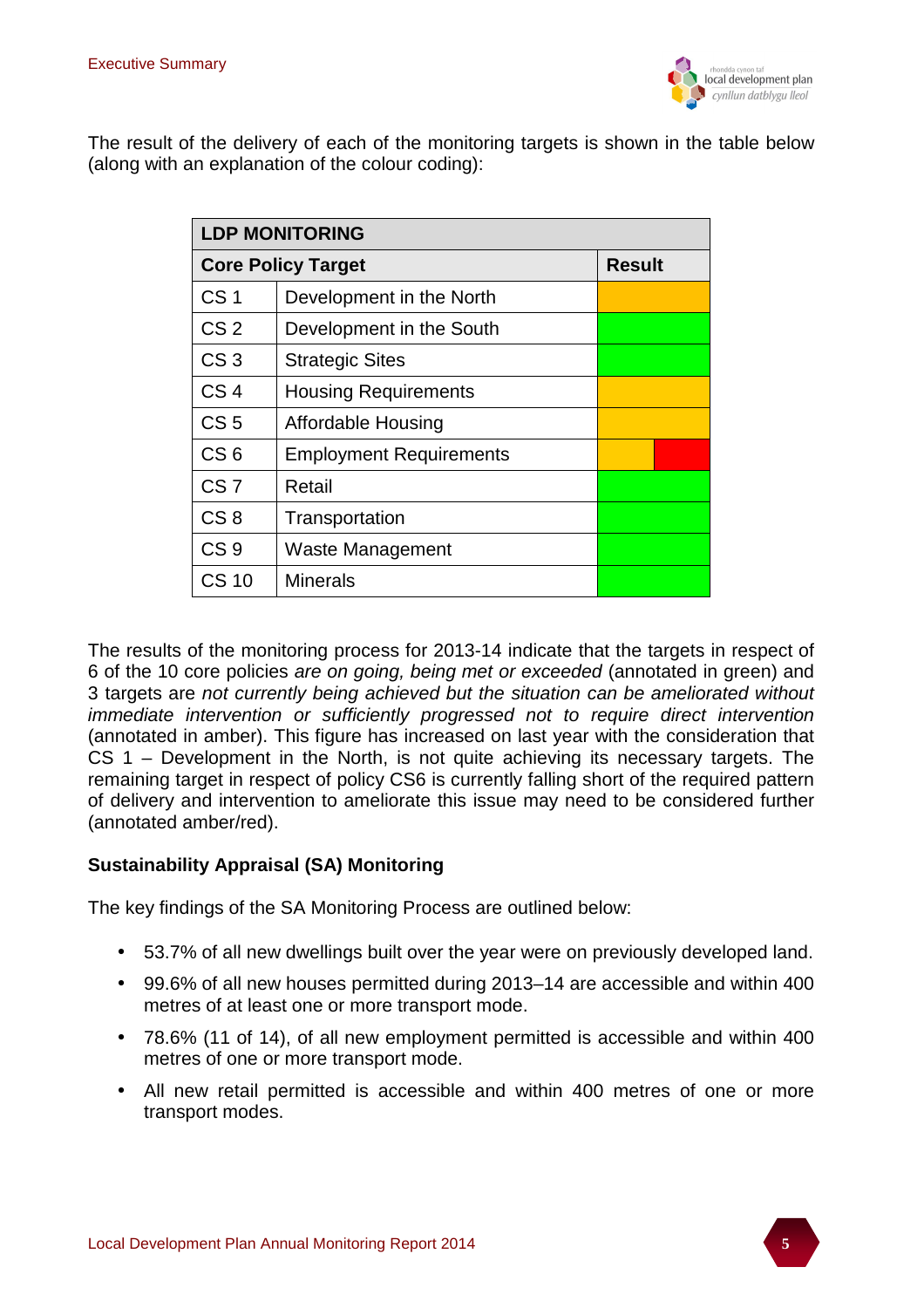

• All new-build residential units permitted met level 3 or higher of the Code for Sustainable Homes;

The result of the delivery of each of the SA monitoring targets is shown in the table below, (along with an explanation of the colour coding):

| <b>SA MONITORING</b> |                             |  |               |  |
|----------------------|-----------------------------|--|---------------|--|
| <b>Targets</b>       |                             |  | <b>Result</b> |  |
| <b>SA1</b>           | Housing                     |  |               |  |
| SA <sub>2</sub>      | <b>Culture and Heritage</b> |  |               |  |
| SA <sub>3</sub>      | Communities                 |  |               |  |
| SA <sub>4</sub>      | Health                      |  |               |  |
| <b>SA 5</b>          | Economy                     |  |               |  |
| SA <sub>6</sub>      | Employment                  |  |               |  |
| SA <sub>7</sub>      | Transport                   |  |               |  |
| SA <sub>8</sub>      | <b>Built Environment</b>    |  |               |  |
| SA <sub>9</sub>      | Landscape                   |  |               |  |
| SA 10                | <b>Biodiversity</b>         |  |               |  |
| <b>SA 11</b>         | Water                       |  |               |  |
| <b>SA 12</b>         | <b>Climate Change</b>       |  |               |  |
| <b>SA 13</b>         | Energy                      |  |               |  |
| <b>SA 14</b>         | <b>Land and Soils</b>       |  |               |  |
| <b>SA 15</b>         | Waste                       |  |               |  |
| <b>SA 16</b>         | <b>Minerals</b>             |  |               |  |
| <b>SA 17</b>         | <b>Air Quality</b>          |  |               |  |

The results of the monitoring process indicate that the targets in respect of the majority of the sustainability indicators are on going, being met or exceeded (annotated in green), a minority of SA targets are not currently being achieved but the situation can be ameliorated without immediate intervention or sufficiently progressed not to require direct intervention (annotated in amber). The results also showed that an indicator for minerals needs to be redefined (annotated in white) as it does not currently give the appropriate information necessary to assess the target.

Whilst the plan is still in the early stages of implementation, it is possible to make some broad predictions regarding how the plan is progressing in terms of sustainability. Overall, the plan is travelling in a positive direction for most aspects of sustainability.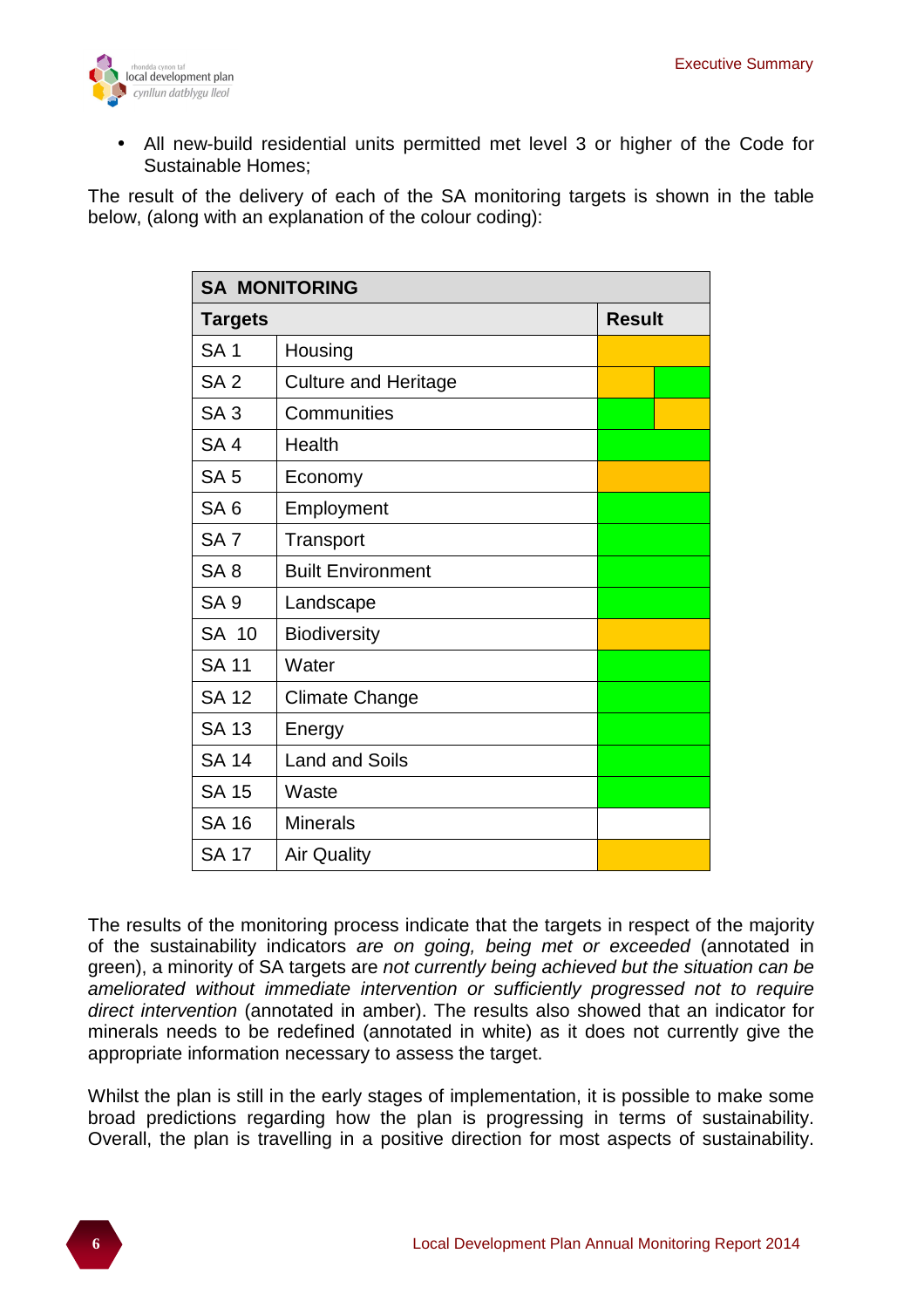

However in some, the indicators suggest that further consideration may need to be given to how these targets can be achieved.

#### **Conclusions and Recommendations**

Whilst the pattern of growth in some areas is slower than anticipated at the time of writing the LDP, evidence collected through the monitoring process suggests that good progress is being made in the delivery of the majority of LDP targets relating to the implementation of the Plan's policies and allocations. It is anticipated that the development that has taken place in Rhondda Cynon Taf since the adoption of the LDP, coupled with the projected future investment from the public and private sector will ensure the that LDP core strategy is successfully delivered. There is therefore no evidence to suggest a need for a full or partial review of the LDP at this time, in advance of the statutory review in 2015. It is nevertheless considered that certain elements of the plan, along with issues that have been discussed in the contextual changes section of this report, will need to be considered in considerable detail at the time of the statutory review.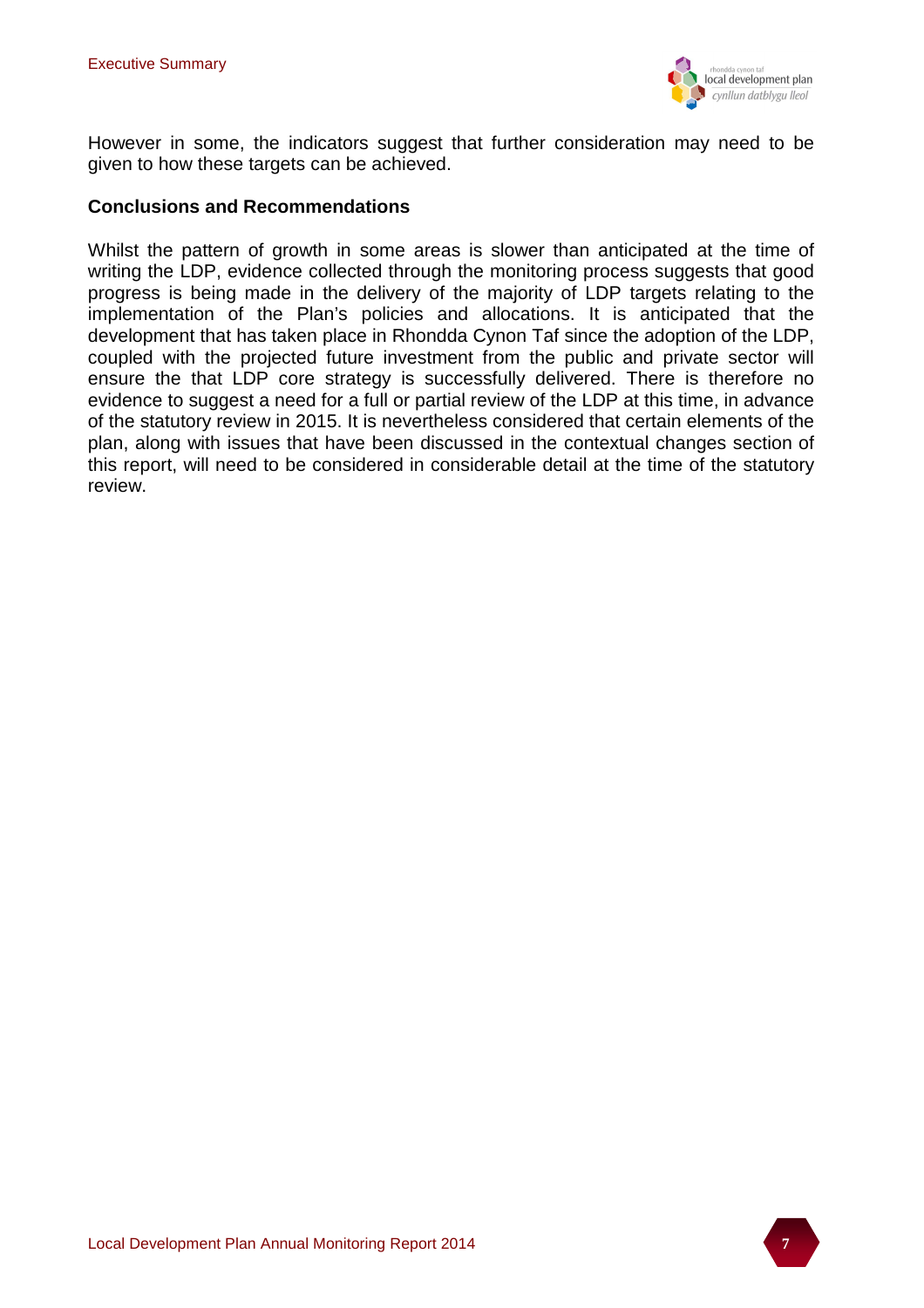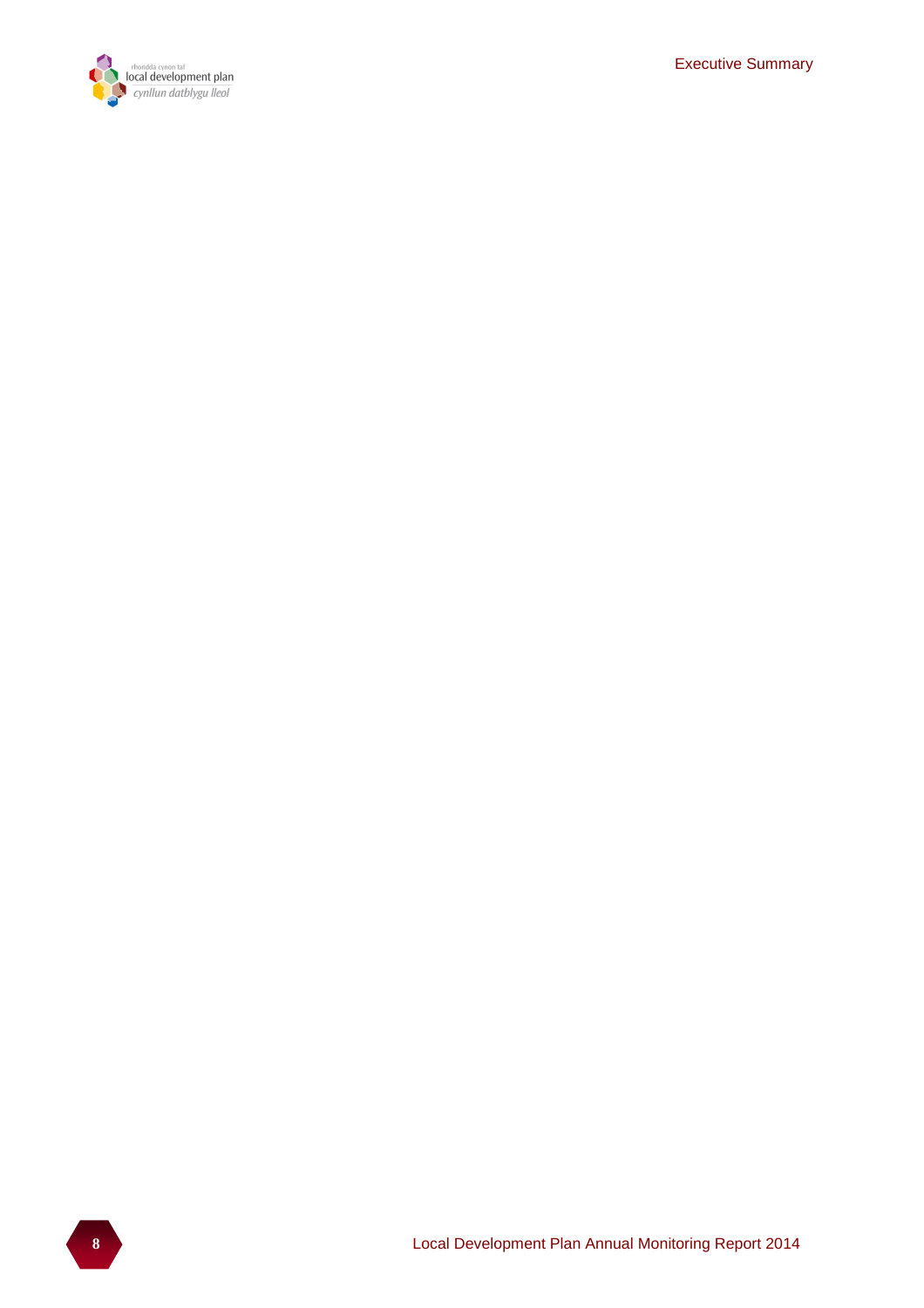

# **1. INTRODUCTION**

- 1.1 The Rhondda Cynon Taf Local Development Plan (LDP) was adopted on 2nd March 2011. The LDP provides a land use framework which forms the basis on which decisions about future development in the County Borough are based.
- 1.2 As part of the statutory development plan process the Council is required to prepare an Annual Monitoring Report (AMR). The AMR will provide the basis for monitoring the effectiveness of the LDP core strategy and policies, the plan's sustainability credentials and identify any significant contextual changes that might influence its implementation. The AMR is to be submitted to the Welsh Government by the 31st October each year. The results of the monitoring process will feed into the ongoing analysis of the LDP. Unless the conclusions of this AMR indicate otherwise, the Council is not required to undertake a review of the LDP until 2015, in accordance with the statutory LDP process.
- 1.3 This is the third AMR to be prepared since the adoption of the Rhondda Cynon Taf LDP and monitors the period between 1<sup>st</sup> April 2013 and 31<sup>st</sup> March 2014. It provides an important opportunity for the Council to assess the impact the LDP is having on the social, economic and environmental well-being of the County Borough.
- 1.4 The structure of the AMR is as follows;
	- **Introduction** outlines the requirement for, the purpose and structure of the AMR;
	- **Monitoring Framework** explains the process of monitoring the LDP, how to quantify the resulting data and, if necessary, determine whether a review of the LDP and Sustainability Appraisal (SA) is required;
	- **Contextual Change** analyses the potential impact of factors such as changes to national planning policy, the economic climate and local issues on the implementation of the LDP;
	- **Local Development Plan Monitoring** provides an analysis of the effectiveness of the LDP policy framework in delivering the plans targets;
	- **Sustainability Appraisal Monitoring** analyses the impact the LDP is having on the social, economic and environmental well-being of Rhondda Cynon Taf and;
	- **Conclusions and Recommendations** provides an overview of the findings of the AMR and makes recommendations about issues that require further consideration.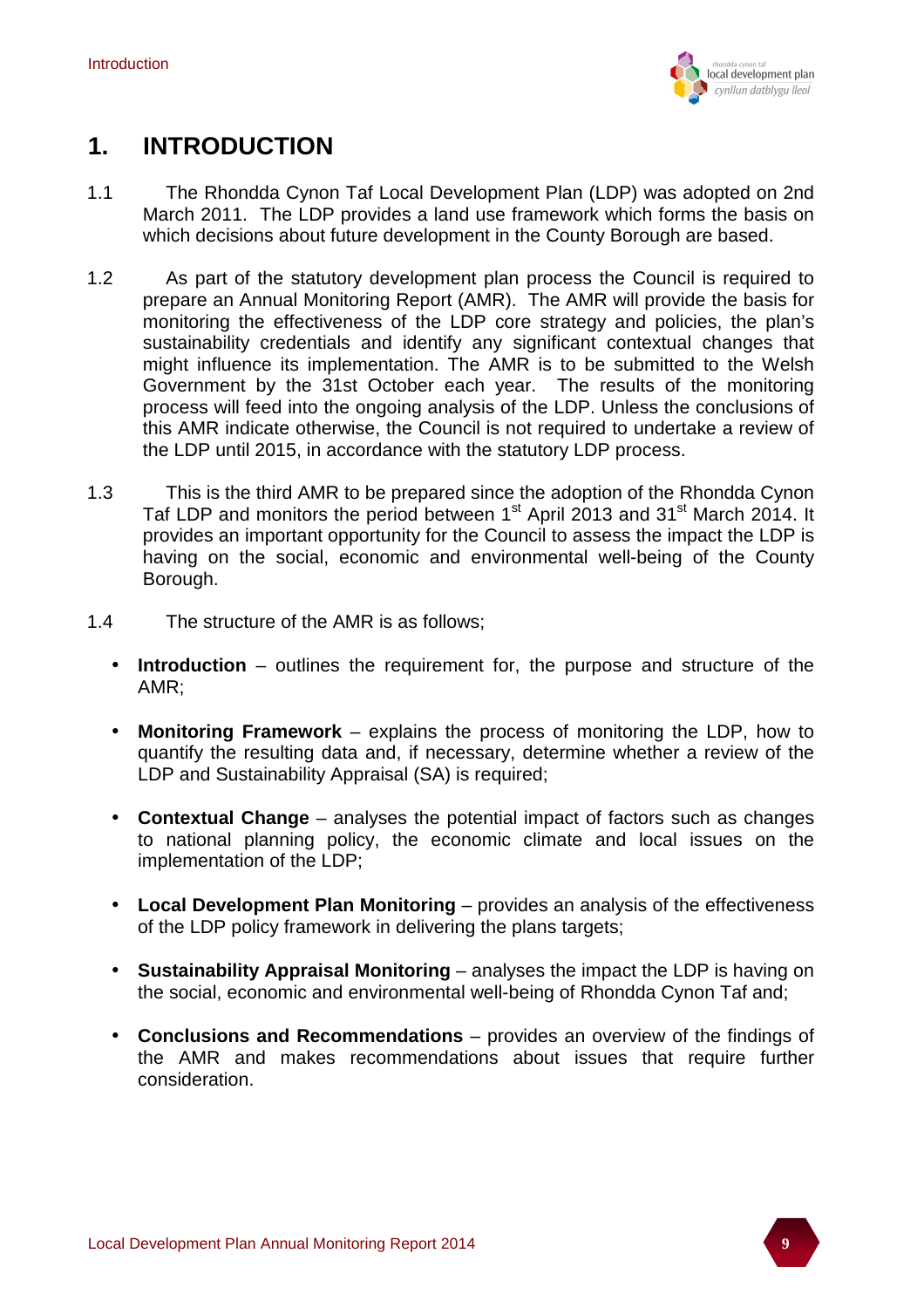

1.5 The AMR has been prepared in accordance with the requirements of the Town & Country Planning (Local Development Plan) (Wales) Regulations 2005; Strategic Environmental Assessment Regulations (2004) and the Habitats Assessment Regulations (2004).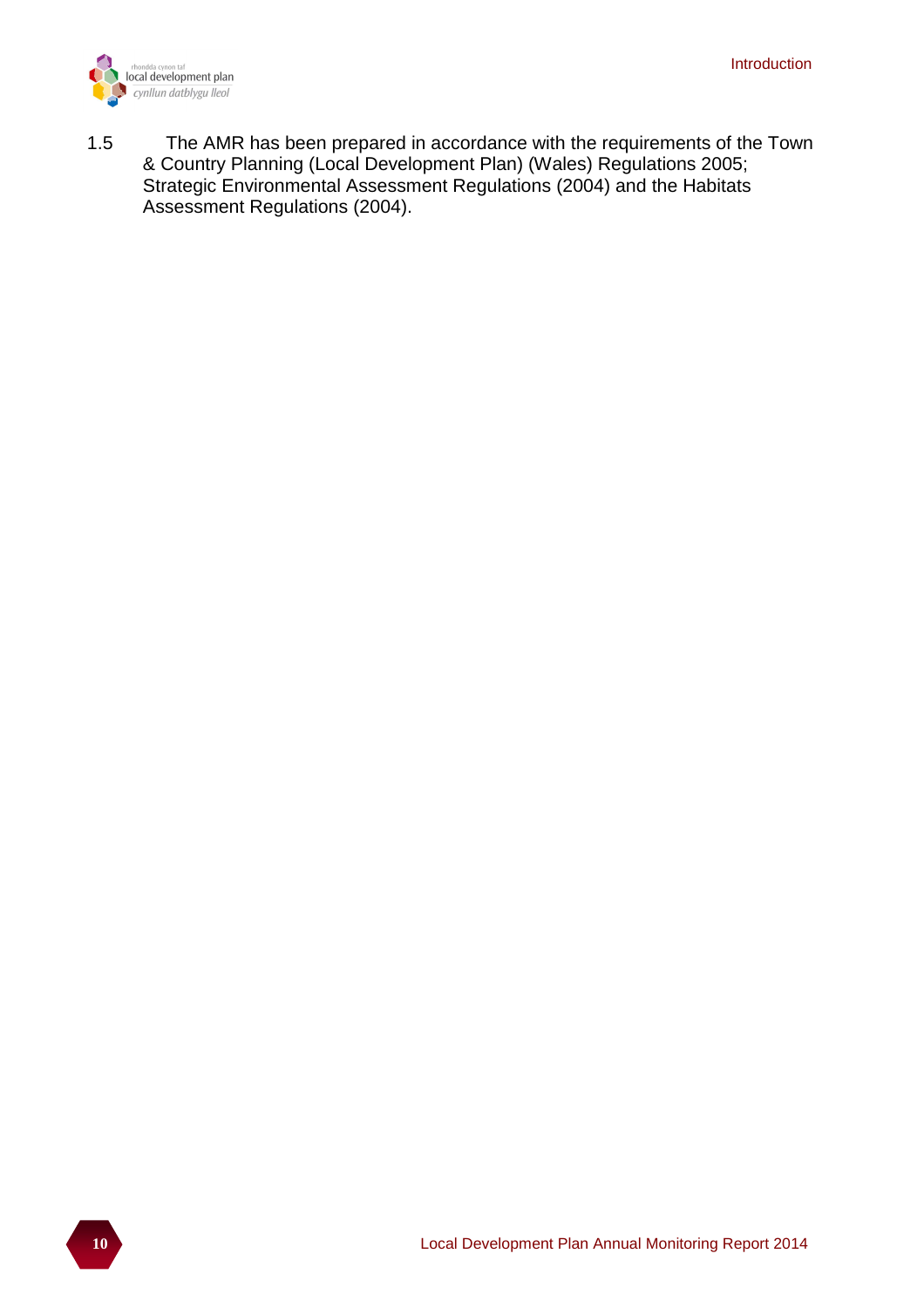

# **2 MONITORING FRAMEWORK**

- 2.1 The monitoring framework comprises 3 key elements. These are the monitoring of:
	- The LDP core strategy, policies and proposals:
	- The Sustainability Appraisal (SA) which includes the Strategic Environmental Assessment (SEA); and
	- The LDP Habitat Regulation Assessment (HRA)
- 2.2 The ongoing success of these documents and the policies within them are to be measured against a set of targets identified as part of the LDP process. Indicators have been formulated to determine whether these targets have been met. Where the results of these monitoring indicators conclude that the targets are not being met, and that the effectiveness of the LDP documents (or constituent parts or polices of it) are falling significantly below the level required, then consideration will be given to the need for a review of the LDP.

# **LDP Targets and Indicators**

2.3 The LDP monitoring framework identifies 19 individual targets relating to each of the core strategy policies (inclusive of individual Strategic Sites). These targets are assessed against a set of 12 core output indicators and 19 local output indicators, specifically designed to monitor delivery of the LDP. It should be noted that whilst the targets and indicators relate to each core strategy policy, the framework has been specifically designed to ensure that linkages are made between core strategy policies, area wide policies, strategy area policies and the plans objectives. Monitoring the delivery of core strategy policies therefore provides a mechanism for monitoring the LDP as a whole.

## **The SA Targets and Indicators**

2.4 The SA of the LDP identifies a set of targets and significant effects indicators which are intended to measure the social, economic and environmental impact of the LDP. The SA identifies 22 targets and 25 indicators specifically designed to monitor the environmental credentials of the LDP.

# **The HRA Targets and Indicators**

2.5 The HRA (Appropriate Assessment) Report (January 2010) paragraph 5.4 states that 'The SA/SEA of the Deposit Draft Plan sets out suggested indicators for biodiversity monitoring and it is appropriate that monitoring for HRA is aligned with the SA/SEA requirement and linked to Annual Monitoring Reports as appropriate. In particular, it has been recommended that the proposed indicator for Air Quality includes focused monitoring for the Blaen Cynon SAC.'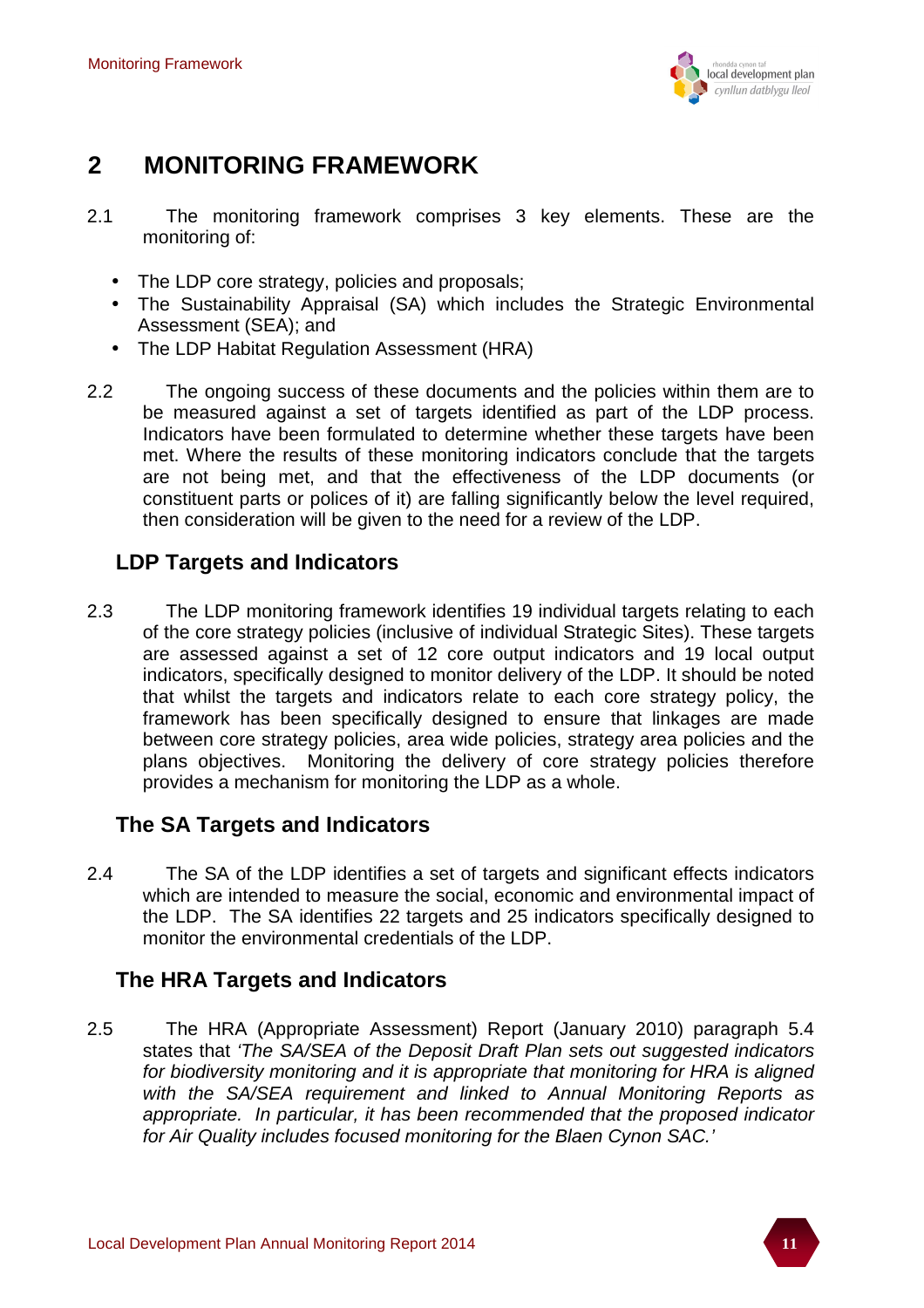

2.6 The monitoring requirements of the HRA will therefore be undertaken as part of the SA process.

# **Replacement Targets and Indicators**

- 2.7 Where the Council has been unable to monitor a target or indicator, or the indicator has been superseded, an explanation will be provided in the relevant monitoring section and an alternative indicator will be identified.
- 2.8 There may be occasions where it is necessary to amend a target or indicator. This may simply be to improve the clarity of the indicator or to re-align it with the relevant data sets. Where this is necessary an explanation will be provided in the relevant monitoring section and an alternative target or indicator will be identified

## **Monitoring Progress**

2.9 The analysis of the monitoring process will be in the form of a detailed written assessment of the indicator results and a subsequent view on the success of the targets and effectiveness of policies. This will be provided in the respective monitoring sections of this report for the LDP and SA. As a visual aid in showing these monitoring outcomes, a simple colour coded system has been devised, and will be included in the individual tables of core policy and SA results, as shown below:

Targets are ongoing, being met or exceeded.

Targets are not currently being achieved but the situation can be ameliorated without immediate intervention or sufficiently progressed not to require direct intervention.

Targets are not being achieved and it is unlikely that this will be addressed without specific intervention.

In instances where there is nothing to report the monitoring results box will be left blank.

## **Trigger for Review**

2.10 A review of the LDP in advance of the formal 4-year review will only take place in exceptional circumstances. The monitoring framework for the LDP does not identify specific triggers for each of the Core Policies. The Council will make a judgment on the need for a full or partial review based on the consideration of the following factors: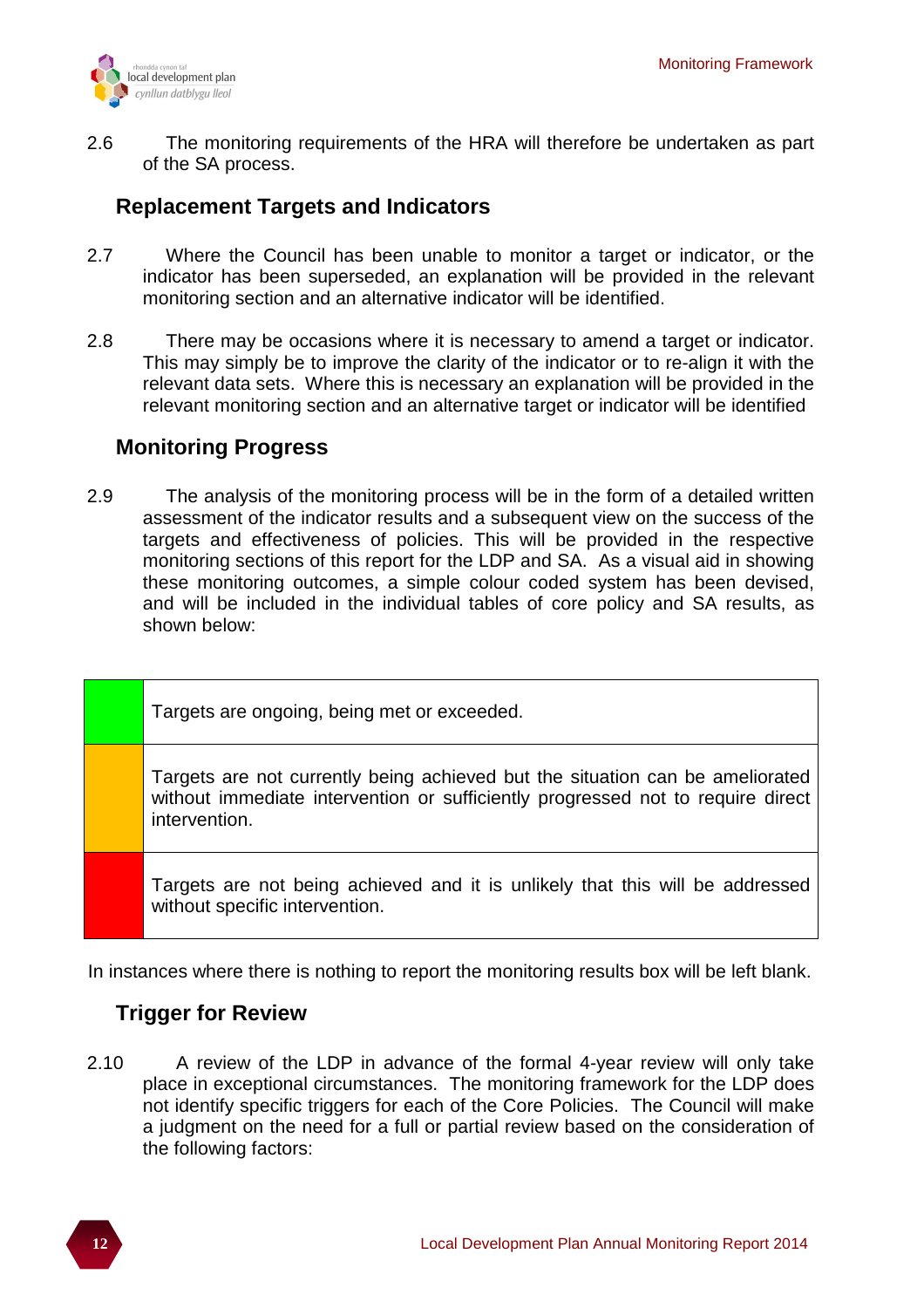

- A significant change in national policy or legislation;
- A significant change in external conditions;
- A significant change in local context e.g. closure of a significant employment site that undermines the local economy or the cumulative effect of a series of closures;
- A significant change in development pressures or needs and investment strategies of major public and private investors; and
- Significant concerns from the findings of the AMR in terms of policy effectiveness, site delivery, progress rates, and any problems with implementation.
- 2.11 The assessment of the LDP's success or otherwise as a strategic plan is wide ranging and circumstances will change over the plan period. As such, it is considered inappropriate to simply use performance measured against individual targets and indicators to automatically trigger an LDP review.

# **Local Development Plan Wales (2005)**

2.12 In addition to the monitoring framework outlined in the Council's LDP, the Welsh Government in LDP Wales Paragraph 4.43, requires:

'the AMR to identify any policy that is not being implemented and to give the reasons, together with any steps the authority intends to take to secure the implementation of the policy and any intention to revise the LDP to replace or amend the policy. The AMR should include an assessment of:

- whether the basic strategy remains sound (if not, a full plan review may be needed);
- what impact the policies are having globally, nationally, regionally and locally;
- whether the policies need changing to reflect changes in national policy;
- whether policies and related targets in LDPs have been met or progress is being made towards meeting them, including publication of relevant supplementary planning guidance (SPG);
- where progress has not been made, the reasons for this and what knock on effects it may have;
- what aspects, if any, of the LDP need adjusting or replacing because they are not working as intended or are not achieving the objectives of the strategy and/or sustainable development objectives; and
- if policies or proposals need changing, what suggested actions are required to achieve this.

The AMR must also specify the housing land supply (from the current Housing Land Availability Study) and the number of net additional affordable and general market dwellings built in the authority's area, and report on other LDP indicators.'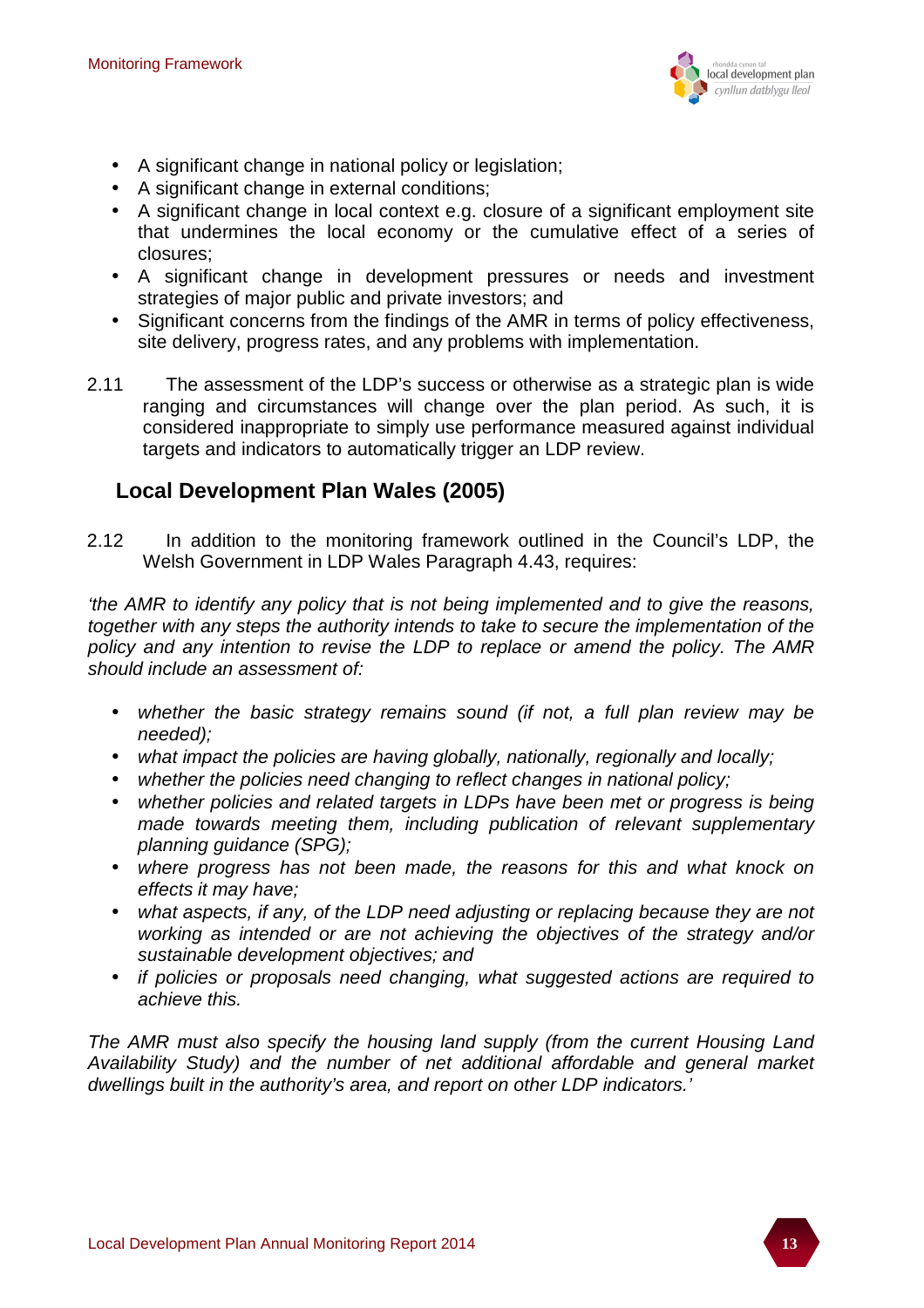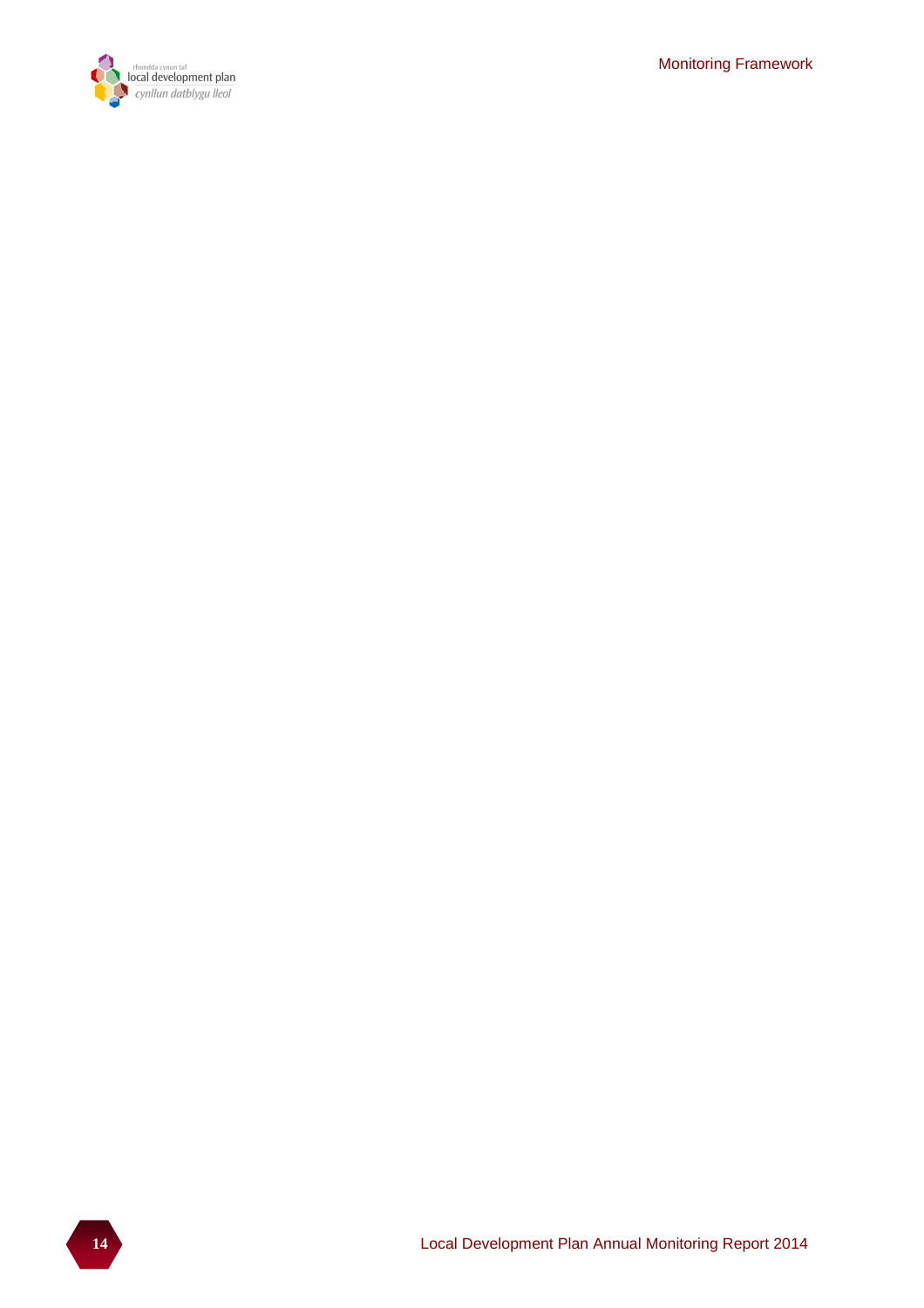

# **3 CONTEXTUAL CHANGE**

- 3.1 The findings of the AMR Monitoring Framework are fundamental in determining how the implementation and delivery of the LDP is progressing. However, it is equally important to understand how the implementation of the LDP has been influenced by local, regional, national and international social and economic factors.
- 3.2 By seeking to understand how different factors have affected the delivery of the LDP, the Council will gain a better understanding of what it can do to support the Plan's implementation. In focussing on those factors it can influence, and accepting that some factors are beyond its control, the Council will be able to better support delivery of its objectives and shape future strategies.
- 3.3 The following section looks specifically at those factors that influence development in Rhondda Cynon Taf. These include changes in:
	- A. National policy or legislation;
	- B. National statistics and policy research;
	- C. External conditions;
	- D. Local development context.

### **A. National Policy or Legislation**

- 3.4 The Council needs to consider through its AMR whether changes to national planning policy have any implications for the LDP. If the implications are significant, the Council will need to determine how it addresses the issues.
- 3.5 Between  $1<sup>st</sup>$  April 2013 and 31 $<sup>st</sup>$  March 2014, the following policy documents</sup> were issued by the Welsh Government:

#### **Planning Policy Wales Edition 6 and TAN 21: Waste**

3.6 The most recent revisions to Planning Policy Wales Edition 6 (PPW 6) include amendments to Chapter 12: Infrastructure and Services. The changes reflect the new waste policy context set out in the Revised Waste Framework Directive (Directive 2008/98/EC on waste), Welsh Government policy document Towards Zero Waste (TZW) and the Collection, Infrastructure and Market Sector Plans (CIMS). It should also be noted that TAN 21 has undergone revision alongside PPW 6 and outlines guidance on data collection, monitoring and annual reports which provide the evidence to support development plans and planning decisions. Further revisions to PPW 6 include an update to Chapter 4, section 4.12.4 in line with Policy Clarification Letter CL-02-12, Planning for Sustainable Buildings: Non-residential – BREEAM 2011; in addition to an update to Chapter 7, section 7.2.1 following the publication of Technical Advice Note 23, Planning for Economic Development.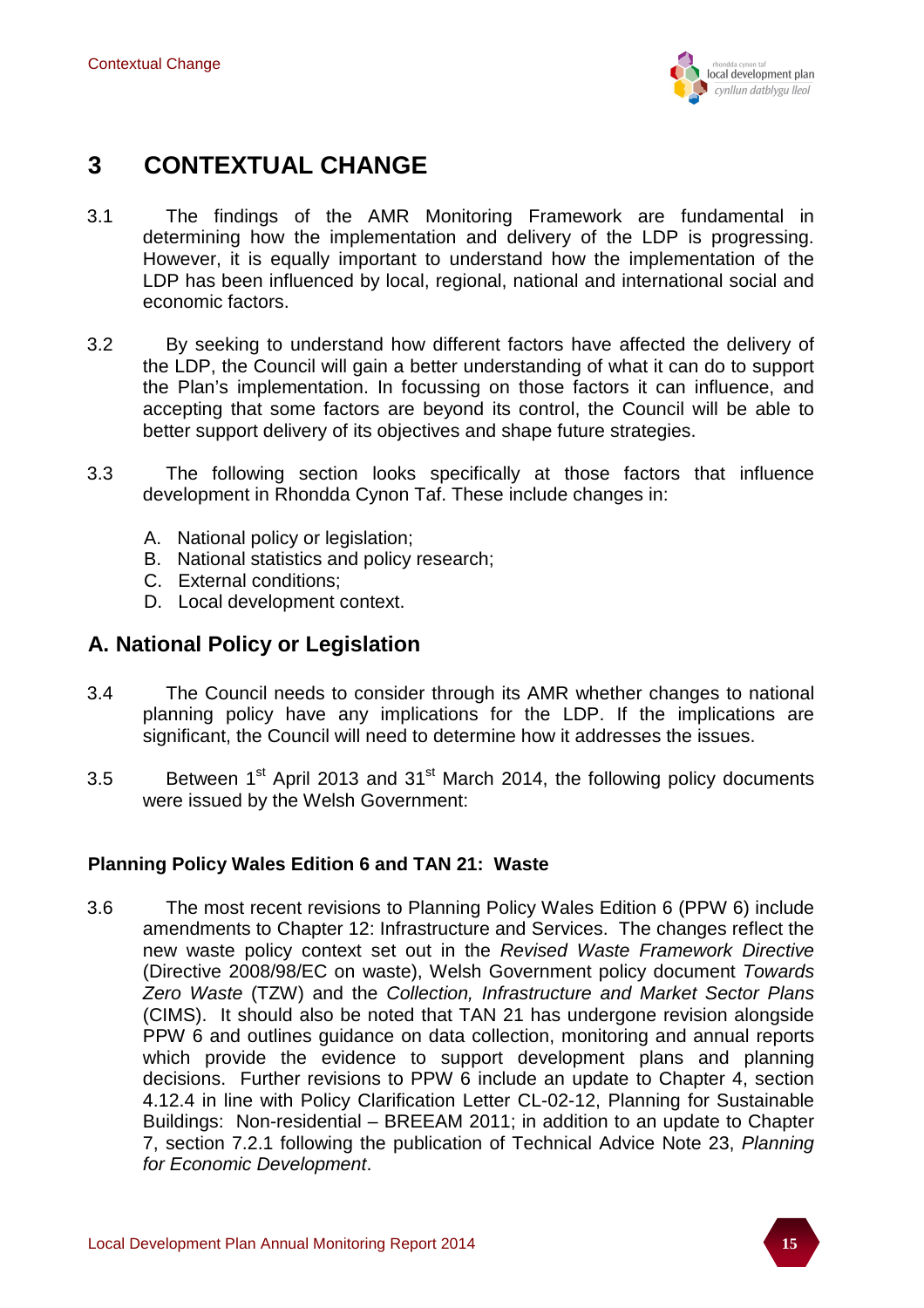

3.7 The changes to PPW 6 have been made following a public consultation exercise undertaken in 2013, to revise and update the way in which the planning process facilitates the delivery of sustainable waste management infrastructure. There is no requirement within PPW to amend adopted development plans immediately to reflect the new policy documents and other revisions. It should however be noted that the new policy context outlined in PPW 6 is aligned with the policies contained within the adopted LDP in respect of waste management. This includes identifying suitable sites for waste purposes and promoting the reduction, re-use and recycling of materials to reduce land take up for waste facilities.

#### **TAN 23: Planning for Economic Development**

- 3.8 The TAN presents detailed advice with regard to national planning policy as contained within Chapter 7 of PPW on economic development. The guidance contained therein is intended to assist local authorities in: developing high-level economic planning objectives; assessing the economic benefits of new development and helping to determine the employment land supply. It further provides advice on economic development and the rural economy, as well as on preparing an evidence-base and creating an economic development vision for the LDP.
- 3.9 Whilst the TAN acknowledges that economic activity can stem from the public, private or voluntary sector and include uses beyond the traditional B-class uses such as retail, tourism and leisure; it is held that the aforementioned retail, tourism and leisure uses are subject to a variety of other policies. Consequently the TAN primarily deals with B-class uses given that they require a traditional yet sustainable method of planning. The TAN further advocates careful consideration when releasing traditional employment sites to alternative uses as they often make a valid contribution to the local economy and are difficult to replace once lost. The Council currently has a healthy employment land supply with existing sites well-distributed throughout the County Borough for a variety of uses. Additionally, a robust site release methodology, using existing LDP policy, is employed to ensure due consideration when releasing employment sites to alternative uses.

#### **TAN 20 – The Welsh Language**

3.10 The TAN provides guidance concerning the way in which the planning system considers the implications of the Welsh language in preparing Local Development Plans. It further considers the Welsh language in relation to other significant documents such as the Single Integrated Plan and the LDP Sustainability Appraisal. As the TAN states: "Local Development Plans are intended to be focused on local issues and objectives, informed by relevant community strategies and an evidence base". Thus dependent upon the weight attributed to the Welsh language within a plan area, or partial plan area; LDPs will need to address how the planning system can consider or potentially mitigate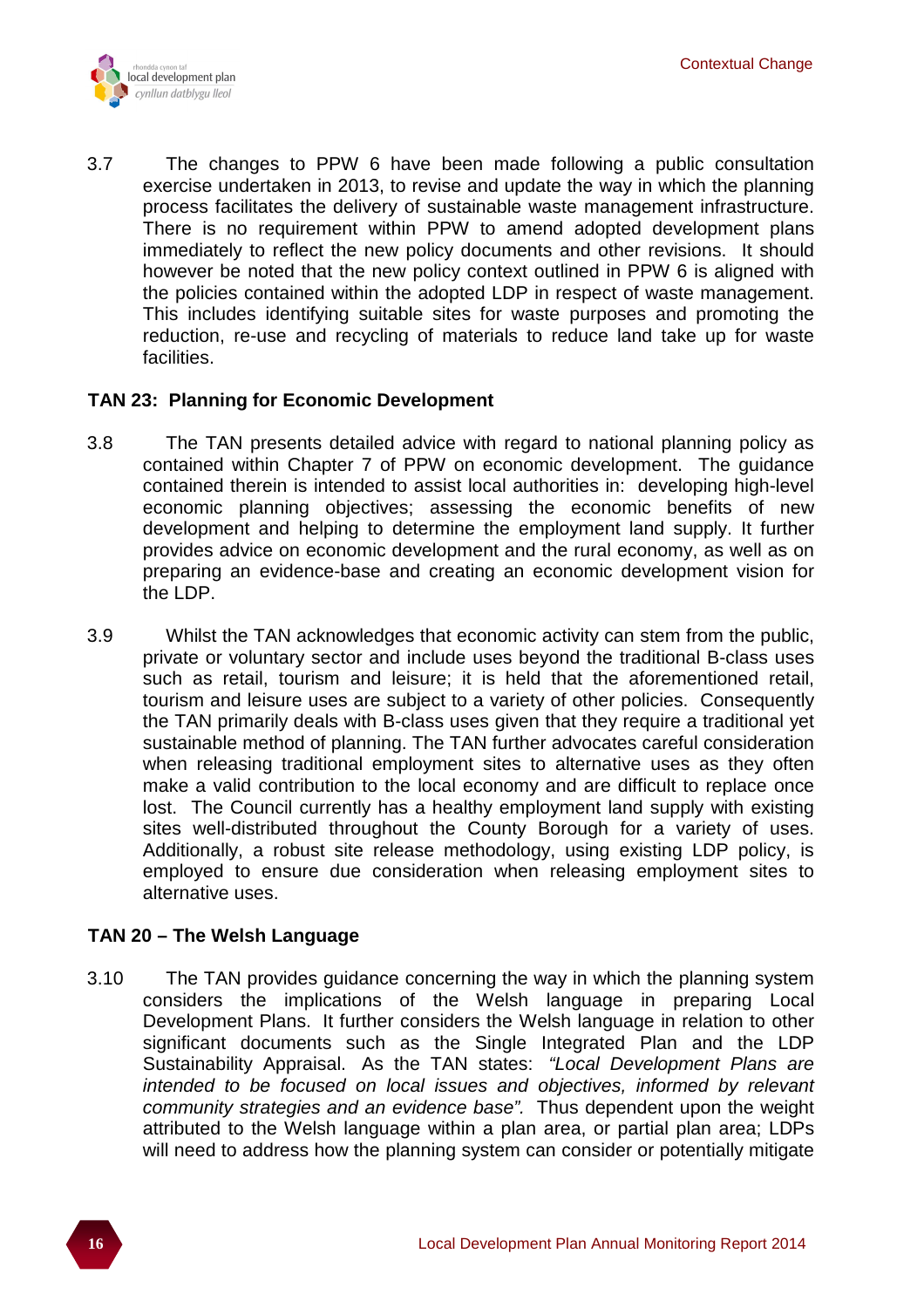

the effects of development on the Welsh language, or indeed the sustainability of Welsh language communities. Given that the LDP is already adopted; due regard will be had to TAN 20 and the objectives therein at the statutory LDP review stage in 2015.

#### **Draft Planning (Wales) Bill and Positive Planning: Proposals to reform the planning system in Wales**

- 3.11 The report begins by setting out the various proposals to change and modernise the planning system in Wales. Such changes include modifications to primary and secondary legislation, in addition to revisions in policy and guidance. The Welsh Government further identifies the need for cultural change, as well as a change in attitude away from regulating development to actively supporting and encouraging it. Using the key conclusions from the evidence-base; the Welsh Government set out in detail proposals for reform which include: supporting a cultural change to ensure planning is a positive activity; confirming the role of Welsh Government as an active steward of the planning system; promoting effective collaboration between LPAs; improving local delivery by reinforcing the plan-led approach; and enhancing engagement for citizens to influence the future of their communities.
- 3.12 The Welsh Government has compiled a body of evidence to inform the proposals for reform. The evidence deems the current system to be conceptually sound and thus not in need of significant reform. Indeed it is felt that too much change to the existing system has the potential to create much uncertainty and have a detrimental impact upon investment. Consequently, the Welsh Government seek only to repair the system given that it has come under increasing pressure post 1947; leading to it presently being perceived as inconsistent, unduly regulatory and negative in outlook. It is anticipated that the introduction of the Planning Advisory and Improvement Body (PAIB) and discussion on cross-boundary working will help to rectify this.
- 3.13 Whilst it is recognised that the current economic climate has led to budgetary constraints for LPAs, and has witnessed the average number of planning applications per annum drop significantly; the Welsh Government maintain that such comprehensive reforms should not give rise to additional costs within the Welsh planning service. It is anticipated that there will be some limited redistribution of costs between Welsh Government, LPAs and developers, specifically in relation to DNS planning applications, pre-application advice and pre-application engagement. The Welsh Government will issue a Regulatory Impact Assessment (RIA) setting forth costs and benefits to accompany the Planning (Wales) Bill when it is introduced to the National Assembly. Such issues require further discussions as the Planning (Wales) Bill moves towards receiving Royal Assent.
- 3.14 The Planning (Wales) Bill proposes a National Development Framework or NDF to replace the Wales Spatial Plan. The NDF, which will have development plan status, will be compiled by Welsh Ministers and set out the Welsh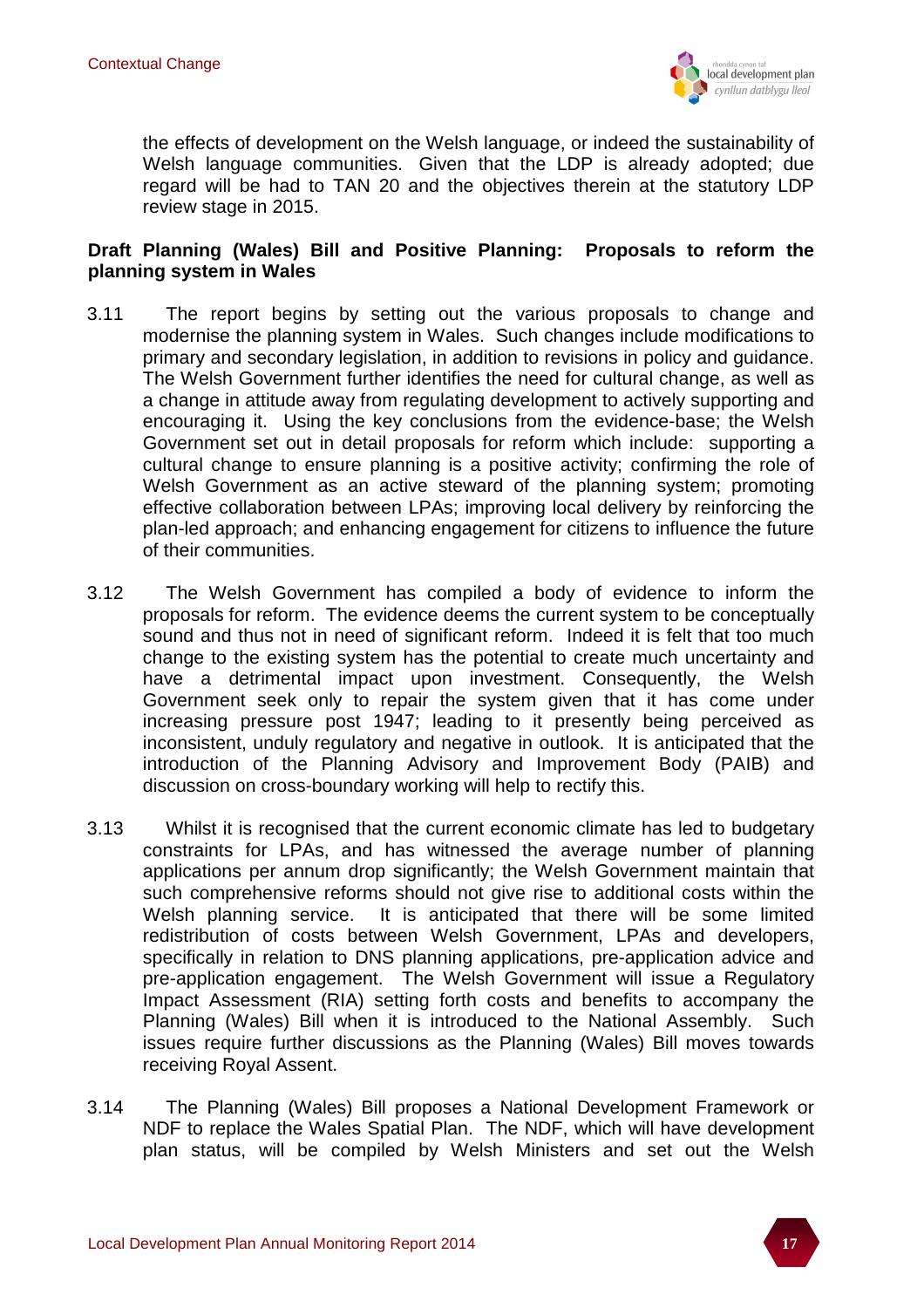

Government's land use priorities by identifying key locations to accommodate growth and change. It will further provide a context for Welsh Ministers to reach decisions on Developments of National Significance, as well as providing a land use framework for strategic and local development plans.

3.15 To consider the strategic elements of LDPs, the Welsh Government plans to introduce a new strategic-level plan known simply as a Strategic Development Plan or SDP. The SDP will elevate a number of strategic issues for consideration including employment, housing, provision for gypsies and travellers, transport, minerals and waste. Elevating these issues to a strategic level will ensure that work, such as housing projections, are not duplicated by each individual local authority as is presently the case. Ultimately this will prove more efficient and cost-effective. It will further allow for refinement of the present LDP process and will promote collaboration between local authorities and town/community councils in drawing up Place Plans. It is not envisaged that SDPs will cover the whole of Wales instead they will be focussed in three key areas: Cardiff, Swansea and the A55 corridor. Although these areas provide a geographical focus, there is no definitive boundary.

#### **The Community Infrastructure Levy Regulation Amendments (February 2014)**

- The CIL regulation amendments issued on the  $23<sup>rd</sup>$  February 2014 brought a number of important changes into effect with regard to the way in which CIL operates. The most significant amendments are as follows: The deadline for restricting local authorities from imposing Section 106 agreements in the form of pooled contributions has been postponed a year to the  $6<sup>th</sup>$  April 2015. Additionally, further exemptions and relief from CIL have been introduced to sit alongside social housing and charitable development; these include exemptions for selfbuild housing and for development comprising residential annexes and extensions.
- 3.16 Further, more minor operational changes to CIL, include permitting local authorities to set differential rates of CIL with reference to the intended floorspace of a development, or indeed the number of dwellings/units within a said development. Also phased development will witness each phase liable for a separate CIL payment, in addition to local authorities being presented with the option to accept the provision of infrastructure as full or partial payment of CIL on a development.

#### **The Regional Technical Statement for the North Wales and South Wales Regional Aggregate Working Parties - 1st Review 2014**

3.17 National planning guidance requires that the South Wales Regional Aggregates Working Party (SWRAWP), of which Rhondda Cynon Taf is a member, prepares a Regional Technical Statement (RTS) for the region. The RTS sets out specific planning guidance, aimed at ensuring the sustainable supply of aggregates in Wales.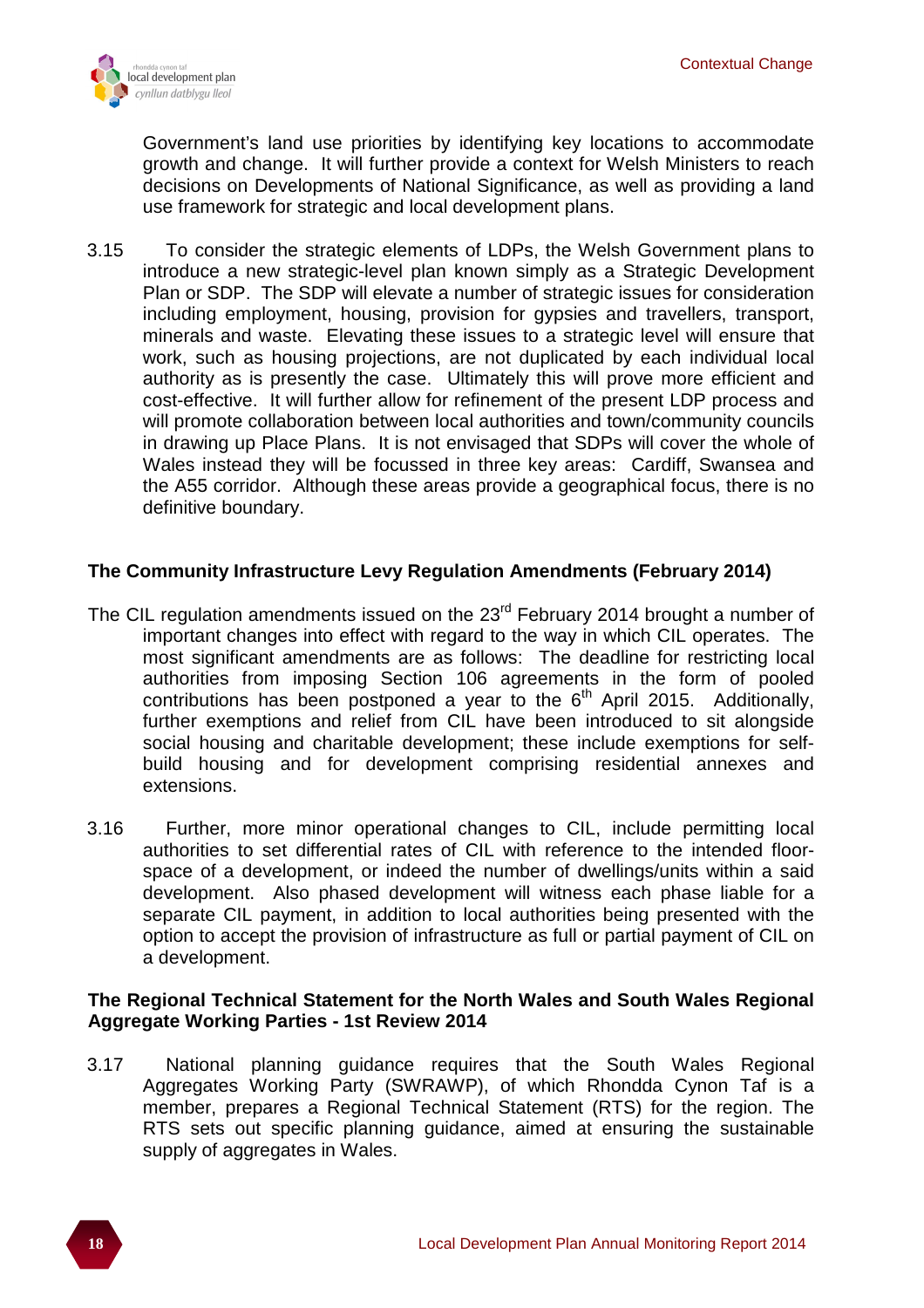

- 3.18 The Regional Technical Statement (RTS) First Review (which replaced the original RTS of 2008), was fully endorsed by the Welsh Government on the  $17<sup>th</sup>$ July 2014. This followed the preparation of the document and endorsement by member authorities on the 1<sup>st</sup> April 2014
- 3.19 The document sets out detailed calculations to determine a projected demand for aggregates in the South Wales region from December 2010 until 2036. It subsequently apportions a tonnage of aggregates that each of the 18 Local Authorities in the SWRAWP need to provide; in the form of landbanks of permissions.

## **B. National Statistics and Policy Research**

3.20 The 2013-14 monitoring year saw the publication of the following statistical and research documents:

#### **Report of the Commission on Public Service Governance and Delivery, January 2014**

- 3.21 The report (also known as the Williams Commission Report) focuses on the many challenges that currently face public services and the present performance of public service systems as a whole. Given the significance of the challenges in conjunction with the current climate; there will need to be a 'step-change' in public service governance and delivery to ensure long-term success. The report emphasises that the 'collective challenge' is to make a transition to models of governance and delivery that: measure performance against 'best in class', not 'best in Wales'; tackle longer-term challenges; engage/respond to citizens to prevent/manage demand; and provide flexible services that meet the diverse needs of Wales both now and in the future.
- 3.22 With specific regard to local authorities, the report aims to ensure what it terms 'scale and capability'. It is claimed that:

"Urgent and radical action is needed to tackle the risks to governance and delivery, of low capacity, a lack of resilience and unsustainable costs and overheads that small organisations face. Community and Neighbourhood engagement must be sustained and developed".

3.23 Consequently to address this issue, it is proposed that the current 22 local authorities should merge into larger units. The report does however stipulate that boundaries should not be re-drawn. The urgency of such measures is expressed as paramount; ultimately Wales should have between 10-12 local authorities, depending upon which 'merger scenarios' are favoured by the Welsh Government. The report recommends that the Welsh Government, local authorities and key stakeholders agree a clear and robust programme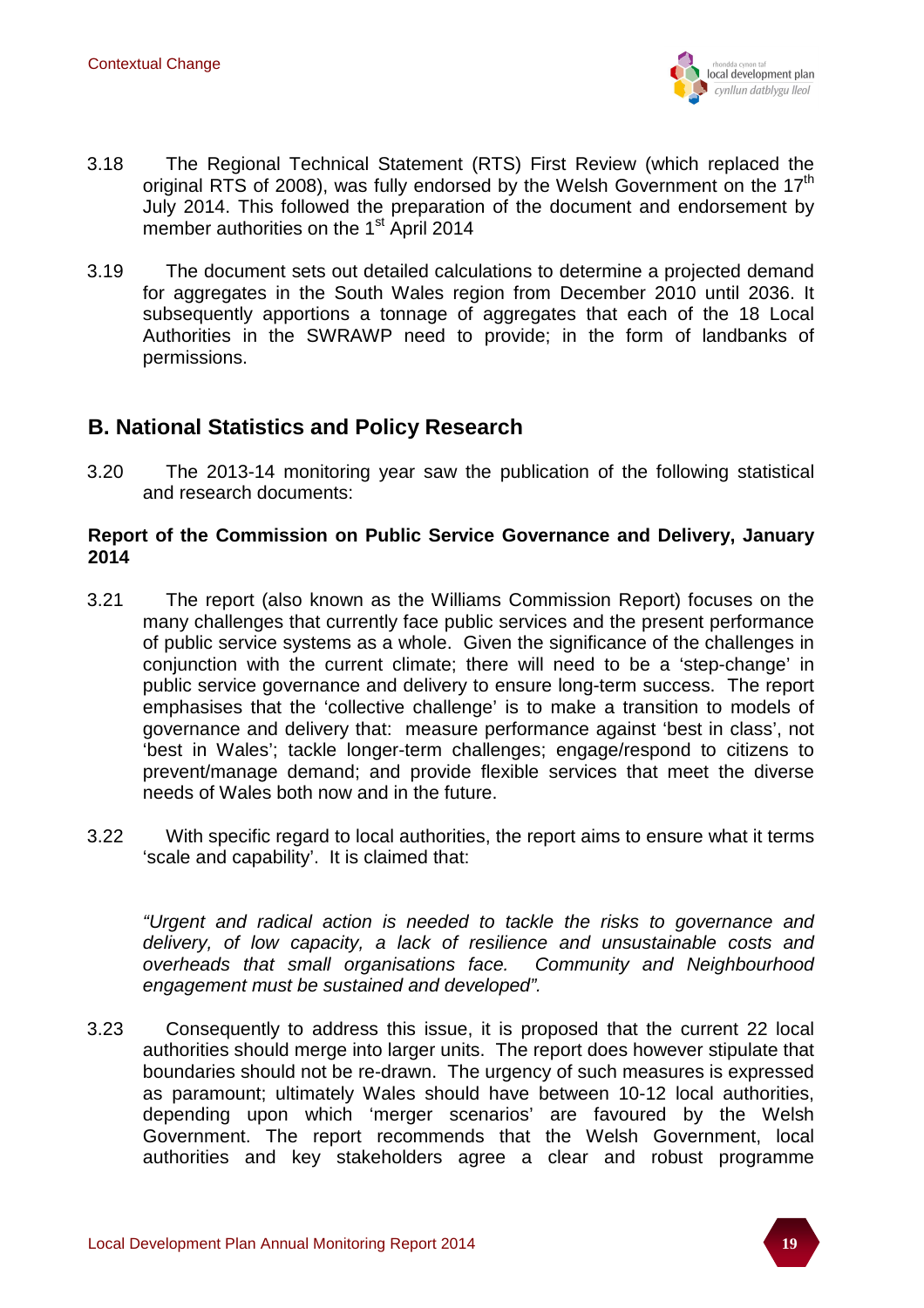

arrangement for mergers which include programme governance at local and national level with clear accountability to a national transition and implementation board. It is further recommended that the Welsh Government should support and incentivise 'early adopters' who wish to commence a voluntary merger process. Such issues require further discussion as authorities move towards local government reorganisation. One such discussion that should take place is that relating to the potential for Rhondda Cynon Taf and Merthyr Tydfil, (being two adjoining Authorities proposed for potential merger) to undertake a joint statutory review of their LDP's in 2015.

#### **A report on trend-based population projections by age and gender – November 2013**

- 3.24 The report presents the results of the principal 2012-based National Population Projections for Wales. The projections are an estimate of the composition of the future population and are based on assumptions about births, deaths and migration utilising previous trends. The Welsh Government point out that projections compiled in this manner do not account for the effects of local or central government policies on future population levels, distribution and change.
- 3.25 The key headline results are:
	- The population of Wales is expected to increase by 4% to 3.19 million by 2022 and 8% by 2037 to 3.32 million.
	- The number of children aged under 16 is expected to increase to 582,000 by 2026 prior to decreasing. Therefore the projected increase is circa 2% between 2012 and 2037.
	- The number of individuals aged 16-64 is projected to decrease by circa 60,000 or 3% between 2012 and 2037.
	- The number of individuals aged 65 and over is expected to increase by 292,000 or 50% between 2012 and 2037.
	- Despite births expected to exceed deaths; the main driver of population growth in Wales is expected to be net migration.
	- Births are consistently expected to exceed deaths until 2035, after which deaths are expected to exceed births.
- 3.26 Some further analysis has been undertaken on behalf of the South East Wales Strategic Planning Group to narrow this information down to an individual Local Authority level (given in graph format only). The latest population projections and mid-year estimates for Rhondda Cynon Taf are presented at Figure 1 overleaf.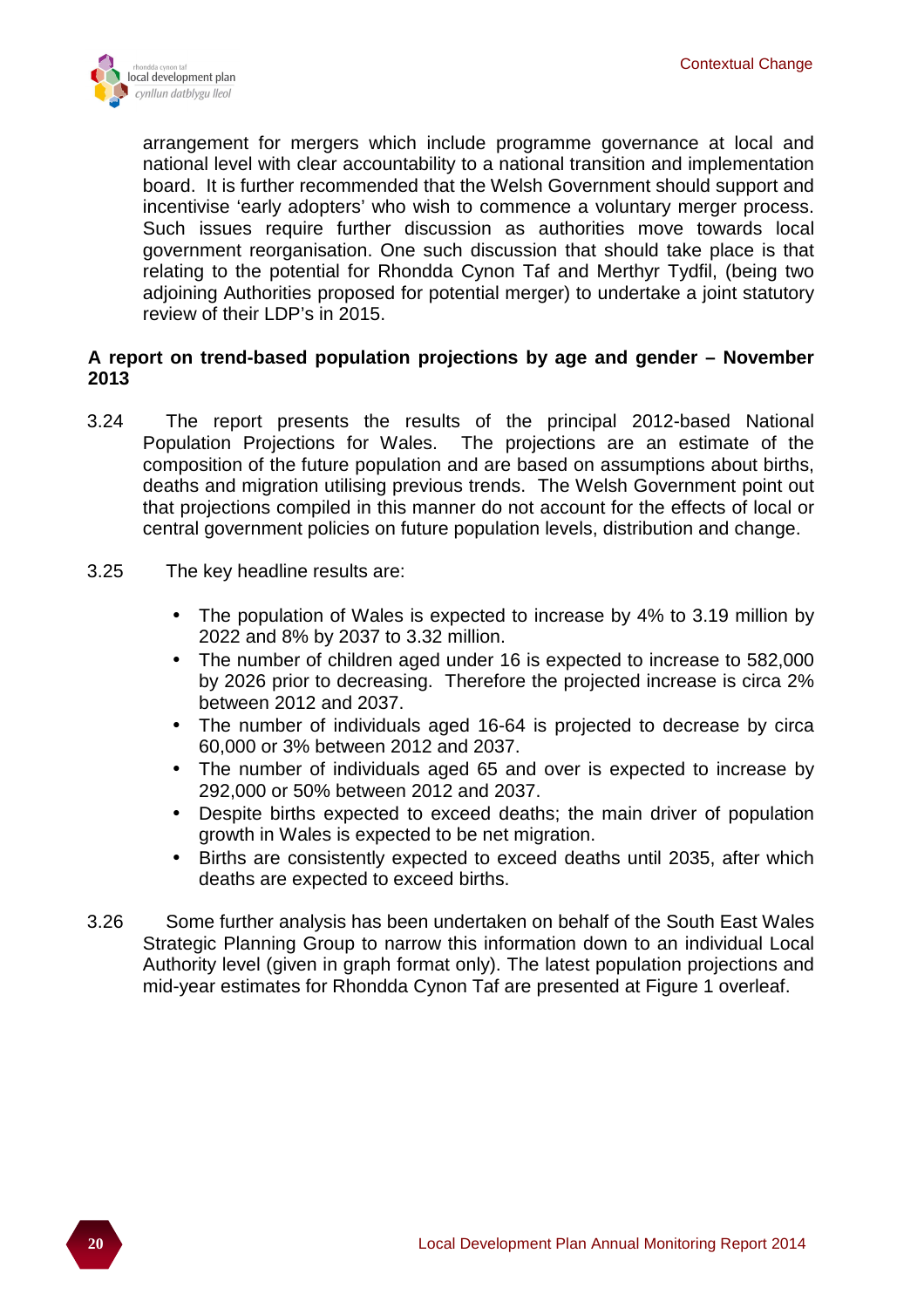



**Figure 1: Rhondda Cynon Taf Population Projections**

Source: Welsh Government.

3.27 As can be seen, there is a considerable decrease in the projected population growth in Rhondda Cynon Taf up until 2026. This will undoubtedly be given further consideration when the LDP is reviewed in 2015.

#### **Household Projections for Wales, February 2014 – The Use of the Welsh Government 2011 Household Projections for Land Use Planning Purposes**

- 3.28 In February 2014, the Welsh Government released a new set of household projections for Wales, based on the data collated during the 2011 census. The projections, which the Welsh Government has stressed should not be used in isolation, indicate a fall in the number of new dwellings required per annum from previous projections. This is the case for all Welsh authorities with the exception of Newport. This has stemmed, to a certain extent, from a change in household formations in addition to reduced population projections. This will also be given further consideration during the review of the LDP in 2015.
- 3.29 Figures 2 and 3 opposite show the total households in Wales and Rhondda Cynon Taf in 2011 respectively, and their projected increase up until 2036: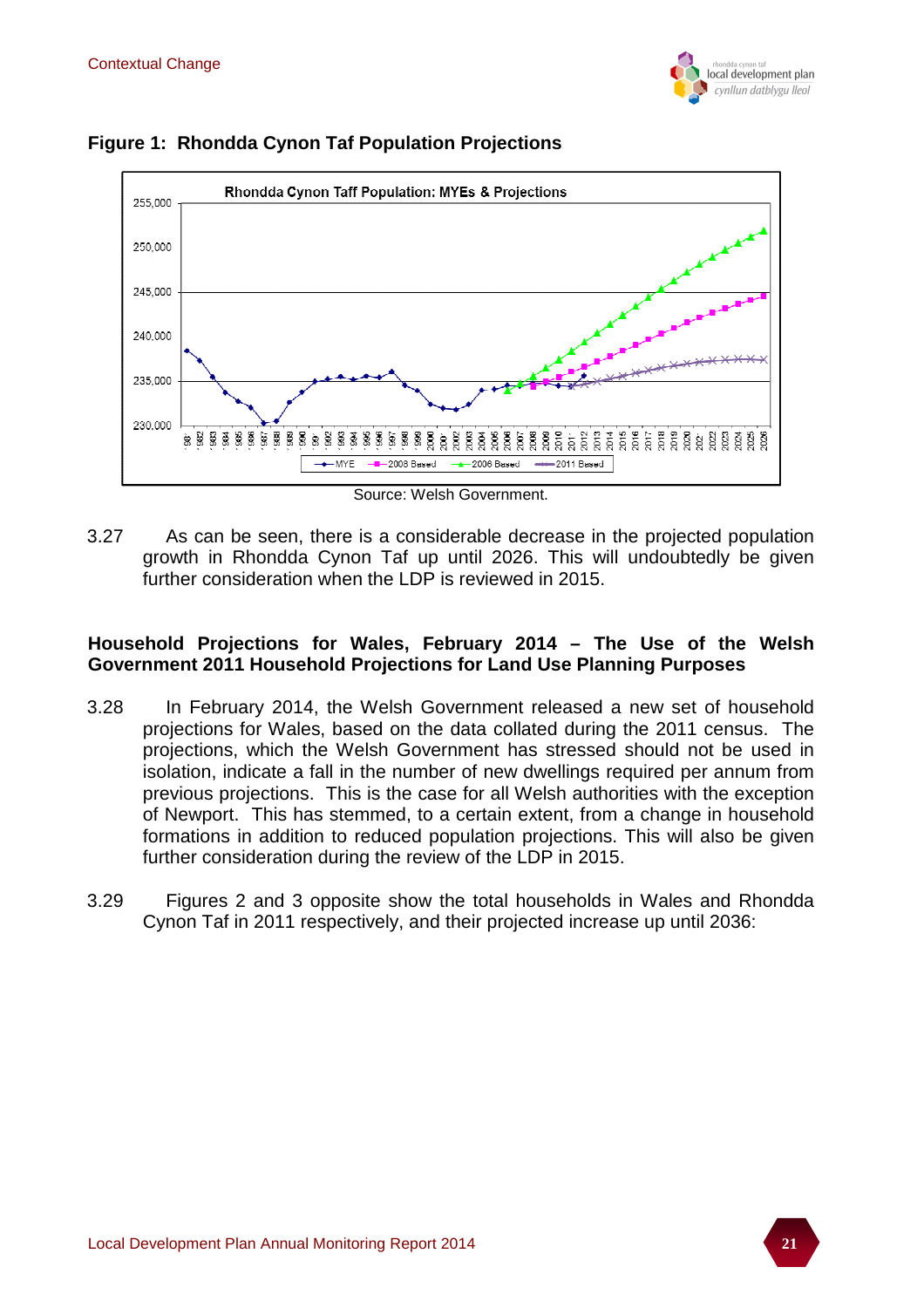



**Figure 2: – Household Projections for Wales, February 2014** 

Source: Welsh Government.





Source: Welsh Government.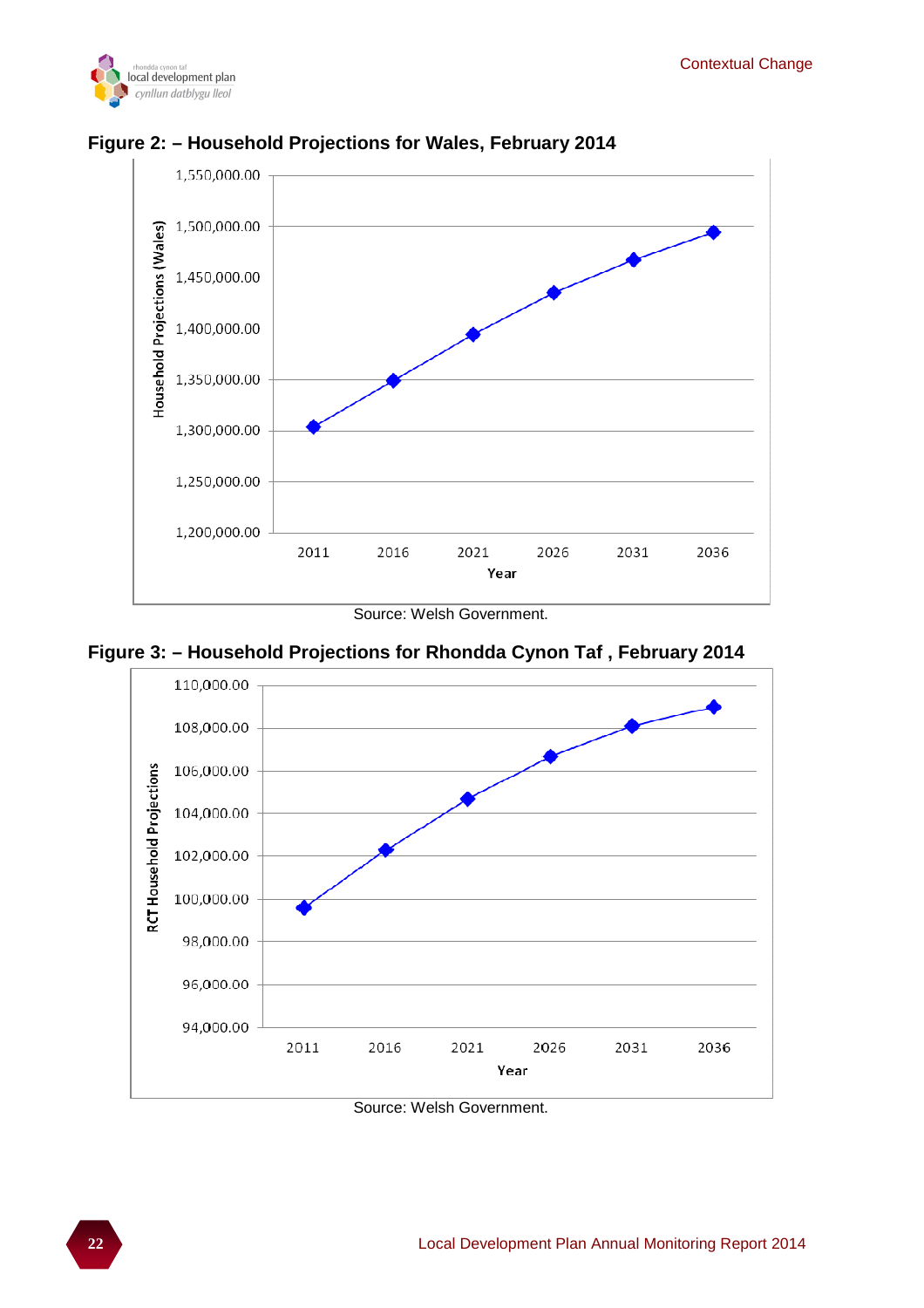

# **C. External Conditions**

- 3.30 The UK economy is beginning to show signs of recovery from the recession which began in 2008. Figures from the Office for National Statistics reported in May 2014 show that the economy grew by 0.8% in the first three months of 2014, and by 3.1% in the year to April 2014. On this trend, the UK economy is thought likely to grow beyond its peak of early 2008 by mid-2014. The growth is attributed to both business investment and household expenditure.
- 3.31 There are two sectors of the UK economy that are particularly relevant to the successful implementation of the LDP. These are the operations of the housing and commercial markets.
- 3.32 In Wales, the picture for house building continues to be more positive than it was previously. Welsh Government statistics indicate that the number of housing starts during 2013-14 was 5,786, an increase of 9% compared to 2012-13. However, the figure is still well below the levels seen before the economic downturn: housing starts in 2013-14 were around 57% of the level in 2007-08. The number of housing completions during 2013-14 was 5,843, an increase of 7% compared to 2012-13. This also is well below the peak year for housing completions: housing completions in 2013-14 were around 62% of the level in 2006-07.



**Figure 4: Number of New Dwellings Started and Completed Annually in Wales 2002 – 2014** 

3.33 A review of annual house prices for England and Wales for the period 2009 – 2014 indicates clearly the fluctuations that have taken place in house prices over

Source: Welsh Government.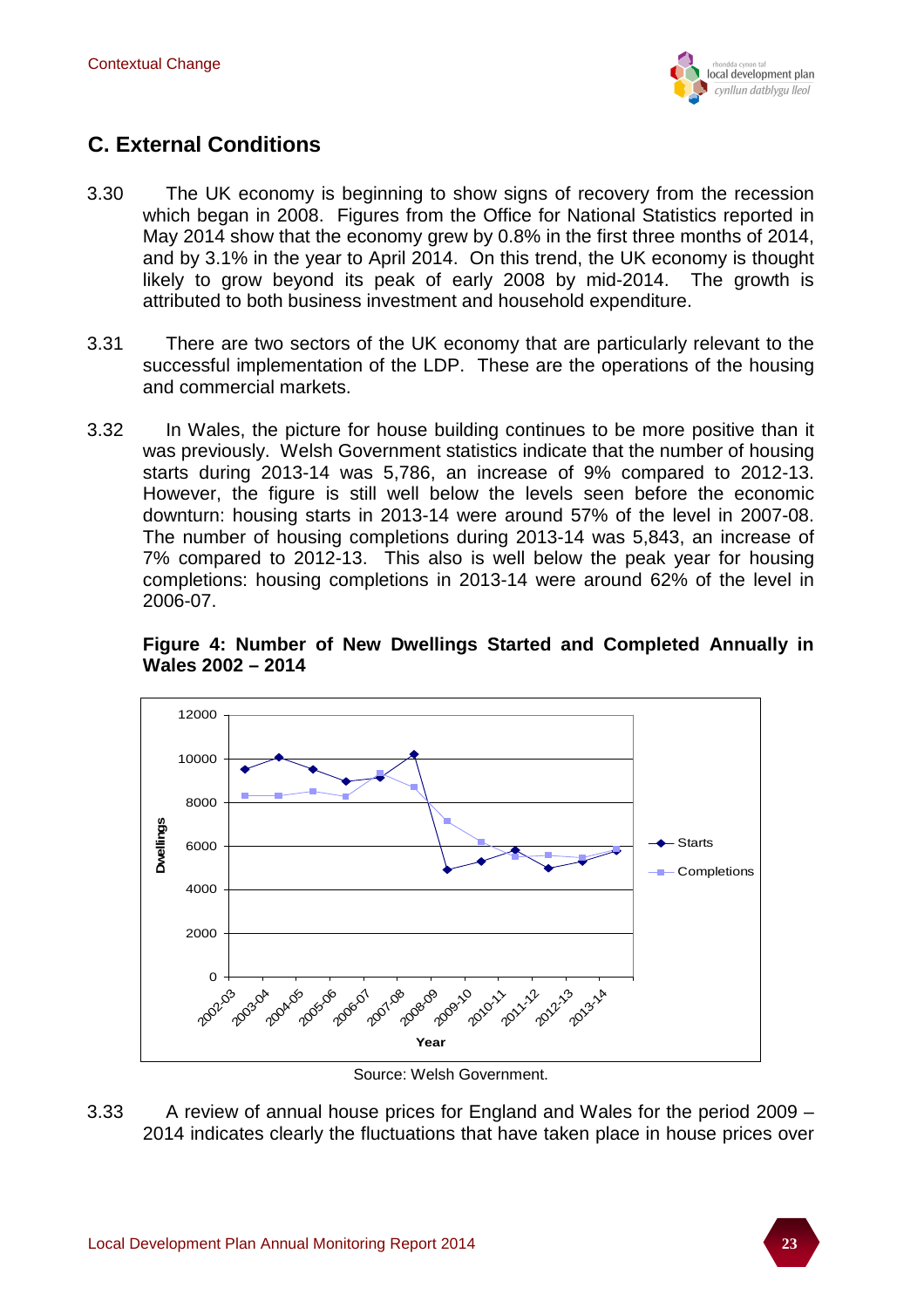

the last five years, as shown in Figure 5. The average house price in England and Wales rose by 5.6% between March 2013 and March 2014.





3.34 Property market forecasts for England and Wales from Savills (February 2014), anticipate a growth in house prices in Wales of up to 21% in the period up to 2018.

#### **Help to Buy**

- 3.35 In May 2014, figures became available for the first time on the take-up of the UK Government's 'Help to Buy' mortgage guarantee scheme, and of the Welsh Government's 'Help to Buy Cymru'. The schemes are designed to stimulate activity in the housing market following the recession: the figures below suggest a small but significant effect so far.
- 3.36 The UK scheme is a mortgage indemnity scheme, whereby the UK Government underwrites part of the mortgage to enable a house purchaser to access a mortgage with a deposit of only 5%. The UK scheme is open to firsttime buyers and home movers for both newly built and older homes in the UK with a purchase price of up to £600,000. Figures reported by the BBC in May 2014 show that 369 homes in Wales have been sold under the UK scheme, which is about 5% of all 7,313 completed house purchases in Wales over the same period.
- 3.37 'Help To Buy Cymru' similarly requires a purchaser to make a 5% deposit, and gives the purchaser a shared equity loan of up to 20%, so that the purchaser will

Source: Land Registry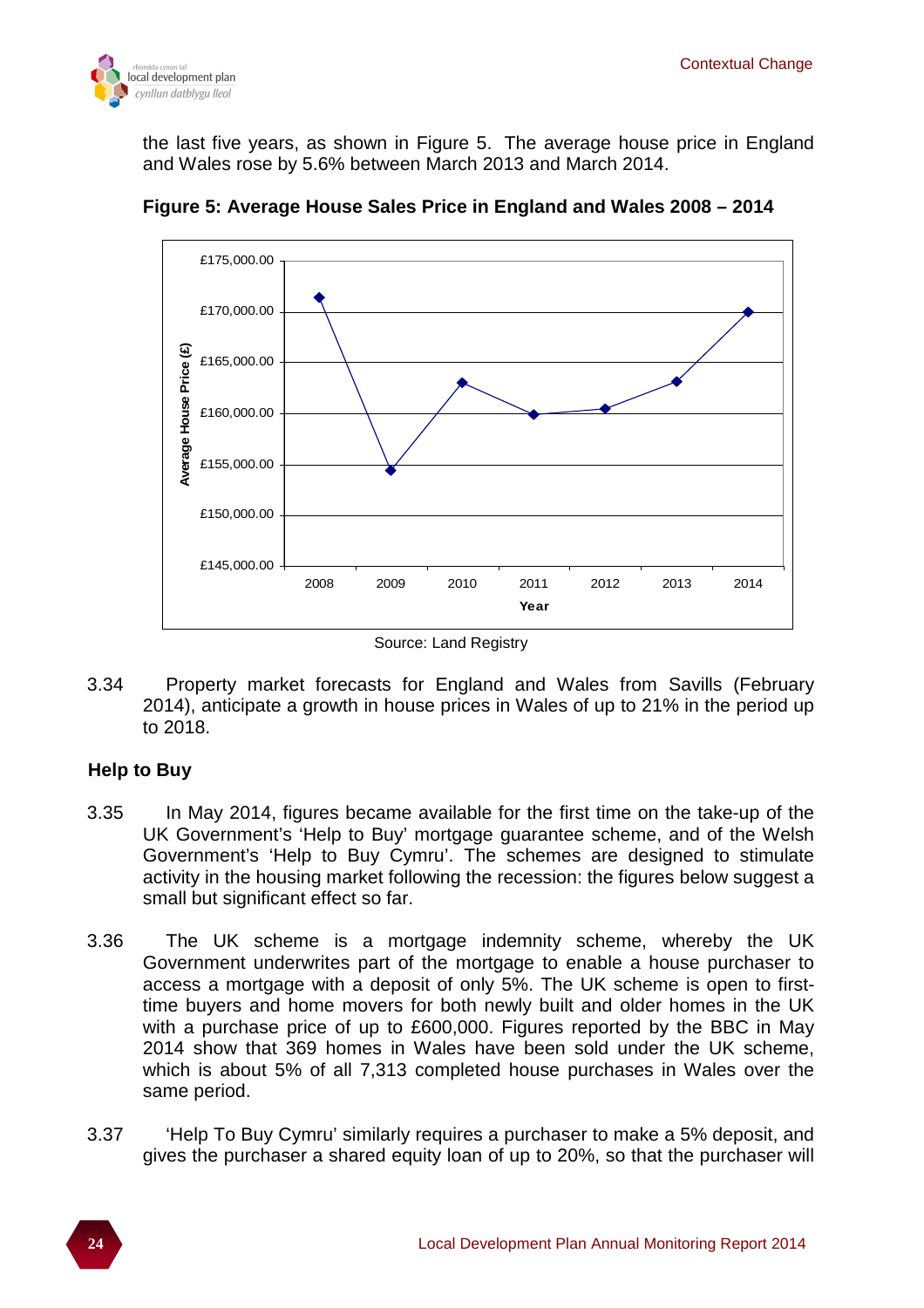

need to obtain a mortgage for only the remaining 75%. The loan itself is repayable normally after 25 years, or on the sale of the property if earlier. The Welsh scheme only applies to newly-built properties with a ceiling on the purchase price of £300,000. By May 2014, the Welsh Government had approved 700 loans in Wales, of which 161 had led to a completion of a purchase.

#### **Commercial Development**

- 3.38 Research undertaken by Savills indicates that levels of commercial development activity have significantly reduced nationally since the high of early 2007 and, as in the housing market, the market rebound peaked in early 2010 before another (less severe) fallback. Unlike housing, the commercial market in general however remains more of a mixed picture.
- 3.39 In the retail sector, evidence suggests that although the food sector continued to perform well during the economic downturn, more recently the major supermarkets have begun to struggle. In March 2014, City AM reported that whilst discounters and on-line retailers are expected to improve their market share, the large supermarkets can no longer rely on financial services and nonfood sales for continued growth. At the end of 2013, growth in retail expenditure in 2014 was predicted by the KPMG/Ipsos Retail Think Tank, albeit only slow and steady growth. In February 2014, "The Grocer" reported research by the Local Data Company, which showed that 'shop' vacancies in the UK had fallen from their peak of 14.6% in 2012 to 13.9% at the end of 2013. Meanwhile, the UK average 'Town Centre' vacancy rate had reduced from 11.9% in April 2013 to 10.6% in April 2014 (source BRC/Springboard). This may be interpreted that there is some recovery in high street shopping.
- 3.40 Research undertaken by M&G Real Estate in February 2014 indicates that polarisation remains a common feature of the commercial property market in general. Despite landlords previously offering numerous, generous inducements to tenants, thus skewing the overall market drop in rents with regard to B1 office space; the outlook, particularly from an occupier perspective, is looking far more optimistic. This being said, completions in the commercial sector are still at only around half their historic annual average for the last four years, with levels akin to the early 1990s. The prognosis for B2 and B8 industrial uses looks relatively stable however both uses suffer high levels of availability which can prove problematic. In general B1, B2 and B8 commercial markets remain highly selective with buoyant primary areas providing more favourable opportunities and witnessing investment over riskier secondary areas.
- 3.41 In contrast to the commercial sector, the energy sector has soared in the last few years. According to an Energy UK report, the energy sector has increased direct employment from 137,000 in 2011/2012 to a total climbing to circa 654,000 presently. Since 2010 the renewable energy sector has become particularly prominent, attracting nearly £30 billion of private investment. This has enabled the industry to sustain over 100,000 jobs in 2013 alone, and deliver 4.2% of UK energy according to a recent REA report.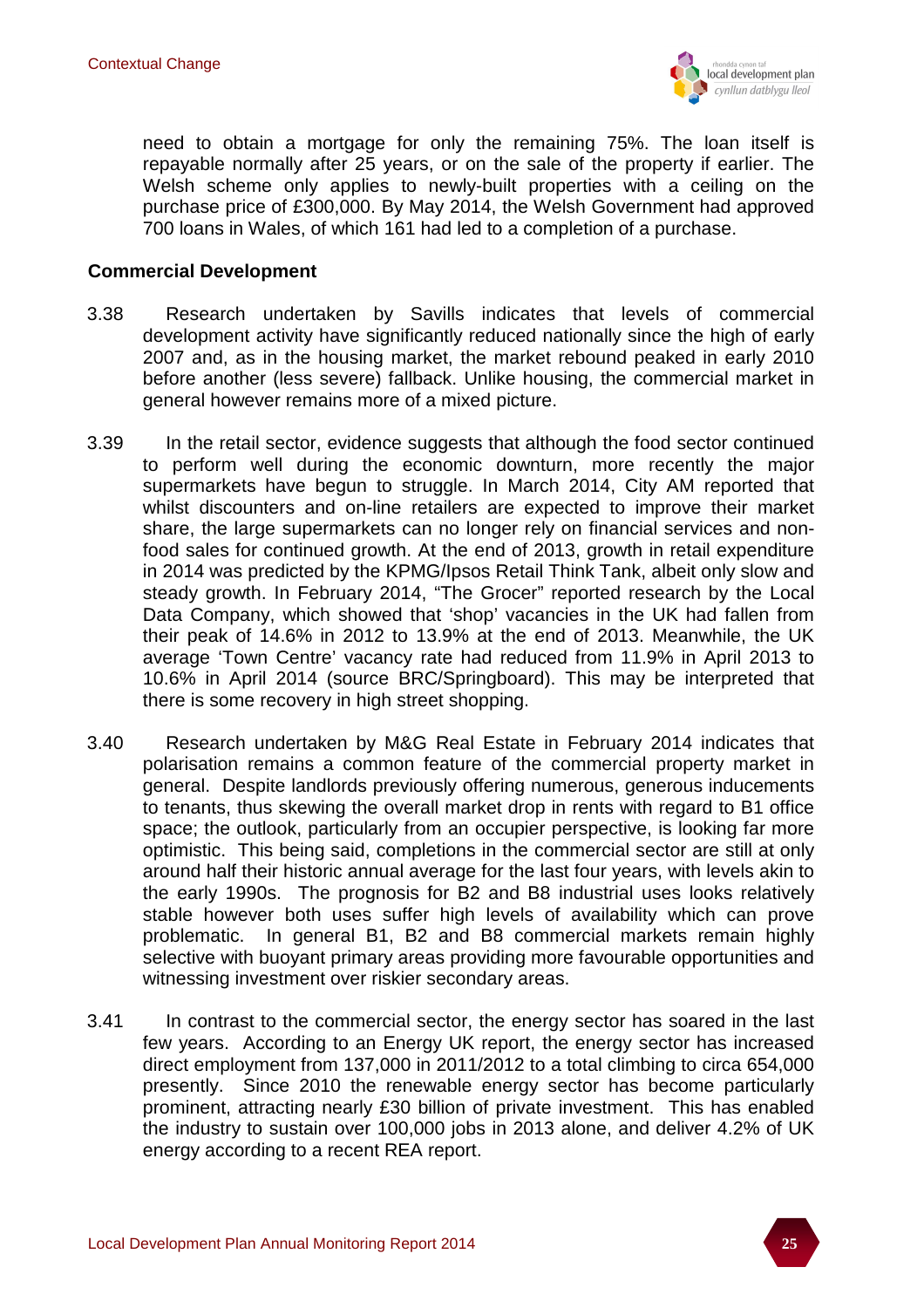

3.42 Whilst the impact of the global recession on the housing and commercial markets has been wide-reaching, there is call for cautious optimism. It is however recognised that despite the prognosis, the effects are still being felt in more deprived areas where recovery is deemed to be 'patchy'. Inevitably a prolonged reduction in new investment in the housing and commercial markets affects the delivery of certain elements of the LDP.

# **D. The Local Development Context**

3.43 In order to properly understand the local context for the LDP, it is necessary to consider a range of factors which affect implementation. These factors include changes to the local policy framework, local economic conditions (in particular the operations of the housing and commercial markets) and the investment strategies of major public and private sector organisations.

#### **Local Policy Framework**

3.44 The following documents were added to the LDP evidence base:

#### **Rhondda Cynon Taf Joint Housing Land Availability Study 2013 (Published March 2014)**

3.45 The Joint Housing Land Availability Study (JHLA) 2013 provides detailed information on the housing land supply in Rhondda Cynon Taf. The findings of the study indicate that there is a 3.7 year housing land supply in the County Borough, compared to the requirement for a 5-year supply. The supply has fallen from 4.5 years in the 2012 study. The Council has outlined in the JHLA Study Report a number of actions intended to ameliorate the situation. This is recognised as an important factor to be taken into account at the review of the LDP in 2015.

#### **Local Housing Market Assessment (2012)**

- 3.46 Local Housing Market Assessments (LHMA) utilise a Welsh Government approved methodology to assess the housing market of Rhondda Cynon Taf. They are prepared once every two years; the latest published one is the 2012 LHMA for the period 2012-17. A variety of sources fed into the study, including a county borough-wide housing survey, an analysis of local housing registers, household projections, homelessness data, house prices, rental prices, household income, dwelling stock turnover and housing supply data.
- 3.47 The 2012 assessment revealed a contrast in the housing market's buoyancy across the County Borough. Additionally, much of the Southern Strategy Area was more prosperous and in higher demand than the rest of the County Borough. It is worthy of note that the strength of existing local connections were clearly evident with a number of housing market 'hot spots' in parts of the Northern Strategy Area. The study also found that household sizes were becoming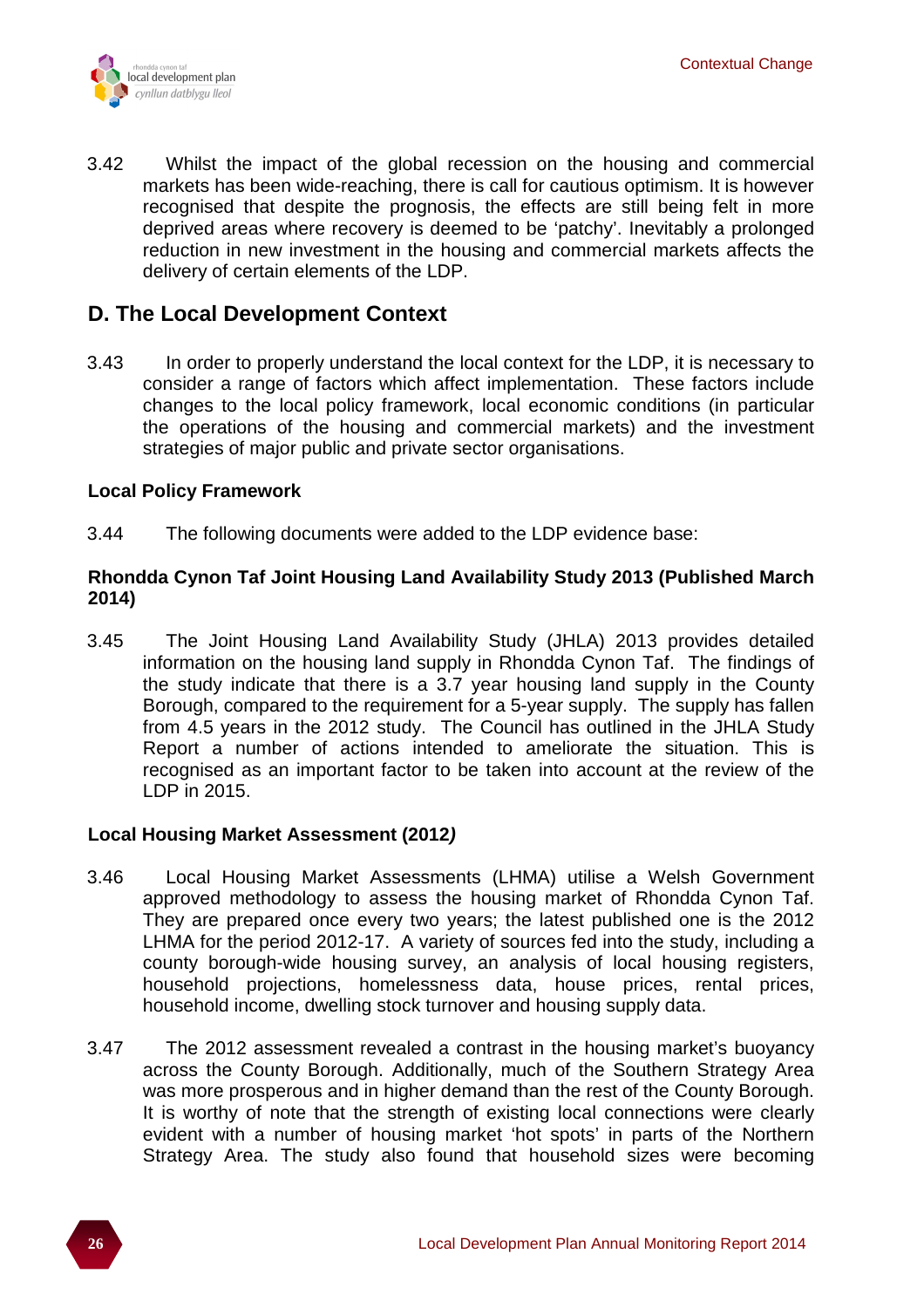

increasingly smaller across all markets. However, there were significant contrasts between housing need (i.e. smaller 1-bed units) and aspiration (i.e. larger underoccupied housing). The study also estimated the deficit of affordable housing within the County Borough; there was a net need for 167 additional dwellings per annum. The LHMA provided important data which, when updated for the 2014- 19, will provide fresh evidence for the first review of the LDP.

#### **Community Infrastructure Levy (CIL)**

- 3.48 The Council submitted its Draft Charging Schedule and Statement of Modifications for Examination on  $27<sup>th</sup>$  February 2014. The hearing took place on 7<sup>th</sup> May 2014 and the Council received the Inspectors final report on 4<sup>th</sup> June 2014. The report concludes that, subject to three modifications, the Rhondda Cynon Taf Draft Charging Schedule provides an appropriate basis for the collection of the levy in the area. It is anticipated that implementation of the charging schedule will take place towards the end of 2014.
- 3.49 To give a broad overview, the CIL Charging schedule for Rhondda Cynon Taf, if implemented, would charge £100 per sqm for all A1 retail development of over 100 sqm. With regards to residential development, in Zone 1, which has similar boundaries to the Northern Strategy Area, there would be no charge. In Zone 2, in the central section of the County Borough, there would be a charge of £40 per sqm and within Zone 3 to the south, a charge of £85 per sqm. It is anticipated that this should have a positive influence on the certainty and viability of certain sites to come forward for development, with particular new incentives for sites in the Northern Strategy Area.
- 3.50 In line with guidance issued by Westminster and the Welsh Government, it is not considered that the Council will need to revise or amend any part of the adopted LDP directly as a result of CIL, as the plan has already been deemed sound. Additionally, the Council will not need to undertake any further infrastructure studies to identify gaps, as the vast majority of the necessary infrastructure for Rhondda Cynon Taf is well documented within the LDP.

#### **Single Integrated Plan (2013)**

- 3.51 The Single Integrated Plan (SIP) provides a framework for delivering meaningful change for the residents of Rhondda Cynon Taf. The document replaces the Community Strategy; Children and Young Peoples Plan; Community Safety Strategy and the Health, Social Care and Well Being Plan.
- 3.52 The SIP's priorities are categorised into three sections. Safety: where the Council plan to tackle anti-social behaviour thus reducing public concern, address alcohol and substance misuse and ensure that children and adults deemed to be at risk are protected from harm. Prosperity: where the Council will ensure that citizens have the education and essential skills required to secure employment, ensuring those in financial need have access to the right advice and support, and to ensure that businesses are supported to thrive and grow.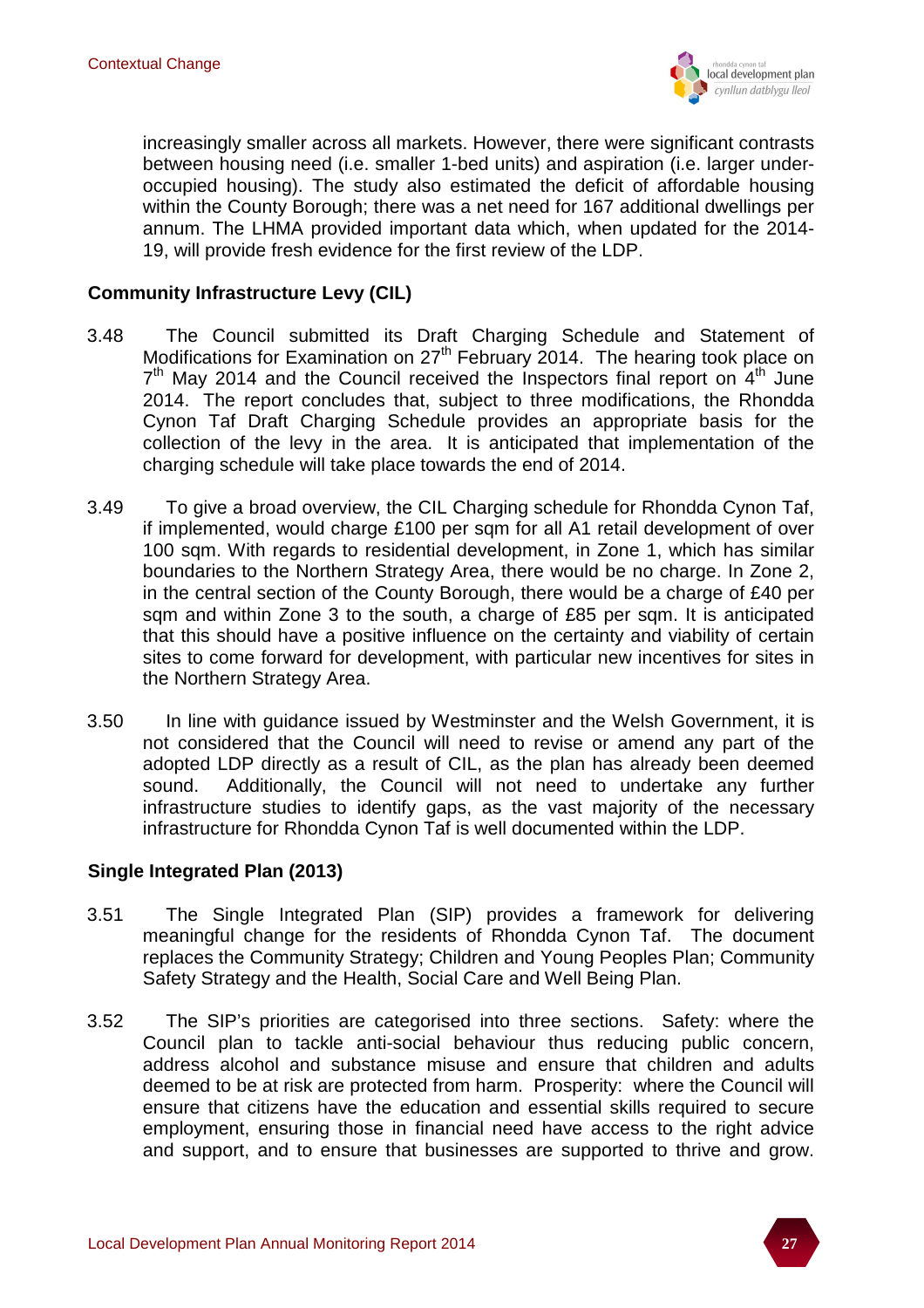

Health: where the Council will attempt to cut the number of individuals that smoke, reduce the number of people classed as over-weight or obese and ensure that children and families receive early intervention and support to meet their needs.

3.53 The Single Integrated Plan correlates well with the aims of the LDP in creating sustainable places and cohesive communities for residents. The policies contained within the LDP are delivering on the ground in addition to realising the objectives of the Single Integrated Plan.

#### **Local Economic Conditions**

- 3.54 The two sectors of the local economy that are particularly relevant to the successful implementation of the LDP are the housing market and the commercial property market.
- 3.55 Statistics in relation to house building and prices in Rhondda Cynon Taf during 2013-14 suggest that the housing market in the County Borough is beginning to show signs of recovery. The Council's annual residential land availability survey shows that 534 new houses were built in the County Borough in 2013 -14; compared to 414 in 2012 -13, 357 in 2011-12 and 462 in 2010-11.





3.56 Current data shows average actual house sale prices for 2013–14 for Rhondda Cynon Taf as being £109,470, up from £107,031 during the previous year; this represents a 2.2% increase. The Land Registry data in Figure 7 below shows the average house sales price from 2004–5 through until 2013-14. Although consistently below the national England and Wales sales prices, the

Source: RCT 2014.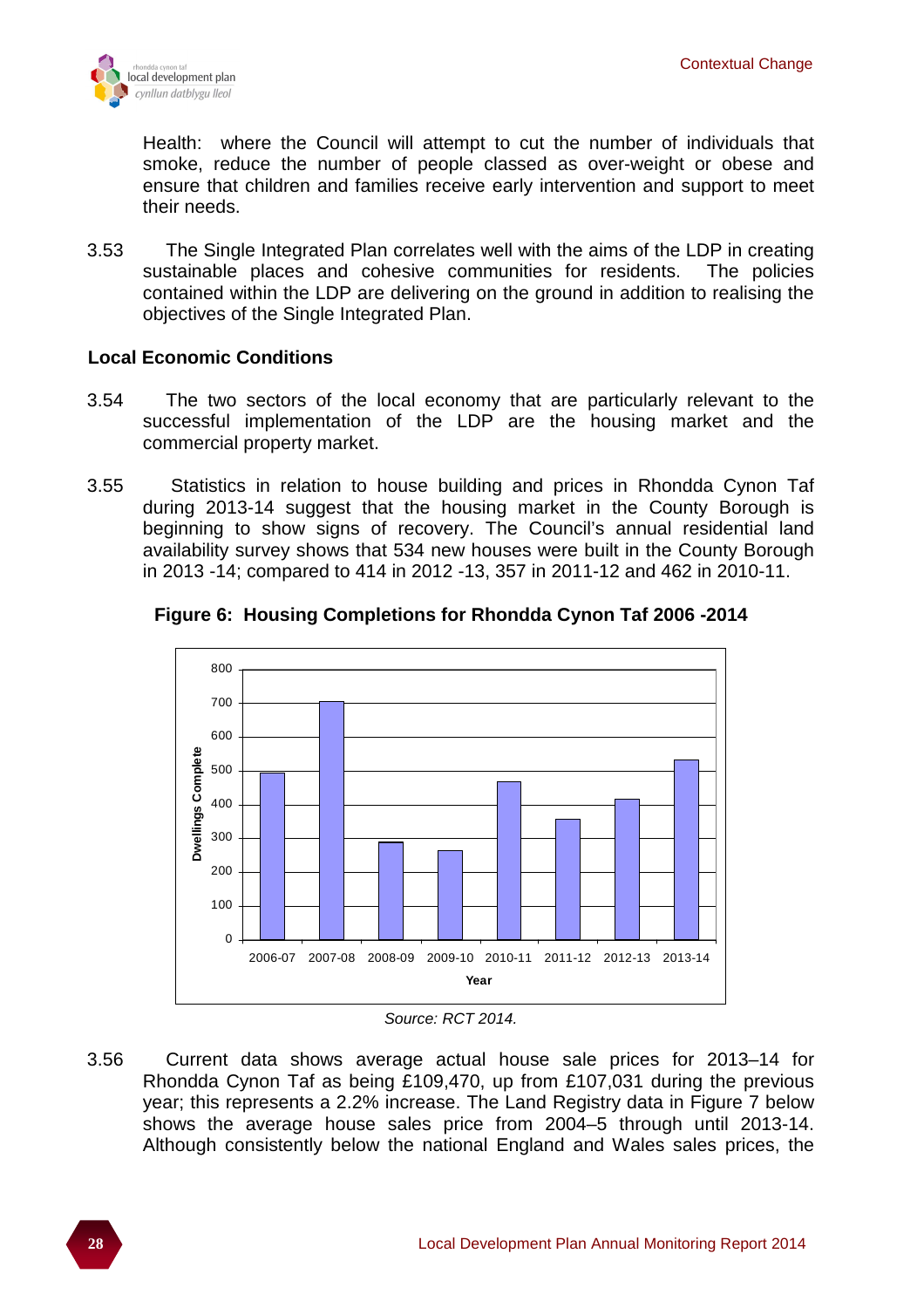

pattern of a sharp increase then drop, up to and after 2008, with a gradual increase since, replicates this national trend.



#### **Figure 7: Average House Sales Prices in Rhondda Cynon Taf 2005 – 2014**

- 3.57 Following a difficult period for the commercial market in Rhondda Cynon Taf in recent years; the market although still slow has stabilised. The commercial sector has felt harshly the effects of the recession post-2008 with high profile closures such as Peacocks, Burberry, Staedtler and Clinton Cards. Despite this, the prognosis appears more positive; no further major closures have been witnessed in the business or retail sectors since 2012-13.
- 3.58 Economic activity within the Principal Towns and Key Settlements of Rhondda Cynon Taf has remained stable in recent years, as can be witnessed from figure 8 opposite. The average vacancy rate in town centres has witnessed a slight increase rising from 10.8% in 2012-13 to 11.4% in 2013-14.

Source: Land Registry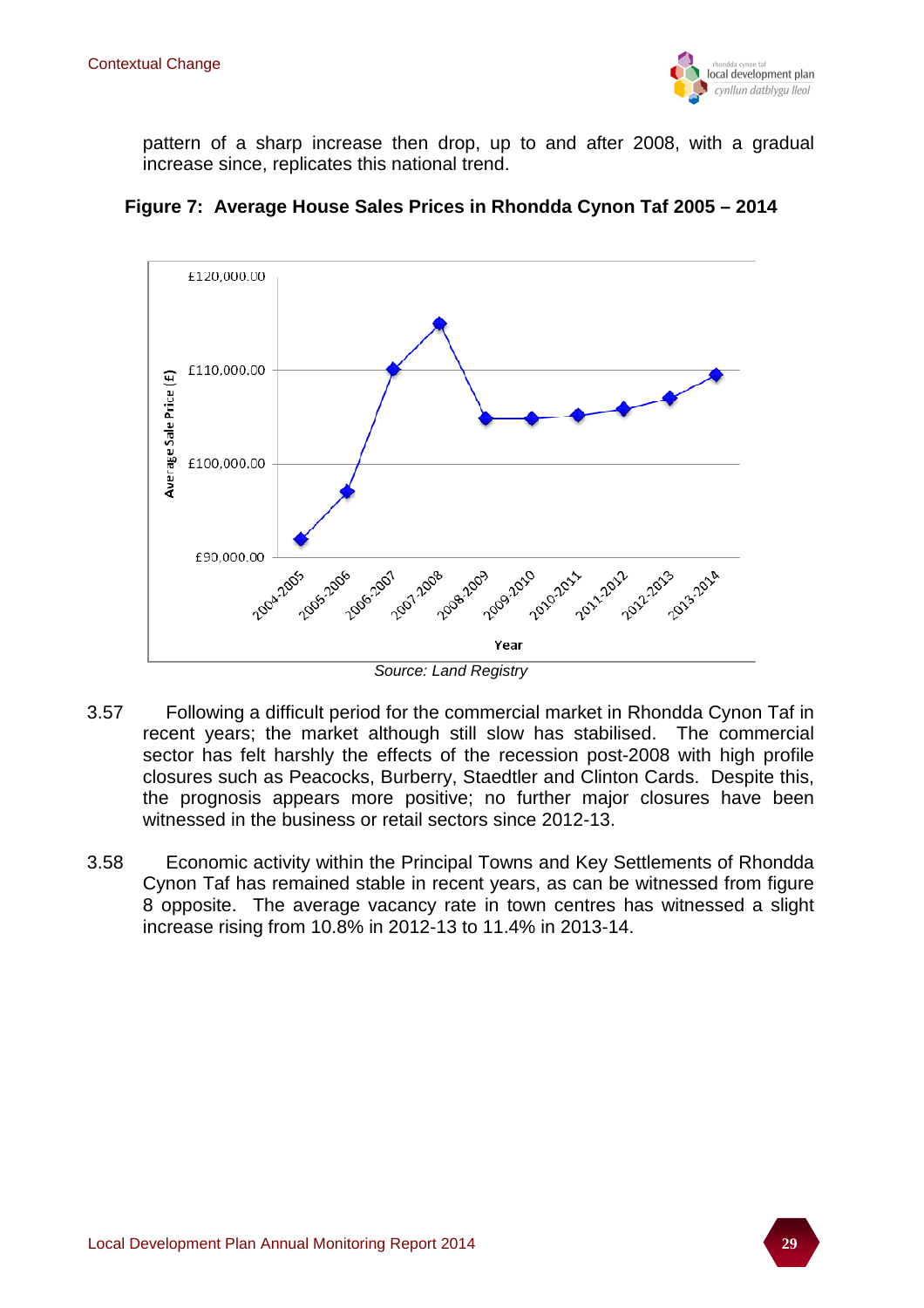



**Figure 8: Principal Town and Key Settlement (Retail Centre) Vacancy Rates 2009 – 2014** 

Source: RCT 2014

- 3.59 Proposals for a number of new commercial developments in Rhondda Cynon Taf are likely to give the economy of the County Borough a boost over the next couple of years. During 2013-14 the Council approved a Supermarket of approximately 10,000 sqm floorspace within the previously approved (resolution for outline approval) proposal for the development of a new town centre at Mwyndy / Talbot Green. This overall proposal will result in the development of 23,400 sqm of retail and 10,000 sqm of leisure floor space and 60 dwellings. The proposal will also create approximately 1,674 new jobs.
- 3.60 In addition to retail and leisure activity, during 2013-14 there has also been activity with a number of schemes for energy generation in Rhondda Cynon Taf.
- 3.61 Installation commenced of 9 large wind turbines of 27 MW capacity at Mynydd Bwllfa. A decision has also been made to permit the replacement of 20 turbines totalling 9 MW capacity at Taff Ely Windfarm with just 7 large turbines having a total capacity of up to 17.5 MW. Further applications for large wind turbines await decisions.
- 3.62 In 2013-14, planning permission was sought for 2 large-scale schemes of solar panels, on greenfield sites in Rhigos (5.5 MW) and Mountain Ash (8.06 MW). The combined capacity would be 13.56 MW, but neither application has yet been determined.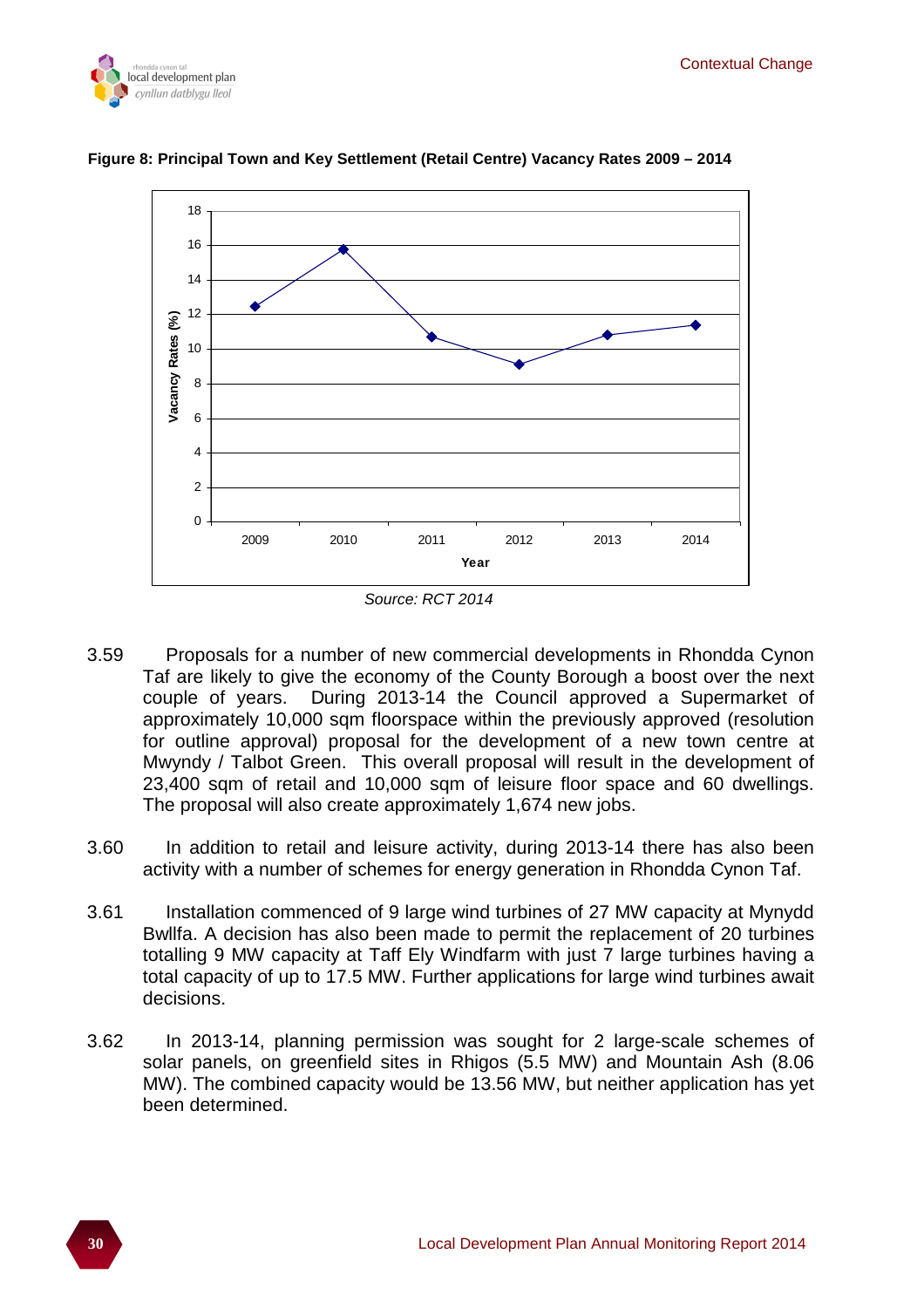

- 3.63 Full planning permission remains valid for a sustainable waste resource recovery and energy production plant at Hirwaun, permitted in 2010. This scheme includes a combined heat and power plant with capacity of 20 MW.
- 3.64 In March 2014, an application was made for a 299 MWe gas-fired power station at Hirwaun, to be determined by the Secretary of State for Energy and Climate Change.

#### **Public and Private Sector Funding and Investment**

- 3.65 In March 2013, Welsh Government launched a new regeneration framework for Wales 'Vibrant and Viable Places'. The new regeneration framework builds on the strengths of the previous Regeneration Areas approach by investing £90 million over 3 years in housing, jobs and tackling poverty within town centres.
- 3.66 Following a two stage bidding process, Rhondda Cynon Taf received grant approval of £5.98 million in June 2014 towards a programme of regeneration activity in Pontypridd. The programme consists of the following initiatives:-

**Creating Homes above Retail Premises** which involves the renovation of vacant space above retail premises in Pontypridd Town Centre.

**Homestep Plus** which involves the purchase and renovation of properties targeted at first time buyers through a low cost home ownership/shared equity scheme.

**Heat & Save Ponty** which will provide energy efficiency measures in over 400 homes.

**Regenerating Lady Windsor Colliery Site** which involves the preparation of baseline information to support the future development of the site for new housing.

**Pontypridd Hub** which involves a major redesign of the YMCA building to create a multi purpose facility creating new and improved facilities including workspace for social enterprise and business, a fitness suite, a café and a suite of dedicated arts facilities.

**Sustaining a prosperous and learning Glyncoch** which will deliver the third and final phase in the development of Glyncoch Community Centre to provide additional office and training spaces.

**Pontypridd Townscape Enhancement Programme+** which involves the renovation and improvement of commercial buildings in the town centre.

3.67 Recent and ongoing commitments of substantial public funding have, and will continue to deliver many elements of the LDP. These include infrastructure projects such as the Porth and Church Village bypasses and the programmed dualling of the A465 at Hirwaun, along with various land reclamation schemes. However, a reduction in new public funding commitments to such schemes will inevitably have some impact on the delivery of certain elements of the Plan.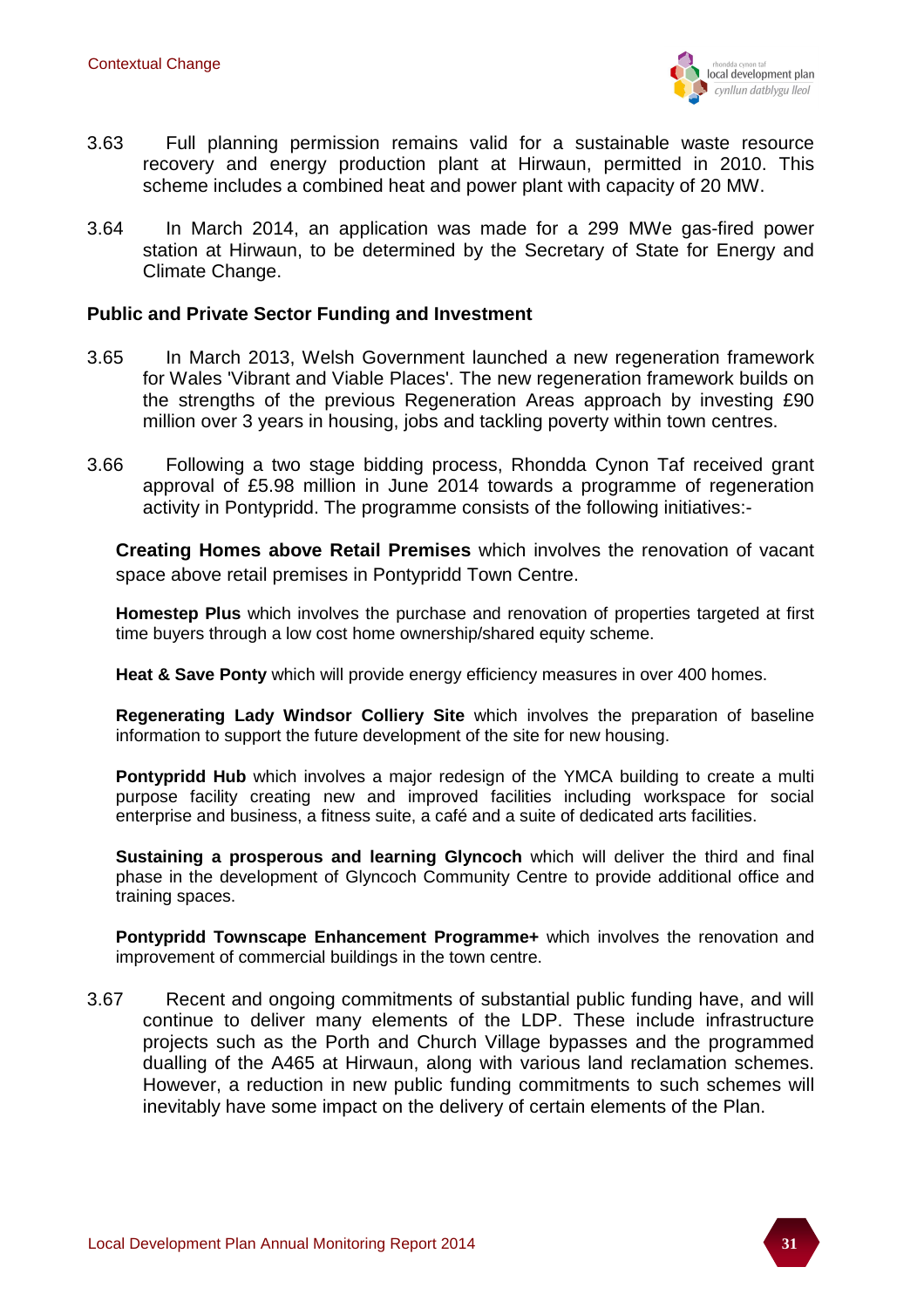

- 3.68 The impact of the global economic recession on the economy of Rhondda Cynon Taf continues to be a matter of concern to the Council. A prolonged reduction in new investment in the housing and commercial markets will inevitably have had an adverse impact on the delivery of some elements of the LDP. However, there are now signs of a slow yet steady recovery, with continued and increasing development of new housing and retail facilities in Rhondda Cynon Taf, as will be discussed in detail in the following chapters of this report. This suggests that the private sector consider the County Borough to be a relatively safe area for investment and will continue to deliver the proposals and objectives of the Plan.
- 3.69 The above chapter has identified a number of key contextual changes in national and local planning guidance as well as in the broader economic and social climates. At present, it is not considered that any individual change in circumstance would, at this stage in the plan period, have a substantial effect on the delivery of the objectives of the LDP, nor trigger an early review of the LDP, (in advance of the statutory review in 2015). However, there are various issues identified that will need to be considered further when this review is undertaken.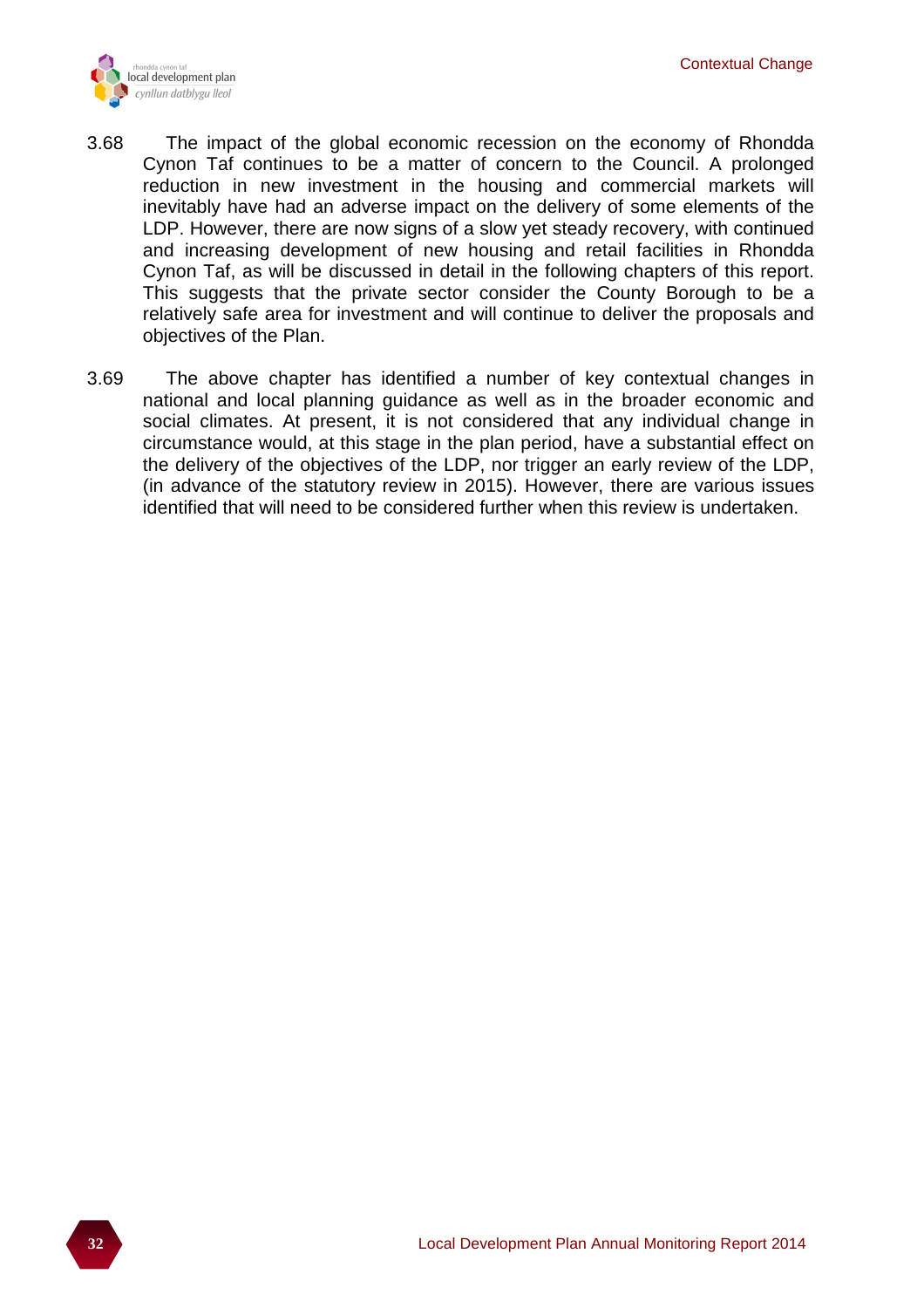

# **4 LOCAL DEVELOPMENT PLAN MONITORING**

- 4.1 The 2014 AMR is the third monitoring report to be prepared since the adoption of the Rhondda Cynon Taf LDP and therefore provides an important opportunity for the Council to assess the impact the LDP is having on the social, economic and environmental well-being of the County Borough. Although three years can be considered a relatively short period of time in the development process and in comparison to the plan period itself, this third AMR allows for the identification of emerging patterns of development and issues.
- 4.2 This section of the report will firstly set out the Core and Local Output Indicators along with their Monitoring Results for 2013-2014. It will then analyse these results in relation to the Core Policies, and in doing so, assess the performance of these policies in delivering the identified targets of the Plan.

| <b>Core Output Indicators</b> |                                                                                                               | <b>Monitoring Results</b>                                                                                                                                                                                                                                                                                                                                                                                                                                                                                                                                         |  |  |
|-------------------------------|---------------------------------------------------------------------------------------------------------------|-------------------------------------------------------------------------------------------------------------------------------------------------------------------------------------------------------------------------------------------------------------------------------------------------------------------------------------------------------------------------------------------------------------------------------------------------------------------------------------------------------------------------------------------------------------------|--|--|
| CI <sub>1</sub>               | The housing land<br>supply taken from the<br>current Housing Land<br>Availability Study per<br>annum          | The Joint Housing Land Availability Study (JHLAS)<br>(2013) indicates that the Council, based on the residual<br>method, has a 3.7 year housing land supply.                                                                                                                                                                                                                                                                                                                                                                                                      |  |  |
| CI <sub>2</sub>               | Number of net<br>additional affordable<br>and general market<br>dwellings built in the<br>Plan area per annum | Total housing completions (affordable and market)<br>2010/11 - 462 dwellings<br>2011/12 - 357<br>$2012/13 - 414$<br>2013/14 - 534<br>Affordable housing completions (excluding market)<br>2010/11 - 78 dwellings<br>$2011/12 - 39$<br>$2012/13 - 77$<br>2013/14 - 59 (there were a further 7 affordable units<br>created through renovating existing dwellings and<br>another 9 units provided within a new-build hostel).<br>Market housing completions (excluding affordable)<br>2010/11 - 384 dwellings<br>$2011/12 - 318$<br>$2012/13 - 337$<br>2013/14 - 475 |  |  |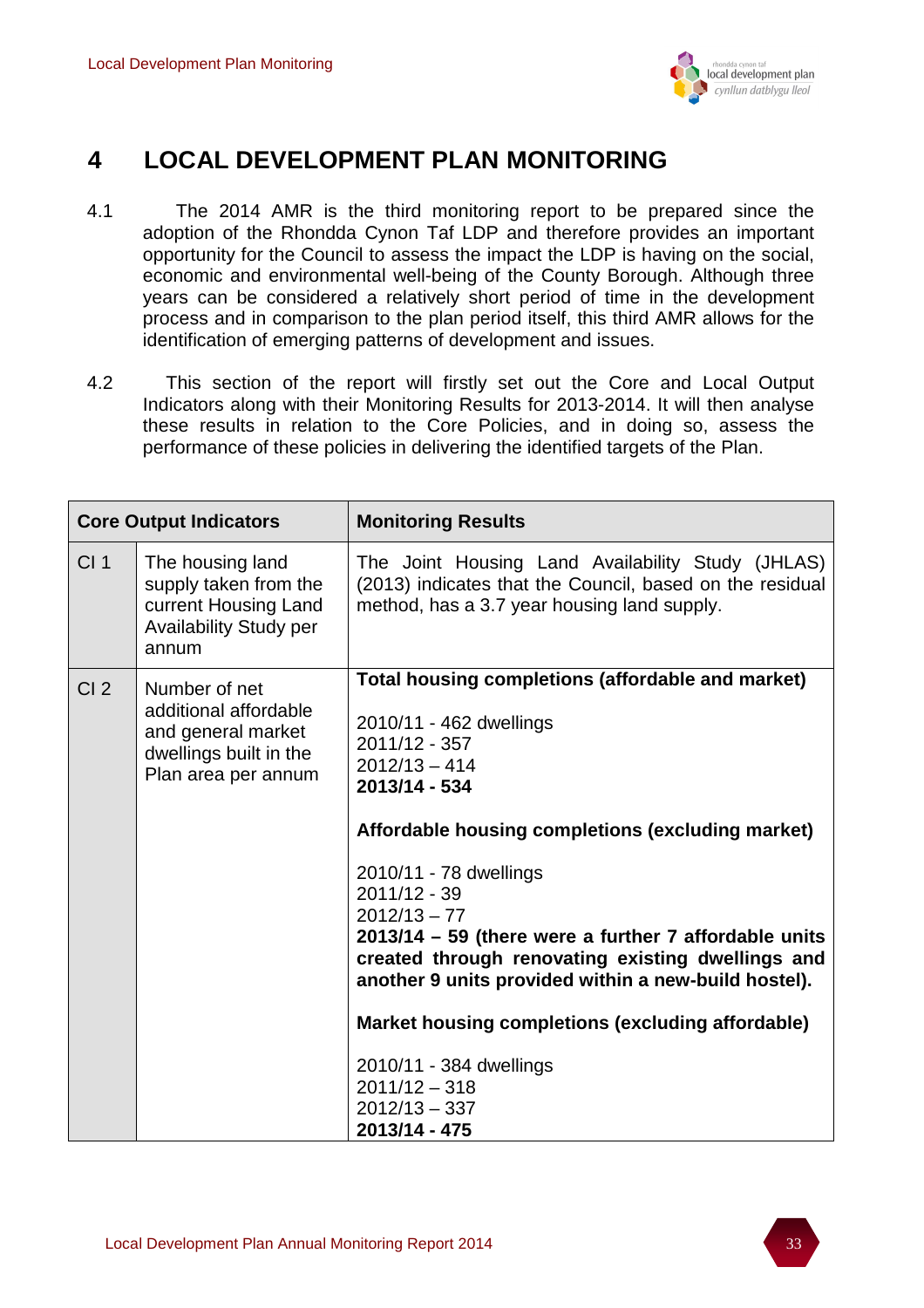

| CI <sub>3</sub> | Net employment land<br>supply/development<br>per annum                                                                                                                                                                  | The LDP employment land supply is 98 hectares of<br>which 0 hectares were developed during 2013 - 14                                                                                                                                                                                                         |                                          |                                                                                                                    |
|-----------------|-------------------------------------------------------------------------------------------------------------------------------------------------------------------------------------------------------------------------|--------------------------------------------------------------------------------------------------------------------------------------------------------------------------------------------------------------------------------------------------------------------------------------------------------------|------------------------------------------|--------------------------------------------------------------------------------------------------------------------|
| CI <sub>4</sub> | Amount of<br>development, including<br>housing, permitted on<br>allocated sites in the<br>development plan as a<br>% of development plan<br>allocations and as % of<br>total development<br>permitted (ha and<br>units) | All developments permitted on all allocated sites (of a<br>total of 1183 hectares);                                                                                                                                                                                                                          |                                          |                                                                                                                    |
|                 |                                                                                                                                                                                                                         |                                                                                                                                                                                                                                                                                                              | Size (ha)                                | % of Allocated Land                                                                                                |
|                 |                                                                                                                                                                                                                         | Up to 2011                                                                                                                                                                                                                                                                                                   | 36.93ha                                  | 3.1%                                                                                                               |
|                 |                                                                                                                                                                                                                         | 2011-2012                                                                                                                                                                                                                                                                                                    | 10.98ha                                  | 0.9%                                                                                                               |
|                 |                                                                                                                                                                                                                         | 2012-2013                                                                                                                                                                                                                                                                                                    | 5.37ha                                   | 0.45%                                                                                                              |
|                 |                                                                                                                                                                                                                         | 2013-2014                                                                                                                                                                                                                                                                                                    | 28.46ha                                  | 2.41%                                                                                                              |
|                 |                                                                                                                                                                                                                         | Totals to date                                                                                                                                                                                                                                                                                               | 81.74ha                                  | 6.86%                                                                                                              |
|                 |                                                                                                                                                                                                                         | All residential development permitted on residential<br>allocation sites (total of 386 hectares of residential<br>allocations and approximately 9,200 units);                                                                                                                                                |                                          |                                                                                                                    |
|                 |                                                                                                                                                                                                                         |                                                                                                                                                                                                                                                                                                              | Size (ha)/Units                          | Land/<br>%<br>Allocated<br>%Allocated Units                                                                        |
|                 |                                                                                                                                                                                                                         | Up to 2011                                                                                                                                                                                                                                                                                                   | 30.76 / 589                              | 7.96% / 6.4%                                                                                                       |
|                 |                                                                                                                                                                                                                         | $2011 - 2012$                                                                                                                                                                                                                                                                                                | 10.98 / 244                              | 2.84% / 2.65%                                                                                                      |
|                 |                                                                                                                                                                                                                         | $2012 - 2013$                                                                                                                                                                                                                                                                                                | 5.37/151                                 | 1.39% / 1.64%                                                                                                      |
|                 |                                                                                                                                                                                                                         | 2013 - 2014                                                                                                                                                                                                                                                                                                  | 19.38 / 531                              | 5.02% / 5.77%                                                                                                      |
|                 |                                                                                                                                                                                                                         | Totals to date                                                                                                                                                                                                                                                                                               | 66.49 / 1,515                            | 17.21% / 16.46%                                                                                                    |
|                 |                                                                                                                                                                                                                         | The 28.46 hectares permitted on allocated sites during<br>2013-14 is 35.57% of the overall total of 80.02 hectares<br>of development permitted during the year. For<br>comparison, just 6.9% was permitted on allocated sites<br>the previous year.<br>The 531 dwellings permitted on allocated sites during |                                          |                                                                                                                    |
|                 |                                                                                                                                                                                                                         |                                                                                                                                                                                                                                                                                                              | permitted on allocated sites in 2012-13. | 2013-2014 equates to 54.80% of the overall total of 969<br>dwellings permitted during the year. 151 dwellings were |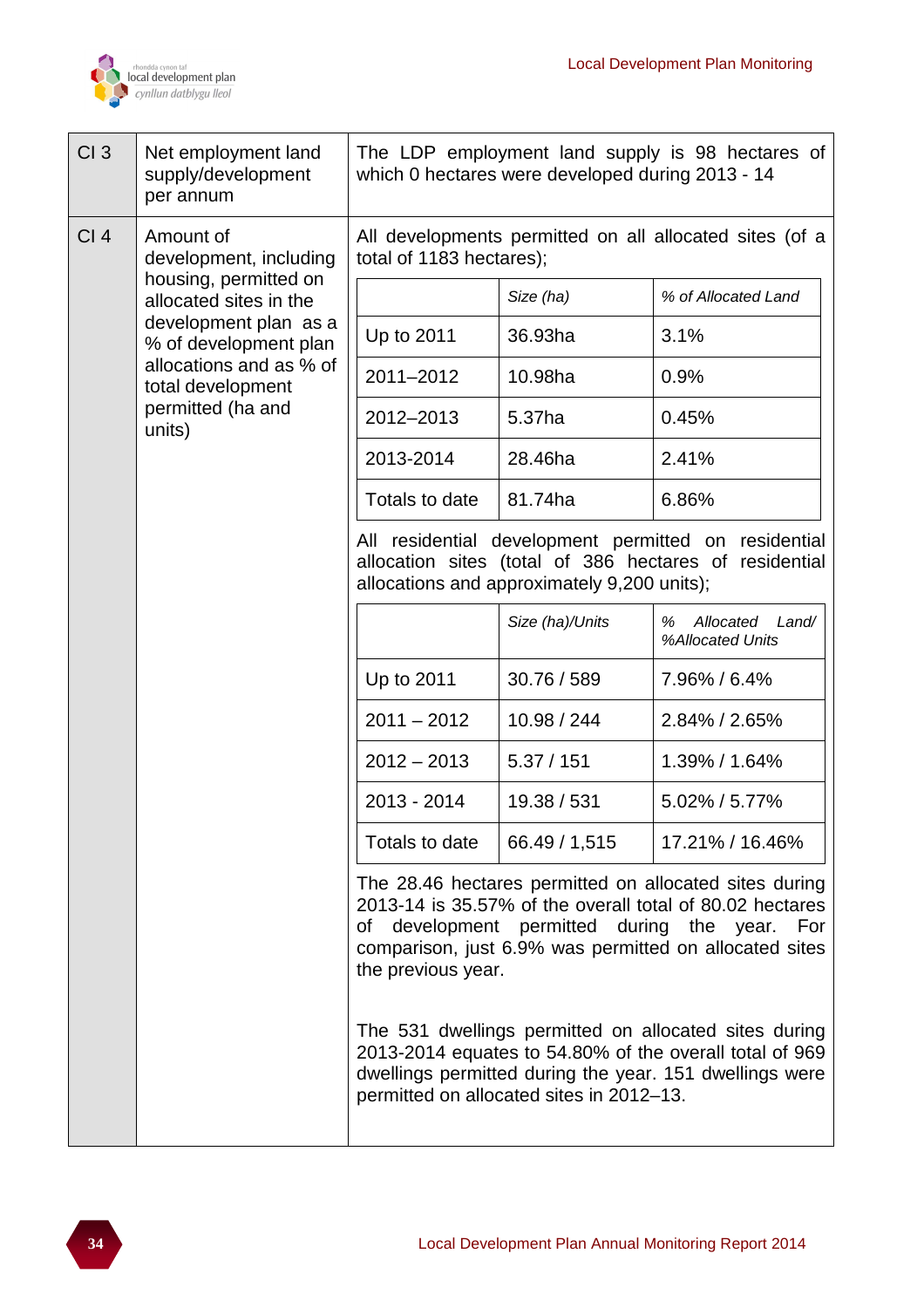

| Cl <sub>5</sub> | Average density of<br>housing development<br>permitted on allocated<br>development plan sites                                                                                                                                    | The average density of housing development permitted<br>on allocated sites is 27.34 dph. This is a reduction from<br>the average density of 34.1 dph during 2012-13.                                                                                                                                                                                                                                                      |
|-----------------|----------------------------------------------------------------------------------------------------------------------------------------------------------------------------------------------------------------------------------|---------------------------------------------------------------------------------------------------------------------------------------------------------------------------------------------------------------------------------------------------------------------------------------------------------------------------------------------------------------------------------------------------------------------------|
| CI <sub>6</sub> | Amount of new<br>development (ha)<br>permitted on previously<br>developed land<br>expressed as a % of all<br>development permitted<br>per annum                                                                                  | During 2013-2014, 53.60%, or 42.89 hectares of a total<br>of 80.02 hectares of development permitted, was on<br>previously developed land. A further 16.08% or 12.87<br>hectares was permitted on/within existing premises.<br>These were similar to the results shown in 2012-13.                                                                                                                                        |
| CI <sub>7</sub> | Amount of major retail,<br>office and leisure<br>development (sq m)<br>permitted in town<br>centres expressed as a<br>% of all major retail,<br>office and leisure<br>development permitted.<br>(Amended indicator as<br>agreed) | During 2013-2014, 10,976 sqm of retail development of<br>a total of 43,854 sqm of major retail, office and leisure<br>development was permitted in town centres. This<br>equates to 25% of the total. Included in this total is<br>24,050 sqm of leisure floorspace that is permitted at the<br>Sobells school development, which adjoins the town<br>centre of Aberdare. This figure would equate to a further<br>54.8%. |
| CI <sub>8</sub> | Amount of<br>development (by TAN<br>15 paragraph 5.1<br>development category)<br>permitted in CI and C2<br>floodplain areas not<br>meeting all Tan 15<br>tests (paragraph 6.2i-v)                                                | During 2013-14, 3 applications were permitted for 4<br>dwellings in C2 floodrisk zones, with a further permission<br>for a dwelling in a C1 floodrisk zone.                                                                                                                                                                                                                                                               |
| CI <sub>9</sub> | Amount of greenfield<br>and open space lost to<br>development (ha)<br>which is not allocated<br>in the development<br>plan                                                                                                       | During 2013-14, planning permission was granted for<br>the development of 7.708 hectares of greenfield land<br>and 0.9494 hectares of open space that is not allocated<br>in the LDP. This is less than half of that permitted during<br>the previous monitoring year. It should be noted that for<br>the monitoring process, open space was classed as all<br>open land within the settlement boundaries.                |
| <b>CI 10</b>    | Amount of waste<br>management capacity<br>permitted expressed as<br>a percentage of the<br>total capacity required,<br>as identified in the<br>Regional Waste Plan                                                               | During 2013-14, a further 3.2 hectares of waste<br>management capacity was permitted. This equates to<br>25.6% of the lower capacity requirement (in the Regional<br>Waste Plan), of 12.5 hectares or 14.75% of the higher<br>capacity requirement of 21.7 hectares. Taking account<br>of the capacity previously permitted, the total 9.2<br>hectares permitted equates to 73.6% and 42.4% of the                        |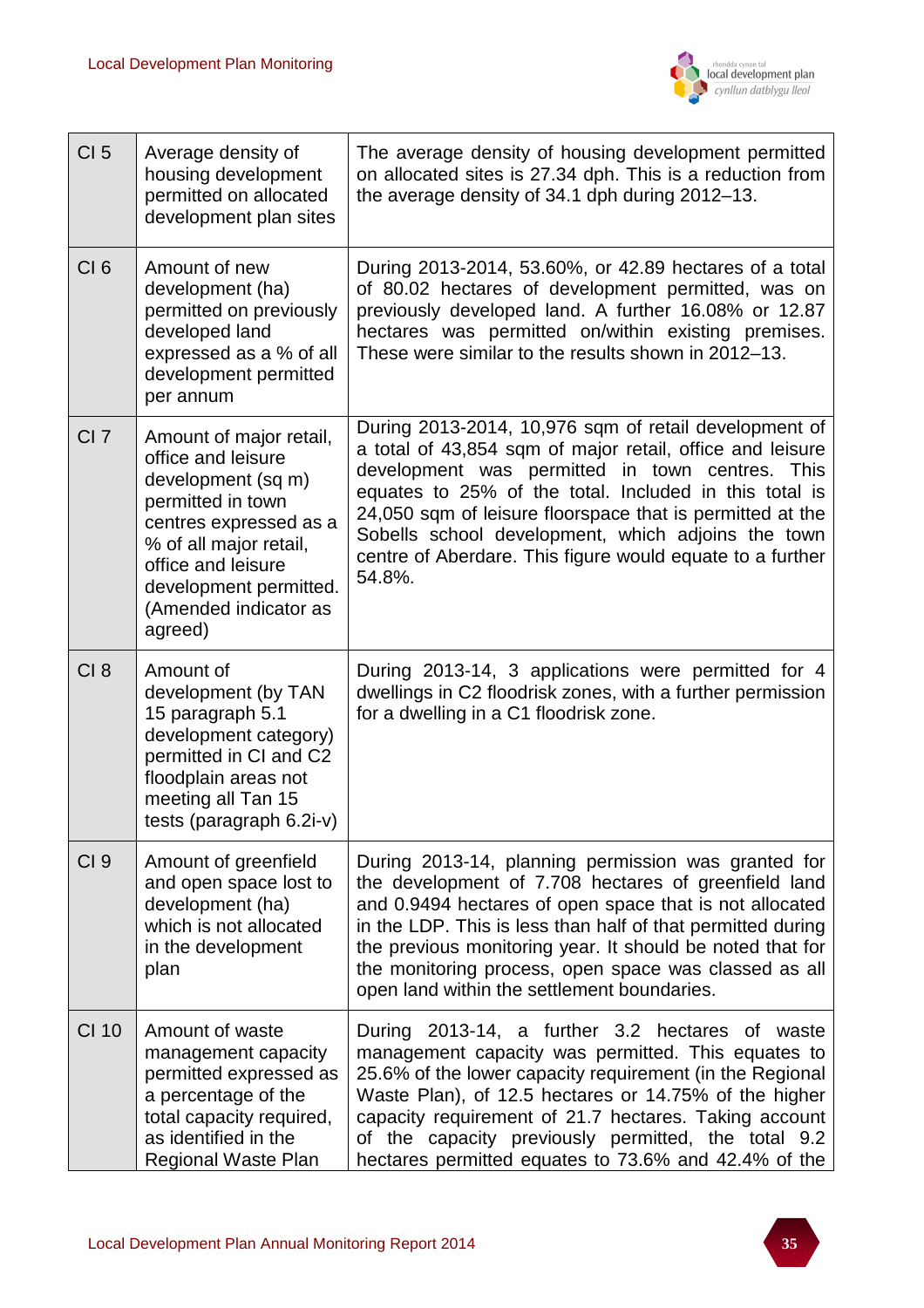

|              | (TAN 21) per annum                                                                                                                                                                                                                                                             | capacity requirements respectively.                                                                                                                                                                                                                                                                                                                                                                                                                                                                                                                                                                                                                                                       |
|--------------|--------------------------------------------------------------------------------------------------------------------------------------------------------------------------------------------------------------------------------------------------------------------------------|-------------------------------------------------------------------------------------------------------------------------------------------------------------------------------------------------------------------------------------------------------------------------------------------------------------------------------------------------------------------------------------------------------------------------------------------------------------------------------------------------------------------------------------------------------------------------------------------------------------------------------------------------------------------------------------------|
| <b>CI 11</b> | The extent of primary<br>land-won aggregates<br>permitted in<br>accordance with the<br>Regional Technical<br><b>Statement for</b><br>Aggregates expressed<br>as a % of the total<br>capacity required as<br>identified in the<br><b>Regional Technical</b><br>Statement (MTAN) | No primary land-won aggregates were permitted for<br>extraction in 2013-2014.                                                                                                                                                                                                                                                                                                                                                                                                                                                                                                                                                                                                             |
| <b>CI 12</b> | The capacity of<br><b>Renewable Energy</b><br>developments (MW)<br>installed inside<br><b>Strategic Search Areas</b><br>by type per annum                                                                                                                                      | As stated in chapter 3 above, significant progression of<br>the installation of 9 large wind turbines with a 27 MW<br>capacity took place at Mynydd Bwllfa. A decision has<br>been made to permit, subject to a section 106<br>agreement, the replacement of 20 turbines (totalling 9<br>MW capacity) at Taff Ely Windfarm, with 7 large turbines<br>having a total capacity of up to 17.5 MW.<br>During 2013-14, planning permission was granted for<br>1.12 MW of renewable energy capacity. This included 1<br>MW of capacity from the anaerobic digestion facility<br>approved at the Bryn Pica waste site. A further 0.12 MW<br>of capacity was approved in the form of solar panels |
|              |                                                                                                                                                                                                                                                                                | associated with a leisure development. In 2013-14,<br>planning permission was sought for 2 solar farms, on<br>greenfield sites in Rhigos (5.5 MW) and Mountain Ash<br>(8.06 MW). The combined capacity would be 13.56 MW,<br>but neither application had been determined in the<br>period.                                                                                                                                                                                                                                                                                                                                                                                                |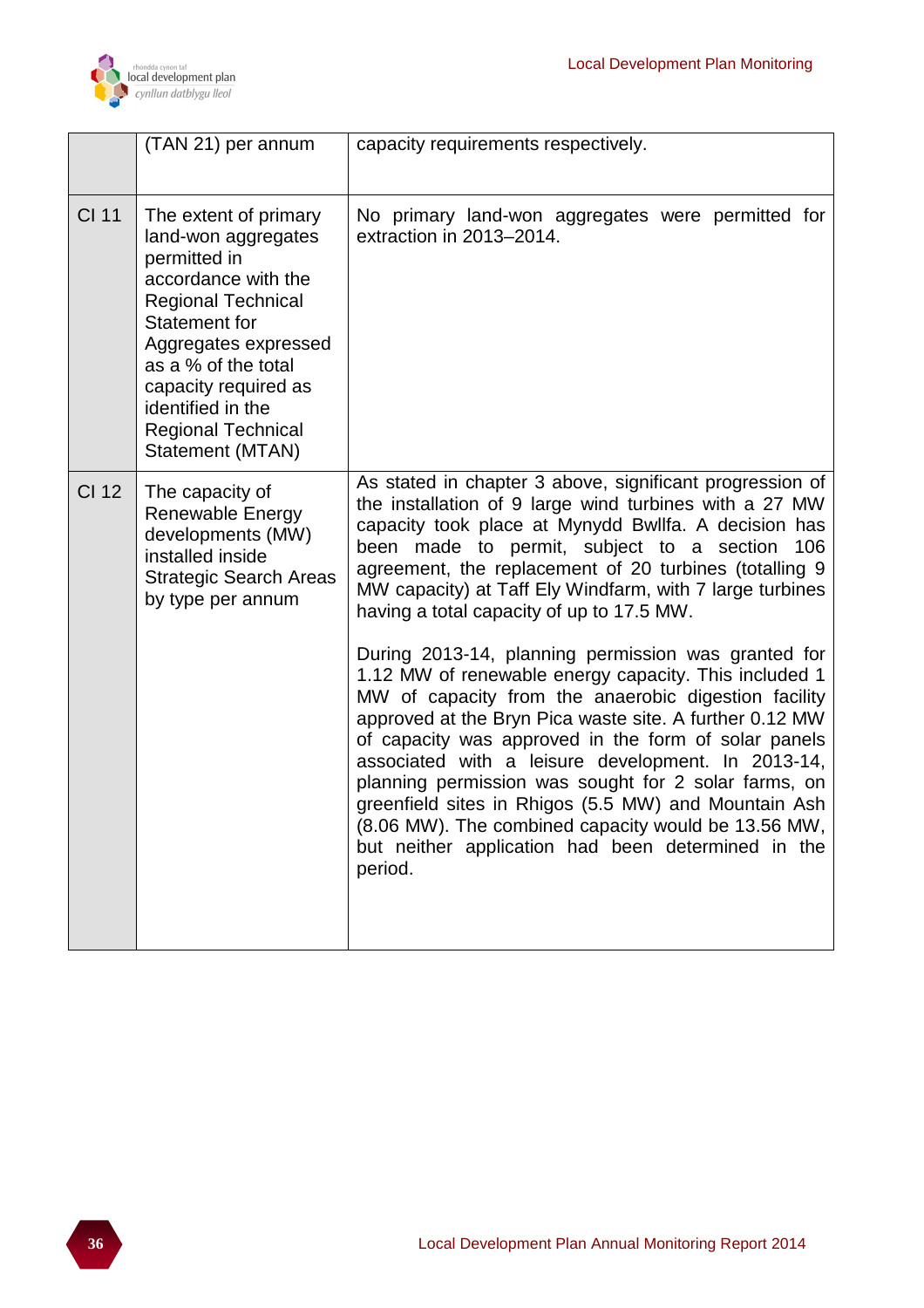

| <b>Local Output Indicators</b> |                                                                                                                       | <b>Monitoring Results</b>                                                                                                                                                                                                                                                                                                                                                                                               |  |
|--------------------------------|-----------------------------------------------------------------------------------------------------------------------|-------------------------------------------------------------------------------------------------------------------------------------------------------------------------------------------------------------------------------------------------------------------------------------------------------------------------------------------------------------------------------------------------------------------------|--|
| $LI$ 1                         | Number of dwellings<br>permitted annually<br>outside the defined<br>settlement boundaries                             | 24 dwellings were permitted outside the defined<br>settlement boundaries during 2013 - 14. Of these, 3<br>accorded with the requirements of the LDP (NSA12<br>/AW9) or PPW. For information, 11 of these properties<br>were on the site of an existing farmstead which is<br>adjacent to the LDP residential allocation SSA 10.15.<br>These units will be included in the overall development<br>layout for 142 houses. |  |
| LI                             | Number of affordable<br>dwellings provided<br>annually on rural<br>exception sites<br>throughout Rhondda<br>Cynon Taf | One of the above dwellings permitted outside the<br>settlement boundary during 2013 - 14 was for an<br>Agricultural Workers Dwelling.                                                                                                                                                                                                                                                                                   |  |
| $LI$ 3                         | Average house price in<br>Rhondda Cynon Taf per<br>annum                                                              | The average actual house sales price in the County<br>Borough during the 2013-14 monitoring year was<br>£109,470, up from £107,031 in 2012-13.                                                                                                                                                                                                                                                                          |  |
| $LI$ 4                         | Amount of affordable<br>housing provided by<br>Social Housing Grant per<br>annum                                      | 57 affordable houses were funded by Social Housing<br>Grant during 2013-14 (2012-13 - 51, 2011-12 - 23 and<br>$2010-11-56$ ).                                                                                                                                                                                                                                                                                           |  |
| $LI$ 5                         | % of employment land<br>lost to alternative uses<br>per annum                                                         | No employment land was lost to alternative uses during<br>2013-14.                                                                                                                                                                                                                                                                                                                                                      |  |
| LI <sub>6</sub>                | Total convenience/<br>comparison retail<br>floorspace developed per<br>annum                                          | convenience/comparison<br>No.<br>floorspace<br>new<br>was<br>developed during 2013-2014.                                                                                                                                                                                                                                                                                                                                |  |
| LI                             | Annual vacancy rates for<br>each Principal Town and<br><b>Key Settlement</b>                                          | The Town Centre Retail Survey 2014 indicated annual<br>vacancy rates for each of the Principal Towns and Key<br>Settlements during 2013 -14 as follows:                                                                                                                                                                                                                                                                 |  |
|                                |                                                                                                                       | Aberdare 12.7%                                                                                                                                                                                                                                                                                                                                                                                                          |  |
|                                |                                                                                                                       | Pontypridd 9.2%                                                                                                                                                                                                                                                                                                                                                                                                         |  |
|                                |                                                                                                                       | Llantrisant / Talbot Green 2.7%                                                                                                                                                                                                                                                                                                                                                                                         |  |
|                                |                                                                                                                       | Ferndale 8.7%                                                                                                                                                                                                                                                                                                                                                                                                           |  |
|                                |                                                                                                                       | Hirwaun 0%<br>Llanharan 10%                                                                                                                                                                                                                                                                                                                                                                                             |  |
|                                |                                                                                                                       |                                                                                                                                                                                                                                                                                                                                                                                                                         |  |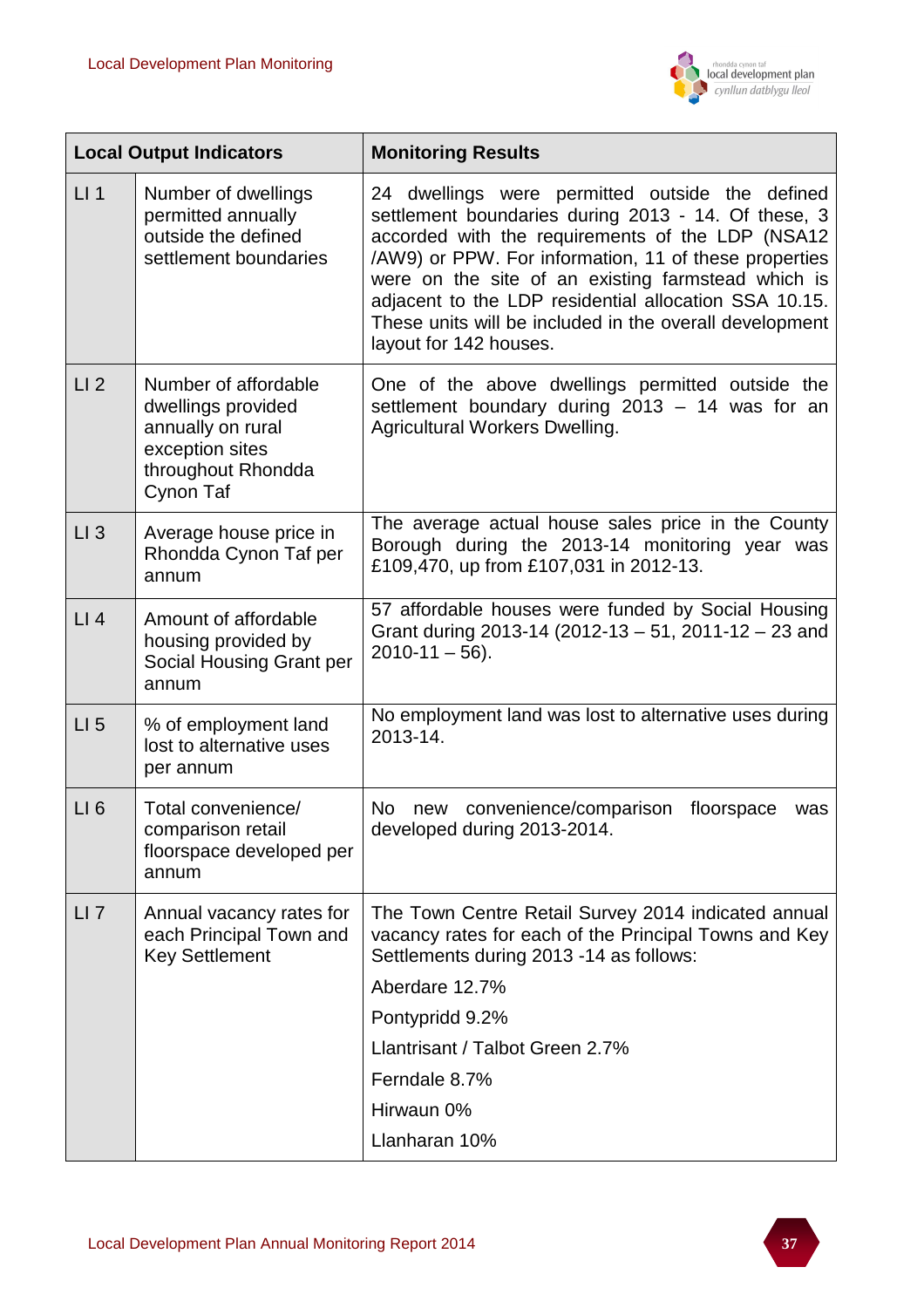

|        |                                                                                                                                                   | Mountain Ash 20.4%<br>Porth 15.8%<br>Tonypandy 18.4%<br>Tonyrefail 9.6%<br>Treorchy 4.2%<br>The overall vacancy rate for these centres combined                                                                                                                                                                                                                     |
|--------|---------------------------------------------------------------------------------------------------------------------------------------------------|---------------------------------------------------------------------------------------------------------------------------------------------------------------------------------------------------------------------------------------------------------------------------------------------------------------------------------------------------------------------|
|        |                                                                                                                                                   | during 2013-14 was 11.4%                                                                                                                                                                                                                                                                                                                                            |
| LI8    | Number of applications<br>approved per annum for<br>non-retail use in primary<br>and secondary shopping<br>frontages                              | No applications were approved during 2013-14 for non-<br>retail uses in primary shopping frontages.                                                                                                                                                                                                                                                                 |
| $LI$ 9 | Number of highway,<br>roads, public transport<br>and walking and cycling<br>schemes implemented<br>per annum                                      | A further cycle route was completed during 2013 - 14.                                                                                                                                                                                                                                                                                                               |
| LI 10  | Proportion of new<br>housing, employment<br>and retail development<br>accessible by a range of<br>transport modes per<br>annum                    | 99.6% of all new houses permitted during 2013–14 are<br>accessible and within 400 metres of at least one or<br>more transport mode.<br>78.6% (11 of 14), of all new employment permitted is<br>accessible and within 400 metres of one or more<br>transport mode.<br>All new retail permitted is accessible and within 400<br>metres of one or more transport mode. |
| LI 11  | The number of SINC<br>affected by development<br>and the number of<br>mitigation schemes<br>secured annually<br>(amended indicator as<br>agreed). | 2 SINC have been affected by proposed development<br>permitted during 2013-2014, with both of these subject<br>to agreed mitigation schemes. This compares with 8<br>SINC being affected during the previous monitoring<br>period.                                                                                                                                  |
| LI 12  | Annual recycling /<br>reuse/composting rates                                                                                                      | The recycling/reuse/composting rates for 2013-2014<br>were as follows;<br>Recycled - 38.20%<br>Reused $-0.49%$<br>Composted $-10.61%$<br>Energy Recovery - 9.14%<br>Landfilled $-41.56%$                                                                                                                                                                            |
| LI 13  | Amount of mineral<br>deposits sterilised by                                                                                                       | The amount of mineral deposits sterilised by new                                                                                                                                                                                                                                                                                                                    |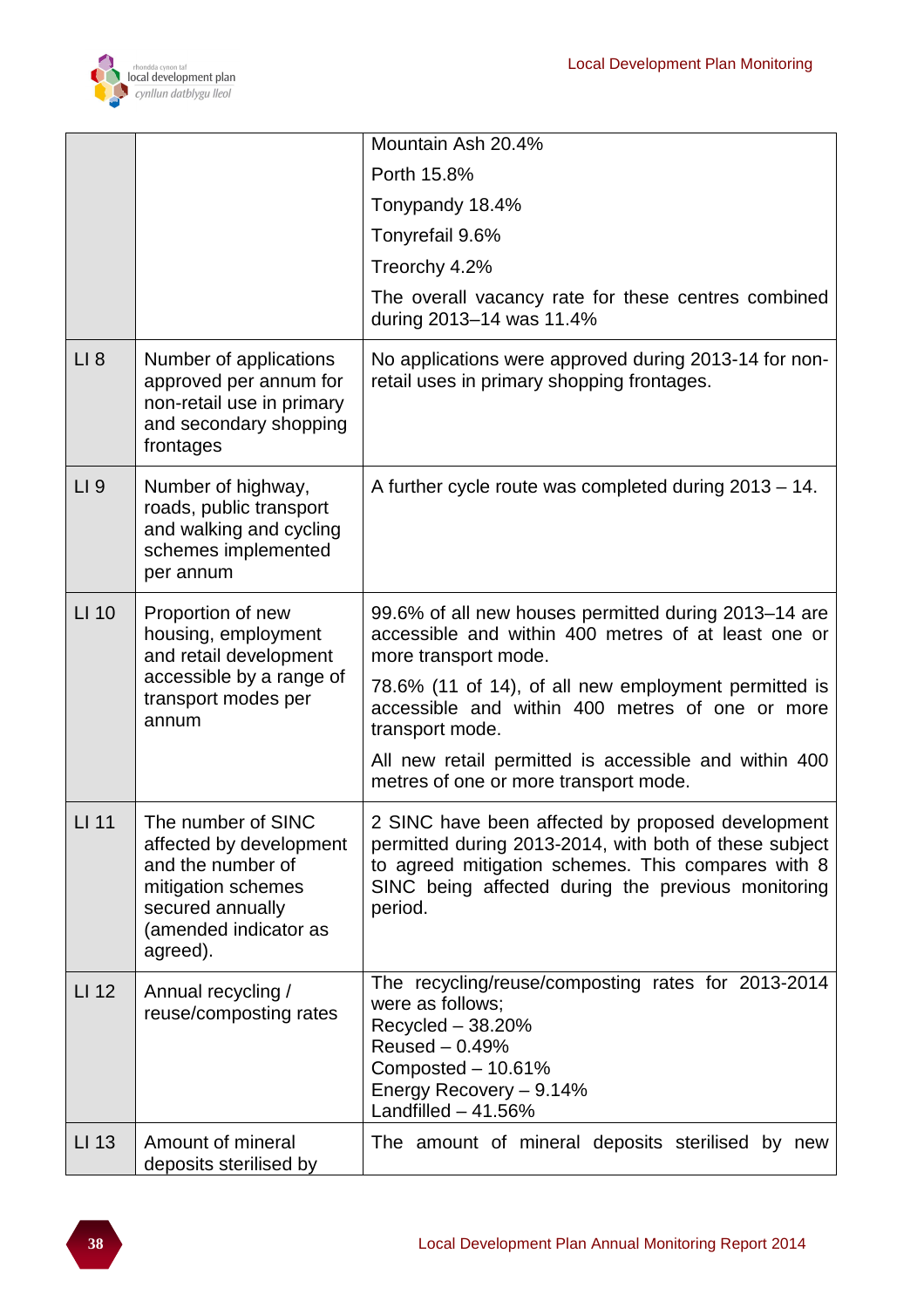

|       | new development                                                                                                                                                   | development during 2013-2014 was as follows:                                                                                                                                                                                                                                                                                                                                                                                                                                                                                         |
|-------|-------------------------------------------------------------------------------------------------------------------------------------------------------------------|--------------------------------------------------------------------------------------------------------------------------------------------------------------------------------------------------------------------------------------------------------------------------------------------------------------------------------------------------------------------------------------------------------------------------------------------------------------------------------------------------------------------------------------|
|       | annually                                                                                                                                                          | Sandstone 7.1471 hectares                                                                                                                                                                                                                                                                                                                                                                                                                                                                                                            |
|       |                                                                                                                                                                   | Sand and Gravel 0 hectares                                                                                                                                                                                                                                                                                                                                                                                                                                                                                                           |
|       |                                                                                                                                                                   | Limestone 0 hectares                                                                                                                                                                                                                                                                                                                                                                                                                                                                                                                 |
|       |                                                                                                                                                                   | Coal 0 hectares                                                                                                                                                                                                                                                                                                                                                                                                                                                                                                                      |
|       |                                                                                                                                                                   | In accordance with Mineral Planning Policy Wales, it<br>was determined that only permanent developments<br>outside the settlement boundary that were also classed<br>as sensitive development could be considered to be<br>sterilising the resource. Furthermore, any part of the<br>minerals safeguarding areas which were already<br>effectively sterilised on account of existing property<br>(having the above characteristics), would not be taken<br>into consideration when calculating the scale of the<br>deposit affected. |
| LI 14 | Pre-application<br>discussions and<br>masterplanning<br>exercises undertaken<br>with developers in<br>relation to the<br>development of Strategic<br><b>Sites</b> | Pre-application discussions and/or masterplanning<br>exercises have taken place in respect of Robertstown /<br>Abernant, Land South of Hirwaun, Fernhill Colliery site<br>and at the Phurnacite site during 2013-2014.                                                                                                                                                                                                                                                                                                               |
| LI 15 | Planning permission<br>granted for Strategic<br><b>Sites</b>                                                                                                      | There has been full approval for a supermarket within<br>the wider town centre scheme (which benefits from<br>outline permission) at the Mwyndy Strategic Site during<br>2013-14.                                                                                                                                                                                                                                                                                                                                                    |
|       |                                                                                                                                                                   | There has also been a resolution to approve an outline<br>application for a supermarket development<br>at<br>Robertstown, subject to a Section 106 Agreement.                                                                                                                                                                                                                                                                                                                                                                        |
|       |                                                                                                                                                                   | Similarly, there has been a resolution to approve an<br>outline application for retail development within the<br>local centre section of the Strategic Site at Hirwaun.                                                                                                                                                                                                                                                                                                                                                              |
|       |                                                                                                                                                                   | A further resolution to approve an outline application at<br>the Cwm Colliery site for the demolition of structures<br>and the redevelopment of the site for residential uses<br>took place during 2013-14. Listed Building consent has<br>also been granted for the restoration of the cooling<br>towers on the site.                                                                                                                                                                                                               |
|       |                                                                                                                                                                   | There has previously been permission for 243<br>dwellings on a part of the Strategic Site at Llanilid. The<br>Council has resolved to approve 1, 850 dwellings and                                                                                                                                                                                                                                                                                                                                                                   |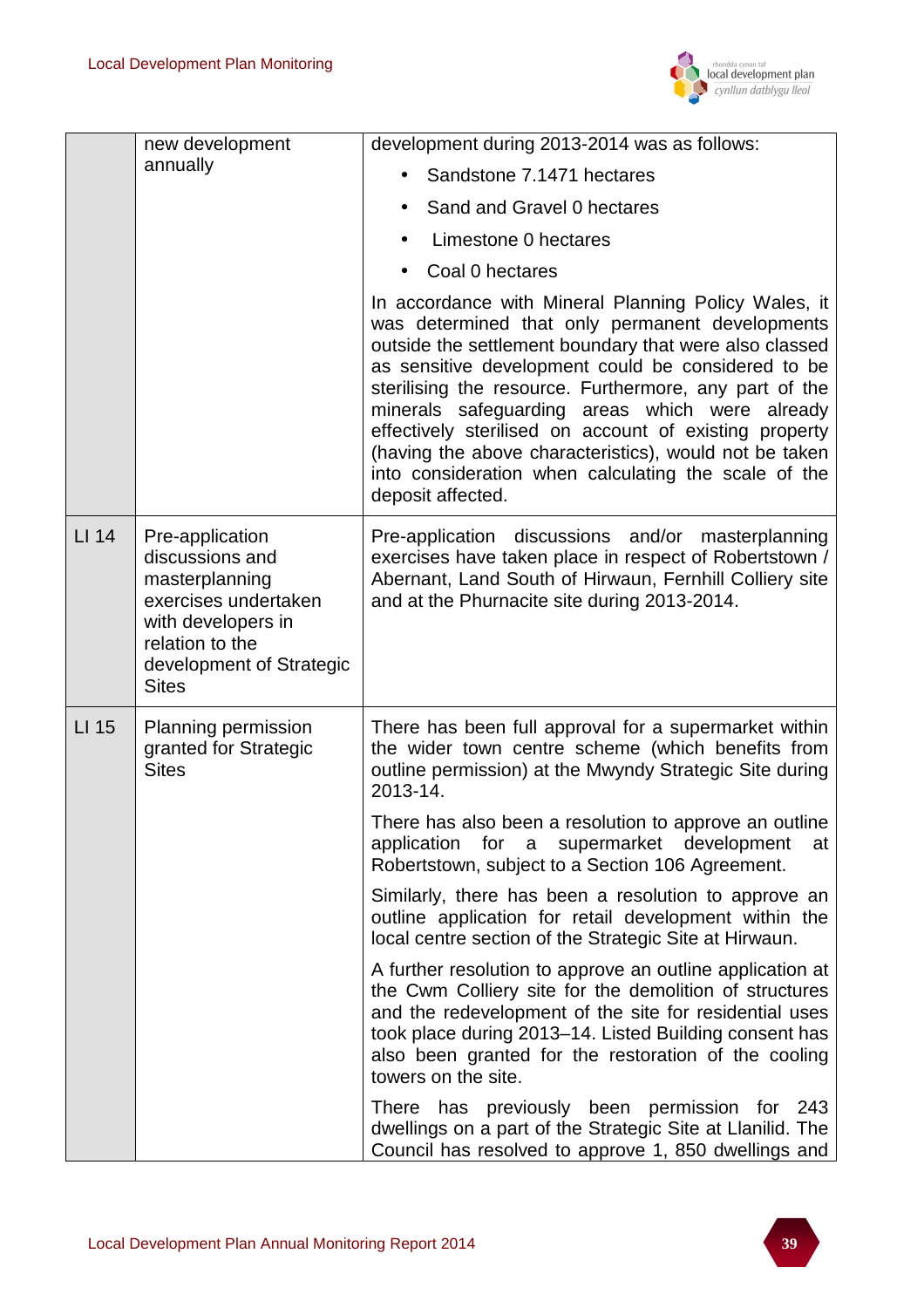

|       |                                                                                                                                             | neighbourhood centre at the Llanilid site, subject to a<br>Section 106 Agreement.                                                                                                                                                                                                                 |  |
|-------|---------------------------------------------------------------------------------------------------------------------------------------------|---------------------------------------------------------------------------------------------------------------------------------------------------------------------------------------------------------------------------------------------------------------------------------------------------|--|
| LI 16 | Annual rate of residential<br>and/or commercial<br>development on<br><b>Strategic Sites</b>                                                 | Prior to April 2012, 47 dwellings had been built on the<br>Strategic Site at Llanilid. A further 64 dwellings were<br>built during $2012 - 13$ and another 25 during $2013 - 14$ .                                                                                                                |  |
| LI 17 | Annual provision of local<br>centres, primary schools,<br>open space and<br>biodiversity management<br>schemes on Strategic<br><b>Sites</b> | Biodiversity mitigation has been implemented in<br>association with the opencast operation on the Hirwaun<br>Strategic Site. The town centre and specifically the<br>supermarket application on the Mwyndy Strategic Site<br>also include proposals for the mitigation of the Pant<br>Marsh area. |  |
| LI 18 | Annual provision of<br>highway and utility<br>infrastructure on<br><b>Strategic Sites</b>                                                   | No development of this type has taken place on any<br>Strategic Site during 2013-2014. Part of<br>the<br>infrastructure required for the development of the<br>Llanillid Strategic Site has previously come forward.                                                                              |  |
| LI 19 | Implementation of<br><b>Regeneration Strategies</b><br>during 2010-2021                                                                     | In 2013–14, further elements of the Aberdare and<br>Pontypridd<br>Regeneration<br><b>Strategies</b><br>were<br>implemented.                                                                                                                                                                       |  |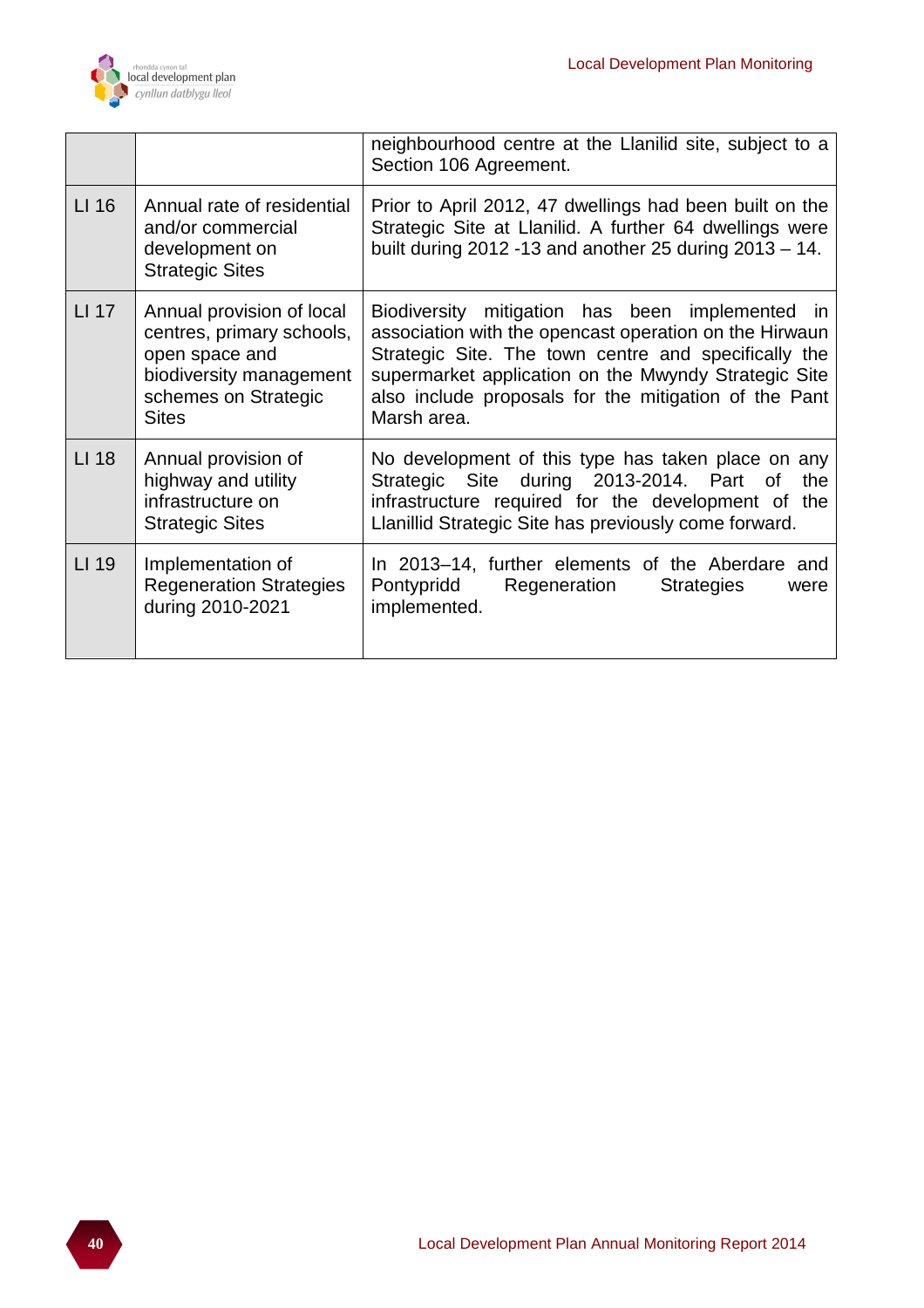

# **Core Policy Monitoring Analysis**

| <b>POLICY:</b>                                                 | <b>OBJECTIVE:</b>               | <b>RELATED POLICIES:</b> |  |
|----------------------------------------------------------------|---------------------------------|--------------------------|--|
| CS 1 - Development in the<br><b>North</b>                      | 1, 2, 4, 5, 6 & 88              | NSA 1 to NSA 28          |  |
| <b>MONITORING TARGET:</b>                                      | <b>MONITORING TARGET:</b>       |                          |  |
| To build strong and sustainable<br>communities in the Northern | <b>ADOPTION: None</b>           |                          |  |
| Strategy Area over the Plan<br>period                          | <b>2015:</b> 40% of allocations |                          |  |
|                                                                | 2021: 100% of allocations       |                          |  |
| <b>PERFORMANCE:</b>                                            |                                 |                          |  |

**CORE AND LOCAL OUTPUT INDICATORS:** 

### **CI 2**, **CI 4, CI 5**,**CI 6, CI 8, CI 9, CI 12**,**LI 9, LI 11 and LI 19**

### **ANALYSIS OF RESULTS:**

A key element of the Rhondda Cynon Taf LDP core strategy is to build strong and sustainable communities in the Northern Strategy Area (NSA). In order to build strong and sustainable communities it will be necessary to halt the process of depopulation and decline and deliver beneficial, sustainable development in northern Rhondda Cynon Taf. To fully understand the progress made in achieving this target it is necessary to consider the findings of the monitoring exercise, as identified in the above indicators, in relation to the following interrelated factors:

### **Housing**

Below are the housing completion figures in the NSA for 2013-14, showing previous years completions for comparative purposes (CI 2);

|           | <b>General Market</b> | Affordable | Total |
|-----------|-----------------------|------------|-------|
| 2010-2011 | 160                   | 21         | 181   |
| 2011-2012 | 130                   | 26         | 156   |
| 2012-2013 | 94                    | 52         | 146   |
| 2013-2014 | 153                   | 23         | 176   |

Taking these and previous completions into consideration, an overall total of 1,423 new dwellings have been built in the NSA since the start of the plan period in 2006.

During 2013-14, the Council approved 253 new houses in the Northern Strategy Area.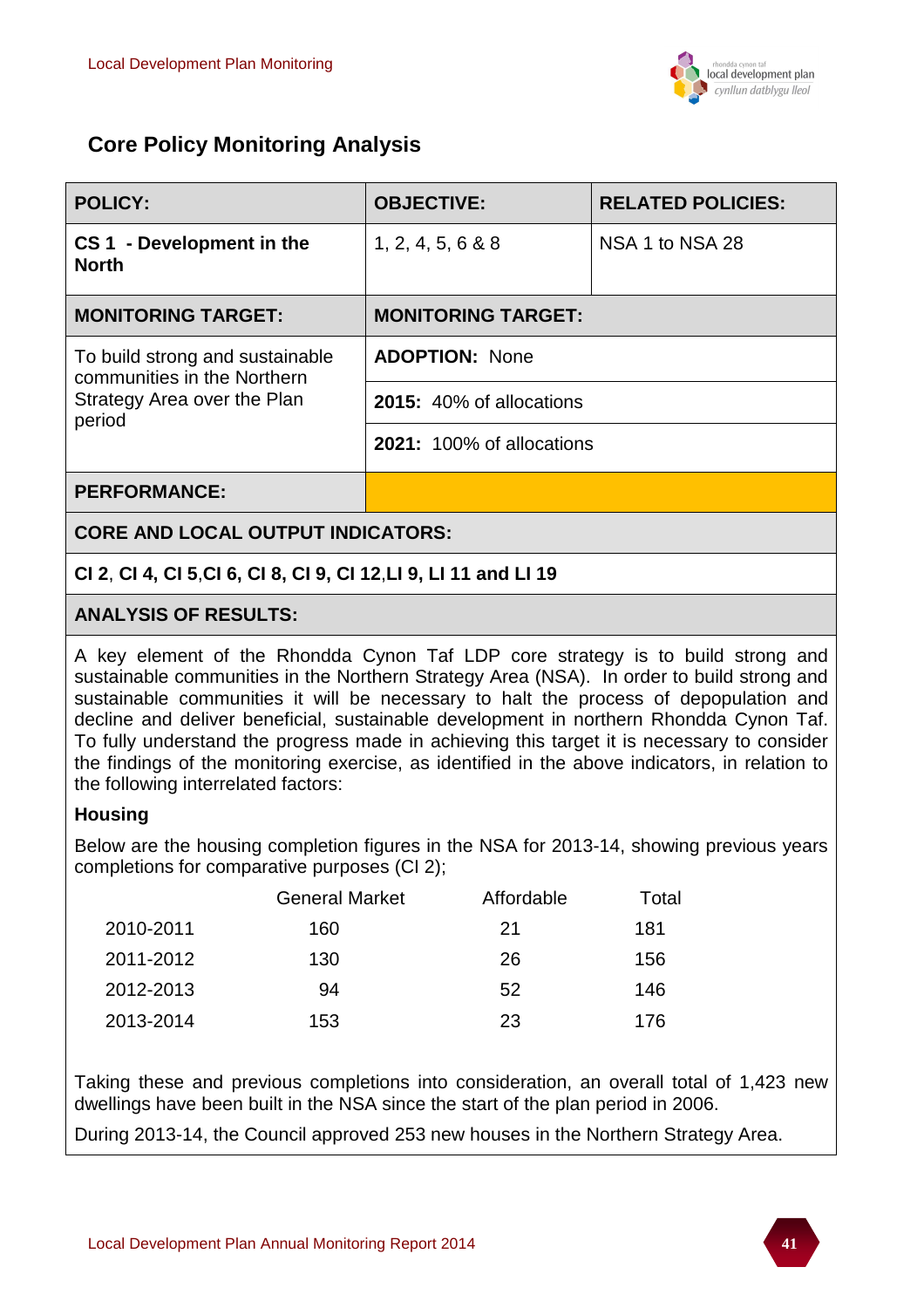

The average density of dwellings on allocated sites given permission in the NSA during the 2013-14 AMR period was 29.89 dwellings per hectare (dph), which is close to the density requirement of Policy NSA 10 of the LDP. This is a slight reduction from the previous year when there was an average density of 33.3dph. (CI 5)

To date, planning permission has been granted and development taken place on the following allocated sites: (CI 4)

- NSA 9.4 Site including the Old Brickworks, Old Dairy and tipped land rear of Birchwood, Llwydcoed;
- NSA 9.11 Gwernifor Grounds, Mountain Ash.

To date, planning permission has been granted on the following allocated sites:

- NSA 9.10 Land to the end of Godreaman Street, Godreaman (Outline);
- NSA 9.18 Llwynypia Hospital (Outline) under renewal process.

The Council has resolved to approve the following allocated sites, subject to S106 Agreement:

- NSA 9.9 Ynyscynon Farm, Cwmbach (Outline), currently at appeal;
- NSA 9.15 Old Hospital Site and School Playground, Treherbert;
- NSA 9.20 Land at Dinas road/Graig Ddu Road, Dinas.

Appendix 1 – Status of Allocations, provides an update in respect to each individual allocation.

### **Strategic Sites**

Details of progress of the Strategic Sites are shown in their respective tables of analysis for policies CS 3.1 to CS 3.8.

### **Sustainable Development**

During 2013-14, of all development permitted throughout the County Borough (80.02 hectares), 53.60% was on previously developed land, 16.08% on or within existing premises, 28.99% on greenfield land and 1.19% on open space within the settlement boundaries (CI 6). When land allocated for development in the LDP is excluded (in accordance with Indicator CI 9), 9.63% of development permitted was on greenfield land and 1.19% was permitted on open space.

Of all the developments permitted within the NSA in 2013-14, (totalling 27.193 hectares), 20.40 hectares or 75% were on previously developed land. A further 4.78 hectares or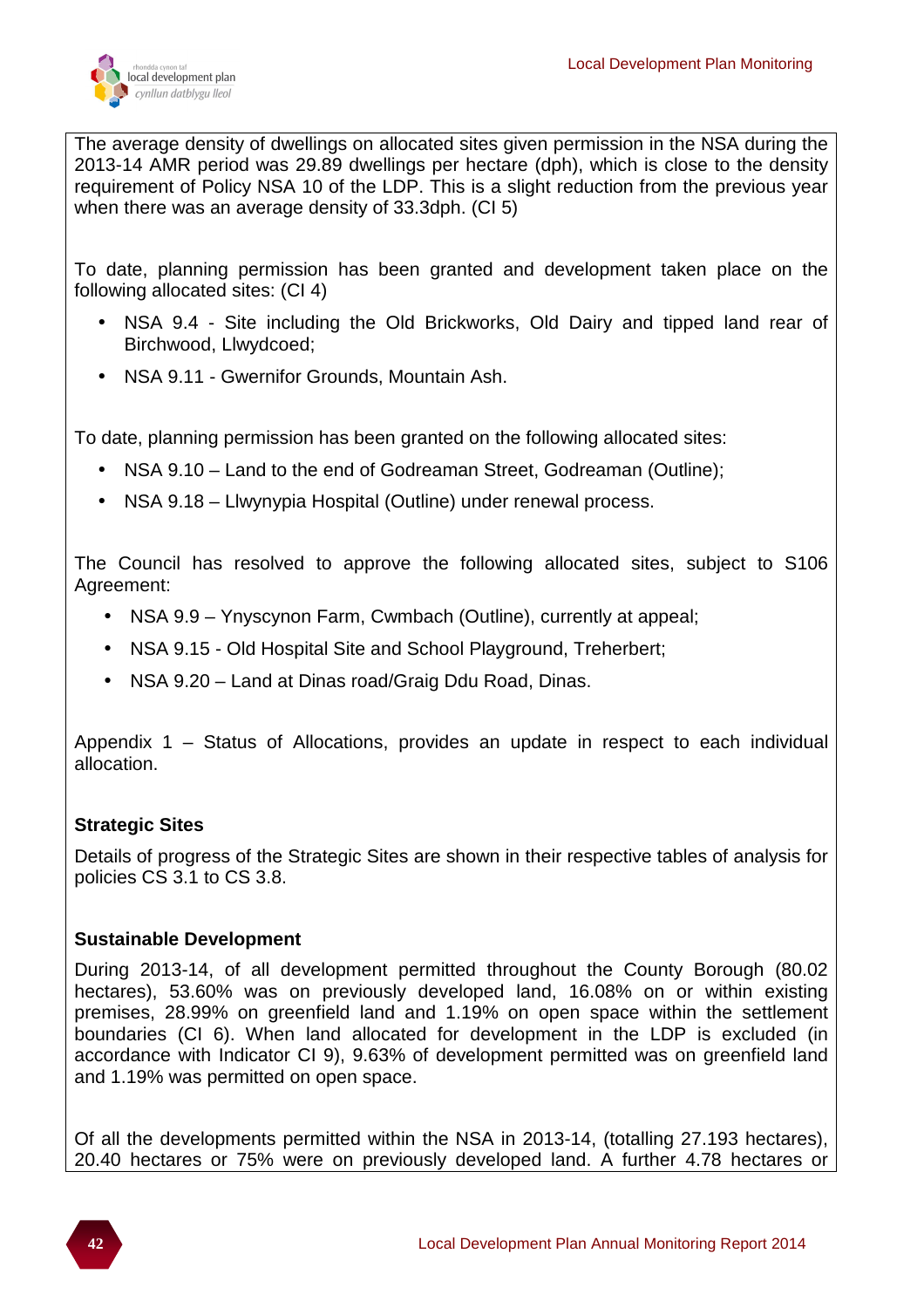

17.58% of permissions were on or within existing premises; 1.25 hectares or 4.59% were on greenfield land and 0.76 hectares or 2.79% were on open space. These figures remain the same when allocated sites are excluded from the calculations relating to greenfield land and openspace(CI 9). An application for two dwellings was approved in a C2 flood risk zone in the NSA in 2013-14. (CI 8)

During 2013–14, no further wind turbines were permitted or installed within the NSA. 1 MW of renewable energy capacity has been permitted in the form of an anaerobic digestion facility at the Bryn Pica waste site (CI 12).

No SINC have been affected by developments permitted in the NSA during 2013-14.(LI 11)

### **Economic Activity**

There was a resolution to approve an outline application for a retail store on the retail element of the Hirwaun Strategic site during 2013-14. No further development was permitted on allocated employment or retail sites in the NSA. Further information is given regarding these issues in the relevant analysis of results for CS6 and CS7 below. Further information on any proposals for such allocations is also detailed in Appendix 1 – Status of Allocations.

The employment allocation NSA14.2 – North of Fifth Avenue, Hirwaun Industrial Estate has previous consent for a waste use for the whole of the 4.17 hectare site, which complies with the policies of the LDP.

### **Sustainable Transportation / Accessibility**

During 2013-14, no further allocated transportation schemes were permitted or implemented in the NSA. (LI 9).

Listed below are those completed to date:

- NSA 21.3 Expansion of existing park and ride facilities, Robertstown;
- NSA 23.3 The Heads of the Valley Cycleway & links to Hirwaun Industrial Estate.

Some progress has been made regarding further allocated schemes, which may be seen in further detail in Appendix 1 – Status of Allocations.

During 2013-14, the LDP and Development Management process has been successful in guiding development to sustainable locations. 99.6% of all new houses permitted are accessible and within 400 metres of at least one or more transport mode; 78.6% (11 of 14), of all new employment permitted is accessible and within 400 metres of one or more transport mode; and all retail permitted is accessible and within 400 metres of one or more transport mode. (LI 10).

#### **Regeneration**

Further elements of the Aberdare Town Centre Regeneration Strategy were being implemented during 2013-14. (LI 19)

### **Comment**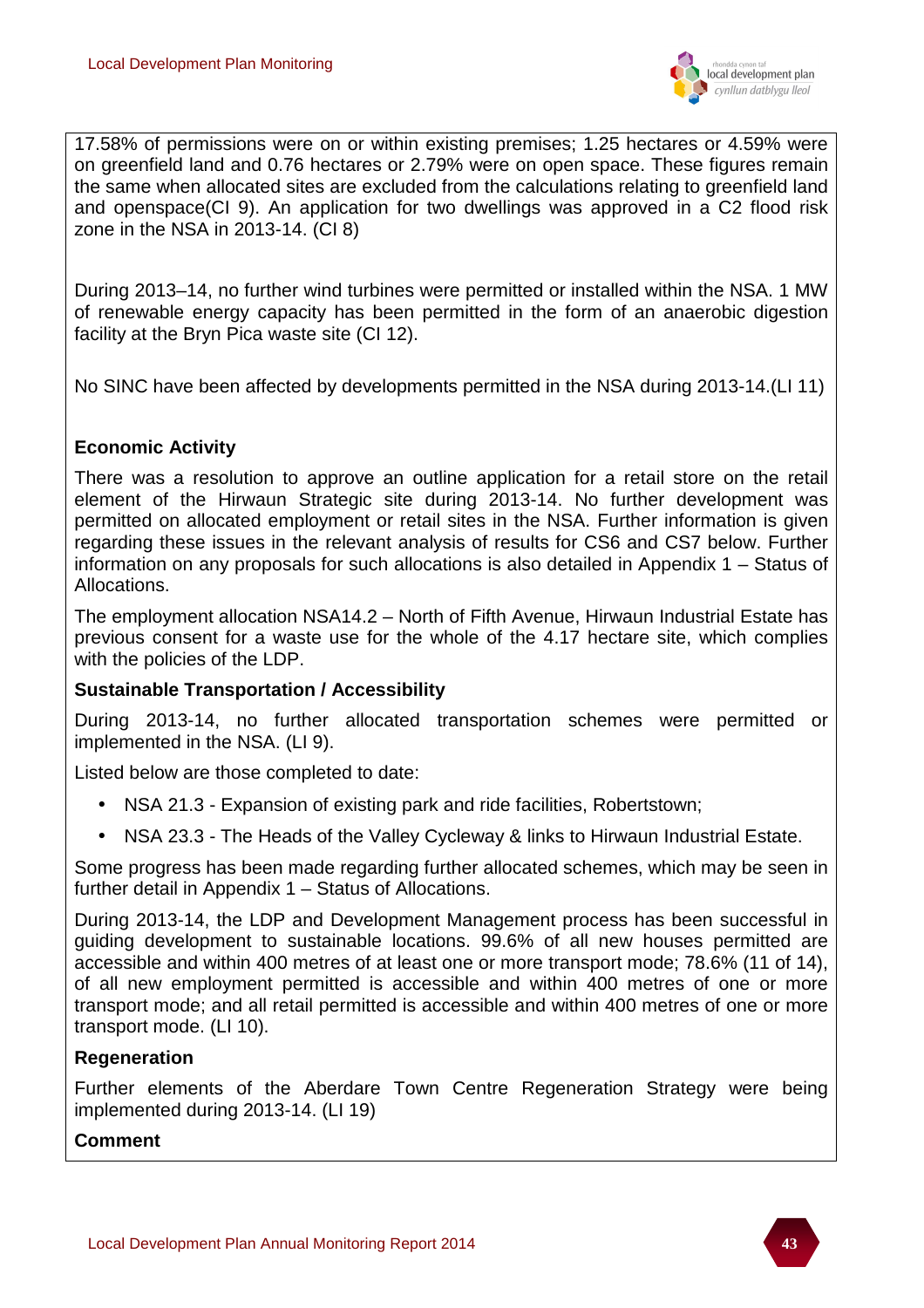

The monitoring targets for Policy CS1 require **40%** of the LDP allocations in the NSA to be subject to planning consent or implemented by 2015 and 100% to be subject to planning consent or implemented by 2021. To date, 13 allocations have either been implemented, subject to planning consent or part of the allocation has been permitted. This equates to **28.9%** of all Strategic Site, residential, employment, retail and transportation allocations in the NSA. The Council recognises that the delivery of new development in the NSA in challenging economic conditions is going to be slower than in the South of the County Borough, particularly on large residential allocations. However, it is clear that there is a some continued delivery of new houses in the NSA, both market and affordable, with 1,423 dwellings built here since the start of the plan period in 2006, 176 during the 2013-14 period and 253 dwellings approved throughout the year. If it is determined that the approved Community Infrastructure Levy is adopted in RCT, it is considered that there may be scope for more viable development proposals to come forward on the sites in the North of the County Borough. Furthermore, the Council believes that the significant investment from both the public and private sector which has taken place in the NSA since 2006 will lay the foundations for future growth.

It has nevertheless been considered that to date, this monitoring target and its performance is not quite being achieved. It remains the Council's view that the situation can be ameliorated without immediate intervention at this stage or sufficient progress can take place in the latter part of the adopted LDP plan period not to require direct intervention. Accordingly, the performance status has been changed from green to amber.

| <b>OBJECTIVE:</b>                | <b>RELATED POLICIES:</b> |
|----------------------------------|--------------------------|
| 1, 2, 4, 5, 6 & 88               | SSA 1 to SSA 27          |
| <b>MONITORING TARGET:</b>        |                          |
| <b>ADOPTION: None</b>            |                          |
| 2015: 40% of allocations         |                          |
| <b>2021:</b> 100% of allocations |                          |
|                                  |                          |
|                                  |                          |

**CORE AND LOCAL OUTPUT INDICATORS:** 

### **CI 2**, **CI 4, CI 5**,**CI 6, CI 8, CI 9, CI 12**,**LI 9**, **LI 11 and LI 19**

### **ANALYSIS OF RESULTS:**

The objective in the Southern Strategy Area (SSA) is to ensure sustainable growth takes place in a manner that benefits Rhondda Cynon Taf. In order to deliver sustainable growth it is necessary to manage residential and commercial growth in the SSA in a manner that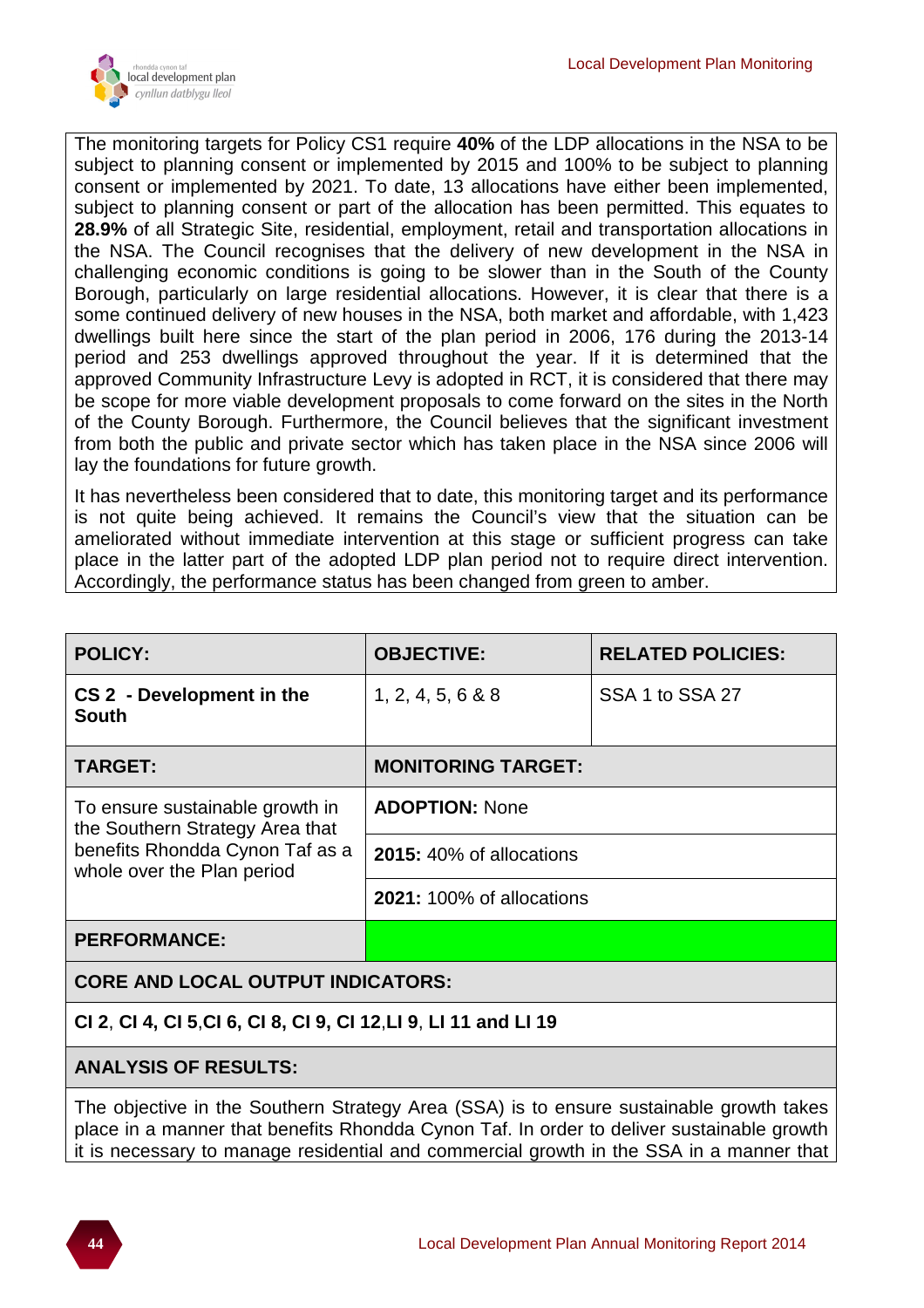

balances the economic potential of the area within its environmental capacity. To fully understand the progress made in achieving this target it is necessary to consider the findings of the monitoring exercise in relation to the following interrelated factors:

### **Housing**

Below are the housing completion figures in the SSA for 2013-14, showing previous years completions for comparative purposes;

|           | <b>General Market</b> | Affordable | Total |
|-----------|-----------------------|------------|-------|
| 2010-2011 | 224                   | 57         | 281   |
| 2011-2012 | 188                   | 13         | 201   |
| 2012-2013 | 243                   | 25         | 268   |
| 2013-2014 | 322                   | 36         | 358   |

Taking these and previous completions into consideration, an overall total of 2,100 new dwellings have been built in the SSA since the start of the plan period in 2006. (CI 2)

During 2013-14, the Council approved 716 new houses in the Southern Strategy Area.

The average density of dwellings on allocated sites given permission in the SSA during 2013-14 was 26.73 dph, below the level required by policy SSA 11. This is a decrease in density from the level of 34.3dph in last year's AMR. The Council has witnessed that the demand for lower densities are being driven by the developers in accordance with their market, whilst considerable negotiation has taken place at application stage to ensure an acceptable density level (CI 5)

To date, planning permission has been granted and development taken place on the following allocated sites: (CI 4)

- SSA 9 Former OCC Site, Llanilid (part);
- SSA 10.12 Land east of Dolau County Primary School, Bridgend Road, Bryncae;
- SSA 10.13 West of Llechau, Llanharry;
- SSA 10.15 Land South of Brynteg Court, Beddau;
- SSA 10.18 Land South of the Ridings, Tonteg and East of Station Road, Church Village.

To date, planning permission has been granted on the following allocated sites:

- SSA 10.3 Collenna Farm, Tonyrefail;
- SSA 10.5 Site of the former Hillside Club, Tonyrefail (outline):
- SSA 10.7 Land at Gwern Heulog, Coed Ely;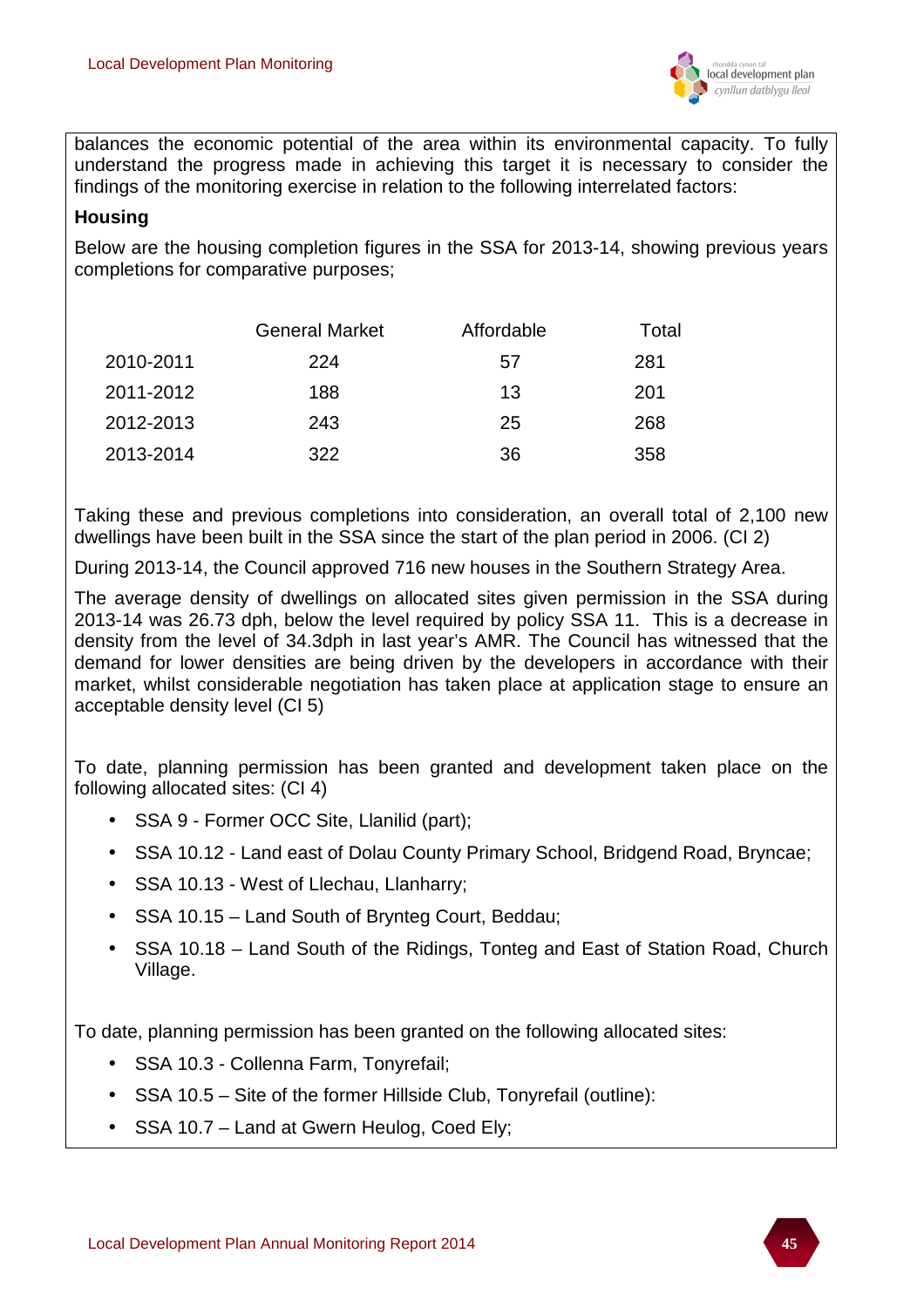

• SSA 10.17 – Glyntaff Farm, Rhydyfelin.

The Council has resolved to approve the following allocated sites, subject to S106 Agreement:

- SSA 7 Former Cwm Colliery and Coking works, Tyn-y-Nant, outline residential (& school) application;
- SSA 9 Former OCC Site, Llanilid, primary large residential element of site.

Planning applications on the following allocated sites are subject to determination:

- SSA 10.2 Trane Farm, Tonyrefail;
- SSA 10.16 The Link Site, Pen-yr-Eglwys, Church Village.

Appendix 1 – Status of Allocations provides an update in respect of each individual allocation.

### **Strategic Sites**

Details of progress of the Strategic Sites are shown in their respective tables of analysis for policies CS 3.1 to CS 3.8.

### **Sustainable Development**

During 2013-14, of all development permitted throughout the County Borough (80.02 hectares), 53.60% was on previously developed land, 16.08% on or within existing premises, 28.99% on greenfield land and 1.19% on open space within the settlement boundaries (CI 6). When land allocated for development in the LDP is excluded (in accordance with Indicator CI 9), 9.63% of development permitted was on greenfield land and 1.19% was permitted on open space.

Of all the developments permitted within the SSA in 2013-14, (totalling 52.72 hectares), 22.49 hectares or 42.66% were on previously developed land. A further 8.09 hectares or 15.34% of permissions were on or within existing premises; 21.95 hectares or 41.64% were on greenfield land and 0.185 hectares or 0.35% were on open space.(CI 6)

Considering these figures when the permissions on allocated sites are excluded, (in accordance with CI 9), 6.35 hectares or 12.04 % of development permitted in the SSA was on greenfield land, whilst the figure for openspace remained as above.

Two dwellings were permitted in C2 flood risk zones in the SSA, whilst there was a further dwelling permitted in a C1 floodrisk zone.(CI 8)

Although Strategic Search Area F (SSAF) of TAN 8 is solely within the NSA, there were no further installations of wind turbines within the 5 KM search area of the SSAF as there have been in recent years. A small solar array was permitted with a 0.12 MW capacity in the SSA (CI 12)

2 SINC have been affected by proposed development permitted in the SSA during 2013- 2014, with both of these subject to agreed mitigation schemes. (LI 11)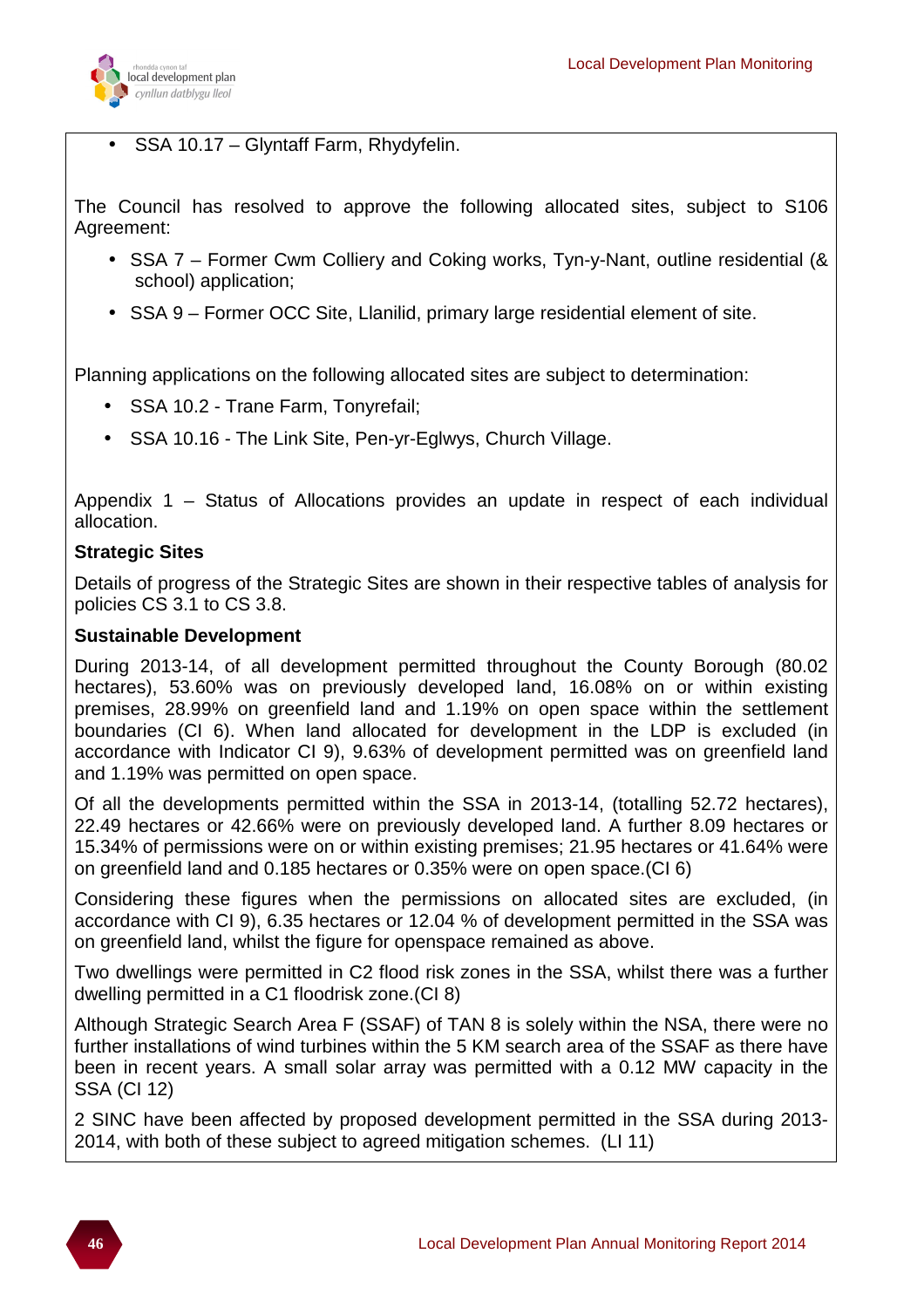

### **Economic Activity**

Planning permission has been granted for a supermarket on the retail element of the Strategic Site allocation at Mwyndy/Talbot Green during 2013-14. There were no further developments permitted on allocated employment or retail sites in the SSA during 2013-14. Further information is given regarding these issues in the relevant analysis of results for CS 6 and CS 7 below. Further information on any proposals for these sites is also detailed in Appendix 1 – Status of Allocations.

It should be noted that the 2 hectare retail allocation - SSA 15.1 at Brown Lennox is fully developed and operational.

### **Sustainable Transportation / Accessibility**

During 2013-14, further implementation of the following schemes took place in the SSA: (LI 9)

• SSA 21.6 - Pontypridd to Tonyrefail via Llantrisant; sections 1 and 2 are now complete, and the third section is subject to planning permission.

Listed below are other schemes completed to date:

- SSA 20 Taffs Well Station Park and Ride;
- SSA 21.1 Treforest Connect 2 and SSA 21.2 Extension of Connect 2 scheme to Pontypridd, are in effect one scheme and are fully complete and operational;
- SSA 21.3 Maesycoed to Porth Cycle route;
- SSA 21.4 Glyntaff to Nantgarw.

Current progress regarding other allocated schemes may be seen in further detail in Appendix 1 – Status of Allocations.

During 2013-14, the LDP and Development Management process has been successful in guiding development to sustainable locations. 99.6% of all new houses permitted are accessible and within 400 metres of at least one or more transport mode; 78.6% (11 of 14), of all new employment permitted is accessible and within 400 metres of one or more transport mode; and all retail permitted is accessible and within 400 metres of one or more transport mode. (LI 10).

### **Regeneration**

Further elements of the Pontypridd Town Centre Regeneration Strategy were being implemented during 2013-14. The regeneration programme will result in an investment of £14m in commercial property and public realm improvements in the town centre during 2010-15. (LI 19)

### **Comment**

As with Policy CS 1 the monitoring targets for Policy CS 2 require **40%** of the LDPs allocations in the SSA to be subject to planning consent or implemented by 2015 and 100% be subject to planning consent or implemented by 2021. To date, 21 allocations have either been implemented, subject to planning consent or part of the allocation has been permitted. This equates to **56.7%** of all Strategic Site, residential, employment, retail and transportation allocations in the SSA. It is also evidenced that there is a continued delivery of new houses in the SSA, both market and affordable, with 2,100 dwellings built since the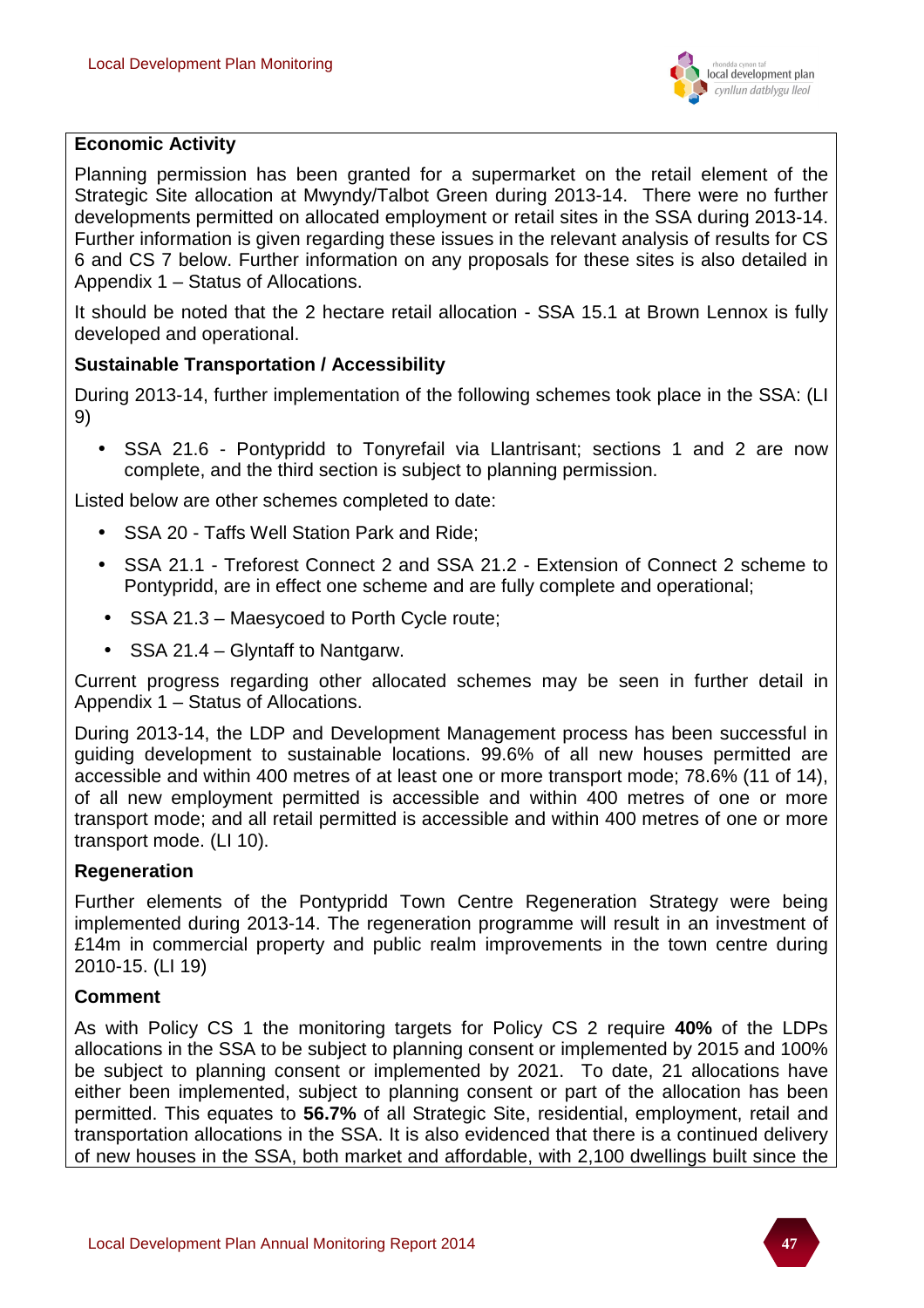start of the plan period, 358 during the 2013-14 period and 716 dwellings approved through the year. These are positive results particularly given the challenging economic conditions. The Council is therefore confident that the monitoring target for CS 2 will be met.

| <b>POLICY:</b>                                                                      | <b>OBJECTIVE:</b>                      | <b>RELATED POLICIES:</b> |
|-------------------------------------------------------------------------------------|----------------------------------------|--------------------------|
| CS 3.1 – Former Maerdy<br><b>Colliery</b>                                           | 1, 2, 4, 5, 7 & 10                     | NSA <sub>4</sub>         |
| <b>TARGET:</b>                                                                      | <b>MONITORING TARGET:</b>              |                          |
| The construction of 1ha of B1                                                       | <b>ADOPTION: None</b>                  |                          |
| and/or B2 of employment land,<br>visitors centre and area of<br>informal recreation | <b>2015:</b> Submission of application |                          |
|                                                                                     | 2021: Development Complete             |                          |
| <b>PERFORMANCE:</b>                                                                 |                                        |                          |
|                                                                                     |                                        |                          |

# **CORE AND LOCAL OUTPUT INDICATORS:**

### **LI 14, LI 15**, **LI 16, Ll 17 and Ll 18**

### **ANALYSIS OF RESULTS:**

Public funding is required to reclaim the Former Maerdy Colliery Site. Discussions have taken place between the Council and the Welsh Government about the availability of funding. The Council is exploring the potential for private funding, including the use of community revenues from wind turbines, to help progress proposals. These considerations are at an early stage.

The Council remains confident that the monitoring targets will be met.

| <b>POLICY:</b>                                                           | <b>OBJECTIVE:</b>               | <b>RELATED POLICIES:</b> |
|--------------------------------------------------------------------------|---------------------------------|--------------------------|
| CS 3.2 - Former Fernhill<br><b>Colliery</b>                              | 1, 2, 4, 5, 7 & 10              | NSA <sub>5</sub>         |
| <b>TARGET:</b>                                                           | <b>MONITORING TARGET:</b>       |                          |
| The construction of between 350-<br>400 dwellings, a local retail centre | <b>ADOPTION: None</b>           |                          |
| and area of informal recreation                                          | 2015: Submission of application |                          |
|                                                                          | 2021: Development complete      |                          |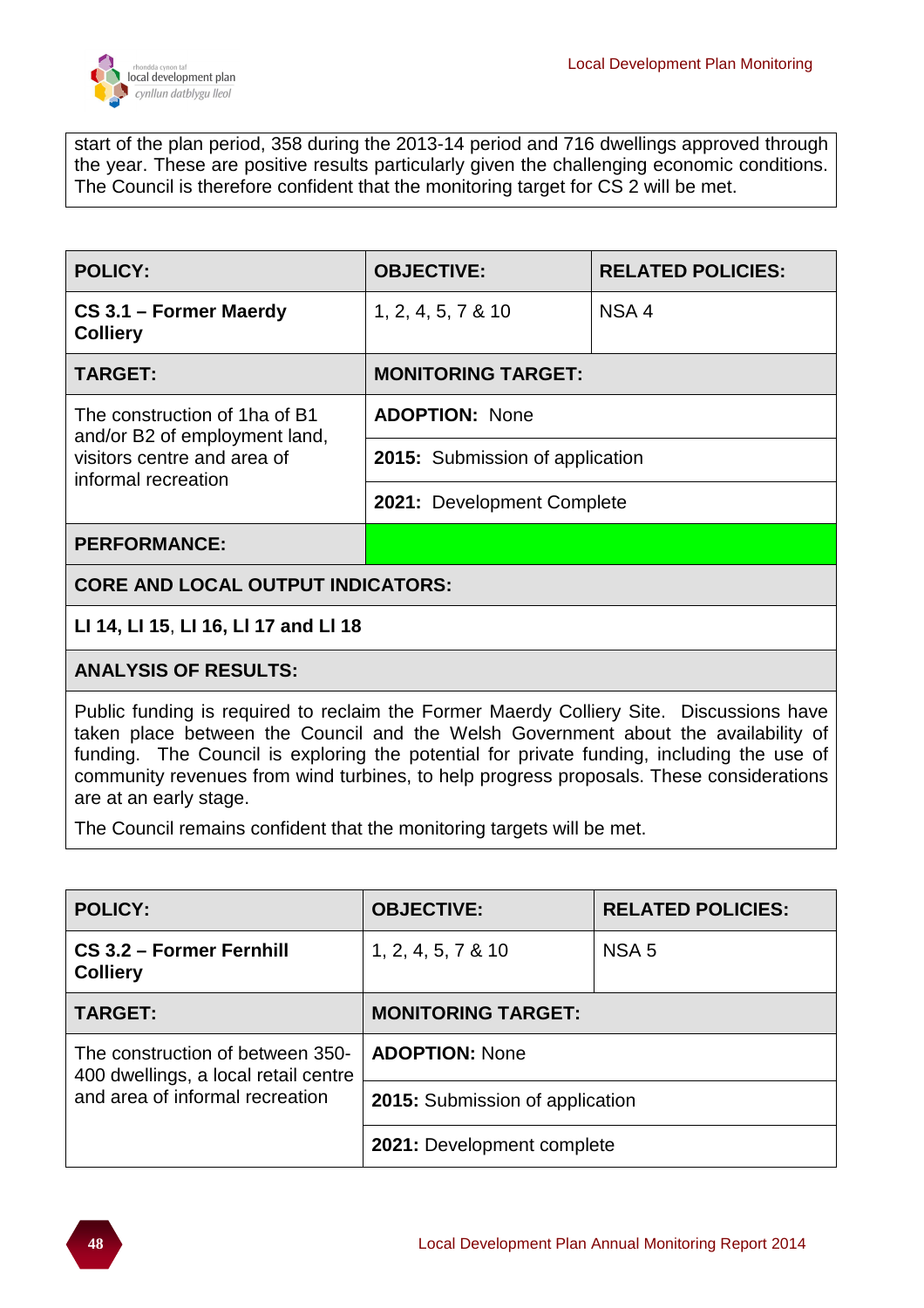

#### **PERFORMANCE:**

### **CORE AND LOCAL OUTPUT INDICATORS RESULTS:**

### **LI 14, LI 15**, **LI 16, Ll 17 and Ll 18**

#### **ANALYSIS OF RESULTS:**

There has been continued interest and pre-application discussion for mixed employment and residential uses on the site since the latter part of 2013-14. Proposals for the development of the site, however, are at very early stages.

In discussing proposals for this site, issues have arisen relating to its viability. The Council will continue to monitor the status of the site although it is considered that the target may not quite be met. However, there is confidence that the site can come forward without immediate intervention or sufficiently progressed not to require direct intervention. Accordingly, the status of the performance of the target has been changed from green to amber.

| <b>POLICY:</b>                                                                                                                      | <b>OBJECTIVE:</b>                        | <b>RELATED POLICIES:</b> |
|-------------------------------------------------------------------------------------------------------------------------------------|------------------------------------------|--------------------------|
| CS 3.3 - Former Phurnacite<br><b>Plant</b>                                                                                          | 1, 2, 4, 5, 7 & 10                       | NSA <sub>6</sub>         |
| <b>TARGET:</b>                                                                                                                      | <b>MONITORING TARGET:</b>                |                          |
| The construction of 500 dwellings,<br>5.9 hectares of employment, a<br>new primary school and area of<br>formal/informal recreation | <b>ADOPTION: None</b>                    |                          |
|                                                                                                                                     | 2015: Submission of planning application |                          |
|                                                                                                                                     | 2021: Development complete               |                          |
| <b>PERFORMANCE:</b>                                                                                                                 |                                          |                          |
|                                                                                                                                     |                                          |                          |

### **CORE AND LOCAL OUTPUT INDICATORS:**

### **LI 14, LI 15**, **LI 16, Ll 17 and Ll 18**

#### **ANALYSIS OF RESULTS:**

There have been pre-application discussions between the Council, the site owners (Coal Products Limited) and the Welsh Government. Significant investment has already been made in remediating the site. An initial masterplan and brief for the site has been produced.

The Council is confident that the monitoring targets will be met.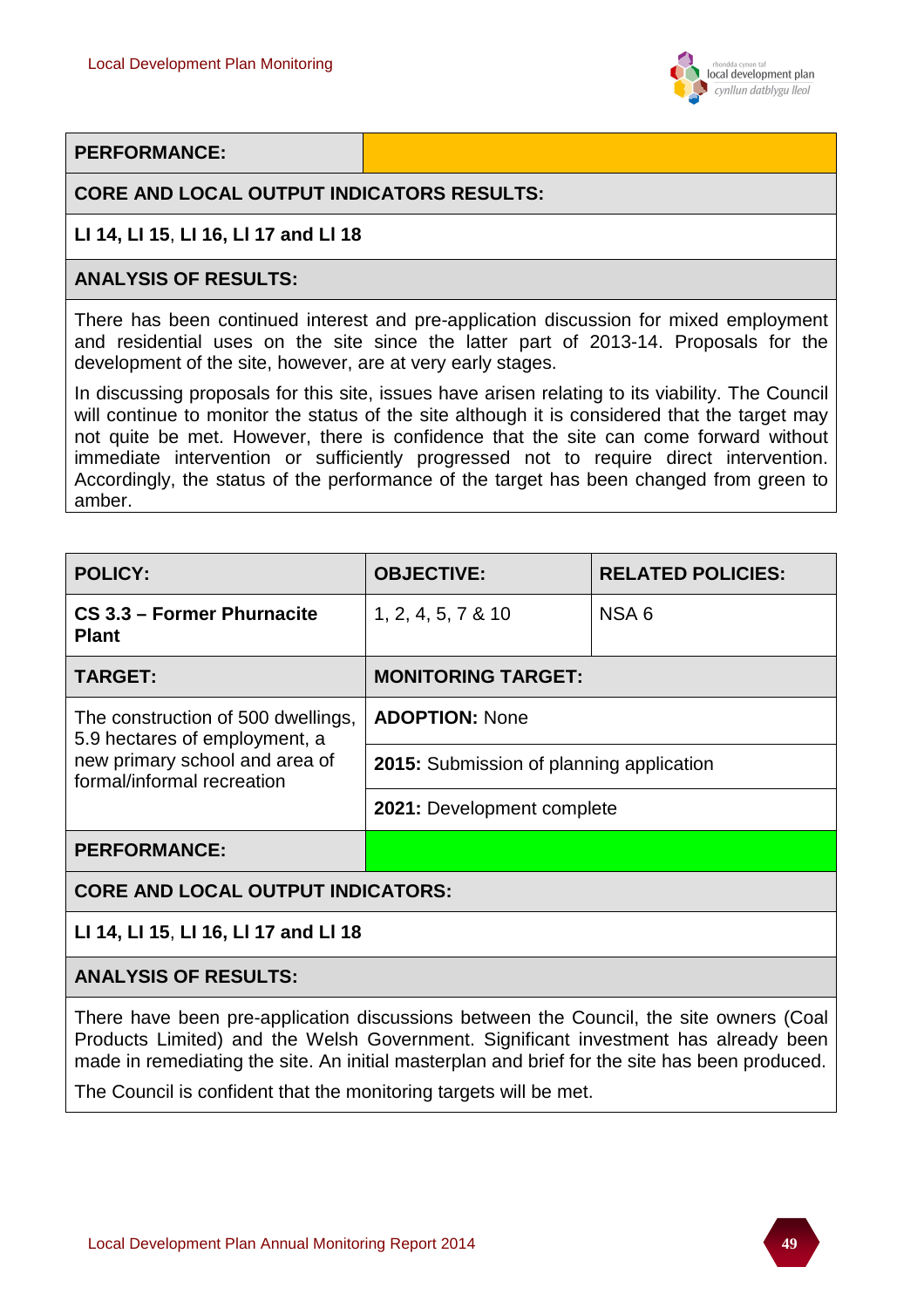

| <b>POLICY:</b>                                                                                                                                                       | <b>OBJECTIVE:</b>                                            | <b>RELATED POLICIES:</b> |
|----------------------------------------------------------------------------------------------------------------------------------------------------------------------|--------------------------------------------------------------|--------------------------|
| CS 3.4 – Land at Robertstown /<br><b>Abernant</b>                                                                                                                    | 1, 2, 4, 5, 7 & 10                                           | NSA <sub>7</sub>         |
| <b>TARGET:</b>                                                                                                                                                       | <b>MONITORING TARGET:</b>                                    |                          |
| The construction of between 500-<br>600 dwellings, 3.7 hectares of<br>employment/leisure, a new<br>primary school, medical centre<br>and area of informal recreation | <b>ADOPTION: None</b>                                        |                          |
|                                                                                                                                                                      | 2015: Planning permission / implementation of<br>development |                          |
|                                                                                                                                                                      | 2021: Development completed                                  |                          |
| <b>PERFORMANCE:</b>                                                                                                                                                  |                                                              |                          |
| <b>CORE AND LOCAL OUTPUT INDICATORS:</b>                                                                                                                             |                                                              |                          |

### **LI 14, LI 15**, **LI 16, Ll 17 and Ll 18**

#### **ANALYSIS OF RESULTS:**

There has been a resolution to approve an outline application for a supermarket development, subject to a Section 106 Agreement. This application has been called-in by the Welsh Government.

Major pre-application discussions have been held over a significant period of time with the owners of the Robertstown and Abernant elements of the Strategic Site.

The Council is confident that the monitoring targets will be met.

| <b>POLICY:</b>                                                                                                | <b>OBJECTIVE:</b>                                            | <b>RELATED POLICIES:</b> |
|---------------------------------------------------------------------------------------------------------------|--------------------------------------------------------------|--------------------------|
| $CS$ 3.5 – Land South of Hirwaun                                                                              | 1, 2, 4, 5, 7 & 10                                           | NSA <sub>8</sub>         |
|                                                                                                               |                                                              |                          |
| <b>TARGET:</b>                                                                                                | <b>MONITORING TARGET:</b>                                    |                          |
| The construction of 400 dwellings,<br>36 hectares of employment, a                                            | <b>ADOPTION: None</b>                                        |                          |
| new primary school, 2000m <sup>2</sup> retail<br>floorspace, medical/community<br>centre and area of informal | 2015: Planning permission / implementation of<br>development |                          |
| recreation                                                                                                    | 2021: Development complete                                   |                          |
| <b>PERFORMANCE:</b>                                                                                           |                                                              |                          |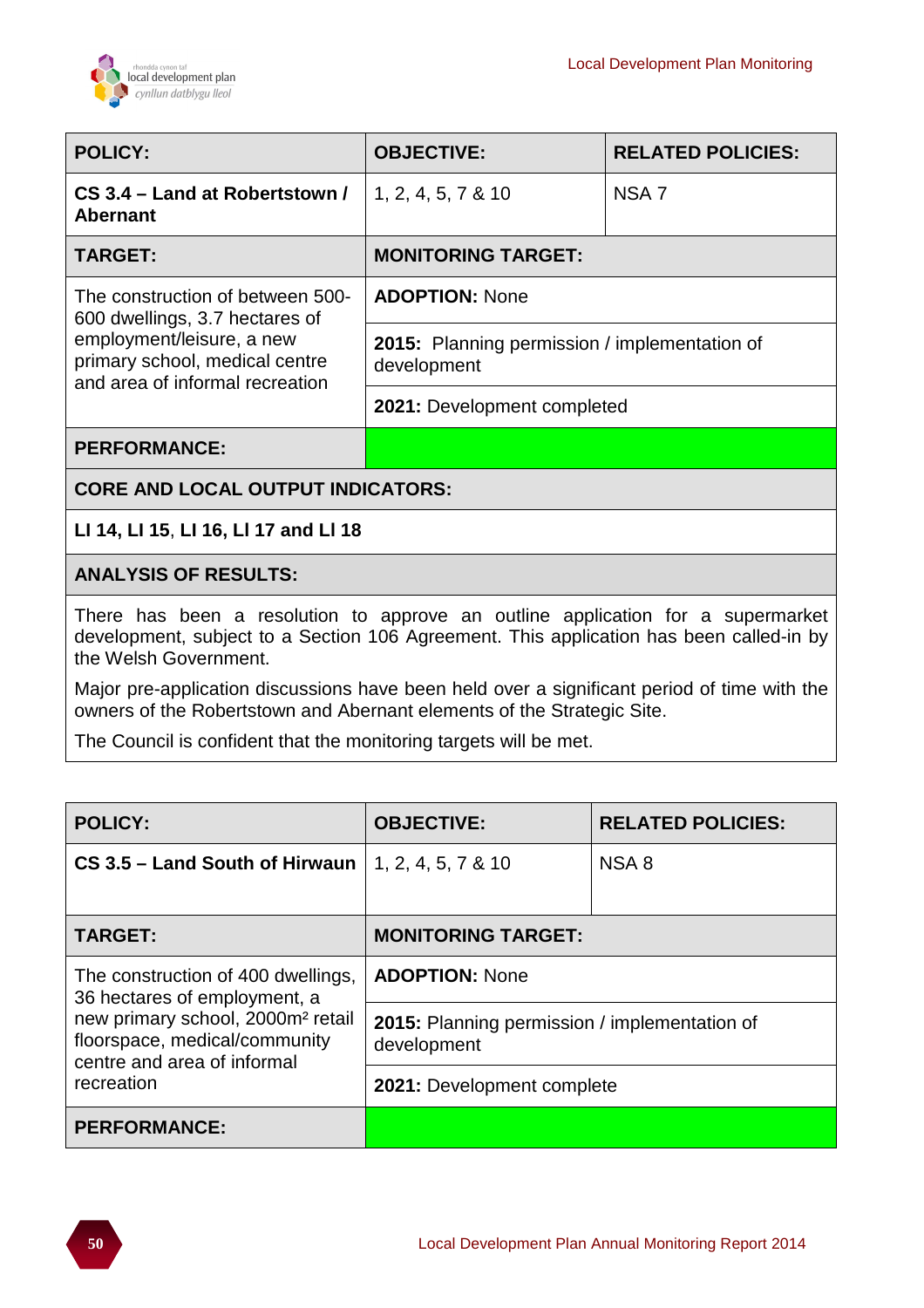

### **CORE AND LOCAL OUTPUT INDICATORS:**

### **LI 14, LI 15**, **LI 16, Ll 17 and Ll 18**

### **ANALYSIS OF RESULTS:**

There has been a resolution to approve an outline application for retail development within the local centre element of the site, subject to a Section 106 Agreement.

It is anticipated that the determination of this application will provide more certainty on the ability of other parts of the Strategic Site to come forward. Further pre-application discussions have taken place with regards to the residential and employment elements of the site. The substantial advancement of the pre-extraction of minerals here will allow for this development to come forward in accordance with the phasing strategy of the site.

The Council is confident that the monitoring targets will be met.

| <b>POLICY:</b>                                                                                                                               | <b>OBJECTIVE:</b>                        | <b>RELATED POLICIES:</b> |
|----------------------------------------------------------------------------------------------------------------------------------------------|------------------------------------------|--------------------------|
| CS 3.6 – Cwm Colliery and<br><b>Coking Works</b>                                                                                             | 1, 2, 4, 5, 7 & 10                       | SSA <sub>7</sub>         |
| <b>TARGET:</b>                                                                                                                               | <b>MONITORING TARGET:</b>                |                          |
| The construction of between 800-<br>950 dwellings, 1.9 hectares of<br>employment, a new primary<br>school and area of informal<br>recreation | <b>ADOPTION: None</b>                    |                          |
|                                                                                                                                              | 2015: Submission of planning application |                          |
|                                                                                                                                              | 2021: Development complete               |                          |
| <b>PERFORMANCE:</b>                                                                                                                          |                                          |                          |
| <b>CORE AND LOCAL OUTPUT INDICATORS:</b>                                                                                                     |                                          |                          |

## **LI 14, LI 15**, **LI 16, Ll 17 and Ll 18**

### **ANALYSIS OF RESULTS:**

There has been a resolution to approve an outline application for the demolition of the existing structures on the site, (retention of listed towers), site remediation, land restoration and development to provide a mix of uses including 851 residential units (use class C3), a primary school and open space. This decision is currently subject to a Section 106 Agreement.

The initial monitoring target has been met and the Council is confident that the final monitoring target will be met.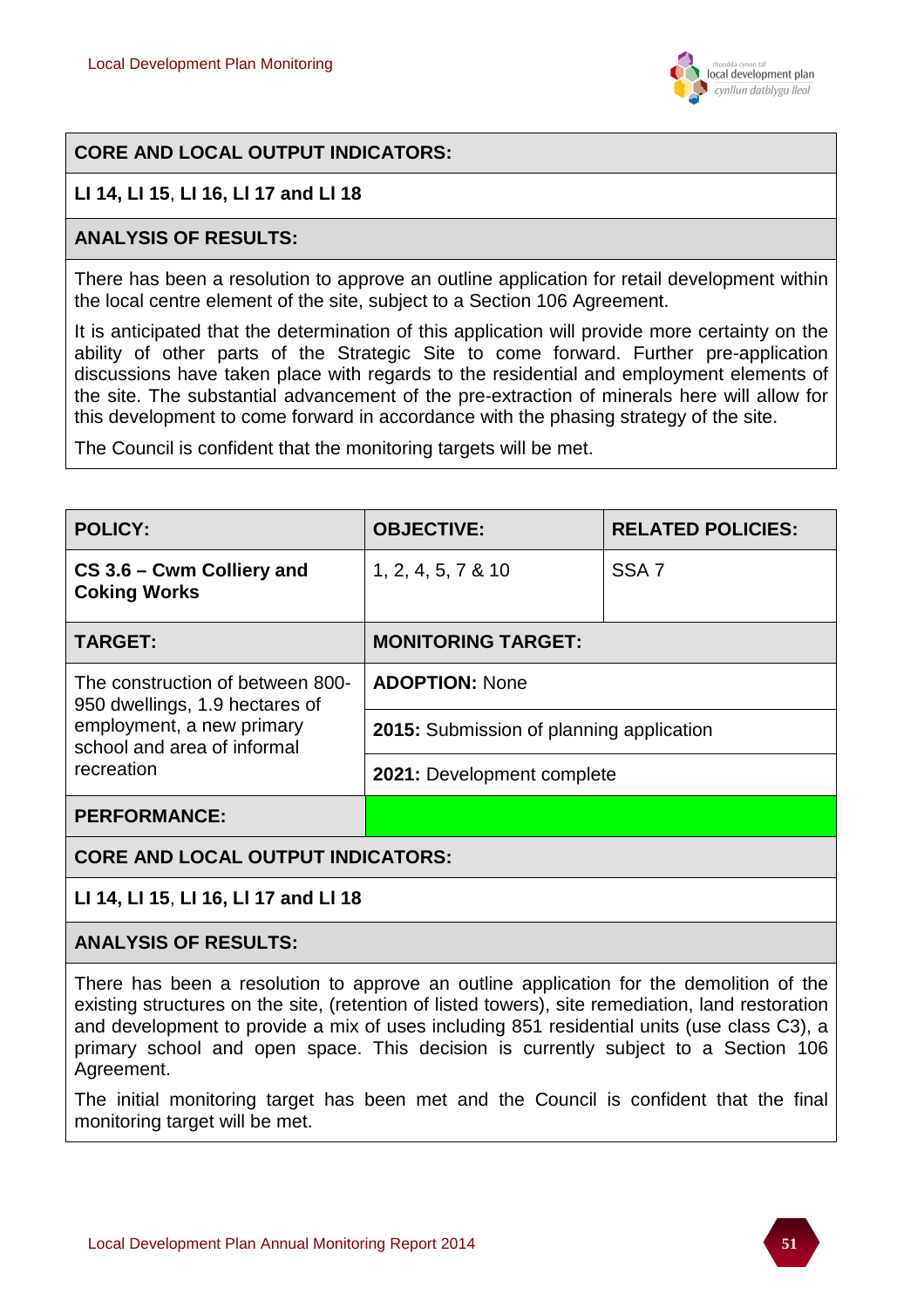

| <b>POLICY:</b>                                                                                                                                                                                                                                       | <b>OBJECTIVE:</b>                                                             | <b>RELATED POLICIES:</b> |
|------------------------------------------------------------------------------------------------------------------------------------------------------------------------------------------------------------------------------------------------------|-------------------------------------------------------------------------------|--------------------------|
| CS 3.7 - Mwyndy/Talbot Green<br>Area                                                                                                                                                                                                                 | 1, 2, 4, 5, 7 & 10                                                            | SSA <sub>7</sub>         |
| <b>TARGET:</b>                                                                                                                                                                                                                                       | <b>MONITORING TARGET:</b>                                                     |                          |
| The construction of 500 dwellings,<br>15 hectares of employment,<br>23,400m <sup>2</sup> new retail floorspace,<br>10,000m <sup>2</sup> of leisure floorspace, a<br>primary school, library/community<br>facility and area of informal<br>recreation | <b>ADOPTION:</b> Planning permission B1 & residential<br>Development          |                          |
|                                                                                                                                                                                                                                                      | 2015: Submission of planning application and<br>implementation of development |                          |
|                                                                                                                                                                                                                                                      | 2021: Development completed                                                   |                          |
| <b>PERFORMANCE:</b>                                                                                                                                                                                                                                  |                                                                               |                          |
| <b>CORE AND LOCAL OUTPUT INDICATORS:</b>                                                                                                                                                                                                             |                                                                               |                          |

### **LI 14, LI 15**, **LI 16, Ll 17 and Ll 18**

### **ANALYSIS OF RESULTS:**

There is a full approval for a superstore within the proposed town centre element of the site. This was subsequent to the previous resolution to approve an outline planning application for the development of this new town centre, subject to a S106 Agreement.

It is anticipated that the determination of the retail elements of the Strategic Site will provide the platform for the employment and residential proposals across the wider site to come forward.

Certain elements of the initial monitoring target have been met, whilst the Council is confident that the remaining targets will be met.

| <b>POLICY:</b>                                                                                              | <b>OBJECTIVE:</b>                                                      | <b>RELATED POLICIES:</b> |
|-------------------------------------------------------------------------------------------------------------|------------------------------------------------------------------------|--------------------------|
| CS 3.8 - Former OCC Site<br><b>Llanilid</b>                                                                 | 1, 2, 4, 5, 7, 8, 10                                                   | SSA <sub>9</sub>         |
| <b>TARGET:</b>                                                                                              | <b>MONITORING TARGET:</b>                                              |                          |
| The construction of 1950-2100                                                                               | <b>ADOPTION: 248 dwellings</b>                                         |                          |
| dwellings, 2,500m <sup>2</sup> retail<br>floorspace, a medical centre,<br>library/community facility, a new | 2015: Planning permission granted and<br>implementation of development |                          |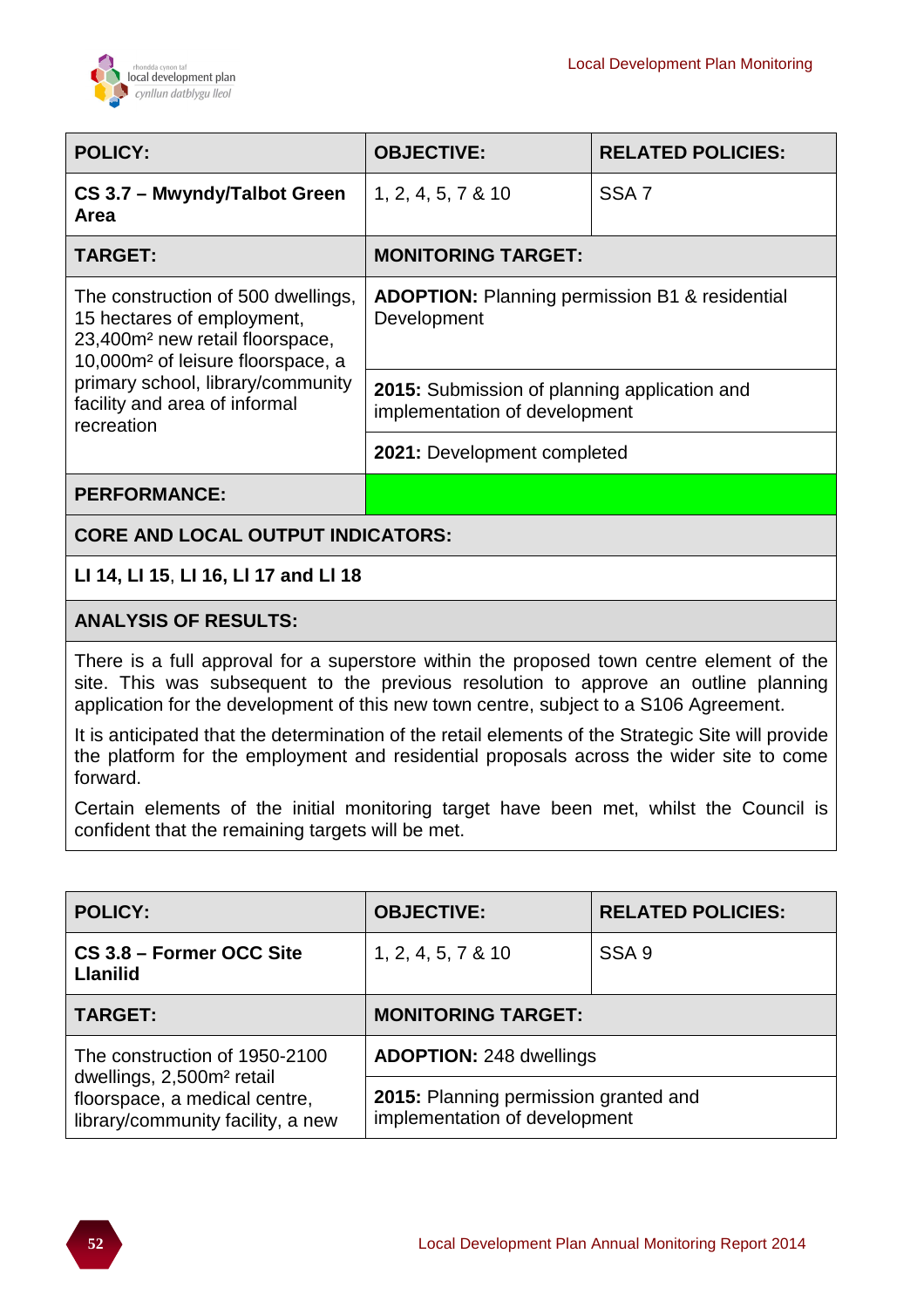

primary school and associated public open space. **2021:** Development complete

**PERFORMANCE:** 

### **CORE AND LOCAL OUTPUT INDICATORS:**

**LI 14, LI 15**, **LI 16, Ll 17 and Ll 18**

### **ANALYSIS OF RESULTS:**

Detailed pre-application discussions have taken place in respect of this site over a considerable period of time and significant investment has been made in and around the site.

A section of the site has consent for 243 dwellings and is being developed, with 136 dwellings completed. There is also a resolution to approve a comprehensive 'hybrid' development incorporating full and outline elements on the remainder of the site, subject to a Section 106 Agreement. This proposal comprises of up to 1,850 dwellings and a neighbourhood centre, (including community & leisure facilities, primary school, retail and commercial floorspace). Other elements in the proposal include highways infrastructure, strategic landscape areas and public open space.

Certain elements of the initial monitoring target have been met, whilst the Council is confident that the remaining targets will be met.

| <b>POLICY:</b>                                                                         | <b>OBJECTIVE:</b>               | <b>RELATED POLICIES:</b>                      |
|----------------------------------------------------------------------------------------|---------------------------------|-----------------------------------------------|
| <b>CS 4 - Housing Requirements</b>                                                     | 1& 9                            | CS 3, AW 1, NSA 5, NSA 7<br>$-9$ & SSA 7 - 10 |
| <b>TARGET:</b>                                                                         | <b>MONITORING TARGET:</b>       |                                               |
| Land will be made available for                                                        | <b>ADOPTION: 1751 Dwellings</b> |                                               |
| the construction of 14,385 new<br>dwellings over the Plan period.                      | <b>2015: 8631 Dwellings</b>     |                                               |
|                                                                                        | 2021: 14,385 Dwellings          |                                               |
| <b>PERFORMANCE:</b>                                                                    |                                 |                                               |
| <b>CORE AND LOCAL OUTPUT INDICATORS:</b>                                               |                                 |                                               |
| CI 1, CI 2, CI 4, CI 6 and LI 1                                                        |                                 |                                               |
| <b>ANALYSIS OF RESULTS:</b>                                                            |                                 |                                               |
| Policy CS 4 requires the provision of land for the development of 14,385 new dwellings |                                 |                                               |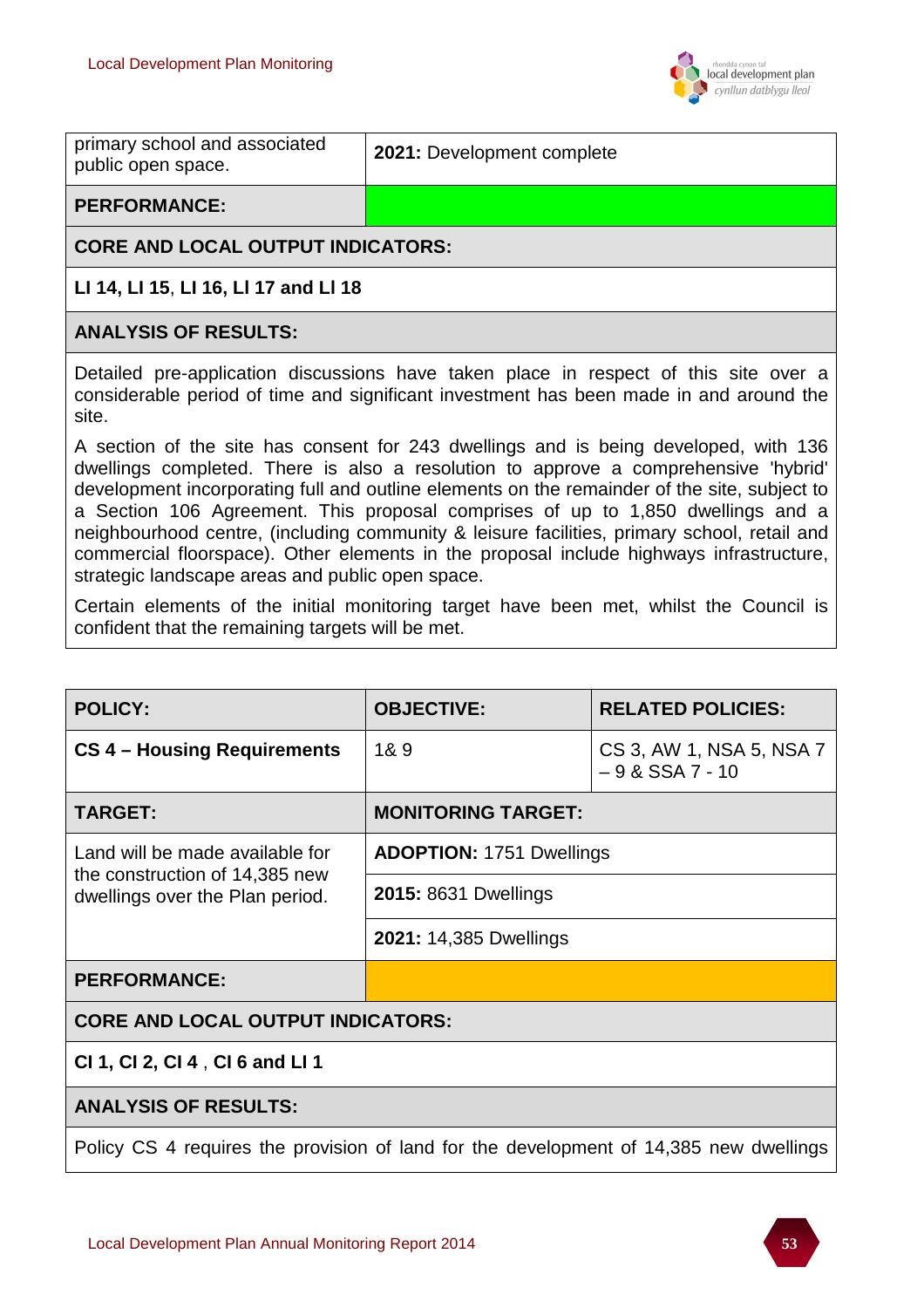

over the plan period. At present the Joint Housing Land Availability Study (2013), indicates that Rhondda Cynon Taf has a 3.7 year housing land supply, down from a 4.5 year supply the previous year. (CI 1)

Shown below are the dwelling completion figures for Rhondda Cynon Taf from 2010 through to 2013-14:

|             | <b>General Market</b> | Affordable | Total |
|-------------|-----------------------|------------|-------|
| 2010 - 2011 | 384                   | 78         | 462   |
| 2011 - 2012 | 318                   | 39         | 357   |
| 2012 - 2013 | 337                   | 77         | 414   |
| 2013 - 2014 | 475                   | 59         | 534   |

Taking these and previous completions into consideration, an overall total of 3,523 new dwellings were built in Rhondda Cynon Taf since the start of the plan period in 2006. (CI 2)

During 2013-14, the Council approved 969 new houses in Rhondda Cynon Taf.

The chart below shows the total of allocated residential land and units permitted to date, including this as a percentage of overall allocated residential land: (CI 4)

|                | Size (ha)/Units | Land/<br>%Allocated<br>%Allocated Units |
|----------------|-----------------|-----------------------------------------|
| Up to 2011     | 30.76 / 589     | 7.96% / 6.4%                            |
| $2011 - 2012$  | 10.98 / 244     | 2.84% / 2.65%                           |
| $2012 - 2013$  | 5.37/151        | 1.39% / 1.64%                           |
| 2013 - 2014    | 19.38 / 531     | 5.02% / 5.77%                           |
| Totals to date | 66.22 / 1,515   | 17.16%/16.47%%                          |

The 531 dwellings permitted on allocated sites during 2013-2014 equates to 54.80% of the overall total of 969 dwellings permitted during the year.

The residential allocations currently being developed or otherwise with planning permission are listed in the analysis of policies CS 1 and CS 2. The statuses of all allocations are shown in further detail in Appendix 1 - Status of Allocations.

The average density of housing permitted on allocated housing sites during the 2013-2014 AMR period was 27.34 dph. (CI 5)

Although below the annual target figure, the construction rate during 2013-14 represents a significant increase on last years building activity, of close to 30%. It is further evidenced that there is a continued delivery of new houses in Rhondda Cynon Taf, both market and affordable, with 3,523 dwellings built since the start of the plan period. 534 of these were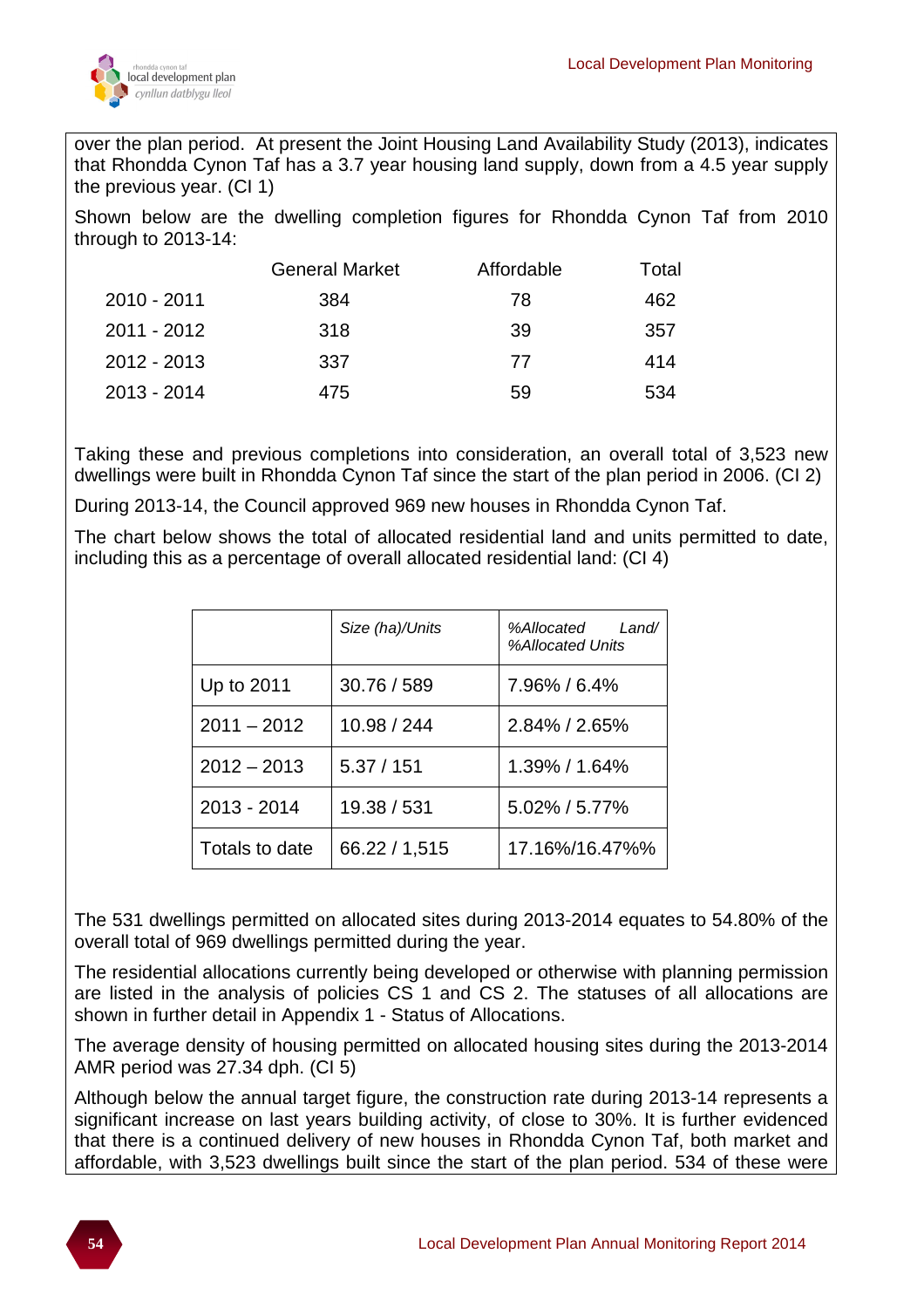

built during the 2013-2014 AMR period whilst 969 dwellings were approved. The impact of the global economic recession has had a significant effect on the operations of the housing market both nationally and at a local level. The situation in Rhondda Cynon Taf mirrors that of many South East Wales authorities. The under performance of the housing market locally is attributable to economic conditions not necessarily to the availability of land.

However, the results of the Joint Housing Land Availability Study (2013) have shown a potential issue arising with regards to medium-term land availability, indicating a reduced supply of 3.7 years (from 4.5 years in 2012). This housing land supply has been calculated using the residual methodology, based on the Rhondda Cynon Taf Local Development Plan and sites with planning permissions. It is recognised in the report that this reduced figure is partly a reflection of the proportion of brownfield land in the supply, where a longer lead-in time between planning permission and development is required to allow for remediation of the land.

Consideration is also given to the above mentioned difficult economic conditions that have persisted since 2008, in the UK and globally. Whilst the situation in 2013 was more stable than in 2008-2009, the economic climate is still producing uncertainty over future activity in the housing market. A particular issue that has arisen in recent years is that of the viability of developing residential sites, even where sites are physically unconstrained. Of particular concern is the perceived inability of developers to come forward with profitable schemes whilst also being able to meet full planning obligation requirements. This has occurred in both the NSA and SSA, although it is clear from the above analysis that large residential allocations are coming forward more successfully in the SSA than in the NSA.

The current low level of viable housing demand is also illustrated by using the annual past residential completions method for identifying housing land supply. It was agreed to use this method for comparison purposes only during the 2013 JHLA study process. Even considering a long-term, 10 year period which includes the high annual completion rates before 2008-9; using this method of calculation, the housing land supply would be over 11 years.

Whilst the Council recognises that meeting the monitoring targets for the core policies will be challenging, it believes that the availability of suitably developable allocated land presents an opportunity to ameliorate the impact of the recession on Rhondda Cynon Taf's housing market. On balance, therefore, the Council believes that at this time the monitoring targets can be met without intervention.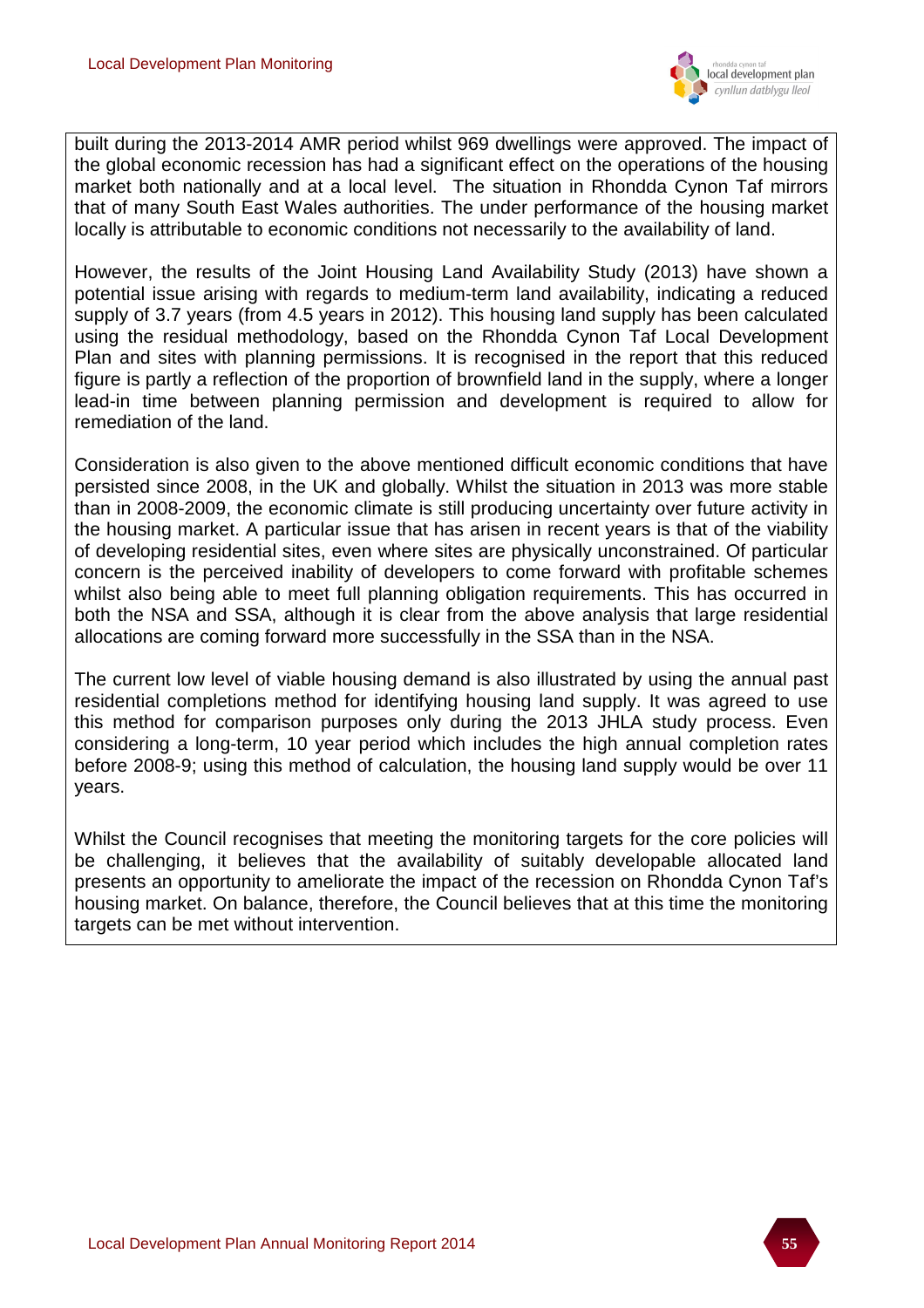

| <b>POLICY:</b>                                                                    | <b>OBJECTIVE:</b>              | <b>RELATED POLICIES:</b> |
|-----------------------------------------------------------------------------------|--------------------------------|--------------------------|
| $CS 5 -$ Affordable Housing                                                       | 1, 6 & 10                      | AW 3, NSA 11 & SSA 12    |
|                                                                                   |                                |                          |
| <b>TARGET:</b>                                                                    | <b>MONITORING TARGET:</b>      |                          |
| To provide 1770 affordable<br>homes in Rhondda Cynon Taf<br>over the Plan period. | <b>ADOPTION: 237 Dwellings</b> |                          |
|                                                                                   | <b>2015: 1062 Dwellings</b>    |                          |
|                                                                                   | <b>2021: 1770 Dwellings</b>    |                          |
| <b>PERFORMANCE:</b>                                                               |                                |                          |
| <b>CORE AND LOCAL OUTPUT INDICATORS:</b>                                          |                                |                          |

**CI 2, CI 4, LI 1, LI 2, LI 3 and LI 4** 

### **ANALYSIS OF RESULTS:**

Policy CS 5 seeks the provision of 1,770 affordable homes over the LDP period. During 2013-14, 59 new affordable homes were built in Rhondda Cynon Taf. This brings the total number of affordable homes built since the start of the plan period in 2006 to 489.

The delivery of new affordable housing in Rhondda Cynon Taf is intrinsically linked to the development of new general market housing. The downturn in volume house building experienced nationally caused by the economic recession has resulted in a reduction of house building activity in the County Borough and therefore a reduction in the provision of affordable homes. As the economy recovers the Council is confident that opportunities to secure and build further affordable homes will increase. The Council therefore remains confident that the monitoring targets will be met without intervention

| <b>POLICY:</b>                                                                                                      | <b>OBJECTIVE:</b>                                                       | <b>RELATED POLICIES:</b>              |
|---------------------------------------------------------------------------------------------------------------------|-------------------------------------------------------------------------|---------------------------------------|
| $CS 6$ – Employment<br><b>Requirements</b>                                                                          | 3                                                                       | AW 11, NSA 14 - 16 &<br><b>SSA 14</b> |
| <b>TARGET:</b>                                                                                                      | <b>MONITORING TARGET:</b>                                               |                                       |
| Development of 51 hectares for<br>'strategic' employment and 47<br>hectares for 'local' employment<br>opportunities | <b>ADOPTION: None</b>                                                   |                                       |
|                                                                                                                     | 2015: 25ha 'strategic' employment / 23 ha for 'local'<br>employment     |                                       |
|                                                                                                                     | 2021: 51ha for 'strategic employment' / 47 ha for 'local'<br>employment |                                       |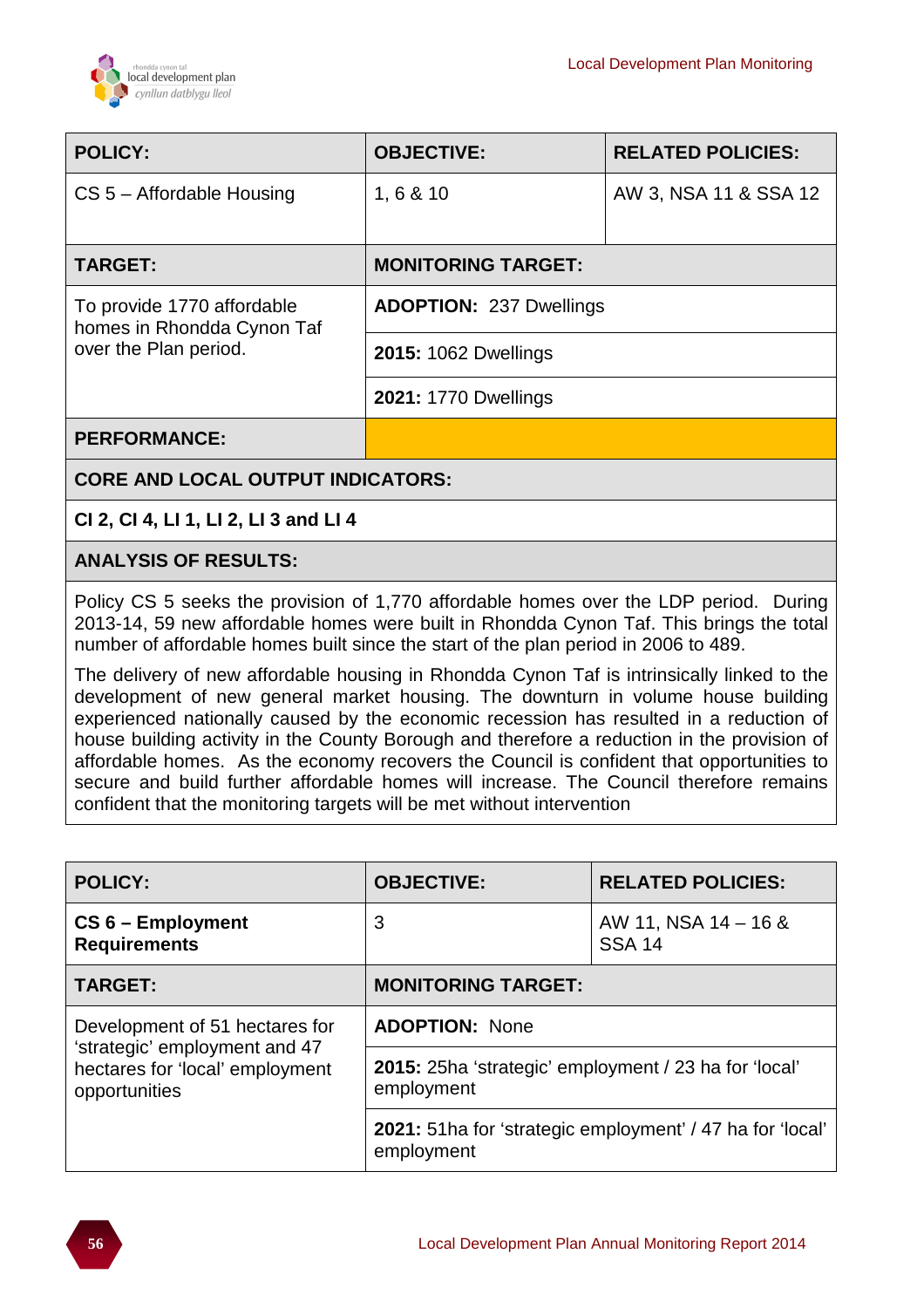

#### **PERFORMANCE:**

### **CORE AND LOCAL OUTPUT INDICATORS:**

#### **CI 3**, **CI 4, CI 6 and LI 5**

#### **ANALYSIS OF RESULTS:**

Policy CS 6 of the LDP allocates 51 hectares of land for strategic employment and 47 hectares for local employment purposes. None of these employment allocations were developed during 2013-14 and none were lost to alternative uses. (CI 3).

Full planning permission remains valid for a sustainable waste resource recovery and energy production plant on the allocated employment site NSA 14.1 at Hirwaun Industrial Estate. This scheme includes a combined heat and power plant with capacity of 20 MW.

In March 2014, an application was made for a significant 299 MWe gas-fired power station, also at Hirwaun Industrial Estate. This is to be determined by the Secretary of State for Energy and Climate Change.

Furthermore, during 2013-14, a major industrial development proposal was approved in the form of an extension of over 2,000 sqm to the existing Ortho-Clinical Diagnostic facility at Pencoed Technology Park.

A further application was submitted, and is currently subject to determination, for a mixed employment and other uses development on policy allocation NSA 14.1, Ferndale & Highfield Industrial Estate.

In addition to the allocated sites, the Council annually monitors the 103 operating employment sites across the County Borough, which consist of approximately 1,532 primarily B1, B2 and B8 employment units. As well as ensuring the ability of new sites to come forward, the LDP also plays a key role in protecting and managing these sites. The monitoring process indicated that there was an average vacancy rate of employment units of 16% across these operating sites. Some of these sites also have considerable areas of cleared or undeveloped land within them for further new development opportunities.

In allocating the sites in the LDP, the Council considered that the most appropriate and suitable sites were allocated to meet the calculated need for new major employment land in the County Borough. The Council will continue to monitor progress towards the monitoring targets and assess any opportunities that arise to intervene in the delivery of new employment land. Whilst it is expected that the delivery of new employment land will be challenging, the Council is confident that as the economy recovers and opportunities to secure employment related inward investment increase, it will have both suitable allocated sites and existing sites to meet this need.

Accordingly, it is not considered that this issue would necessitate an early review of the LDP at this time. However, it is acknowledged that the issue of employment land, its appropriate location and scale will be one that would require significant consideration at the time of statutory review in 2015. It has also been considered that this monitoring indicator could be amended to better reflect the employment activity in the County Borough.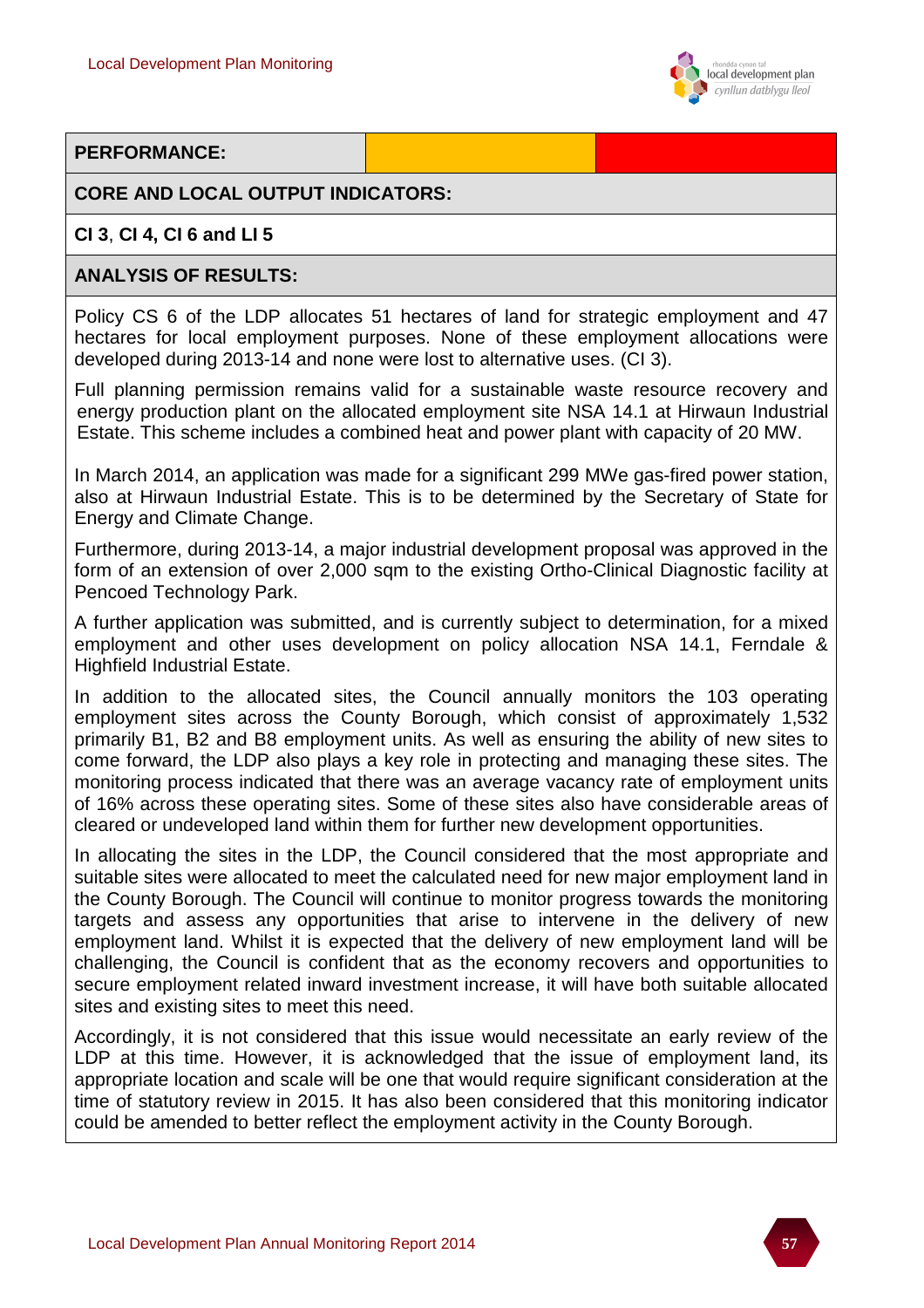

| <b>POLICY:</b>                                                                                                                                      | <b>OBJECTIVE:</b>                | <b>RELATED POLICIES:</b> |
|-----------------------------------------------------------------------------------------------------------------------------------------------------|----------------------------------|--------------------------|
| <b>CS 7 - Retail Development</b>                                                                                                                    | 2 & 6                            | <b>NSA 17 SSA 15</b>     |
| <b>TARGET:</b>                                                                                                                                      | <b>MONITORING TARGET:</b>        |                          |
| Improve viability and vitality of 8<br>Key Settlements and 3 Principal                                                                              | <b>ADOPTION: None</b>            |                          |
| Towns in Rhondda Cynon Taf<br>over the Plan period                                                                                                  | <b>2015:</b> 40% of allocations  |                          |
| Development of between<br>34,400m <sup>2</sup> -36,400m <sup>2</sup> new retail<br>floorspace throughout the County<br>Borough over the Plan period | <b>2021:</b> 100% of allocations |                          |
| <b>PERFORMANCE:</b>                                                                                                                                 |                                  |                          |
| <b>CORE AND LOCAL OUTPUT INDICATORS:</b>                                                                                                            |                                  |                          |

### **CI 4**, **CI 6, CI 7**, **LI 6**, **LI 7 and LI 8**

### **ANALYSIS OF RESULTS:**

The LDP allocates land for the development of between 34,400sqm - 36,400sqm of new retail floorspace. During 2013-14, full permission has been given for a 10,976 sqm gross floorspace superstore on the Mwyndy -Talbot Green Strategic Site. This is within the wider Town Centre proposals for 33,400 sqm of retail and leisure floor space, an outline application of which was resolved to approve during 2012-13.

Since the adoption of the LDP, planning permission has been granted for 7,717sqm of new retail floor space at Pontypridd Retail Park/Brown Lennox - SSA 15.1. This 2 hectare site is now fully developed and operational.

There have also been resolutions to approve 3 outline applications for supermarkets during 2013-14. One within the local centre of the Strategic Site at Hirwaun, another within the Robertstown Strategic Site and the third within the existing village of Hirwaun. These permissions were subject to a Section 106 Agreement, although they were subsequently called-in by the Welsh Government. Further to this, the application on the Hirwaun Strategic Site is now to be determined by the Council, whilst the application on the Robertstown Strategic Site in Aberdare, is to be decided by a hearing, to take place in November 2014.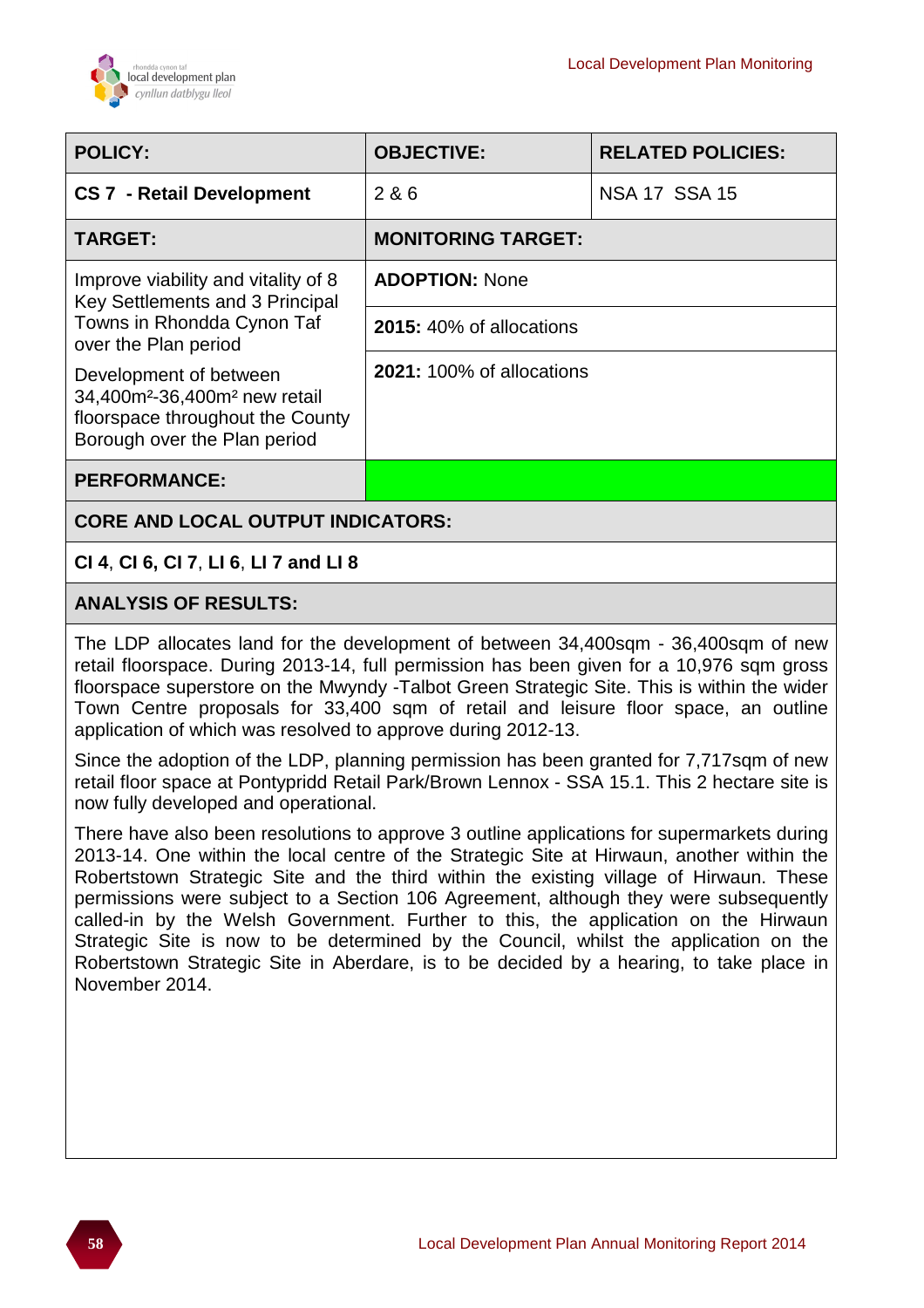

The table below shows the vacancy rates for the Principal Towns and Key Settlements over recent years:(LI 7)

| <b>Principal Town /</b><br><b>Key Settlement</b> | <b>Vacancy Rate</b><br>2013/2014 | <b>Vacancy Rate</b><br>2012/2013 | <b>Vacancy Rate</b><br>2011/2012 | <b>Vacancy Rate</b><br>2010/2011 |
|--------------------------------------------------|----------------------------------|----------------------------------|----------------------------------|----------------------------------|
| Aberdare                                         | 12.7%                            | 8.18%                            | 6.0%                             | 12.9%                            |
| Pontypridd                                       | 9.2%                             | 9.22%                            | 7.28%                            | 6.63%                            |
| Llantrisant/Talbot<br>Green                      | 2.7%                             | 2.68%                            | 3.57%                            | 0.9%                             |
| Ferndale                                         | 8.7%                             | 6.52%                            | 8.7%                             | 13.0%                            |
| Hirwaun                                          | 0%                               | 0%                               | 4.76%                            | 4.76%                            |
| Llanharan                                        | 10%                              | 0%                               | 0%                               | 5.0%                             |
| <b>Mountain Ash</b>                              | 20.4%                            | 23.66%                           | 18.28%                           | 19.35%                           |
| Porth                                            | 15.8%                            | 11.48%                           | 10.92%                           | 15.13%                           |
| Tonypandy                                        | 18.4%                            | 23.33%                           | 18.24%                           | 18.24%                           |
| Tonyrefail                                       | 9.6%                             | 11.53%                           | 7.55%                            | 9.26%                            |
| Treorchy                                         | 4.2%                             | 6.83%                            | 5.93%                            | 4.2%                             |
| Overall Vacancy<br>Rates                         | 11.4%                            | 10.8%                            | 9.1%                             | 10.7%                            |

The overall town centre vacancy rate for the Principal Towns and Key Settlements is 11.4%, as determined by the Council's annual retail survey conducted in February 2014. This is slightly above the UK average vacancy rate of 10.6% in April 2014 and 11.1% in September 2013, although lower than the April 2013 UK average of 11.9% (BRC/Springboard). When compared with the Welsh average town centre vacancy rates, Rhondda Cynon Taf fared well, with vacancy rates below the Welsh national average of circa 16% to 17% exhibited throughout the year.

The individual Principal Town and Key Settlement vacancy rates are on the whole relatively low. However, certain centres have seen some small increases in vacancy since last year. Particular centres, namely Talbot Green, Hirwaun, Llanharan and Treorchy are experiencing particularly low vacancy rates, well below Welsh and UK average rates. Other centres in Rhondda Cynon Taf that have notably high vacancy rates, being Mountain Ash and Tonypandy, have seen some positive and significant reduction in their vacancy during 2013-2014 from the previous year.

The Council is therefore confident that the monitoring targets will be met.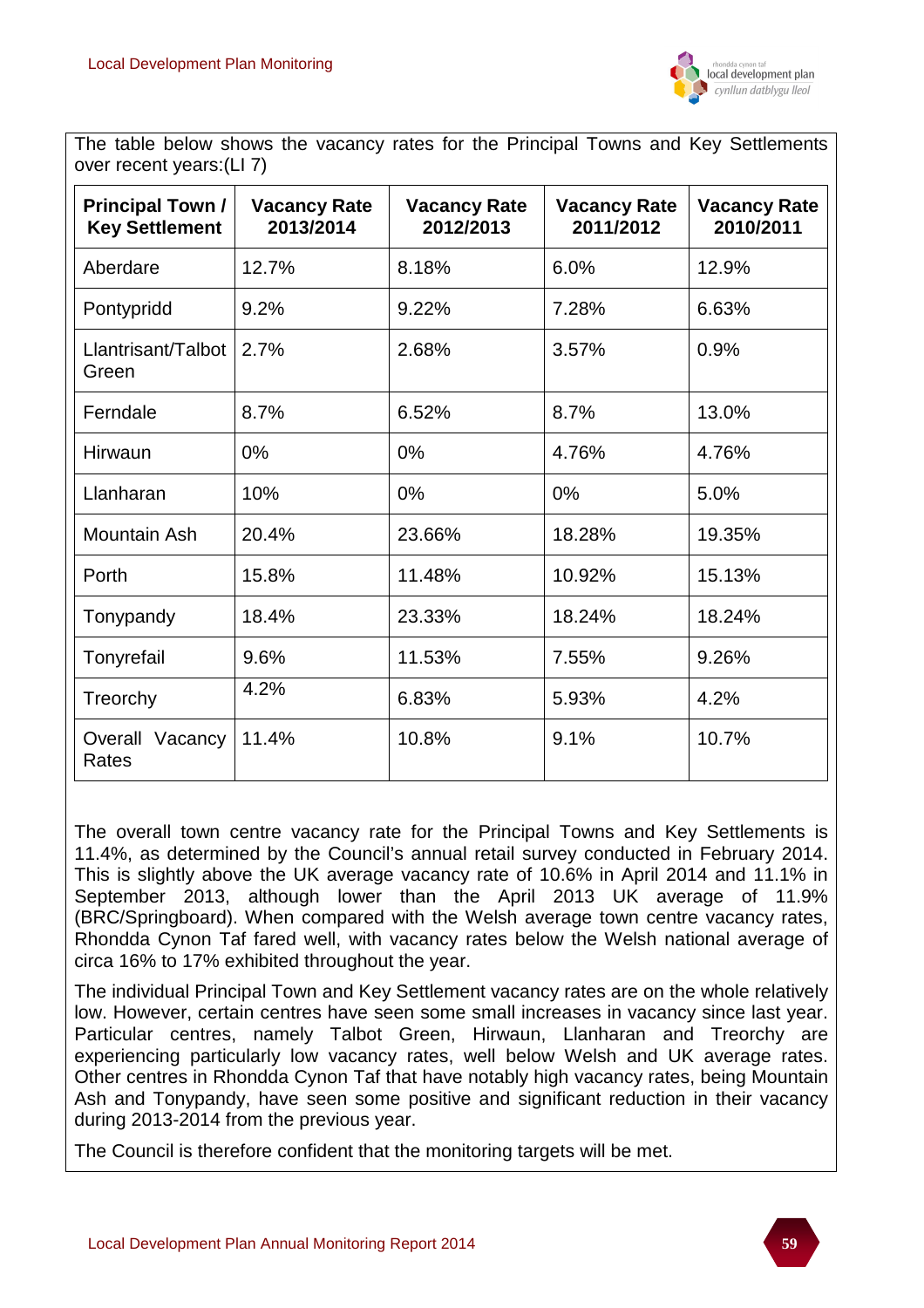

| <b>POLICY:</b>                                                                                                            | <b>OBJECTIVE:</b>                | <b>RELATED POLICIES:</b>               |  |
|---------------------------------------------------------------------------------------------------------------------------|----------------------------------|----------------------------------------|--|
| <b>CS 8 - Transportation</b>                                                                                              | 6 & 8                            | NSA 20 to NSA 23 & SSA<br>18 to SSA 21 |  |
| <b>TARGET:</b>                                                                                                            | <b>MONITORING TARGET:</b>        |                                        |  |
| Promote more sustainable forms<br>of transport throughout Rhondda                                                         | <b>ADOPTION: None</b>            |                                        |  |
| Cynon Taf                                                                                                                 | <b>2015:</b> 40% of allocations  |                                        |  |
| Reduce need to travel through the<br>development of new services in<br>accessible locations throughout<br>the plan period | <b>2021:</b> 100% of allocations |                                        |  |
| <b>PERFORMANCE:</b>                                                                                                       |                                  |                                        |  |
|                                                                                                                           |                                  |                                        |  |

### **CORE AND LOCAL OUTPUT INDICATORS:**

### **LI 9 and LI 10**

### **ANALYSIS OF RESULTS:**

The LDP allocates land for a range of transportation schemes, including major highways, roads, public transport, walking and cycling.

During 2013-14, implementation of the following cycle route scheme took place:

• SSA 21.6 - Pontypridd to Tonyrefail via Llantrisant; section 2 was completed with section 1 previously completed.

Listed below are other schemes completed to date:

- NSA 21.3 Expansion of existing park and ride facilities, Robertstown;
- NSA 23.3 The Heads of the Valley Cycleway & links to Hirwaun Industrial Estate.
- SSA 20 Taffs Well Station Park and Ride;
- SSA 21.1 Treforest Connect 2 and SSA 21.2 Extension of Connect 2 scheme to Pontypridd, are in effect one scheme and are fully complete and operational;
- SSA 21.3 Maesycoed to Porth cycle route;
- SSA 21.4 Glyntaff to Nantgarw.

Other advancements relating to the transportation allocations include the undertaking of feasibility works for the A4059 Aberdare bypass extension, being policy CS 8(A). It is also programmed that there will be a junction upgrade scheme implemented on the A4119/A473 corridor, policy CS 8(B).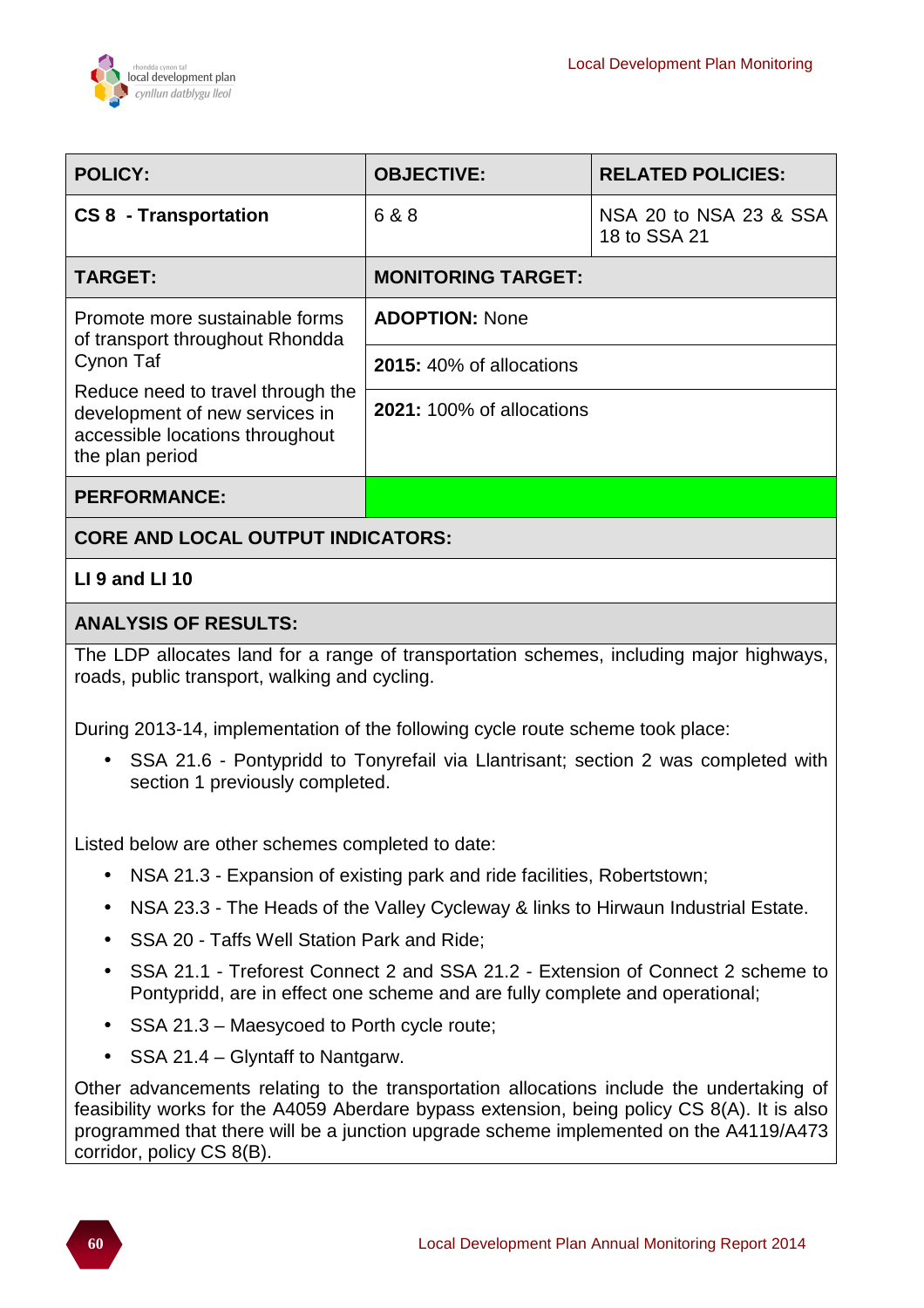

There has been funding secured for the Trallwn to Cilfynydd cycle route, policy SSA 21.5, for implementation next year. Funding bids have been submitted in relation to the Cynon Valley cycle route NSA 23.2.

Further LDP transportation allocations may come forward in accordance with the South East Wales Metro system, the concept and proposals for which have been developed by the Cardiff Capital Region board. These include improvements at Treforest train station, (SSA 20.4), Pontyclun train station, (SSA 20.5), further development of Taffs Well train station, (SSA 20.6) and the development of the rail network and stations between Pontyclun and Beddau, (SSA19).

Further information on the allocated transportation schemes may be seen in Appendix 1 – Status of Allocations.

During 2013-14, the LDP and Development Management process has been successful in guiding development to sustainable locations. 99.6% of all new houses permitted are accessible and within 400 metres of at least one or more transport mode; 78.6% (11 of 14), of all new employment permitted is accessible and within 400 metres of one or more transport mode; and all retail permitted is accessible and within 400 metres of one or more transport mode. (LI 10).

The Council is confident that the monitoring targets will be met.

| <b>POLICY:</b>                                                     | <b>OBJECTIVE:</b>         | <b>RELATED POLICIES:</b> |  |
|--------------------------------------------------------------------|---------------------------|--------------------------|--|
| CS 9 - Waste Management                                            | 1, 2, 4, 5, 6 & 88        | NSA 1 to NSA 27          |  |
| <b>TARGET:</b>                                                     | <b>MONITORING TARGET:</b> |                          |  |
| The development of between 12.5<br>and 21.7 hectares to meet       | <b>ADOPTION: N/A</b>      |                          |  |
| capacity requirements for waste<br>management over the Plan period | 2015: N/A                 |                          |  |
|                                                                    | 2021: N/A                 |                          |  |
| <b>PERFORMANCE:</b>                                                |                           |                          |  |
| <b>CORE AND LOCAL OUTPUT INDICATORS:</b>                           |                           |                          |  |
| <b>CI 10</b>                                                       |                           |                          |  |

**ANALYSIS OF RESULTS:** 

During 2013-14, a further 3.2 hectares of waste management capacity was permitted. This equates to 25.6% of the lower capacity requirement (in the Regional Waste Plan), of 12.5 hectares or 14.75% of the higher capacity requirement of 21.7 hectares. Taking account of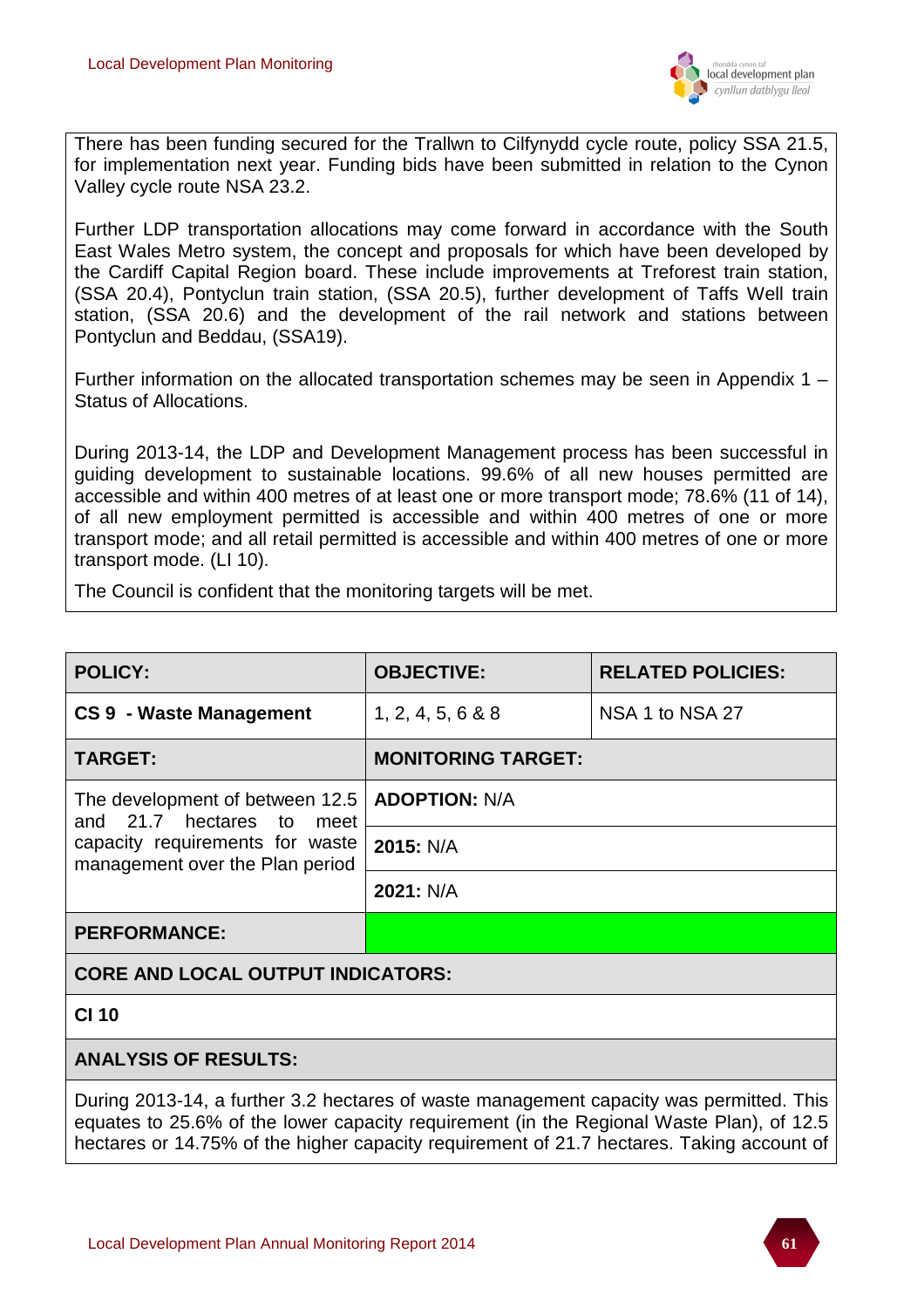

the capacity previously permitted, the total 9.2 hectares permitted equates to 73.6% and 42.4% of the capacity requirements respectively.

Waste management in Rhondda Cynon Taf during 2013-2014 saw the following rates of disposal;

Recycled – 38.20%  $Reused - 0.49%$ Composted – 10.61% Energy Recovery – 9.14% Landfilled  $-41.56%$ 

Amendments to national policy guidance on Waste at the end of the monitoring period in February 2014, will be considered in advance of next year's AMR to determine whether this indicator needs to be amended to reflect these changes. This issue will also be taken into consideration at the Review of the LDP in 2015.

| <b>POLICY:</b>                                                                 | <b>OBJECTIVE:</b>         | <b>RELATED POLICIES:</b> |
|--------------------------------------------------------------------------------|---------------------------|--------------------------|
| CS 10 - Minerals                                                               | 10                        | AW 14 & SSA 26           |
| <b>TARGET:</b>                                                                 | <b>MONITORING TARGET:</b> |                          |
| Maintain 10-year land bank of   ADOPTION: N/A<br>permitted aggregates reserves |                           |                          |
|                                                                                | 2015: N/A                 |                          |
|                                                                                | 2021: N/A                 |                          |
| <b>PERFORMANCE:</b>                                                            |                           |                          |

### **CORE AND LOCAL OUTPUT INDICATORS:**

### **CI 11**

### **ANALYSIS OF RESULTS:**

No primary land-won aggregates were permitted for extraction in 2013–2014, with aggregate production in Rhondda Cynon Taf continuing at Craig yr Hesg quarry in Pontypridd and at Hendy and Forest Wood quarries near Pontyclun.

However, as discussed in chapter 3 of the AMR above, during 2013-14, the South Wales Regional Aggregates Working Party (SWRAWP), of which Rhondda Cynon Taf is a member, prepared a Regional Technical Statement (RTS) for minerals. The RTS sets out specific planning guidance, aimed at ensuring the sustainable supply of aggregates in Wales. It was endorsed by member Authorities on 1<sup>st</sup> April 2014 and by the Welsh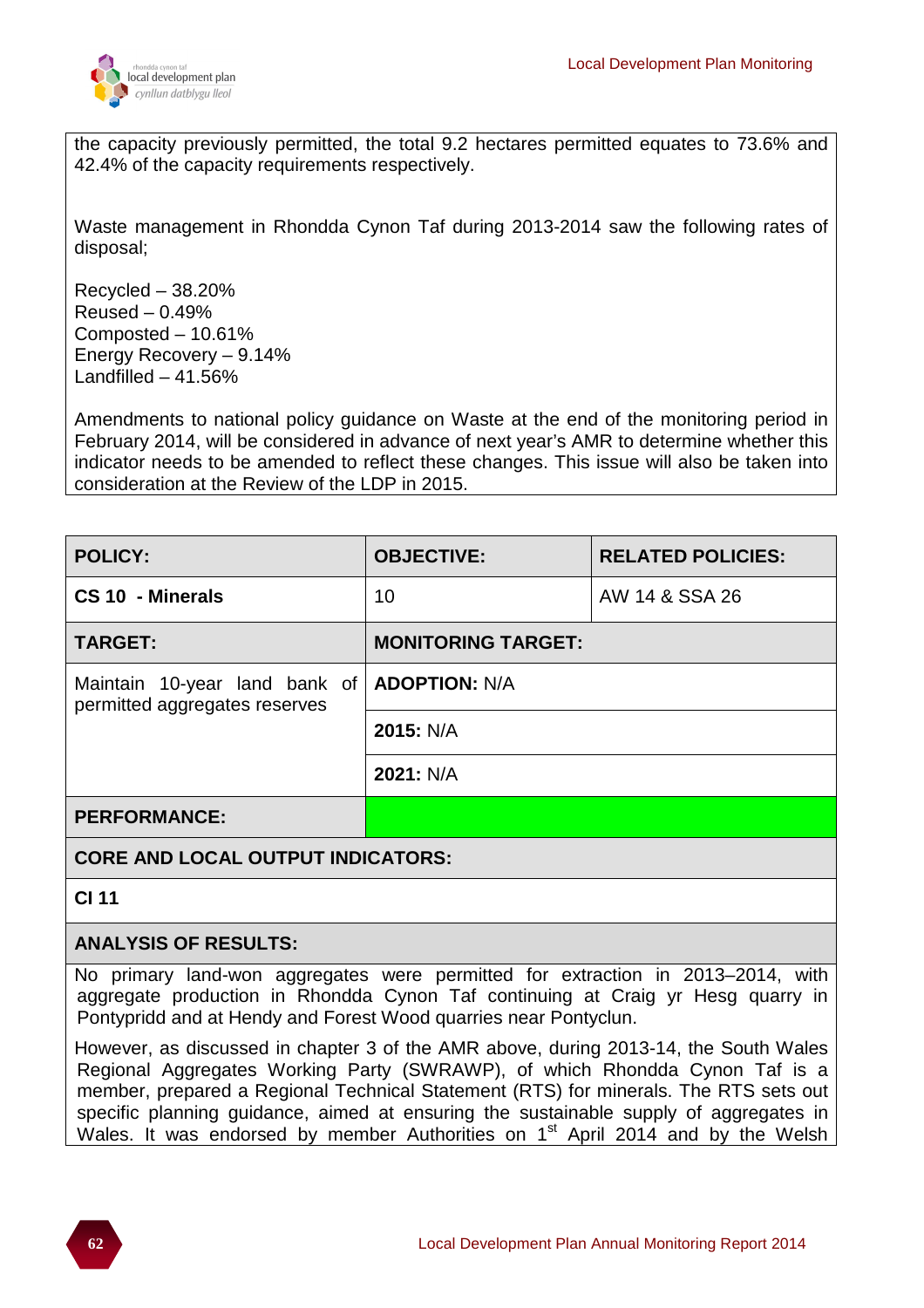

Government on 17<sup>th</sup> July.

The document sets out detailed calculations to determine a projected demand for aggregates in the South Wales region from December 2010 until 2036. It subsequently apportions a tonnage of aggregates that each of the 18 Local Authorities in the SWRAWP need to provide.

The projections of demand for aggregates are based on historical patterns of production for the period 2001 to 2010. Accordingly, the RTS 1<sup>st</sup> Review requires Rhondda Cynon Taf to make provision for aggregates at the rate of 0.69 million tonnes (mt) per year, or a total of 17.25 mt during the RTS period – 2010 to 2036. At the base date of the RTS process, December 2010, the Authority had existing landbanks of permitted reserves (i.e. the amount of stone/aggregate that has planning permission to be quarried) of just 13 mt.

The RTS 1<sup>st</sup> Review states that unless new permissions have been granted since December 2010 to address this shortfall, new allocations totalling at least 4.25 mt will need to be identified within the Rhondda Cynon Taf Local Development Plan; although this of course is a retrospective requirement.

The LDP had already designated land to the rear of the existing Craig yr Hesg Quarry as a Preferred Area of Known Minerals Resource, partly to meet the identified landbank shortfall in the original RTS of 2008. This could also potentially play the same role in meeting the identified shortfall in the RTS  $1<sup>st</sup>$  review. Although in terms of national planning policy, Rhondda Cynon Taf need only have a landbank of 10 years at the end of the LDP plan period in 2021, i.e. 2031 not up to 2036.

Since the adoption of the LDP, an approval for an extension to the Forest Wood Quarry, Pontyclun, was made by the Vale of Glamorgan County Borough Council (April 2011). This allowed for the extraction of 3.395mt of aggregate. Although the extension is within the Vale of Glamorgan, it will be part of the existing working quarry in Rhondda Cynon Taf. SWRAWP and the RTS 1<sup>st</sup> Review recognise that these new permissions are associated with the existing quarry, and as such, shall be included in the landbank for Rhondda Cynon Taf. Therefore, the Council had a landbank of approximately 16.395 mt in April 2011, equating to approximately 23 years, or 13 years at the end of the LDP plan period.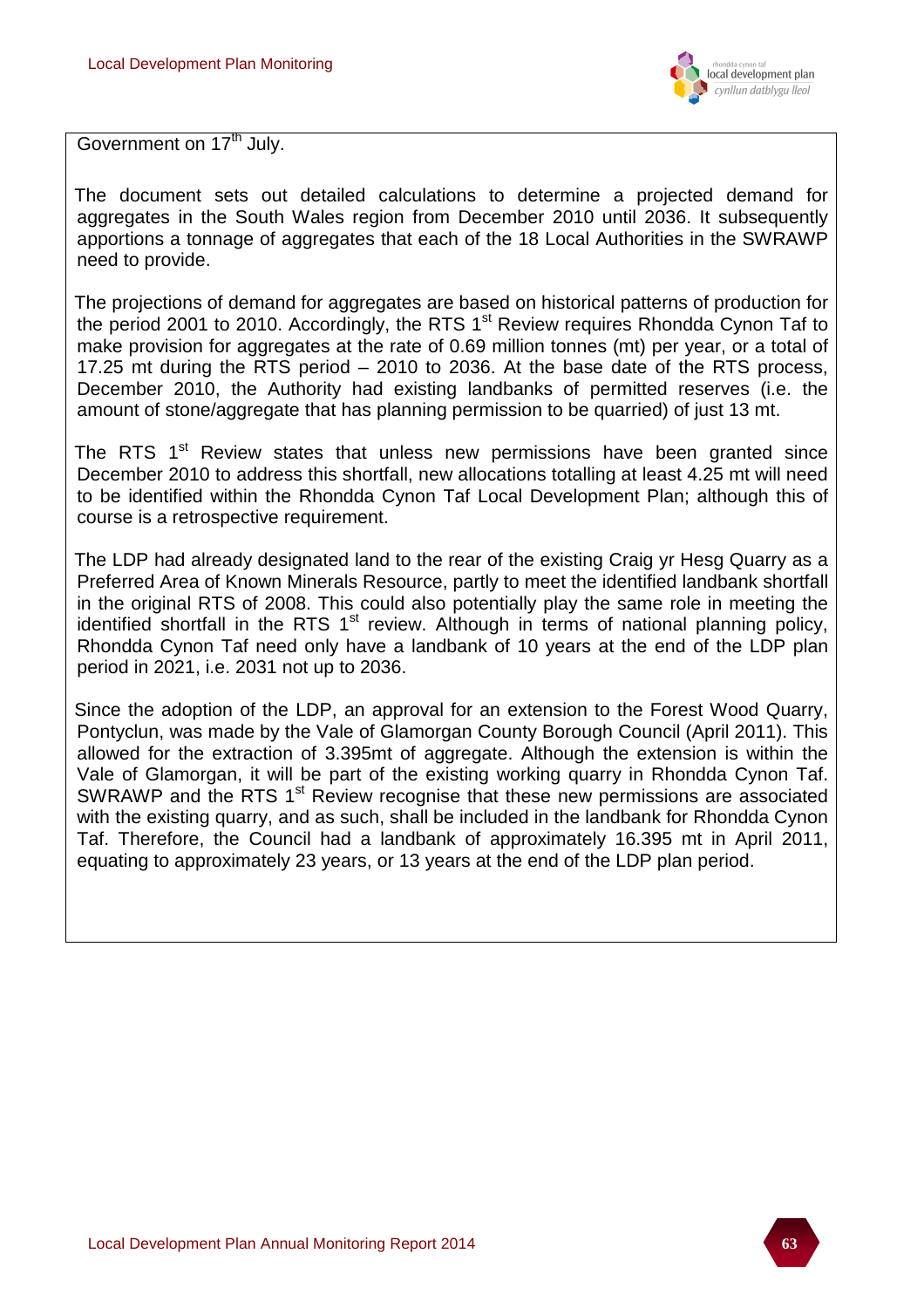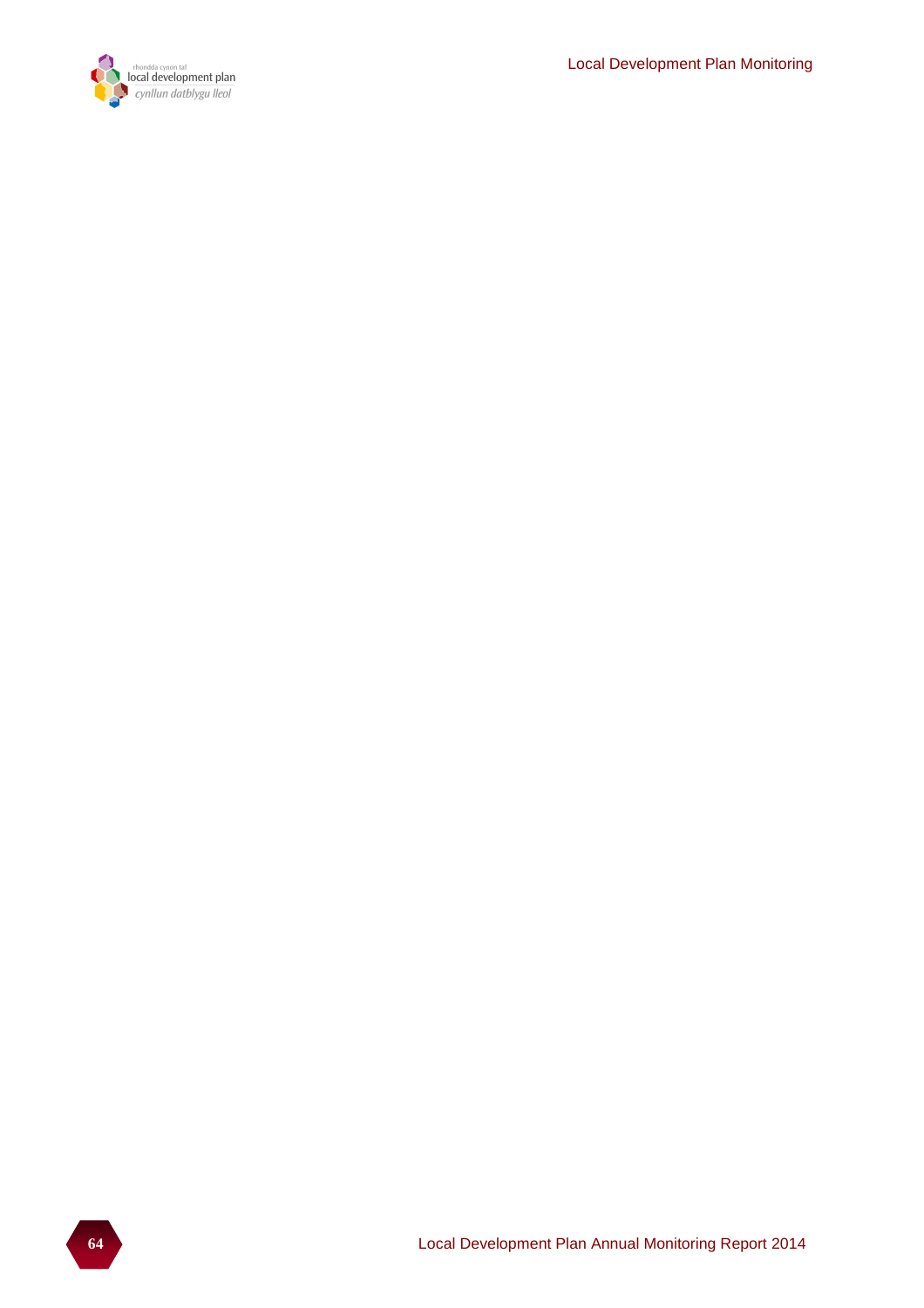

# **5 SUSTAINABILITY APPRAISAL MONITORING**

- 5.1 The SA of the LDP identifies 22 targets and 25 significant effect indicators which are intended to measure the social, economic and environmental impact of the LDP. The monitoring requirement of the Habitats Regulations Assessment is also being undertaken as part of the SA monitoring process.
- 5.2 A key issue in determining the Plan's sustainability progress is in ensuring the proposed indicators are providing the necessary information to allow prediction of the effects of the plan.

### **Results of the SA Monitoring**

| 1. Housing                                                                                                                                                                                                                                                                                                                                                                                                                                                                                                            |                                                                                                                                         |  |
|-----------------------------------------------------------------------------------------------------------------------------------------------------------------------------------------------------------------------------------------------------------------------------------------------------------------------------------------------------------------------------------------------------------------------------------------------------------------------------------------------------------------------|-----------------------------------------------------------------------------------------------------------------------------------------|--|
| <b>SA Target</b>                                                                                                                                                                                                                                                                                                                                                                                                                                                                                                      | <b>SA</b> Indicator                                                                                                                     |  |
| Reduce discrepancies<br>between requirement and<br>availability of affordable and<br>special needs housing stock.                                                                                                                                                                                                                                                                                                                                                                                                     | Number of new affordable housing units<br>provided during the year as a<br>percentage of all housing units provided<br>during the year. |  |
| <b>Monitoring Results</b>                                                                                                                                                                                                                                                                                                                                                                                                                                                                                             |                                                                                                                                         |  |
| During 2013–14, 534 dwellings, including market and affordable, were built in total.<br>59 of these were affordable, equating to 11% of all houses built during the year. A<br>further 16 affordable units created through renovations of previously vacant<br>properties and within a hostel would increase the figure to 13.8%.                                                                                                                                                                                     |                                                                                                                                         |  |
| Although slightly below last year's figure, from an SA perspective the overall figures<br>on affordable housing are generally progressing in the right direction over recent<br>years and the prediction made in the SA of an increase in provision of affordable<br>housing is correct. The SA also predicted that this would have positive long-term<br>effects for health and the economy through the retention of young people and<br>families, especially in the northern areas, where depopulation is an issue. |                                                                                                                                         |  |

However as noted in the analysis of results for CS 5 (Affordable Housing), the delivery of affordable housing is closely tied to the overall house building figures. In order to have a sustained long-term and positive effect on housing, employment and health; the number of affordable homes delivered will need to increase throughout the plan period. This will be dependent on economic recovery and increased build rates of market housing on a national and local scale.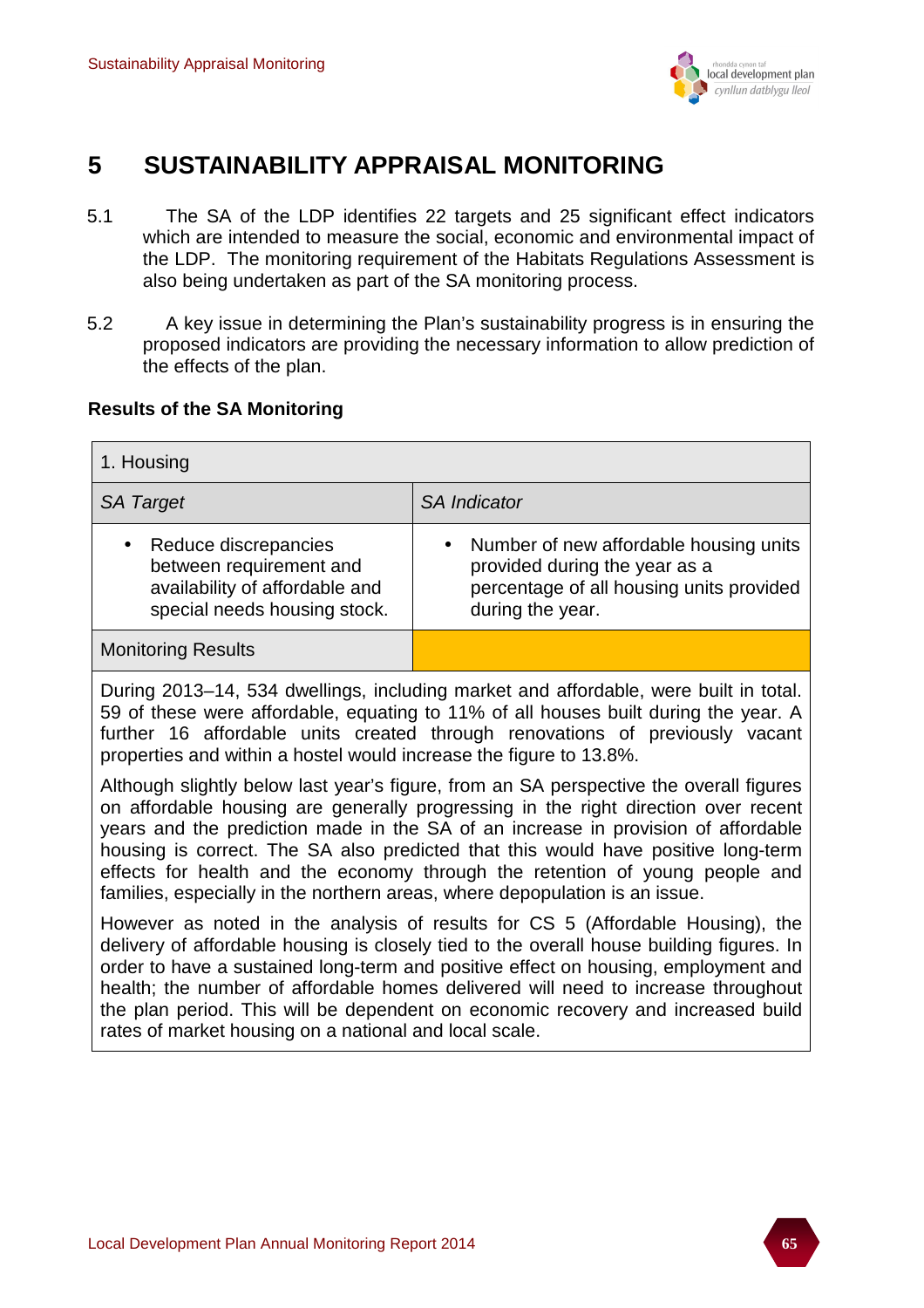

| 2. Culture and Heritage                                                                                                                                                                                    |                                                                                                                                                                                                                                                                                                                                                                       |  |
|------------------------------------------------------------------------------------------------------------------------------------------------------------------------------------------------------------|-----------------------------------------------------------------------------------------------------------------------------------------------------------------------------------------------------------------------------------------------------------------------------------------------------------------------------------------------------------------------|--|
| <b>SA Target</b>                                                                                                                                                                                           | <b>SA Indicator</b>                                                                                                                                                                                                                                                                                                                                                   |  |
| Reduce number of buildings on<br>$\bullet$<br>at risk register (year on year)<br>Maintain/ protect locally<br>$\bullet$<br>designated sites of cultural<br>value and areas of high<br>archaeological value | Buildings at Risk (absolute number)<br>$\bullet$<br>Number of Designated Sites with<br>$\bullet$<br><b>Management Plans</b>                                                                                                                                                                                                                                           |  |
| <b>Monitoring Results</b>                                                                                                                                                                                  | (Buildings at risk)<br>(Mgt plans)                                                                                                                                                                                                                                                                                                                                    |  |
| April 2010-March 2011:<br>47 Buildings at Risk;<br>5 Designated Sites with Management Plans.<br>April 2011-March 2012:                                                                                     |                                                                                                                                                                                                                                                                                                                                                                       |  |
| 47 Buildings at Risk;<br>7 Designated Sites with Management Plans.                                                                                                                                         |                                                                                                                                                                                                                                                                                                                                                                       |  |
| April 2012-March 2013:<br>47 Buildings at Risk;<br>7 Designated Sites with Management Plans.                                                                                                               |                                                                                                                                                                                                                                                                                                                                                                       |  |
| April 2013-March 2014:<br>47 Buildings at Risk;<br>7 Designated Sites with Management Plans                                                                                                                |                                                                                                                                                                                                                                                                                                                                                                       |  |
| management plans whilst two further conservation                                                                                                                                                           | Although buildings may well have been restored (or other listed buildings<br>deteriorated) during this last year, they will only be formally removed/ amended at a<br>Buildings at Risk re-survey. As Cadw hasn't re-surveyed the listed buildings in RCT<br>since 2011, the indicator results remain as last year. 7 designated sites have<br>area appraisals<br>and |  |

management plans have been prepared. Works have begun on the permitted restoration of the Grade II listed Lido in Ynysangharad Park, Pontypridd to an operational facility.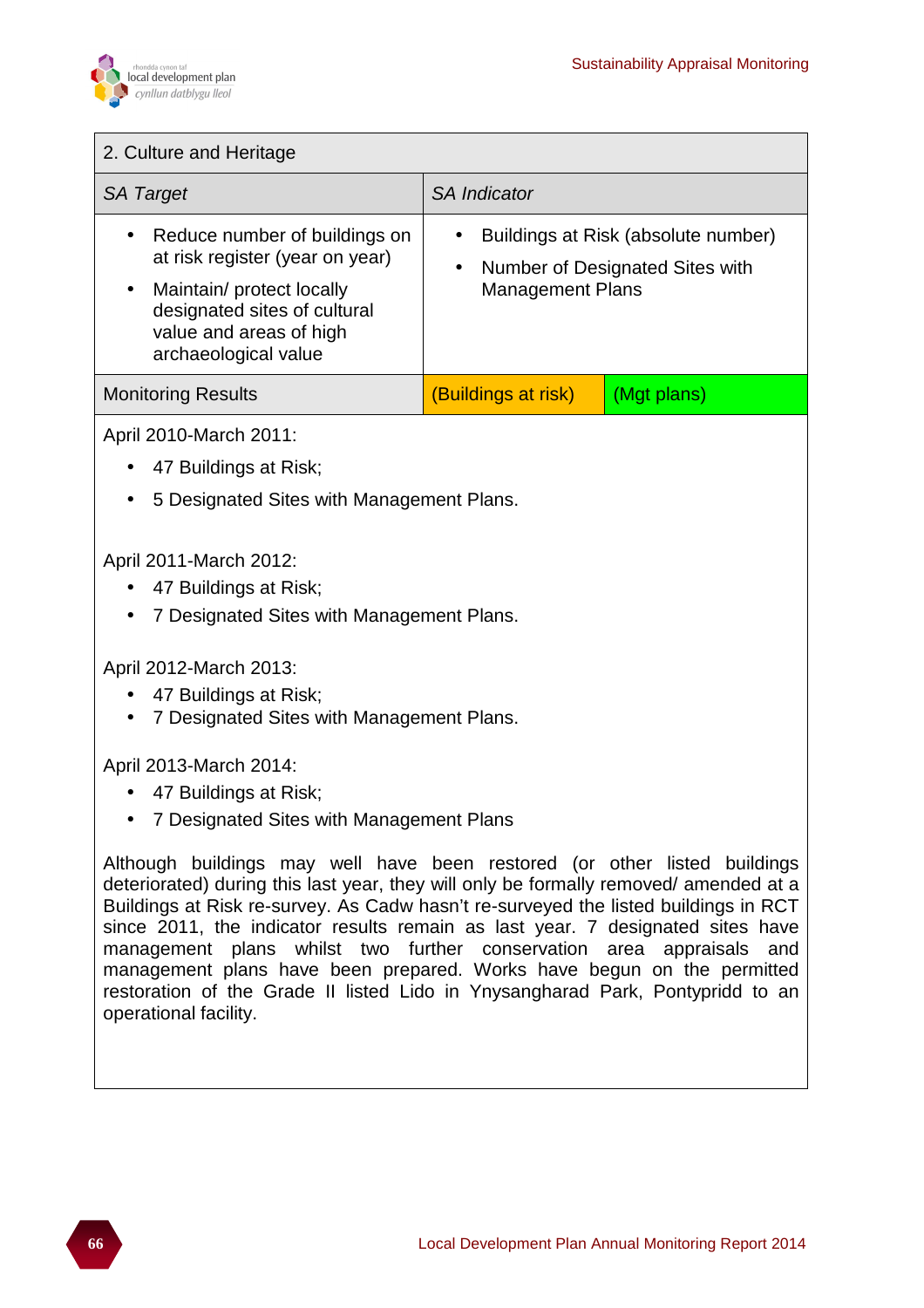г



| 3. Communities                                                                 |                                                                                                                                       |  |  |  |
|--------------------------------------------------------------------------------|---------------------------------------------------------------------------------------------------------------------------------------|--|--|--|
| <b>SA Target</b>                                                               | <b>SA Indicator</b>                                                                                                                   |  |  |  |
| Improve access to public<br>transport and community<br>facilities for all      | Proportion of new housing, employment<br>$\bullet$<br>and retail development accessible by a<br>range of transport modes per annum.   |  |  |  |
| Increase % of people with<br>$\bullet$<br>qualifications and improve<br>skills | • Number of enrolments on adult<br>education courses per 1000 population.                                                             |  |  |  |
|                                                                                | • % of 15/16 year olds achieving the 'core<br>subject indicator' (grade C in GCSE<br>English or welsh and Science in<br>combination). |  |  |  |
| <b>Monitoring Results</b>                                                      | (access to transport (education)<br>modes)                                                                                            |  |  |  |

### **Improve access to public transport and community facilities for all**.

April 2011 - March 2012:

- 97.7% of all new housing permitted is accessible/within 400 metres of one or more transport mode;
- 99.7 % of all new employment permitted is accessible/within 400 metres of one or more transport mode;
- 100% of all retail permitted is accessible/within 400 metres of one or more transport modes.

April 2012 - March 2013:

- 99.3% of all new housing permitted is accessible/within 400 metres of at least one or more transport mode (in addition to the private car);
- 89.5% (17 of 19), of all new employment permitted is accessible/within 400 metres of one or more transport mode;
- 96% (28 of 29) of all retail permitted is accessible/within 400 metres of one or more transport modes.

April 2013 - March 2014

- 99.6% of all new houses permitted during 2013 –14 are accessible and within 400 metres of at least one or more transport mode.
- 78.6% (11 of 14), of all new employment permitted is accessible and within 400 metres of one or more transport mode.
- All new retail permitted is accessible and within 400 metres of one or more transport modes.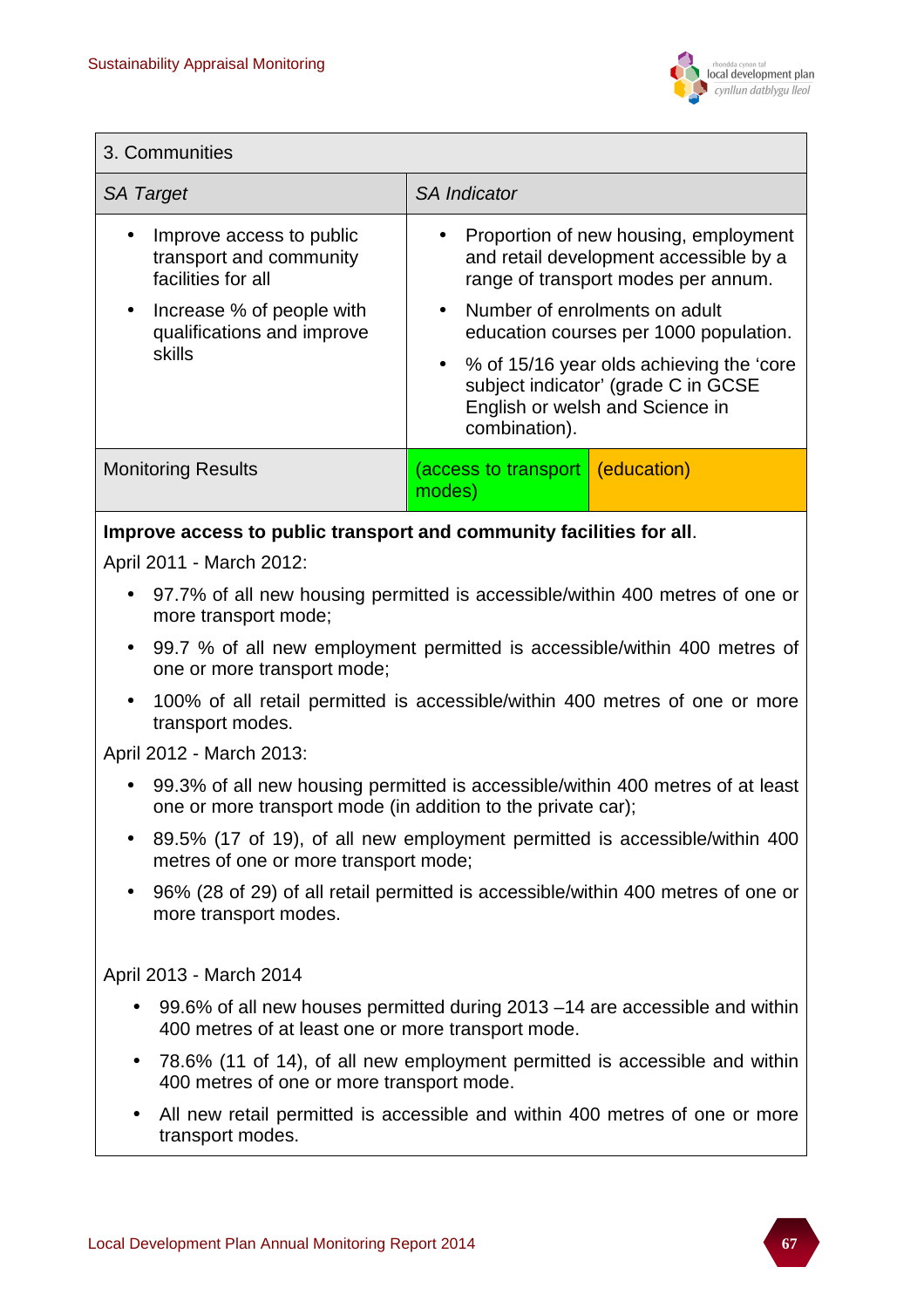

Overall, the indicators measured for accessibility illustrate a very high level of performance. In particular, the proximity of new development permitted to transport modes is very high, from 89 to 99 percent. It is clear that the LDPs strong policies on public transport are having the predicted positive effect with regard to new development. This will also have positive effects for existing communities in the long term.

### **Increase % of people with qualifications and improve skills.**

April 2010 - March 2011:

- 26.86 enrolments on adult education courses per 1000 population;
- 42.54% of 15/16 year olds achieving the 'core subject indicator' (grade C in GCSE English or Welsh and Science in combination).

April 2011 - March 2012:

- 21.31 enrolments on adult education courses per 1000 population;
- 43% of 15/16 year olds achieving the 'Level 2 threshold in Core Subject Indicator'.

April 2012 - March 2013:

- 21.66 enrolments on adult education courses per 1000 population;
- 43.3% of 15/16 year olds achieving Level 2 threshold in the Core Subject Indicator in combination or equivalent qualification (GCSE C or above).

April 2013 - March 2014:

- 23.5 enrolments on adult education courses per 1000 population, (this being a total of 4,503 enrolments).
- 45.26% of pupils achieving Level 2 threshold in the Core Subject Indicator in combination or equivalent qualification (GCSE C or above).

In terms of increasing skills and qualification, the figures show a generally similar number of adults enrolling in adult education courses between 2010-11 and 2013- 14. There has, however been a positive increase during 2013-14 to the previous year of 8.49%.

With regard to GCSE performance, the results show an increase of 1.96% from last year, or an increase in 2.72% since 2010-11. However, it remains that Rhondda Cynon Taf are just below the Welsh average for this indicator which is 52.7%. (Source: Statistics for Wales - Schools in Wales: Examination Performance 2012).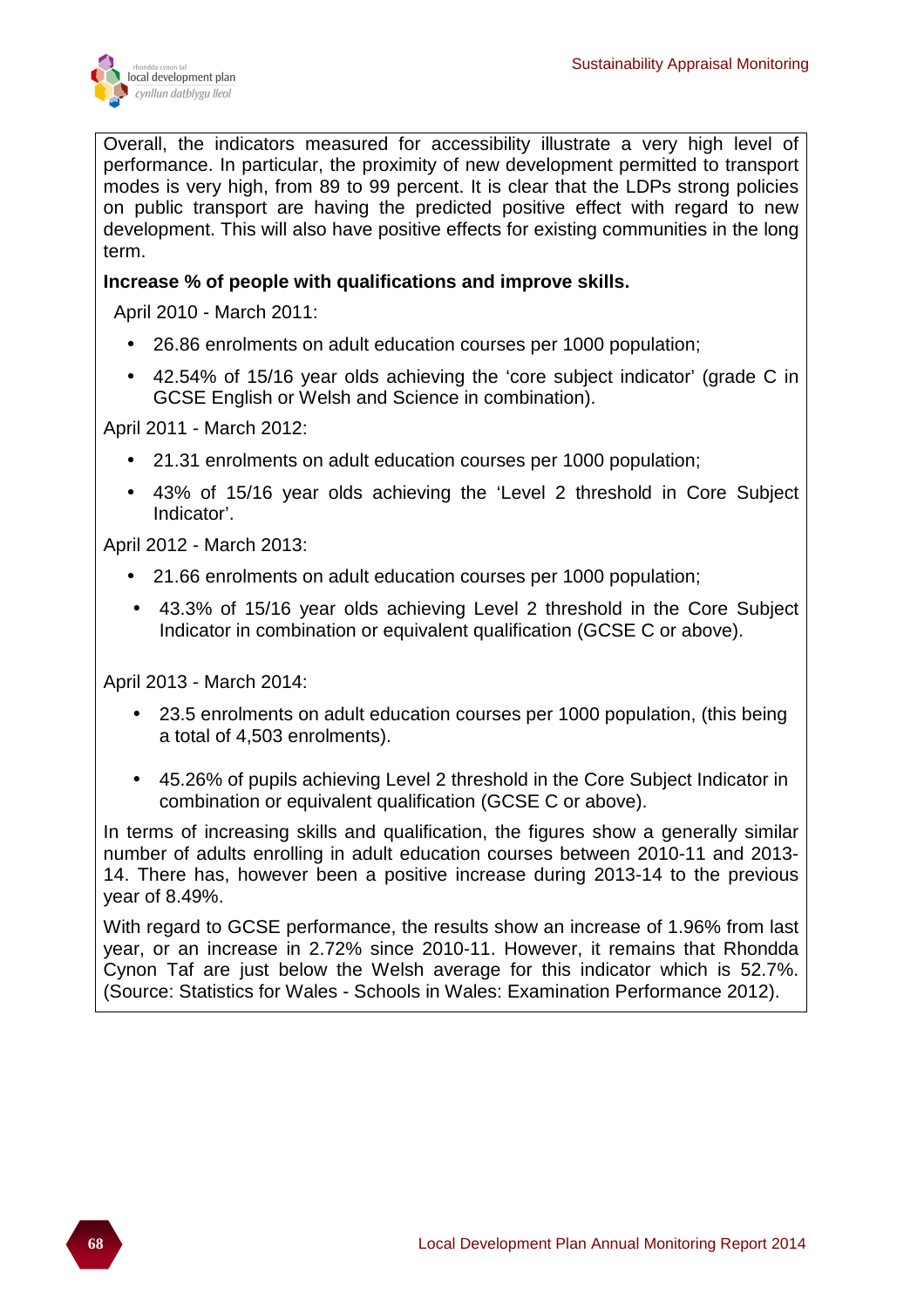

| 4. Health                                                                                                                                                                    |                                                                                                     |  |  |  |
|------------------------------------------------------------------------------------------------------------------------------------------------------------------------------|-----------------------------------------------------------------------------------------------------|--|--|--|
| <b>SA Target</b>                                                                                                                                                             | <b>SA</b> Indicator                                                                                 |  |  |  |
| Increase access to recreation<br>and sports facilities & the<br>countryside                                                                                                  | Number of visits to indoor and outdoor<br>sports and recreational facilities per<br>1000 population |  |  |  |
| <b>Monitoring Results</b>                                                                                                                                                    |                                                                                                     |  |  |  |
| April 2010 - March 2011:                                                                                                                                                     |                                                                                                     |  |  |  |
| • 9,313 visits per 1,000 population to indoor and outdoor sports and<br>recreational facilities.                                                                             |                                                                                                     |  |  |  |
| April 2011 - March 2012:                                                                                                                                                     |                                                                                                     |  |  |  |
| 9,876 visits per 1,000 population to indoor and outdoor sports and<br>recreational facilities.                                                                               |                                                                                                     |  |  |  |
| April 2012 - March 2013:                                                                                                                                                     |                                                                                                     |  |  |  |
| • 11,628 visits to local authority sport & leisure centres per 1,000 population<br>where the visitor will be participating in Physical activity.                             |                                                                                                     |  |  |  |
| April 2013 - March 2014:                                                                                                                                                     |                                                                                                     |  |  |  |
| • 9,917 visits to leisure centres per 1,000 population.                                                                                                                      |                                                                                                     |  |  |  |
| Although this figure appears less than last year, it is not comparable as there has<br>been a change in the way that this indicator is calculated. Nevertheless it indicates |                                                                                                     |  |  |  |

been a change in the way that this indicator is calculated. Nevertheless it indicates a high level of participation in exercise and use of leisure centres. This is a positive indicator of the effort put into encouraging people to keep fit and healthy.

| 5. Economy                                                                                   |                                                                                                                                                                         |  |  |
|----------------------------------------------------------------------------------------------|-------------------------------------------------------------------------------------------------------------------------------------------------------------------------|--|--|
| <b>SA Target</b>                                                                             | <b>SA</b> Indicator                                                                                                                                                     |  |  |
| Broaden the Economic base<br>$\bullet$<br>by creating more varied and<br>stronger businesses | Economic activity by sector<br>• Annual vacancy rates for each<br><b>Principal Town and Key Settlement</b><br>• New business started in Rhondda<br>Cynon Taf per annum. |  |  |
| <b>Monitoring Results</b>                                                                    |                                                                                                                                                                         |  |  |
| <b>Employment by Occupation</b>                                                              |                                                                                                                                                                         |  |  |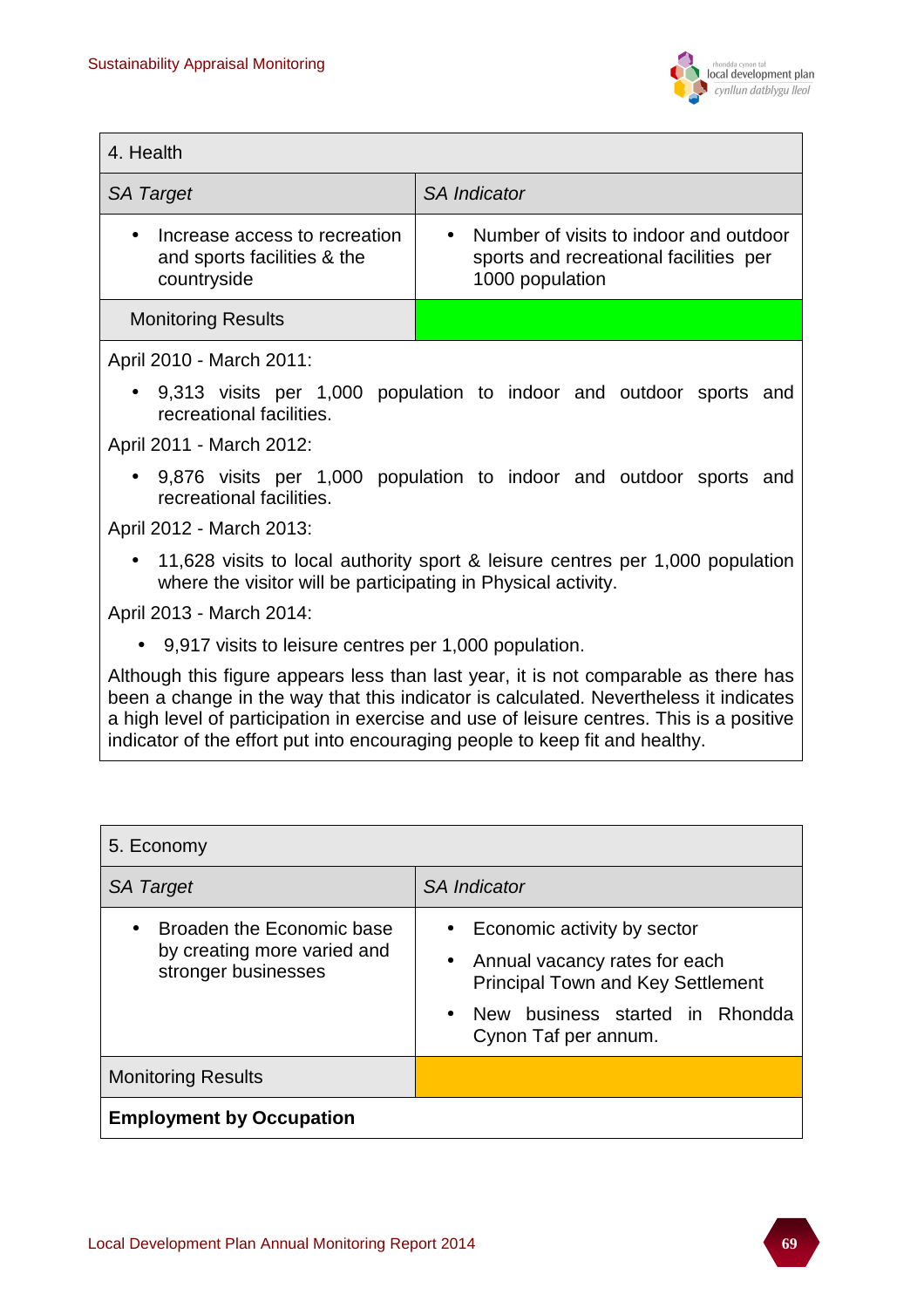

| Occupation                                   | % Displayed (NLP,<br>2008) | % Displayed (2011 |
|----------------------------------------------|----------------------------|-------------------|
| Manufacturing                                | 17.9                       | 17.9              |
| Construction                                 | 5.2                        | 5.2               |
| Distribution, hotels & restaurants           | 21.1                       | 19.1              |
| Transport & communications                   | 4.9                        | 4.9               |
| Finance, IT, other<br>business<br>activities | 7.9                        | 6.9               |
| Public admin, education & health             | 37                         | 35.3              |
| Other services                               | 5.1                        | 4.1               |
| Tourism-related                              | 6.6                        | 6.6               |

As discussed in last year's AMR, the data for employment by occupation is no longer available in the format as shown above from previous year's monitoring. In the AMR 2013, the census 2011 data was shown. This method of data analysis and has been continued and collected quarterly. The table below shows the average percentage of employment by occupation for the period April 2013 – March 14 in this new format for Rhondda Cynon Taf and Wales wide, with the census 2011 for comparison purpose.

| <b>Occupation of all</b><br>in<br>persons<br>employment age<br>$16 - 74$ | <b>Rhondda</b><br><b>Cynon Taf</b><br>2013-14 (%) | <b>Rhondda</b><br><b>Cynon Taf</b><br>$2011\frac{6}{6}$ | 2013<br>Wales<br>$-14$ (%) | <b>Wales 2011</b><br>(%) |
|--------------------------------------------------------------------------|---------------------------------------------------|---------------------------------------------------------|----------------------------|--------------------------|
| 1. Managers,<br>Directors and<br><b>Senior Officials</b>                 | 8.9                                               | 7.8                                                     | 9.4                        | 9.2                      |
| 2. Professional<br>Occupations                                           | 14.4                                              | 13.9                                                    | 18.2                       | 15.8                     |
| 3. Associate<br>Professional and<br>Technical<br>Occupations             | 12.9                                              | 10.3                                                    | 12.4                       | 10.8                     |
| 4. Administrative                                                        | 9.8                                               | 11.4                                                    | 11.1                       | 11.1                     |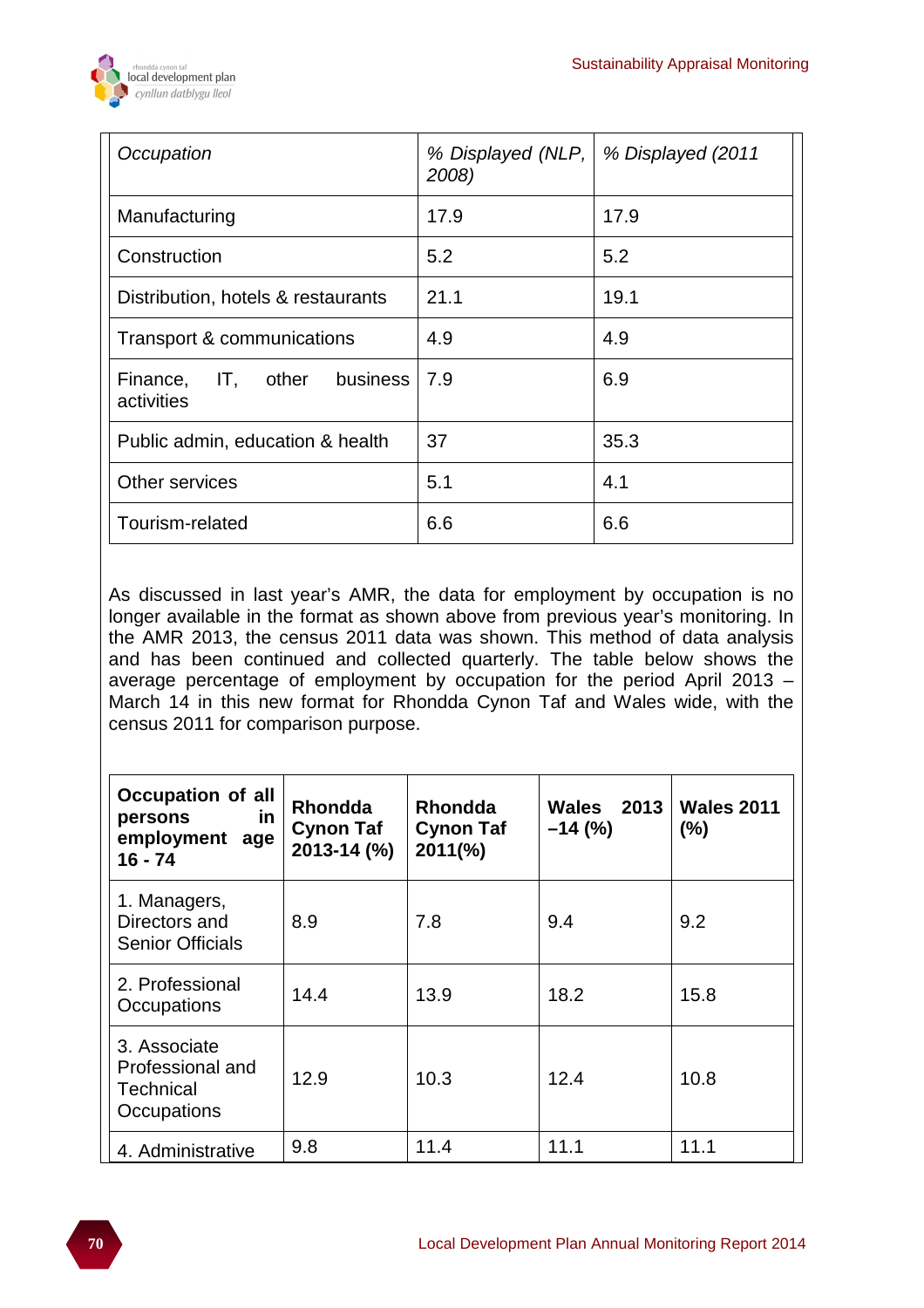

| and Secretarial<br>Occupations                         |      |      |      |      |
|--------------------------------------------------------|------|------|------|------|
| 5. Skilled Trades<br>Occupations                       | 13.0 | 13.0 | 12.5 | 13.4 |
| 6. Personal<br>Service<br>Occupations                  | 10.7 | 11.8 | 10.2 | 10.5 |
| 7. Sales and<br><b>Customer Service</b><br>Occupations | 9.0  | 9.0  | 8.2  | 9.0  |
| 8. Process, Plant<br>and Machine<br><b>Operatives</b>  | 10.7 | 9.8  | 7.1  | 8.1  |
| 9. Elementary<br>Occupations                           | 10.4 | 12.9 | 11.1 | 11.9 |

Although there are general comparisons between Rhondda Cynon Taf and the Wales wide data, one obvious difference is the lower percentages of people within professional occupations in Rhondda Cynon Taf, although this has improved slightly over the past 3 years. Another is the higher average percentage of people employed in the Process, Plant and Machinery Operatives sector in the County Borough than in Wales.

The data gives a total of people employed in the above specified occupations, being 93,600 in June 2013, rising to 97,325 in March 2014 in Rhondda Cynon Taf. This is obviously a positive improvement in employment figures, although it omits the figures of people employed in unspecified occupations.

# **Retail Centre Vacancy Rates**.

Shown below are the annual vacancy rates for the retail premises throughout the 3 Principal Towns and 8 Key Settlements for 2013-14. The results for 2010-11, 2011-2012 and 2012-13 are also shown for comparison purposes:

| <b>Principal Town /</b><br><b>Key Settlement</b> | Vacancy<br>Rate<br>2013/2014 | <b>Vacancy</b><br>Rate<br>2012/2013 | <b>Vacancy</b><br>Rate<br>2011/2012 | <b>Vacancy</b><br>Rate<br>2010/2011 |
|--------------------------------------------------|------------------------------|-------------------------------------|-------------------------------------|-------------------------------------|
| Aberdare                                         | 12.7%                        | 8.18%                               | 6.0%                                | 12.9%                               |
| Pontypridd                                       | 9.2%                         | 9.22%                               | 7.28%                               | 6.63%                               |
| Llantrisant/Talbot                               | 2.7%                         | 2.68%                               | 3.57%                               | 0.9%                                |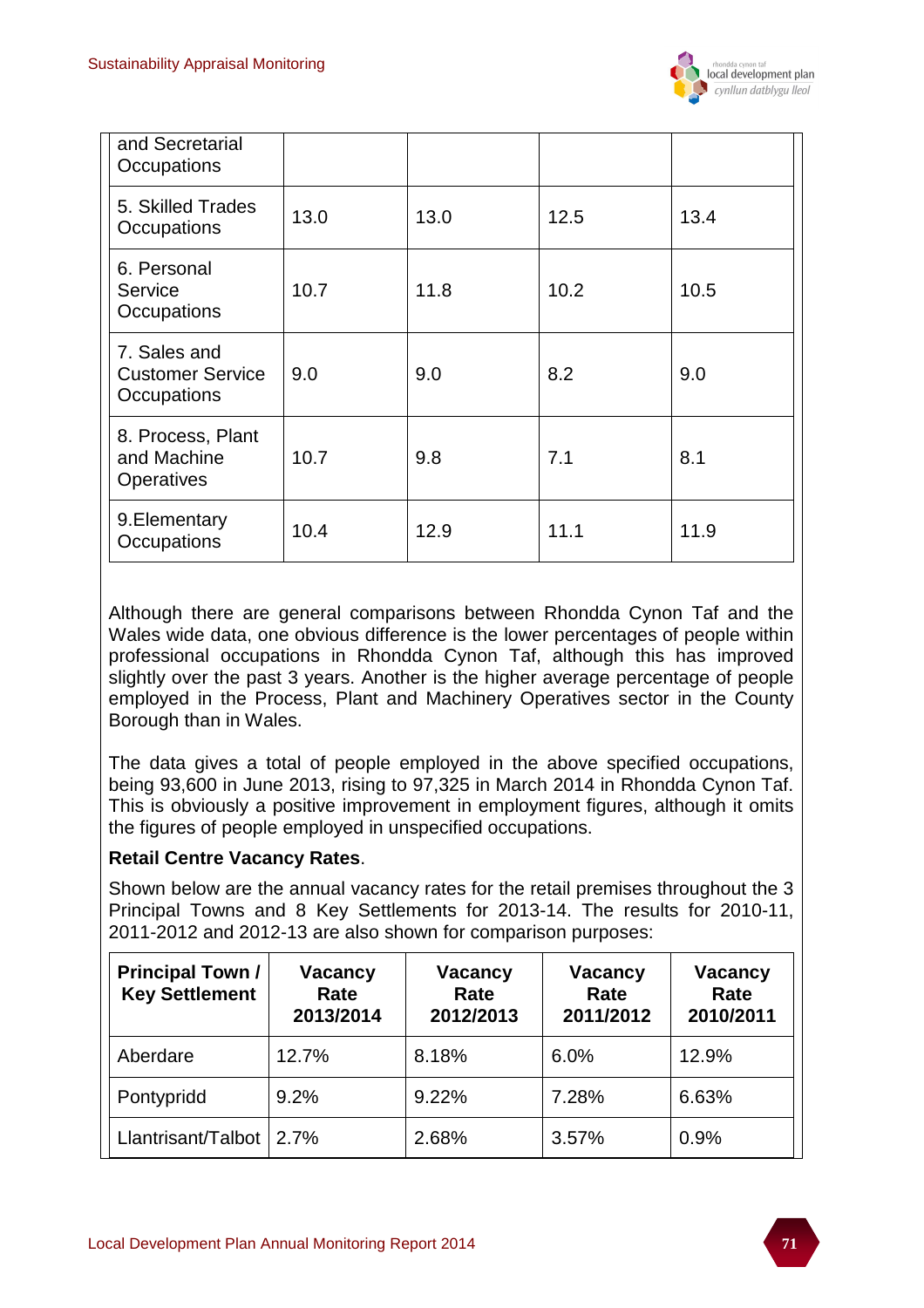

| Green                       |       |        |        |        |
|-----------------------------|-------|--------|--------|--------|
| Ferndale                    | 8.7%  | 6.52%  | 8.7%   | 13.0%  |
| Hirwaun                     | $0\%$ | $0\%$  | 4.76%  | 4.76%  |
| Llanharan                   | 10%   | $0\%$  | $0\%$  | 5.0%   |
| Mountain Ash                | 20.4% | 23.66% | 18.28% | 19.35% |
| Porth                       | 15.8% | 11.48% | 10.92% | 15.13% |
| Tonypandy                   | 18.4% | 23.33% | 18.24% | 18.24% |
| Tonyrefail                  | 9.6%  | 11.53% | 7.55%  | 9.26%  |
| Treorchy                    | 4.2%  | 6.83%  | 5.93%  | 4.2%   |
| Overall<br>Vacancy<br>Rates | 11.4% | 10.8%  | 9.1%   | 10.7%  |

The overall town centre vacancy rate for the Principal Towns and Key Settlements is 11.4%, as determined by the Council's annual retail survey conducted in February 2014. This is slightly above the UK average vacancy rate of 10.6% in April 2014 and 11.1% in September 2013, although lower than the April 2013 UK average of 11.9% (BRC/Springboard). When compared with the Welsh average town centre vacancy rates, Rhondda Cynon Taf fared well, with vacancy rates below the Welsh national average of circa 16% to 17% exhibited throughout the year.

# **Business Birth Rates in Rhondda Cynon Taf.**

The timing of the release of business birth rates does not correspond with the financial year/AMR monitoring period. Data is released approximately 11 months after the reference period. As such, the latest available data relates to the 2012 calendar year when the business birth rate was 505 (Source; Business Demography, ONS). This is a reduction of 9% from the previous year's total of 555.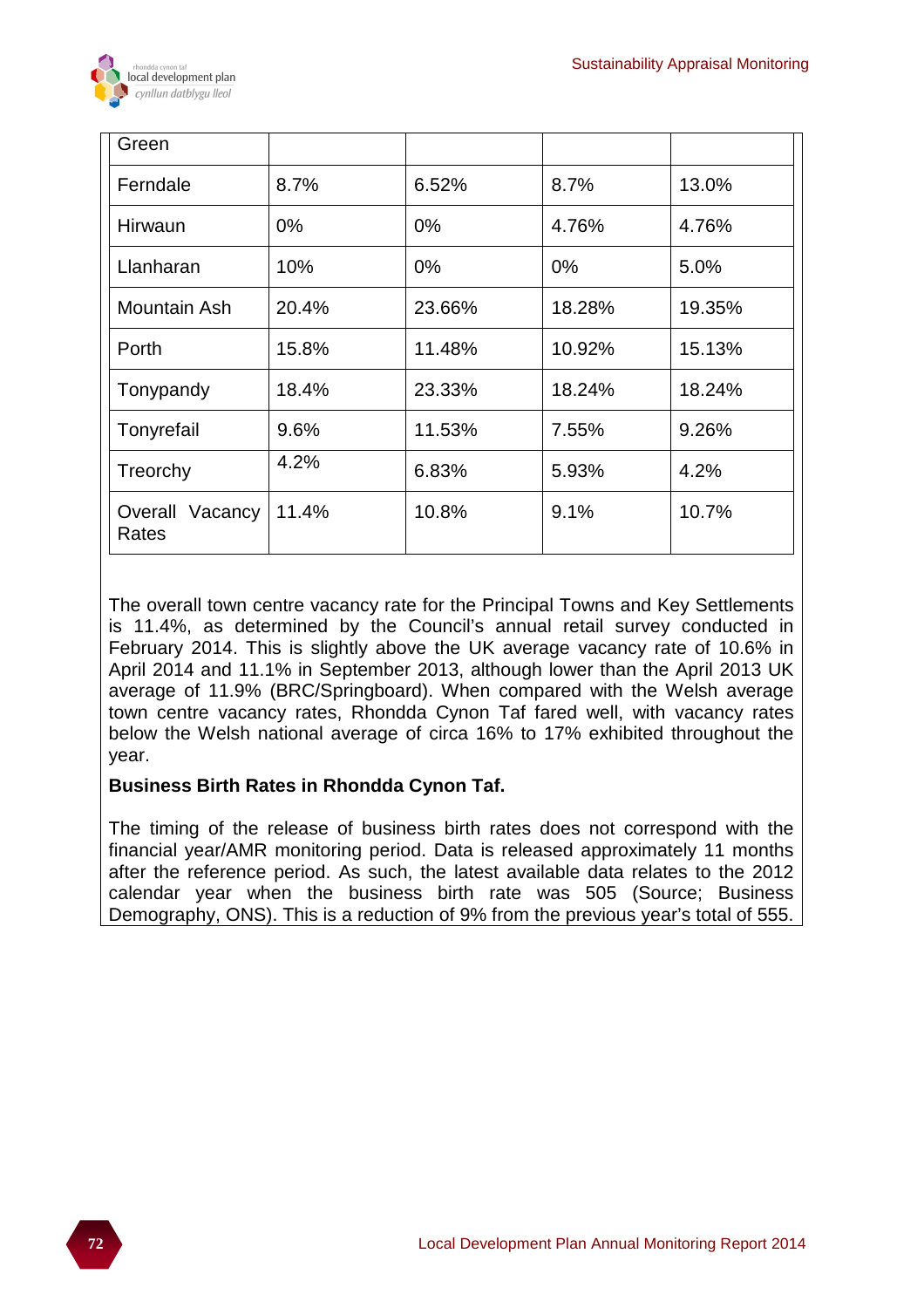

| 6. Employment                                                       |                                                                                                   |
|---------------------------------------------------------------------|---------------------------------------------------------------------------------------------------|
| <b>SA Target</b>                                                    | <b>SA</b> Indicator                                                                               |
| Increase opportunities to work<br>$\bullet$<br>within the district. | • [%] increase in local job growth by<br>sector/ reduction in numbers of<br>economically inactive |
|                                                                     | [%] of resident working age<br>population employed                                                |
| <b>Monitoring Results</b>                                           |                                                                                                   |

 $2010 - 2011$ :

• 25.6% of all working age people in Rhondda Cynon Taf are economically inactive.

 $2011 - 2012$ :

- 25.3% of all working age people in Rhondda Cynon Taf are economically inactive;
- 63.5% employment rate in Rhondda Cynon Taf (of persons aged 16-64 years) (Stats Wales).

2012 – 2013:

- 24% of all working age people in Rhondda Cynon Taf are economically inactive;
- 62.5% employment rate in Rhondda Cynon Taf. (of persons aged 16-64 years) (Stats Wales).

2013 – 2014:

- 19.7% of all working age people in Rhondda Cynon Taf are economically inactive;
- 68.20% employment rate in Rhondda Cynon Taf, (of persons aged 16-64 years) (Stats Wales).

'Stats Wales' shows a noticeable drop in the number of economically inactive working age people in Rhondda Cynon Taf, from 24% in 2012-13 to 19.7% over this year's monitoring period in 2013-14. This compares favourably with the Welsh national figure which is slightly higher at 20.7% and the UK figure which is 18.7%. Similarly, the employment rate has increased over the year, from 62.5% last year to 68.2% this year. This is a positive trend in light of the current economic situation.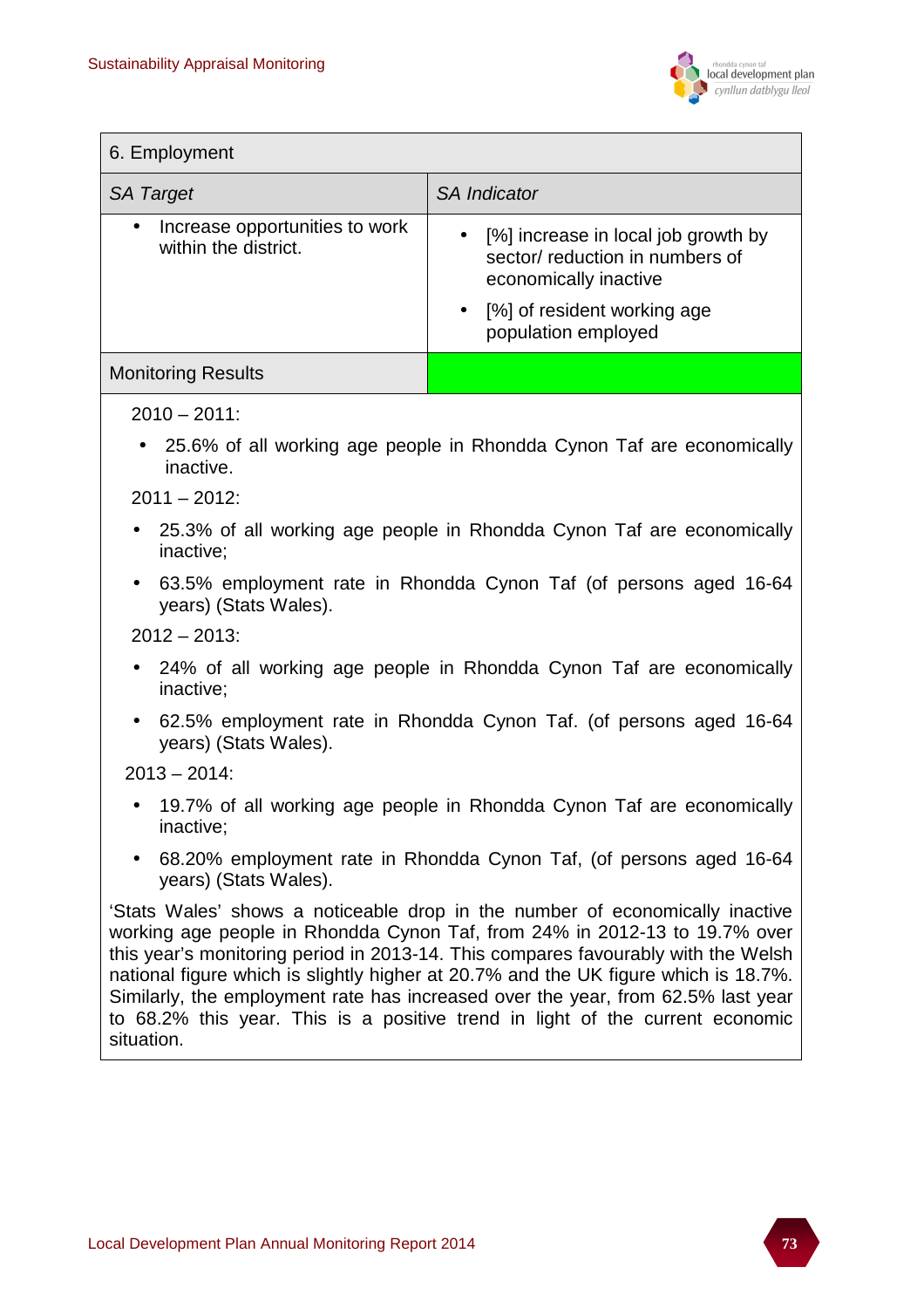

| 7. Transport                                                                                        |                                                                                                                                                                                                                            |
|-----------------------------------------------------------------------------------------------------|----------------------------------------------------------------------------------------------------------------------------------------------------------------------------------------------------------------------------|
| <b>SA Target</b>                                                                                    | <b>SA</b> Indicator                                                                                                                                                                                                        |
| All new developments located<br>$\bullet$<br>to support and encourage<br>sustainable travel choices | • % [or absolute number of]<br>developments that deliver<br>sustainable transport solutions.<br>• The 2011 Census Travel to work<br>data. A measure of the increase in<br>services and patronage of local bus<br>services. |
| <b>Monitoring Results</b>                                                                           |                                                                                                                                                                                                                            |

# **Sustainable Transport Solutions**

During the 2013 – 14 monitoring period, there were a further 4 developments that delivered specific sustainable transport solutions. These were primarily for the more comprehensive developments approved over the year, including the Michael Sobell school and leisure re-development, the superstore at Talbot Green and the major extension to the ortho-clinical diagnostics facility at Pencoed Technology Park. This is similar to the figure of the previous year, although there were as many as 8 during 2011-12.

The following results are from Local Indicator 10 (also shown above) which considers the proximity of new developments to existing transport services;

- 99.6% of all new houses permitted during 2013–14 are accessible and within 400 metres of at least one or more transport mode.
- 78.6% (11 of 14), of all new employment permitted is accessible and within 400 metres of one or more transport mode.
- All new retail permitted is accessible and within 400 metres of one or more transport modes.

These can be seen as the result of the successful allocation of sites within the LDP alongside a successful development management process in the County Borough.

# **Travel to Work**.

In last year's AMR, the travel to work data was taken from the 2011 Census. Accordingly, there has been no update for 2013-14. For information, last year's data was as follows and sourced from a total of 172,047 residents between the ages of 16 and 74;

Private Car, Motorcycle/Taxi/Van - 46.0%

Public Transport - 4.8%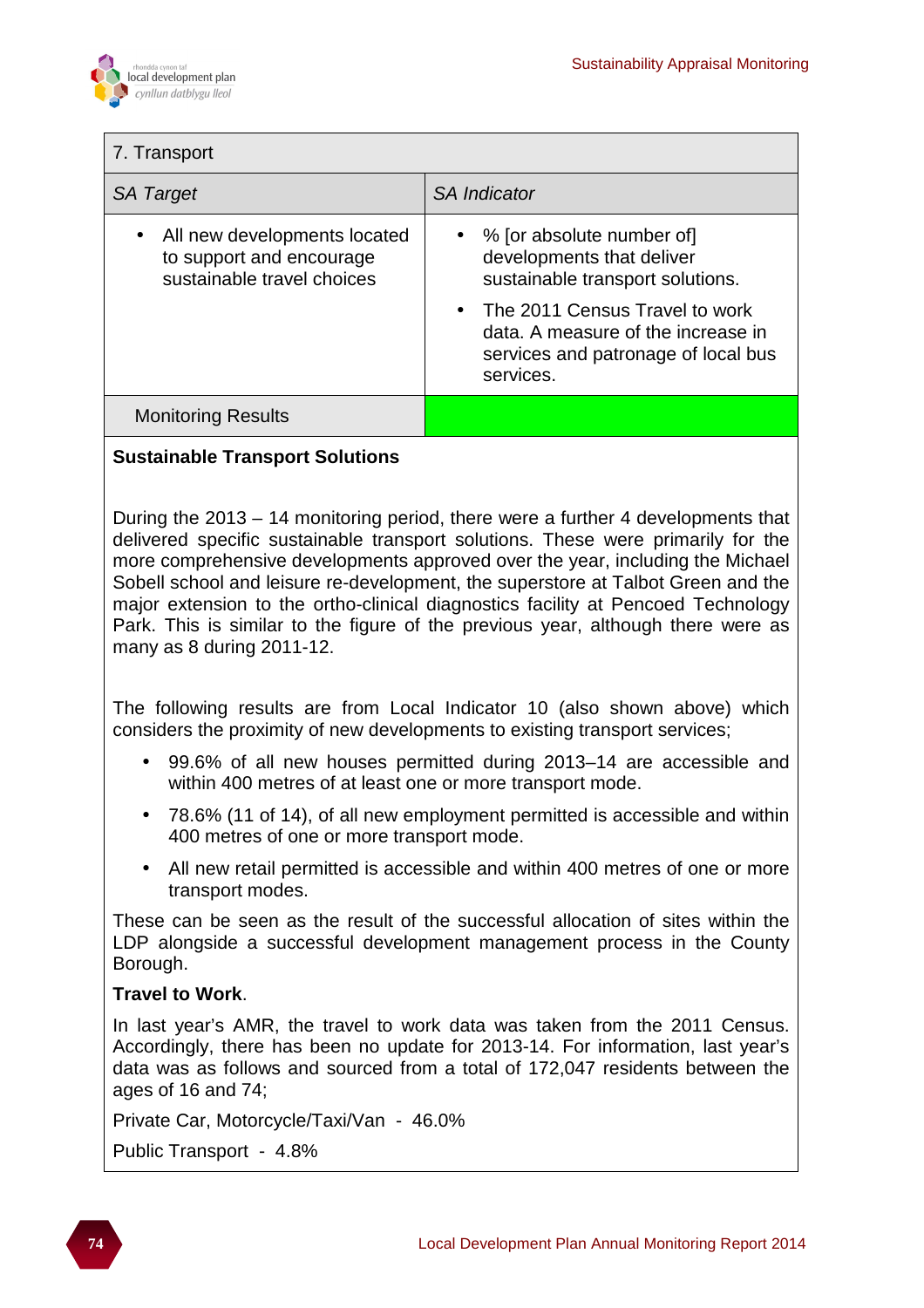

On Foot - 5.0%

Cycle/Other - 0.5%

Works at Home - 1.6%

The data indicated that a further 42.3% of those people surveyed are not in employment, for a variety of reasons

### **Local Bus Services and their patronage.**

The number of local bus services has increased to 74 during 2013–14, from 69 operating in the previous year. There have not been many major changes to the network, mostly small additions and deviations from existing routes. However, there have been certain services discontinued.

There are frequent requests from local residents for bus services to be introduced into new housing estates. Unfortunately, bus operators are often reluctant to serve the new estates, particularly those that only have a single access / egress point. This is because of the difficulties in manoeuvrability and subsequent timekeeping problems.

The majority of local bus services are operated on a commercial basis. Due to the information being commercially sensitive, operators do not provided us with patronage data.

| 8. Built Environment                                                                                       |                                                                                                                  |
|------------------------------------------------------------------------------------------------------------|------------------------------------------------------------------------------------------------------------------|
| <b>SA Target</b>                                                                                           | <b>SA</b> Indicator                                                                                              |
| • Promote improved design<br>standards and encourage<br>community participation in<br>the planning process | % (or number of) new developments and<br>buildings meeting BREEAM and/or Code<br>for Sustainable Homes Standards |
| <b>Monitoring Results</b>                                                                                  |                                                                                                                  |

April 2011 - March 2012:

- 1.8% (4) new builds met BREEAM standards;
- 76.9% (87) new builds for C3 met Level 3 Code for Sustainable Homes.

April 2012 - March 2013:

- 99.3% (707) of new build residential units permitted met Level 3 or higher of the Code for Sustainable Homes.
- 4 of 9 permitted new build commercial developments met BREEAM standards.

April 2013 - March 2014:

• All new build residential units permitted met Level 3 of the Code for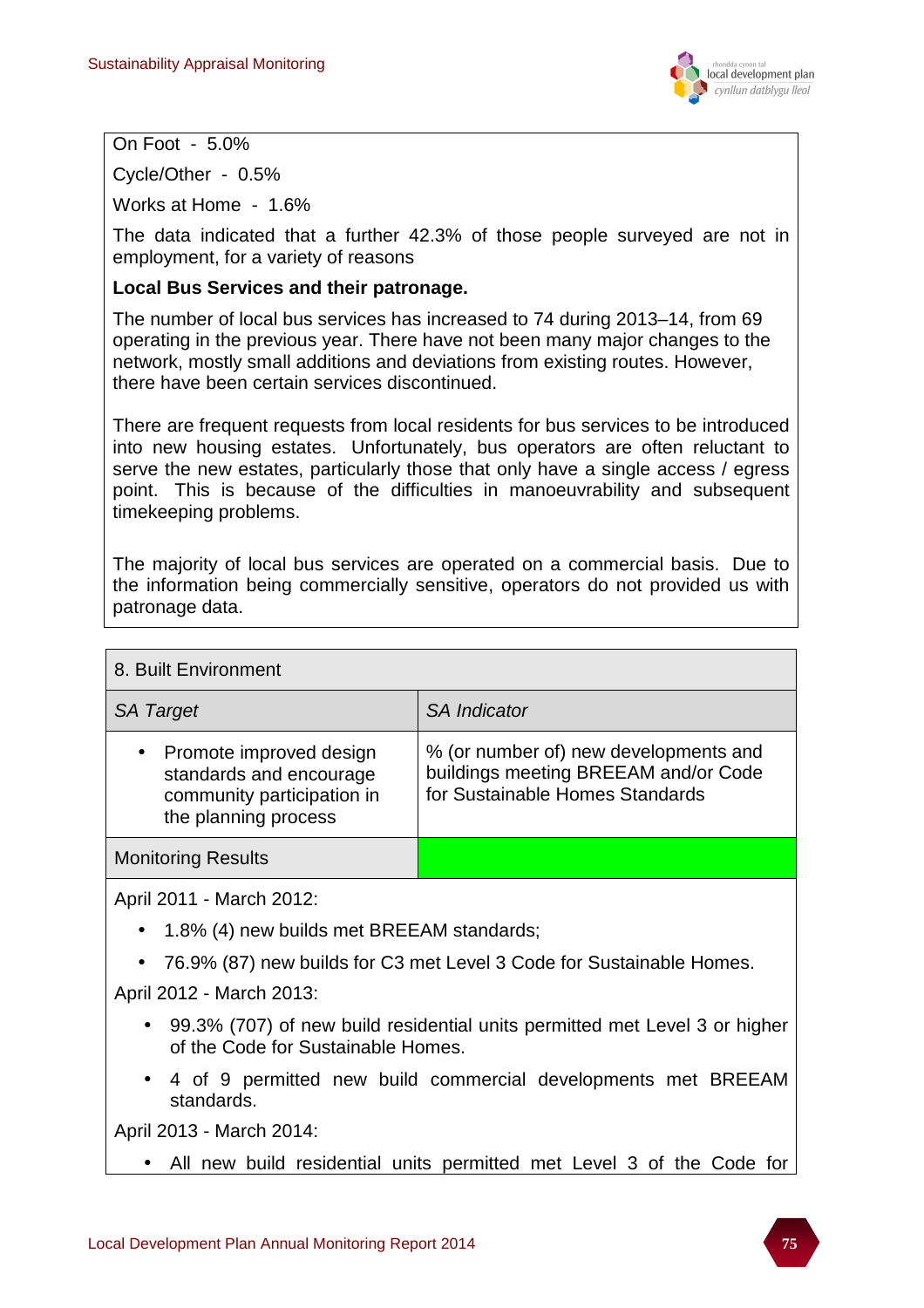

Sustainable Homes. This excluded conversions of existing buildings and extensions to buildings to create units. There have also been other proposals for specified housing numbers within outline applications which haven't included details of the Code for Sustainable Homes at that stage.

• 3 of 5 new build commercial developments met BREEAM standards, two being 'excellent' level and the other 'very good'. However, a positive aspect of this indicator is that these three permissions were again for the more comprehensive developments approved over the year, including the Michael Sobell school and leisure re-development, the superstore at Talbot Green and the major extension to the ortho-clinical diagnostics facility at Pencoed Technology Park.

| 9. Landscape                                                                                                                                                |                                                                            |  |  |
|-------------------------------------------------------------------------------------------------------------------------------------------------------------|----------------------------------------------------------------------------|--|--|
| <b>SA Target</b>                                                                                                                                            | <b>SA</b> Indicator                                                        |  |  |
| • Protect the landscape value<br>of Rhondda Cynon Taf.                                                                                                      | Number of Special Landscape Areas<br>$\bullet$<br>affected by development. |  |  |
| <b>Monitoring Results</b>                                                                                                                                   |                                                                            |  |  |
| There were 12 new-build developments permitted within the designated Special<br>andscane Area's (SLA's) during 2013-2014 Most including 2 agricultural hams |                                                                            |  |  |

Landscape Area's (SLA's) during 2013-2014. Most, including 2 agricultural barns, 3 horse ménages, the conversion of 2 existing buildings and 3 new dwellings were all deemed generally appropriate to the character of the SLA. Others, including a large recycling operation and a facility for storage of vehicles were considered less so.

| 10. Biodiversity                                                      |                                                                                                                                                                                                                                                                                                                     |  |  |
|-----------------------------------------------------------------------|---------------------------------------------------------------------------------------------------------------------------------------------------------------------------------------------------------------------------------------------------------------------------------------------------------------------|--|--|
| <b>SA Target</b>                                                      | <b>SA</b> Indicator                                                                                                                                                                                                                                                                                                 |  |  |
| Protect and enhance<br>biodiversity and geo-diversity<br>of the area. | The number of biological SSSI and<br>$\bullet$<br>SACs in County Borough with 1 or<br>more qualifying features in an<br>unfavourable condition status and<br>the amount of Sites of Interest for<br>Nature Conservation (SINCs) lost to<br>development and the number of<br>mitigation schemes secured<br>annually. |  |  |
| <b>Monitoring Results</b>                                             |                                                                                                                                                                                                                                                                                                                     |  |  |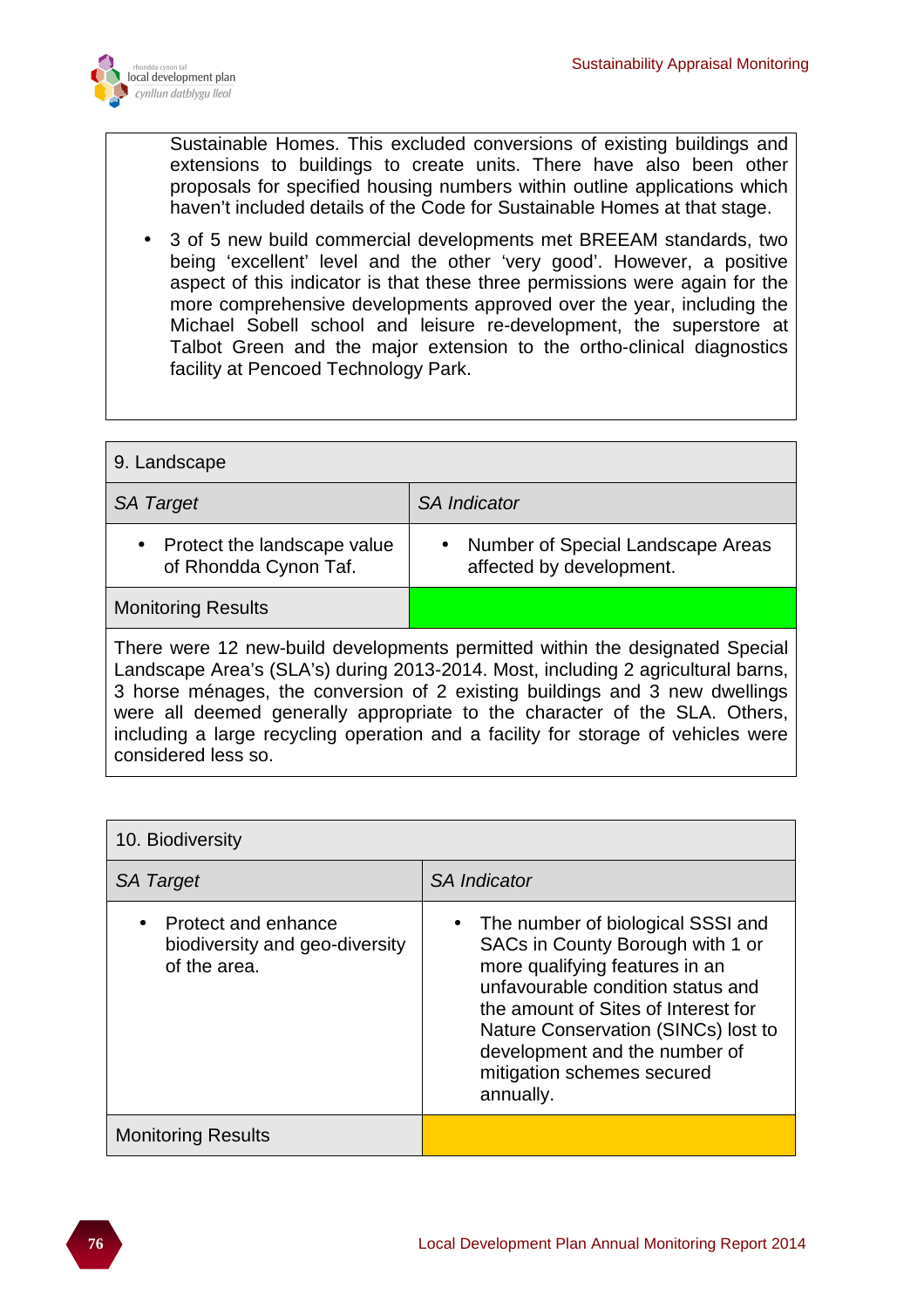

2 SINC have been affected by proposed development permitted during 2013-14, with both of these subject to agreed mitigation schemes. The net result of which, is to ensure that the impact of development on the designated SINC is of an acceptable level. This is a considerable improvement for this indicator from last year's results. The Council is currently undertaking a review of all SINC in the County Borough.

NRW advised that the most recent monitoring results of the 14 biological (or mixed biological and geological) SSSI and 3 SAC in Rhondda Cynon Taf, indicate that 7 of the SSSI and 2 SAC have 1 or more of their qualifying features in an unfavourable condition. Conversely, 8 of the SSSI and 2 SAC have 1 or more of their qualifying features in a favourable condition. However, NRW, who undertake the assessments, state that the monitoring cycles are between 3 and 6 years depending on the habitat, so the status of some SSSI may have changed. The length of time of the monitoring cycle would mean that this indicator would remain amber.

The Council will continue to monitor the target on the basis of the information available in relation to SINC and will take the opportunity to discuss with NRW how improved data can be obtained in relation to SSSI and SAC designations.

|  | 11. Water |
|--|-----------|
|--|-----------|

| <b>SA Target</b>                                                                                                                                                                                            | <b>SA</b> Indicator                                                                                                                                                                                                                                                       |  |
|-------------------------------------------------------------------------------------------------------------------------------------------------------------------------------------------------------------|---------------------------------------------------------------------------------------------------------------------------------------------------------------------------------------------------------------------------------------------------------------------------|--|
| Promote sustainable water<br>$\bullet$<br>resource management<br>• Reduce Flood risk to<br>people, property and<br>maintain integrity of the<br>floodplain and avoid<br>development in flood risk<br>areas. | • % for number of as proportion of<br>total] of new development of 5<br>dwellings or more with integrated<br>sustainable drainage systems<br>• Amount of new development in C1<br>and C2 as a proportion of the total<br>development allowed contrary to<br><b>TAN 15</b> |  |
| <b>Monitoring Results</b>                                                                                                                                                                                   |                                                                                                                                                                                                                                                                           |  |

April 2011 - March 2012:

• 9.4% [19] of new development includes SUDS;

No new development in a C1 or C2 flood risk zone that is contrary to TAN 15.

April 2012 - March 2013:

- 3 out of 13 (23%) of new-build developments of over 5 dwellings included a Sustainable Drainage System as part of their proposal. This consisted of 127 dwellings out of a total of 644;
- Permission for the development of a single dwelling in a C2 floodrisk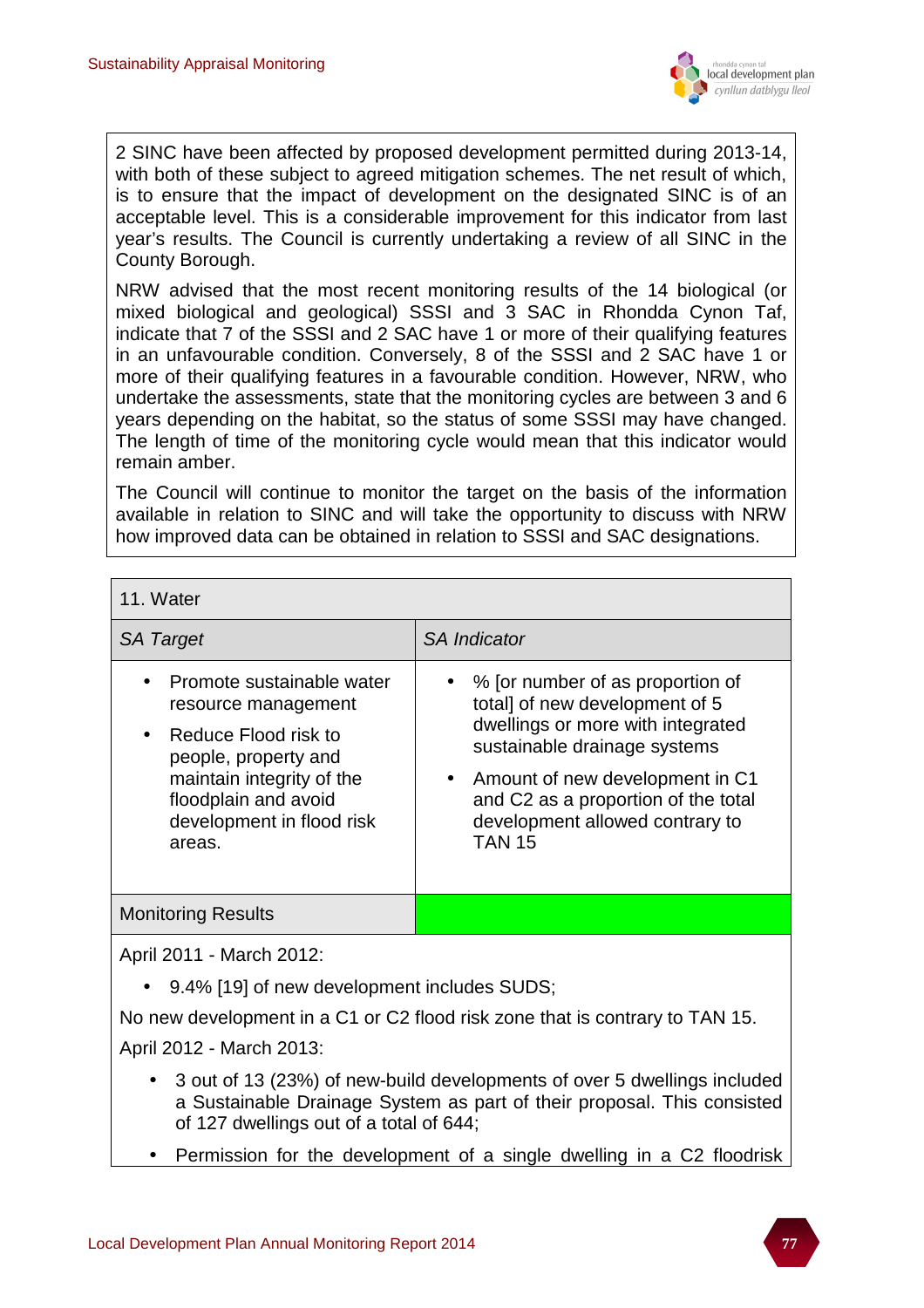

zone was approved, following appeal, in 2012-2013.

# **April 2013 - March 2014**

• 9 of 15 new build residential developments of over 5 dwellings included a sustainable drainage system as part of their proposal. An even more positive element of this indicator is that these 9 development proposals were for 686 dwellings whilst the remaining 6 proposals were for just 46 dwellings. This equates to 94.1%. A further application for 53 units has its drainage details yet to be finalised.

The permitted major commercial development proposals over the year, including the supermarket at Talbot Green, the Michael Sobell school and leisure development and the large extension to the industrial unit near Pencoed all have comprehensive sustainable drainage systems. These results demonstrate considerable improvements with regards to the consideration of sustainable drainage in modern developments in Rhondda Cynon Taf in recent years.

• 3 applications were permitted for 4 dwellings in C2 floodrisk zones, with a further permission for a dwelling in a C1 floodrisk zone.

| 12. Climate Change                              |                                                                                                                                 |  |
|-------------------------------------------------|---------------------------------------------------------------------------------------------------------------------------------|--|
| <b>SA Target</b>                                | <b>SA</b> <i>Indicator</i>                                                                                                      |  |
| Reduce greenhouse gas<br>$\bullet$<br>emissions | • % change in per capita carbon<br>dioxide emissions across<br>industry/commercial, domestic, road<br>transport and total $CO2$ |  |
| <b>Monitoring Results</b>                       |                                                                                                                                 |  |

Local Authority Carbon Dioxide Figures (September 2012) In  $tCO<sub>2</sub>$ . With the data for 2012 being the most recent.

| Rhondda Cynon<br>Taf | <b>Industry</b><br>&<br>commercial | Domestic | Road<br>Transport | Total |
|----------------------|------------------------------------|----------|-------------------|-------|
| 2005                 | 2.50                               | 2.50     | 1.70              | 6.70  |
| 2006                 | 2.50                               | 2.50     | 1.70              | 6.70  |
| 2007                 | 2.40                               | 2.40     | 1.70              | 6.50  |
| 2008                 | 2.20                               | 2.40     | 1.70              | 6.20  |
| 2009                 | 1.90                               | 2.10     | 1.60              | 5.60  |
| 2010                 | 2.00                               | 2.30     | 1.60              | 5.80  |
| 2011                 | 1.7                                | 2.00     | 1.50              | 5.30  |
| 2012                 | 1.7                                | 2.20     | 1.50              | 5.50  |

According to the data available from DECC, the Co2 emissions in RCT Borough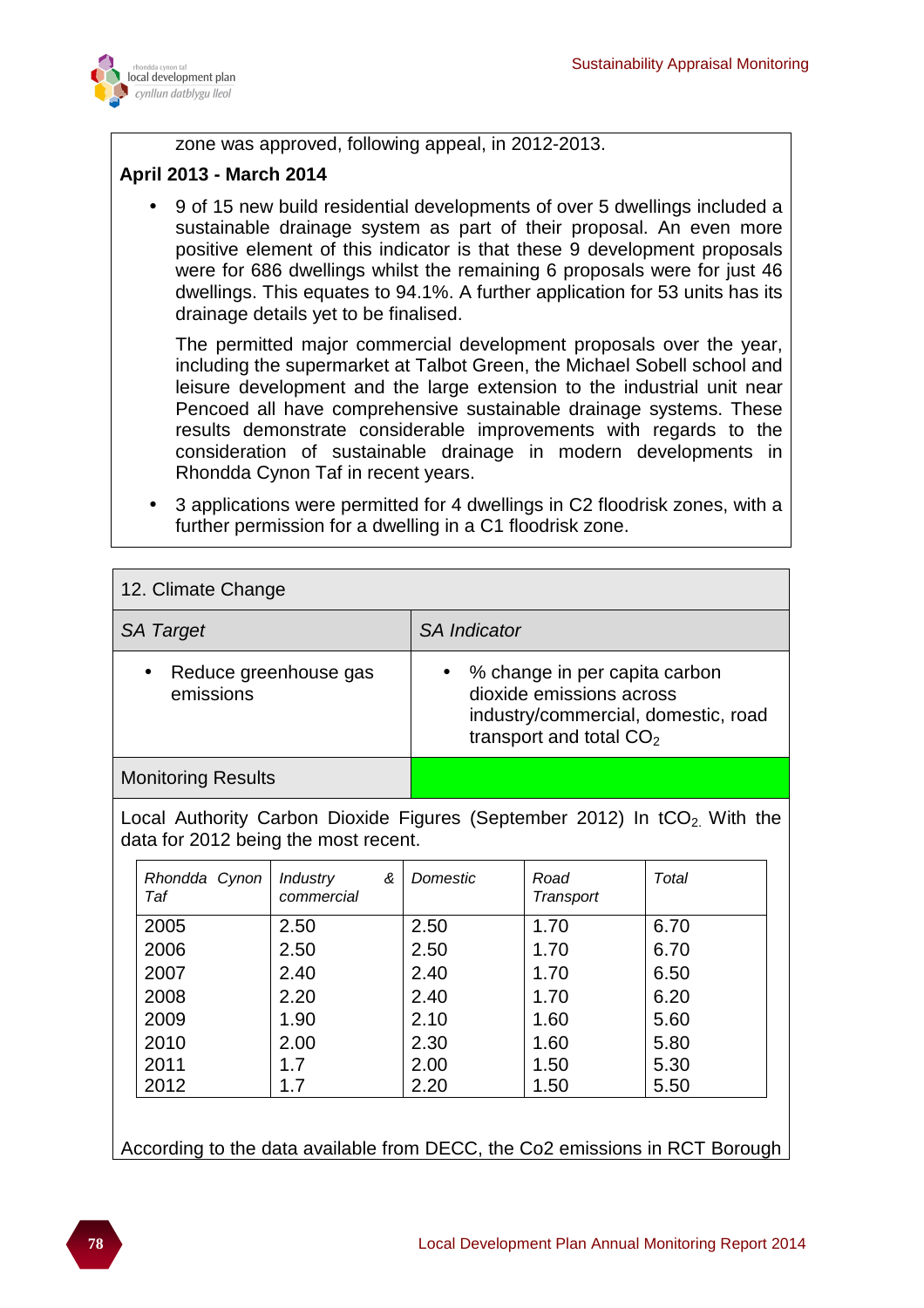

per head of population has seen a small overall increase over the past year, although there was a significant reduction the year before. There has been a general reduction trend over the past 10 years. During the past year this small increase was seen in just one of the indicators - for domestic production, with the other 2 remaining at the previous year's level. Whilst this is a positive sign, and reflects overall  $CO<sub>2</sub>$  reductions across the United Kingdom, it may be considered to be a response to the economic recession and reduced industrial activity. Domestic use may also have reduced due to the economic recession. Overall, a positive result for the County Borough, but one that requires ongoing monitoring to ensure that improved economic conditions in the future do not lead to an increase in Co2 emissions.

| 13. Energy                                                                                                                                   |                                                                                                                                                                                                                                                                                  |  |  |  |  |
|----------------------------------------------------------------------------------------------------------------------------------------------|----------------------------------------------------------------------------------------------------------------------------------------------------------------------------------------------------------------------------------------------------------------------------------|--|--|--|--|
| <b>SA Target</b>                                                                                                                             | <b>SA</b> Indicator                                                                                                                                                                                                                                                              |  |  |  |  |
| Improve energy efficiency<br>and maximise the use of<br>renewable energy<br>Encourage energy efficient<br>$\bullet$<br>design in development | The capacity of Renewable Energy<br>developments (MW) installed inside<br>Strategic Search Areas by type per<br>annum.<br>• % [or number of as proportion of<br>total] new developments and<br>buildings meeting BREEAM and/or<br><b>Code for Sustainable Homes</b><br>Standards |  |  |  |  |
| <b>Monitoring Results</b>                                                                                                                    |                                                                                                                                                                                                                                                                                  |  |  |  |  |

#### **Energy Efficient Design**

The analysis of the results of new developments and buildings meeting BREEAM and/or Code for Sustainable Homes Standards are discussed above in SA Indicator 8.

April 2013 – March 2014

- All new build residential units permitted met level 3 of the Code for Sustainable Homes.
- 3 of 5 new build commercial developments met BREEAM standards, two being 'excellent' level and the other 'very good'.

#### **Renewable Energy**

To date, there are 54 industrial sized wind turbines constructed and operating within Rhondda Cynon Taf, with a total (approximate) capacity of 63.4 MW. During the monitoring period 2013-2014, no further wind turbines were fully installed for operation within SSAF. However, as stated above, significant progression of the installation of 9 large wind turbines with a 27 MW capacity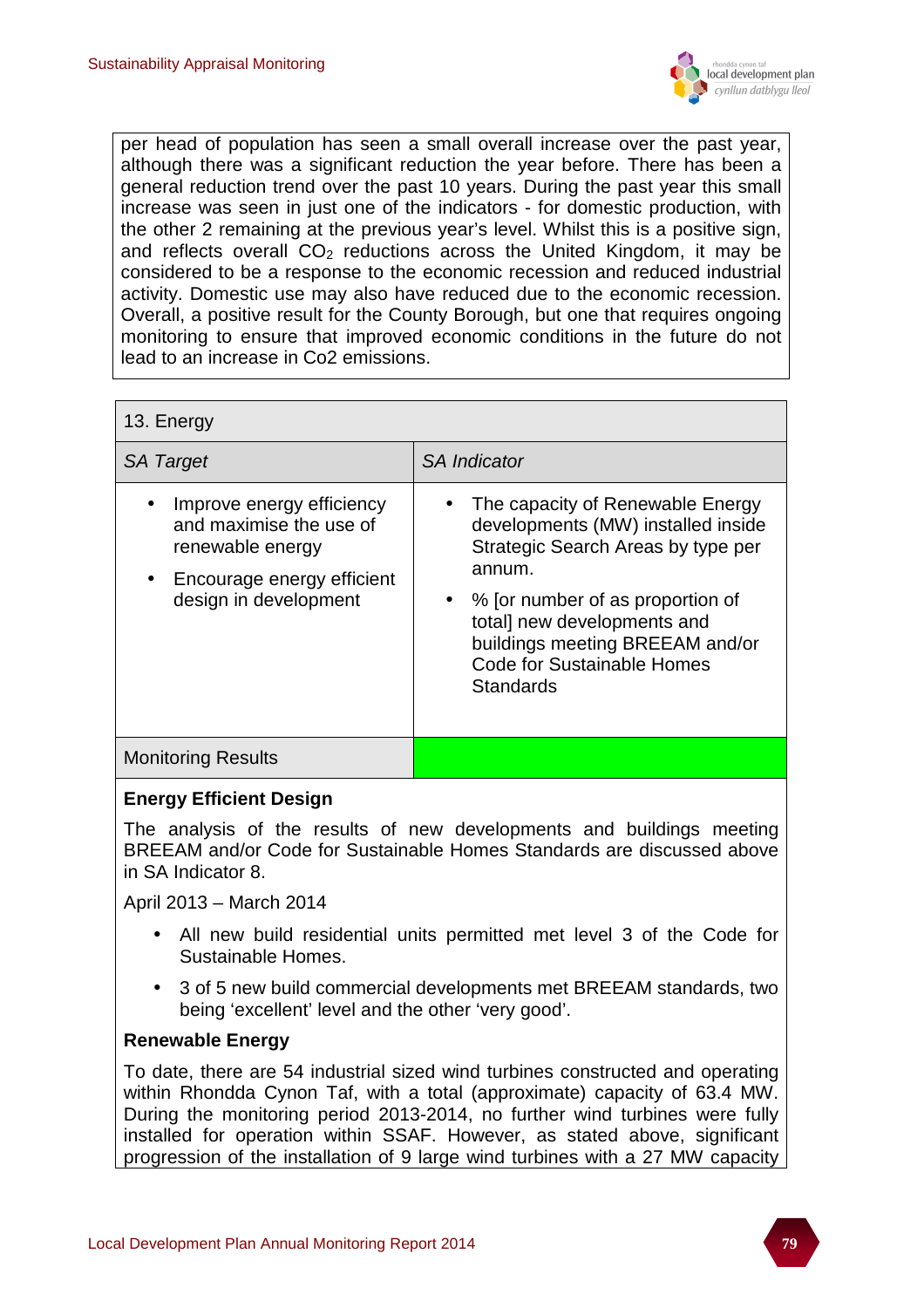

took place at Mynydd Bwllfa.

Additionally, although not subject to a Local Authority level determination, the DECC has approved a cross-authority development for 76 turbines with a 101MW capacity – namely Pen Y Cymoedd (Heads of the Valleys). 30 of these will be within the Rhondda Cynon Taf element of Strategic Search Area F (SSAF). All pre-commencement conditions were agreed at the end of the monitoring period.

A decision has also been made to permit, subject to a section 106 agreement, the replacement of 20 turbines (totalling 9 MW capacity) at Taff Ely Windfarm, with 7 large turbines having a total capacity of up to 17.5 MW.

During 2013-14, planning permission was granted for 1.12 MW of renewable energy capacity. This included 1 MW of capacity from the anaerobic digestion facility approved at the Bryn Pica waste site. A further 0.12 MW of capacity was approved in the form of solar panels associated with a leisure development. In 2013-14, planning permission was sought for 2 solar farms, on greenfield sites in Rhigos (5.5 MW) and Mountain Ash (8.06 MW). The combined capacity would be 13.56 MW, but neither application has been determined.

| 14. Land and Soils                                                                 |                                                                                                                                                                                  |  |  |  |  |
|------------------------------------------------------------------------------------|----------------------------------------------------------------------------------------------------------------------------------------------------------------------------------|--|--|--|--|
| <b>SA Target</b>                                                                   | <b>SA Indicator</b>                                                                                                                                                              |  |  |  |  |
| Increase proportion of<br>$\bullet$<br>development on previously<br>developed land | The number of new housing units<br>$\bullet$<br>provided during the year on<br>previously developed land as a<br>percentage of all new housing units<br>provided during the year |  |  |  |  |
| <b>Monitoring Results</b>                                                          |                                                                                                                                                                                  |  |  |  |  |
| 2010-2011:                                                                         |                                                                                                                                                                                  |  |  |  |  |
| developed land, which is a percentage of 62.5%.                                    | • 462 dwellings were completed of which 289 were on previously                                                                                                                   |  |  |  |  |
| 2011-2012:<br>developed land, which is a percentage of 56.8%.<br>2012-2013         | 357 dwellings were completed of which 203 were on previously                                                                                                                     |  |  |  |  |
| developed land, which is a percentage of 47.1%.                                    | 414 dwellings were completed of which 195 were on previously                                                                                                                     |  |  |  |  |
| 2013-2014                                                                          |                                                                                                                                                                                  |  |  |  |  |
| developed land, which is a percentage of 53.7%.                                    | 534 dwellings were completed of which 287 were on previously                                                                                                                     |  |  |  |  |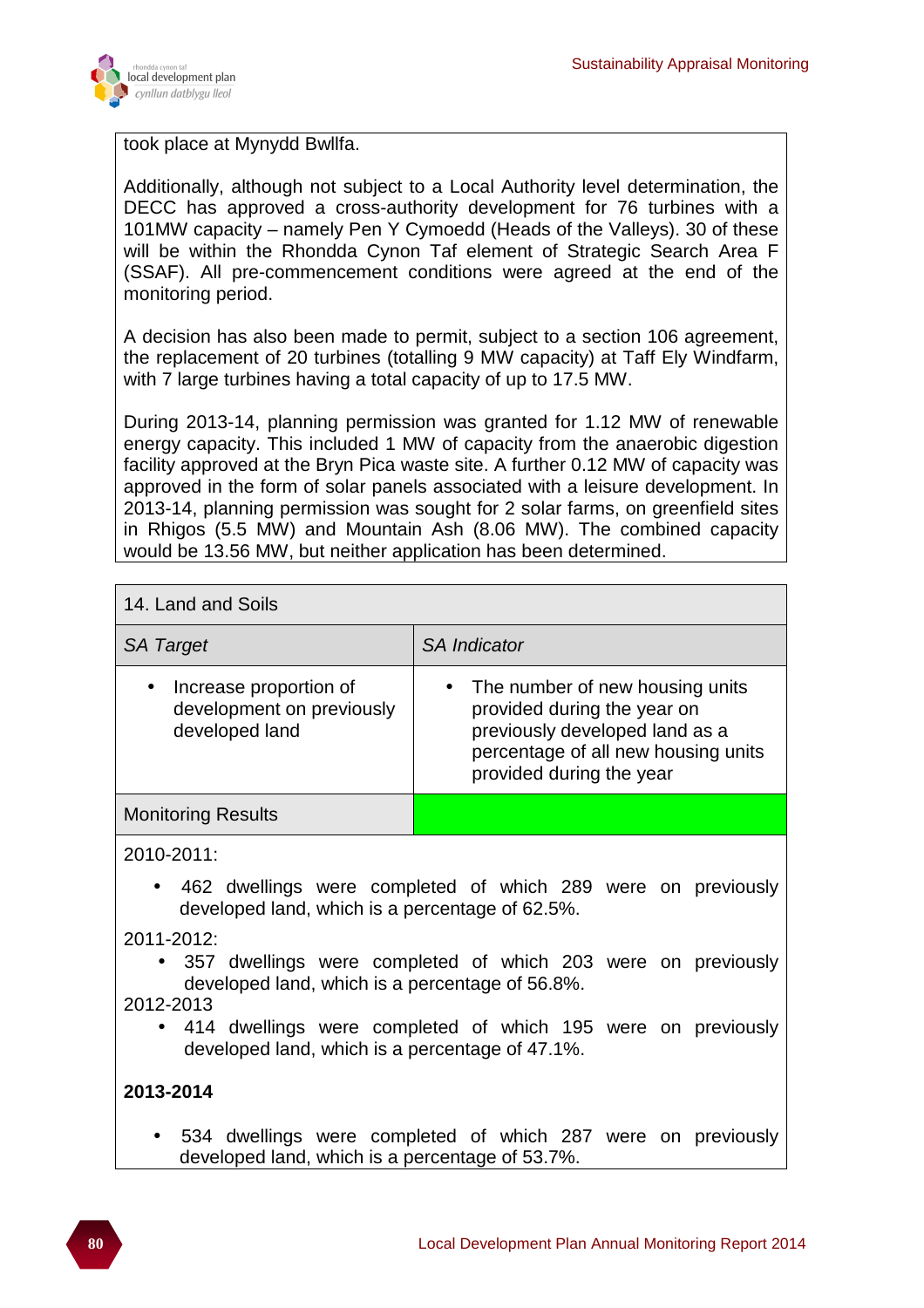

The indicator suggests that there has been a steady increase in residential development completions on brownfield or previously developed land over the past year. This is further encouraging considering that this is a percentage of a far higher total of overall completions. It is hoped that this pattern continues over the period of the plan, with the delivery of further brownfield sites allocated in the LDP.

| 15. Waste                                                                                                                                                                                                                                                                                                                                                                                                                                             |                                                                                          |  |  |  |
|-------------------------------------------------------------------------------------------------------------------------------------------------------------------------------------------------------------------------------------------------------------------------------------------------------------------------------------------------------------------------------------------------------------------------------------------------------|------------------------------------------------------------------------------------------|--|--|--|
| <b>SA Target</b>                                                                                                                                                                                                                                                                                                                                                                                                                                      | <b>SA Indicator</b>                                                                      |  |  |  |
| Reduce tonnage of waste<br>to landfill<br>Move Waste up the Waste<br>Hierarchy                                                                                                                                                                                                                                                                                                                                                                        | % of municipal wastes sent to landfill<br>% of municipal waste reused and/or<br>recycled |  |  |  |
| <b>Monitoring Results</b>                                                                                                                                                                                                                                                                                                                                                                                                                             |                                                                                          |  |  |  |
| April 2010 - March 2011:<br>52.75% of waste landfilled;<br>0.28% of waste reused;<br>30.74% of waste recycled.<br>April 2011 - March 2012:<br>43.2% of waste landfilled;<br>0.32% of waste reused;<br>$\bullet$<br>32.00% of waste recycled.<br>April 2012 - March 2013:<br>38.4% of waste landfilled;<br>0.39% of waste reused;<br>$\bullet$<br>35.18% of waste recycled;<br>17.42% of waste subject to energy recovery;<br>8.6% of waste composted. |                                                                                          |  |  |  |
|                                                                                                                                                                                                                                                                                                                                                                                                                                                       |                                                                                          |  |  |  |
| April 2013 - March 2014                                                                                                                                                                                                                                                                                                                                                                                                                               |                                                                                          |  |  |  |
| 41.56% of waste was landfilled;                                                                                                                                                                                                                                                                                                                                                                                                                       |                                                                                          |  |  |  |
| 0.49% of waste was reused;                                                                                                                                                                                                                                                                                                                                                                                                                            |                                                                                          |  |  |  |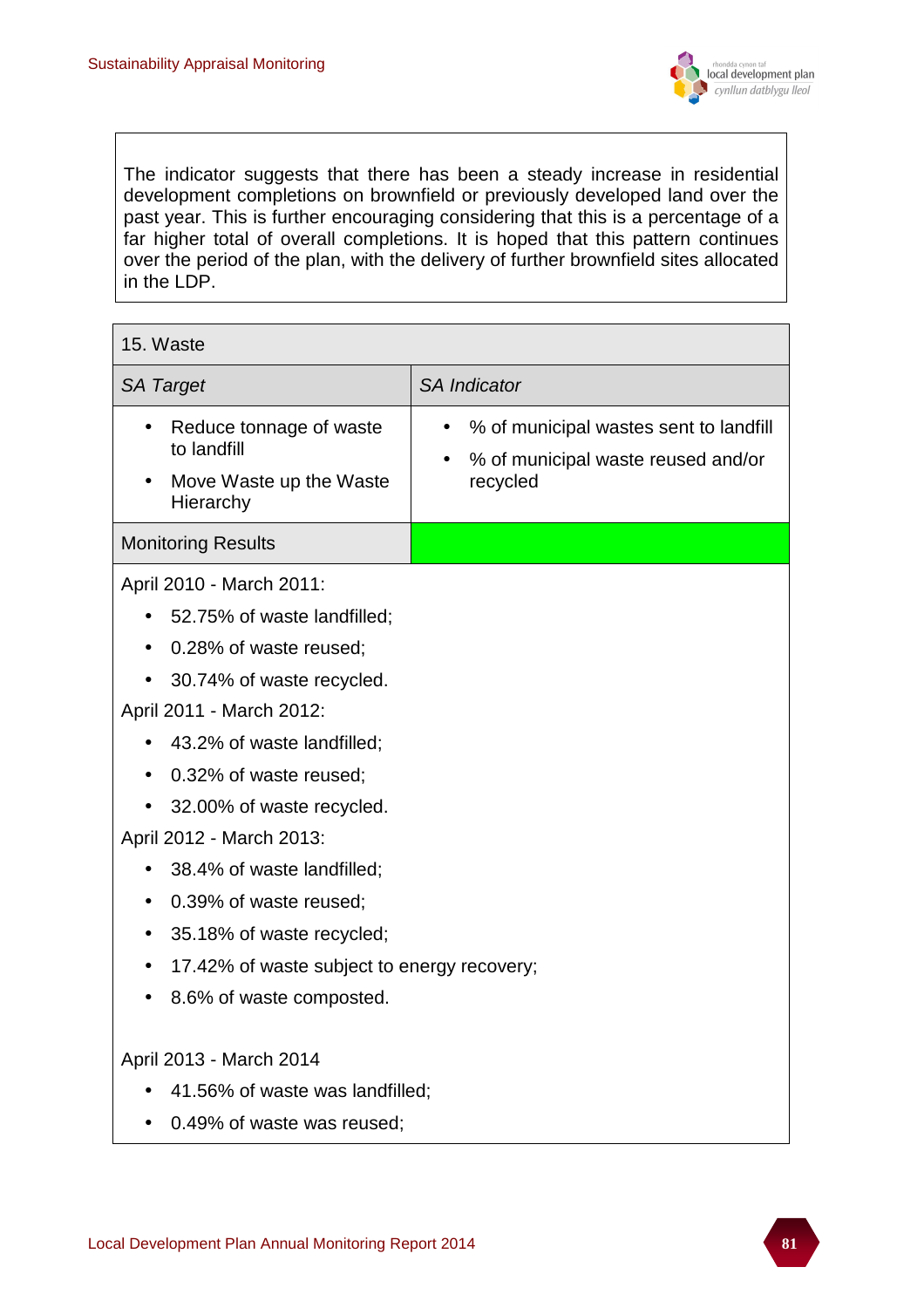

- 38.20% of waste was recycled;
- 9.14% of waste was subject to energy recovery;
- 10.61% of waste was composted.

The results of this indicator show a small increase in the percentage of waste that was landfilled, although still over 10% less than at the start of the decade. There was, however, an increase in percentage of waste recycled which is a positive direction of travel for this indicator.

| 6. Minerals                                                                                   |                                                                                                                              |  |  |  |  |
|-----------------------------------------------------------------------------------------------|------------------------------------------------------------------------------------------------------------------------------|--|--|--|--|
| <b>SA Target</b>                                                                              | <b>SA</b> <i>Indicator</i>                                                                                                   |  |  |  |  |
| Increase % of secondary<br>$\bullet$<br>and recycled aggregate<br>sources in all developments | Extent of primary land-won<br>aggregates permitted in accordance<br>with the Regional Technical<br>Statement for Aggregates. |  |  |  |  |
| <b>Monitoring Results</b>                                                                     |                                                                                                                              |  |  |  |  |
|                                                                                               |                                                                                                                              |  |  |  |  |

There were no primary land-won aggregates permitted in accordance with the Regional Technical Statement for Aggregates during 2013-2014. It remains very difficult to collate meaningful data with regards to identifying the scale of use of secondary and recycled aggregates within the developments industry.

| 17. Air Quality                    |                                                                                                                         |  |  |  |  |
|------------------------------------|-------------------------------------------------------------------------------------------------------------------------|--|--|--|--|
| <b>SA Target</b>                   | <b>SA</b> Indicator                                                                                                     |  |  |  |  |
| • Maintain and improve air quality | $\bullet$ % decrease in<br>pollutants<br>monitored through Air Quality<br>(AQMA)<br>Management Area<br>(NOx, NO2, PM10) |  |  |  |  |
| <b>Monitoring Result</b>           |                                                                                                                         |  |  |  |  |

|           | No.<br><b>AQMAs</b> | No.<br>properties in<br><b>AQMAs</b> | Average<br>NO2<br>in<br>AQMAs | %<br>change | Worst<br>Ave.<br>NO <sub>2</sub><br>in<br>AQMAs | %<br>change |
|-----------|---------------------|--------------------------------------|-------------------------------|-------------|-------------------------------------------------|-------------|
| 2011-2012 |                     |                                      |                               |             |                                                 |             |
| Rhondda   | 4                   | 467                                  | 45.28                         | $-10.43%$   | 50.72                                           | $-4.12%$    |
| Cynon     | 3                   | 313                                  | 41.05                         | $-6.06%$    | 47.64                                           | 0.72%       |
| Taf       | 6                   | 808                                  | 40.36                         | $-14.49%$   | 55.94                                           | 7.99%       |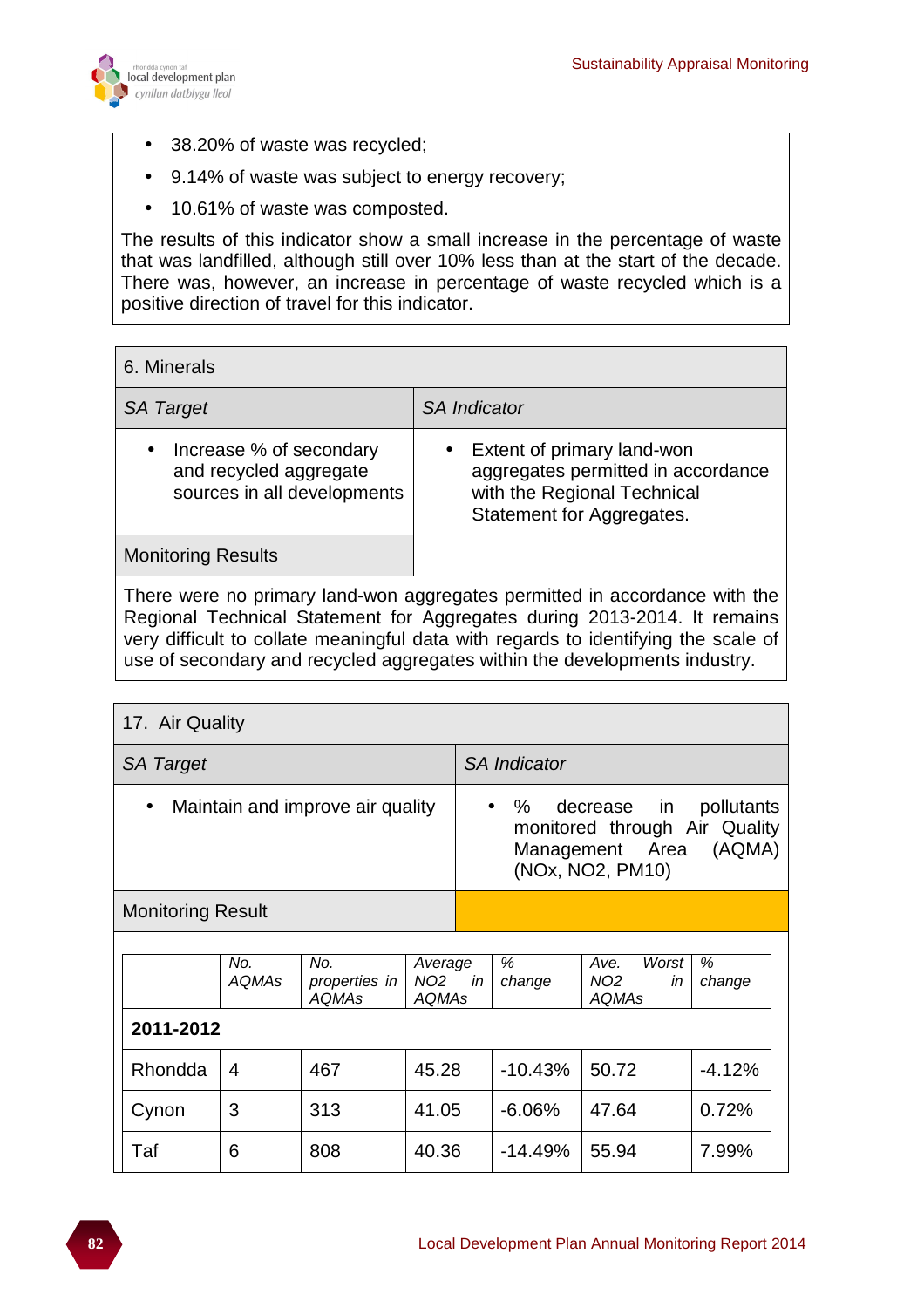

| Total        | 13 | 588  | 41.8  | $-11.81%$ | 55.94 | 9.47%    |
|--------------|----|------|-------|-----------|-------|----------|
| 2012-2013    |    |      |       |           |       |          |
| Rhondda      | 4  | 453  | 46.98 | 3.8%      | 49.00 | $-3.4%$  |
| Cynon        | 3  | 381  | 37.36 | $-9.0%$   | 45.27 | $-5.0%$  |
| Taf          | 6  | 825  | 36.34 | $-10.0%$  | 46.08 | $-17.6%$ |
| <b>Total</b> | 13 | 1659 | 40.23 | $-3.8%$   | 46.78 | $-9.0%$  |
| 2013-2014    |    |      |       |           |       |          |
| Rhondda      | 4  | 453  | 59.61 | 26.9%     | 62.38 | 27.3%    |
| Cynon        | 3  | 381  | 47.79 | 27.9%     | 59.40 | 31.2%    |
| Taf          | 6  | 825  | 42.85 | 17.9%     | 56.88 | 23.4%    |
| Total        | 13 | 1659 | 50.09 | 24.5%     | 59.55 | 27.3%    |

Although the number of Air Quality Management Areas has remained the same, the overall average amount of NO2 throughout the 13 areas has increased somewhat significantly by 24.5%. This is obviously of concern to the Authority. Accordingly, on the 6<sup>th</sup> May 2014 the Local Authority adopted 13 Air Quality Action Plans for the respective AQMAs within its area. It is therefore expected that we should see an improvement in these figures over the next few years.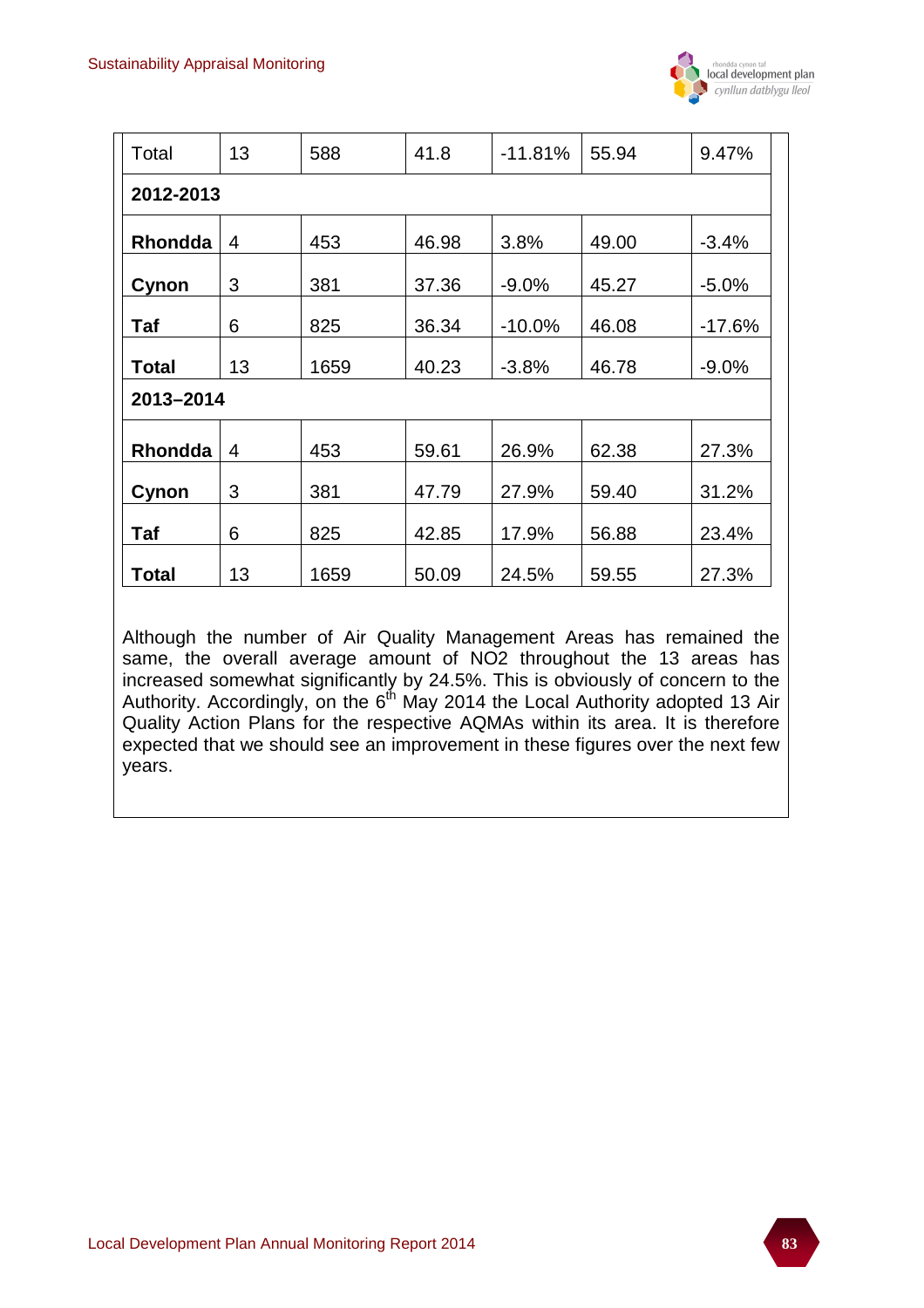

# **Detailed Compliance Review of Monitoring Proposals with SEA Directive**

|                |                                                                                                                                                                       | Requirements of<br><b>SEA Directive</b>           | Compliance | Reference to Proposed<br>monitoring measures |
|----------------|-----------------------------------------------------------------------------------------------------------------------------------------------------------------------|---------------------------------------------------|------------|----------------------------------------------|
|                | <b>Monitoring measures</b>                                                                                                                                            |                                                   |            |                                              |
| 1              | Measures proposed for<br>monitoring are clear,<br>practicable and linked to<br>the indicators and<br>objectives used in the SEA.                                      | <b>Directive</b><br>2001/42/EC<br>Article 5 (1) i | Yes        | Yes.                                         |
| $\overline{2}$ | Monitoring is used, where<br>appropriate, during<br>implementation of the plan<br>or programme to make<br>good deficiencies in<br>baseline information in the<br>SEA. | <b>Directive</b><br>2001/42/EC<br>Article 10      | <b>Yes</b> | Yes.                                         |
| 3              | Monitoring enables<br>unforeseen adverse effects<br>to be identified at an early<br>stage. (These effects may<br>include predictions which<br>prove to be incorrect.) |                                                   | Yes        | Yes                                          |
| 4              | Proposals are made for<br>action in response to<br>significant adverse effects.                                                                                       |                                                   | Yes        | Yes                                          |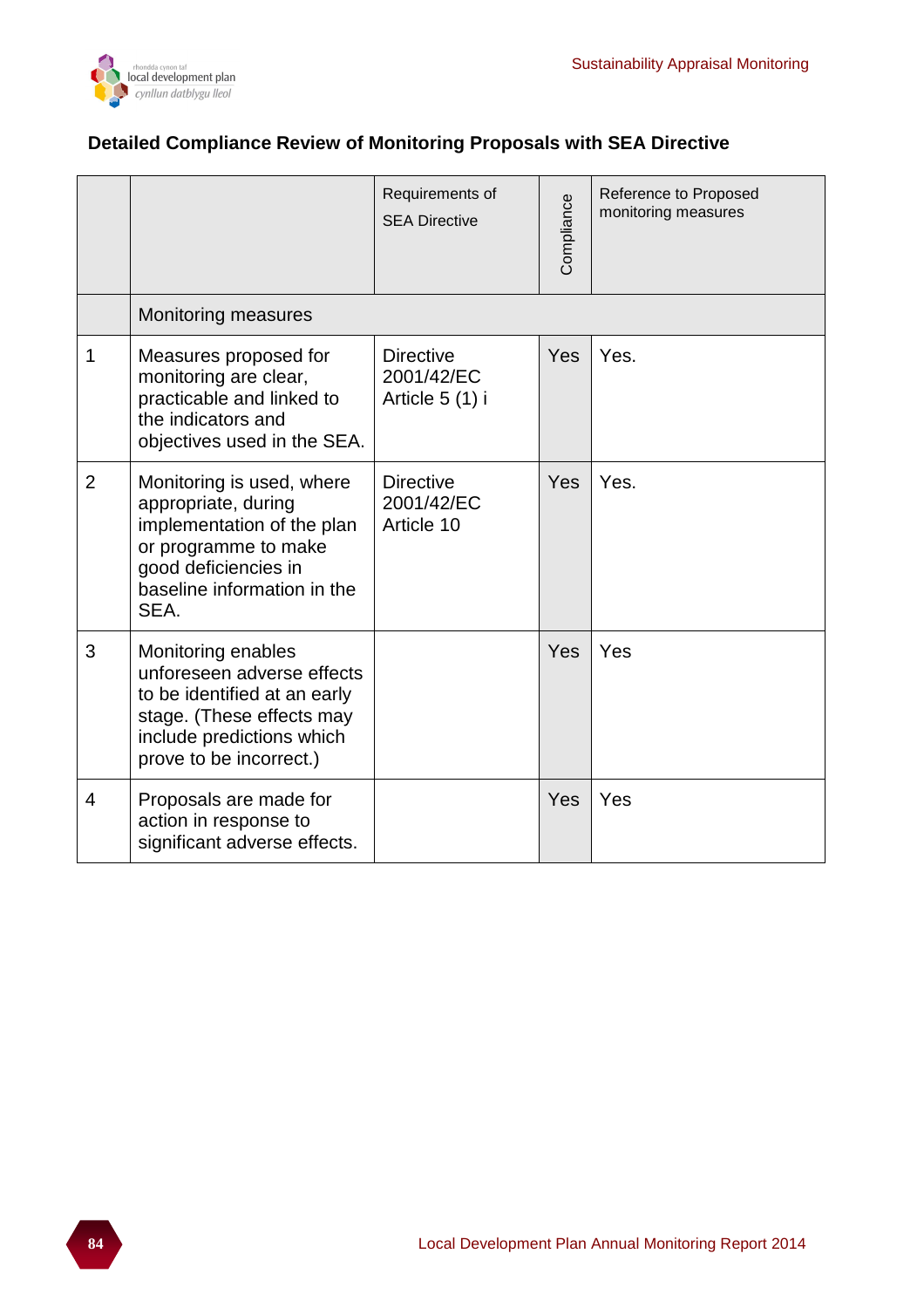

# **6 CONCLUSIONS AND RECOMMENDATIONS**

- 6.1 The 2014 AMR is the third monitoring report to be prepared since the adoption of the LDP in March 2011. The findings of the AMR provide an important opportunity for the Council to assess the effectiveness of the Plan and to determine whether or not it needs to be amended or subject to review.
- 6.2 The monitoring framework for the Rhondda Cynon Taf LDP requires detailed consideration of 5 key factors. In addition to this, LDP Wales (2005) asks for 7 further factors to be considered when monitoring LDP's. Although broadly discussed above, the following section provides a conclusion of findings of the monitoring process, specifically addressing the requirements of these monitoring frameworks.

# **Rhondda Cynon Taf LDP Monitoring Framework**

6.3 Responses to each of the assessment factors identified in the LDP are outlined below:

### **1) Has there been a significant change in national policy or legislation?**

6.4 There have been several quite significant changes or proposed changes to national policy and guidance, which have been discussed in Section 3 of this report. Primarily, these include amendments to PPW and TAN 23 in relation to economic development, PPW and TAN 21 in relation to waste and also TAN 20 which outlines a new approach to the consideration of Welsh language in LDP's. The Draft Planning Bill proposes significant amendments to the development plan process and structure in Wales. Whilst these policy changes will undoubtedly alter the future local planning framework, and will be considered as appropriate in any development management decision making process, they are not considered to be of a scale that would require immediate review of the LDP. Neither is it considered that they would directly affect the implementation of the LDP. These policy changes will be considered further at the statutory LDP Review stage from March 2015 with any amendments made to the LDP as necessary.

#### **2) Has there been a significant change in external conditions?**

6.5 Further external socio-economic contextual changes that have the potential to effect the implementation of the LDP are outlined in Section 3. A major proposal put forward in the 'Report of the Commission on Public Service Governance and Delivery, January 2014' is for local government re-organisation and the consideration of merging existing Local Authorities. It has been put forward that Rhondda Cynon Taf may be merged with Merthyr Tydfil. Accordingly, in terms of development plans and the LDP, as both Authorities are due for statutory review at similar times in 2015, consideration should be given to a joint LDP review for the combined area.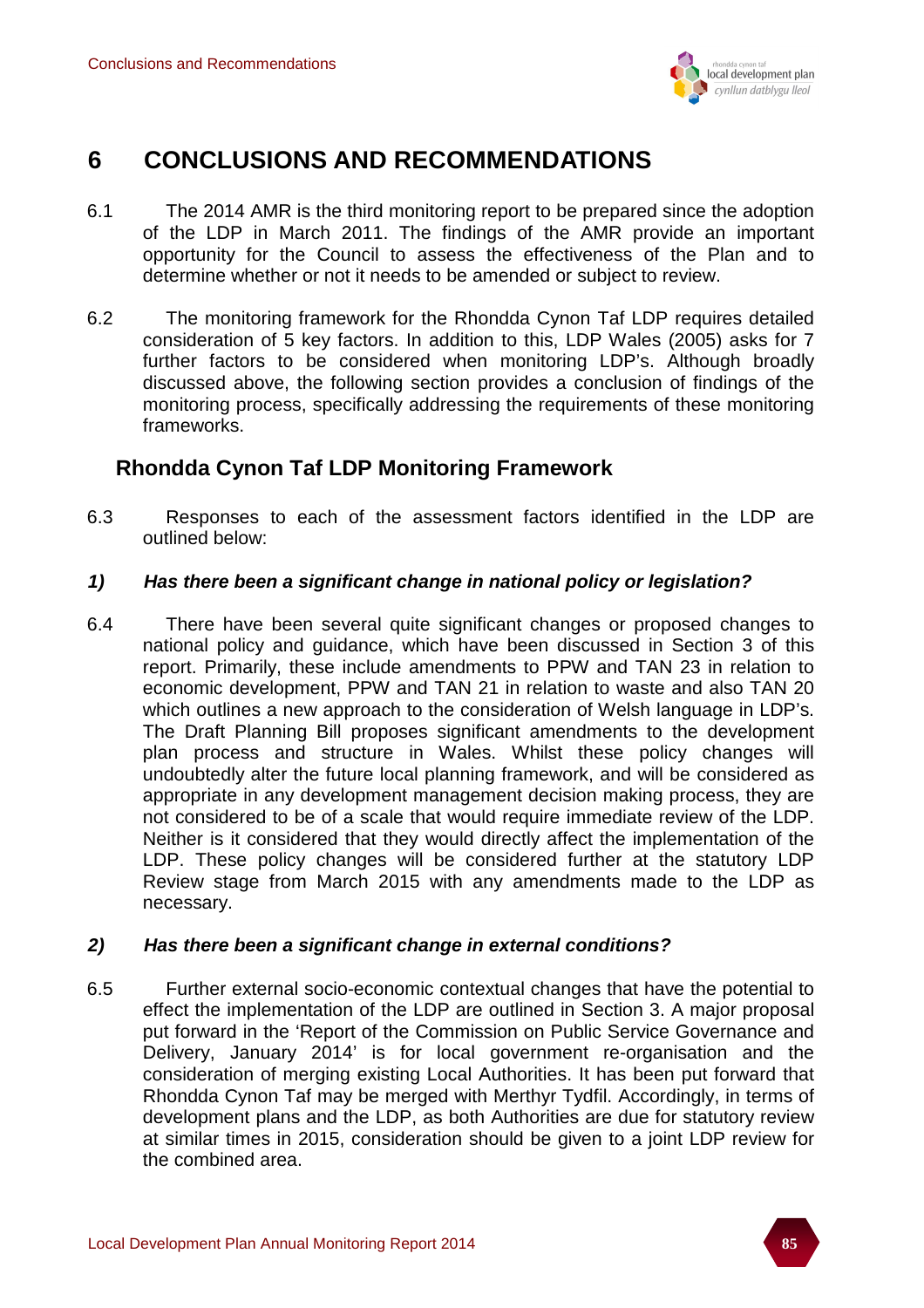

- 6.6 Information has also been published in relation to up to date forecasts of housing and population projections until 2036. This may have an effect on overall housing figures that the LDP needs to provide for through the latter part of the plan period. This in itself is not considered an issue that would trigger a review of the plan, although the data will be seen as a starting point to review required housing figures at the time of the statutory LDP review.
- 6.7 The section further outlines in detail the challenging economic conditions in which the LDP is being implemented. Whilst a prolonged reduction in investment in the housing and commercial markets has inevitably had an adverse impact on the delivery of some elements of the LDP, the Council recognises that the underlying economic factors can only be addressed comprehensively at a national level. For example, public investment has intervened with the introduction of the Help to Buy homes scheme. There does now appear to be an emerging recovery in the economic climate as seen in the rise in house prices in recent years and increased housing completions and permissions. The Council believes as the economy starts to improve the LDP will provide a robust platform for the delivery of new housing and commercial development.

#### **3) Has there been a significant change in local context e.g. closure of a significant employment site that undermines the local economy or the cumulative effect of a series of closures?**

- 6.8 The impact of the global economic recession on the economy of Rhondda Cynon Taf continues to be a matter of particular concern to the Council. As section 3 evidences, there was a reduction in development activity in both the housing and commercial sectors post 2008. Encouragingly, the results of the 2013-14 monitoring exercise show moderate growth in both of these sectors. In particular, there has been considerable interest in the retail and supermarket sector over the past few years. Permission has been given for one large supermarket over the monitoring period, with 3 others in their final stages of decision.
- 6.9 Analysis of Core Policies 1 through to 5 in Section 4 of the report provides some encouraging analysis of the state of the housing sector in the County Borough. However, it also raises certain issues with regard to the early uptake and development of allocated sites in the Northern Strategy Area.
- 6.10 During the monitoring period, the Authorities' CIL production went through its final stages. Following the hearing in May 2014, it was concluded that the Draft Charging Schedule would provide an appropriate basis for the collection of the levy in Rhondda Cynon Taf. If approved to be implemented in the County Borough, then it is considered that it should have a positive effect on the certainty and viability of allocated sites coming forward for development, with further incentives for sites in the Northern Strategy Area.
- 6.11 The Council considers that the LDP provides an effective land use framework that will assist in the recovery of the local economy.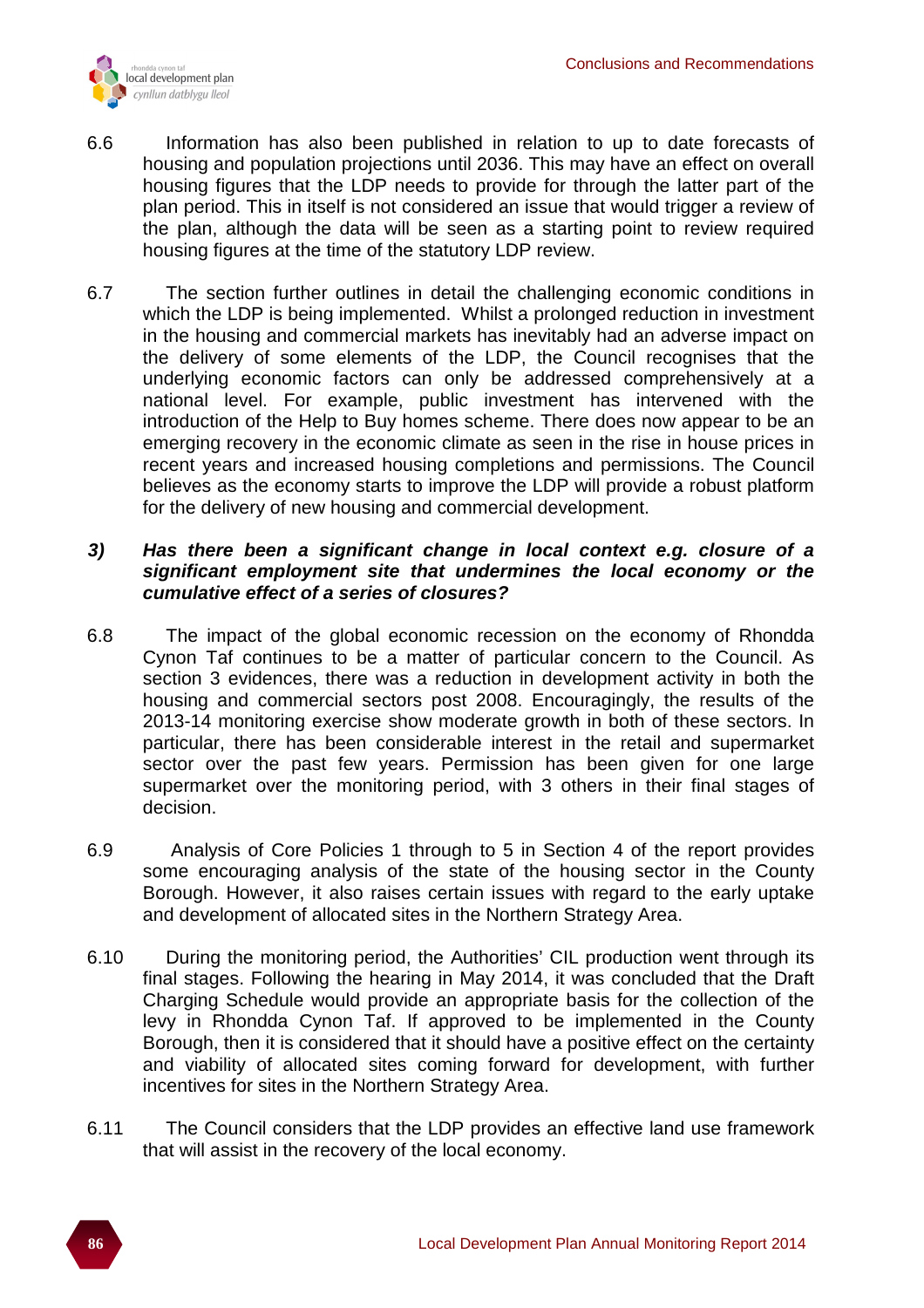

#### **4) Has there been a significant change in development pressures or needs and investment strategies of major public and private investors?**

6.12 Research contained in Section 3 suggests that the investment strategies for both the public and private sector continue to include funding development activities in Rhondda Cynon Taf. Investment from the public sector in 2013-14 included continued support for a range of grant programmes and funding for town centre regeneration schemes in Pontypridd and Aberdare. A newly approved grant of £5.98 million from Welsh Government will fund a programme of regeneration in the wider Pontypridd Principal Town area. There has also been the launch of a new national funding programme to help first time buyers onto the property market, namely the 'Help to Buy' scheme. Private sector investment in 2013-14 has resulted in the development of 534 dwellings and further proposals approved for the development of 969 new dwellings. There have also been permissions granted for 43,854 sqm of major retail, office and leisure floorspace from both public and private sector investment.

#### **5) Are there any significant concerns from the findings of the AMR in terms of policy effectiveness, site delivery, progress rates, and any problems with implementation?**

- 6.13 The results of the LDP monitoring exercise are set out in Section 4. The findings of the monitoring process indicate that LDP targets in relation to Policies CS 2, 3, 7, 8, 9 and 10 are ongoing, being met or exceeded and 4 targets in relation to Policies CS 1, 4, 5 and 6 are not currently being achieved. In the case of Policies CS 1, 4 and 5, the Council is satisfied that the situation can be ameliorated without immediate intervention. The Council is concerned about the lack of progress in delivering the requirements of Policy CS 6 - Employment Requirements, and will review the options available to it, to intervene and stimulate growth, including at the formal review of the LDP in 2015.
- 6.14 The findings of the SA monitoring exercise are outlined in Section 5 of the AMR. The results indicate that overall, the plan is travelling in a positive direction for the majority of aspects of sustainability; these being the indicators for Employment, Health, Transport, Built Environment, Landscape, Water, Climate Change, Energy, Land/Soils and Waste. Indicators for Culture and Heritage and Communities are seeing some elements being met whilst others are not currently being achieved. The delivery of Housing, Economy and Biodiversity are not currently being achieved, although the situation can be ameliorated or sufficiently progressed without immediate intervention. Air Quality has been shown to deteriorate, with the production of management plans by the Authority to ameliorate the situation. Further consideration may again need to be given to how the target for Minerals is measured.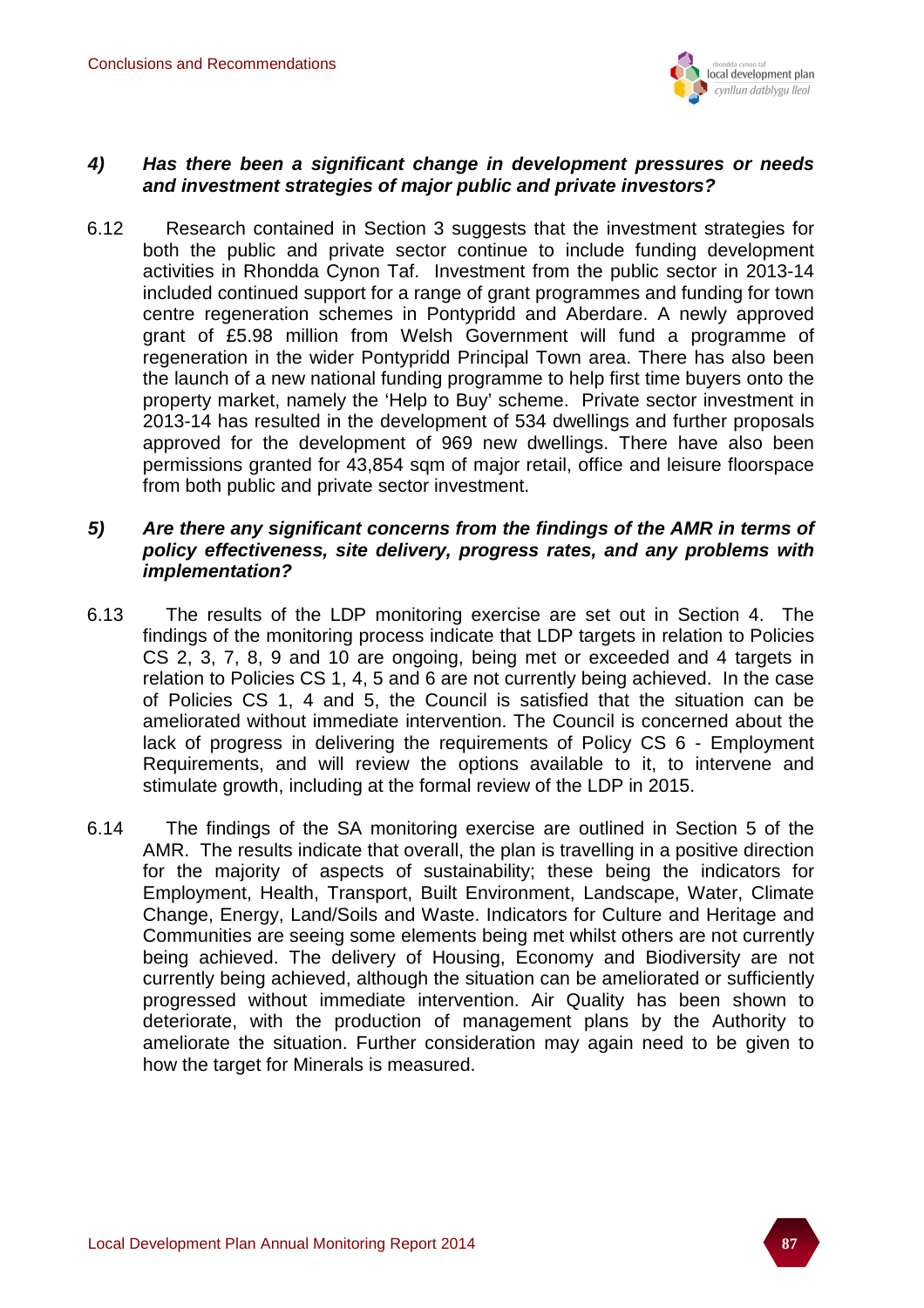

# **LDP Wales (2005) Monitoring Framework**

6.15 Responses to each of the assessment factors identified in LDP Wales are outlined below:

#### **1) Does the basic strategy remain sound (if not, a full plan review may be needed)?**

6.16 In the Council's opinion the evidence collected as part of the annual monitoring process for 2013-14 indicates that the LDP Strategy remains sound, effective and is for the most part being delivered. Whilst the impact of the global economic recession has meant that development in some areas is slower than envisaged, it remains our view that the LDP will provide a robust platform for sustainable economic growth and regeneration over the plan period. Considering also that the LDP is now only entering its fourth year post adoption, the Council remains confident that many of the sites will be delivered, (as envisaged in the timetable of the LDP), over the remaining 7 years by the end of the Plan period.

#### **2) What impact are the policies having globally, nationally, regionally and locally?**

- 6.17 As outlined previously the results of the SA monitoring exercise indicate that the LDP is travelling in a positive direction for some aspects of sustainability; particularly for Employment, Health, Transport, Built Environment, Landscape, Water, Climate Change, Energy, Land/Soils and Waste.
- 6.18 As discussed above, the LDP policies are continuing to have an improving effect on the availability, diversity and quality of housing stock across the County Borough. The permissions for new retail facilities within allocated sites are also broadening the availability and range of retail opportunities for the residents here. The sustainable location of these developments, as indicated in indicator CI 6 in relation to development on brownfield land and in LI 10 in relation to accessibility to transport modes other than private cars, will hopefully have a small albeit positive impact on local, national and global resources and sustainability.

# **3) Do the policies need changing to reflect changes in national policy?**

6.19 As section 3 indicates, there were numerous changes in national planning policy guidance as well as proposed changes to the structure of the planning system in Wales during 2013-14. As discussed in that section of the AMR and in response to section 1 of the Rhondda Cynon Taf LDP Monitoring Framework above, whilst these policy changes will undoubtedly need to be incorporated into LDP policies, they are not considered to be of a scale that would require immediate amendment. These national policy changes will be considered further at the statutory LDP Review stage from March 2015 with any amendments made to the LDP as necessary, (as is advised in the national documents themselves). In the meantime, they will be considered as necessary in any development management decision making process.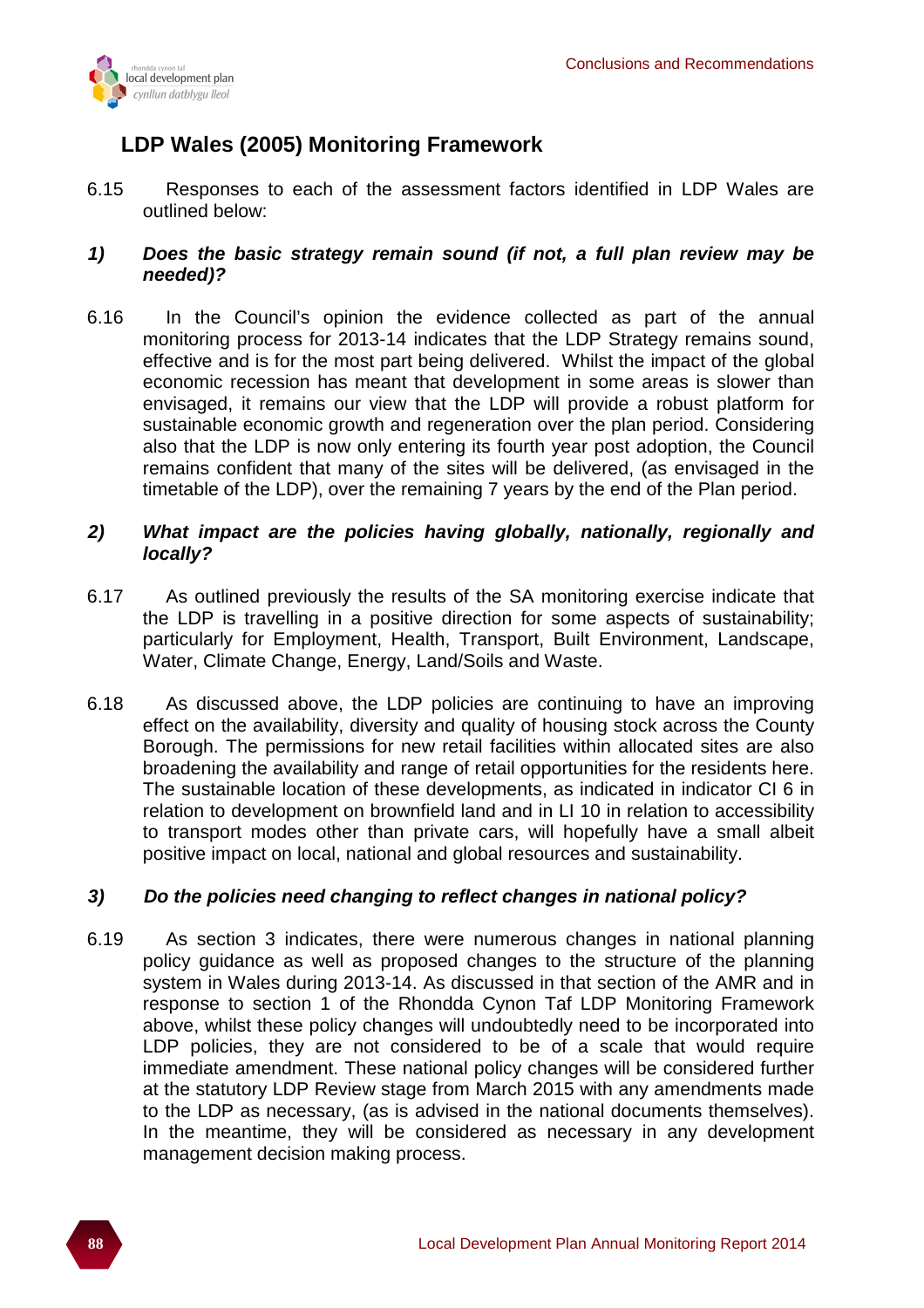

#### **4) Are policies and related targets in LDPs being met or progress is being made towards meeting them, including publication of relevant supplementary planning guidance (SPG)?**

- 6.20 The findings of the LDP and SA monitoring exercise are outlined in Sections 4 and 5 of the AMR.
- 6.21 The results of the LDP monitoring exercise indicate that good progress is being made in the delivery of most of the LDP targets. Whilst some concern has been expressed about the slow delivery of some aspects of the Plan, particularly in relation to house building and the provision of affordable housing, an issue prevalent in the northern strategy area, the Council remains confident that monitoring targets can be achieved without intervention. The Council is concerned about the lack of progress in developing land for employment and will look at the options available to stimulate growth in this sector.
- 6.22 As indicated above, the findings of the SA monitoring exercise indicate that overall, the plan is travelling in a positive direction for most aspects of sustainability; particularly for Employment, Health, Transport, Built Environment, Landscape, Water, Climate Change, Energy, Land/Soils and Waste. Indicators for Culture and Heritage and Communities are seeing some elements being met whilst others are not currently being achieved. The delivery of Housing, Economy and Biodiversity are not currently being achieved, although the situation can be ameliorated or sufficiently progressed without immediate intervention. Air Quality has been shown to deteriorate, however this has been recognised by the Council and management plans have been produced to ameliorate the situation. Further consideration may again need to be given to how the target for Minerals is measured.

#### **5) Where progress has not been made, what are the reasons for this and what knock on effects it may have?**

6.23 The primary reason for the slow delivery of some aspects of the LDP is directly attributable to the impact of the global economic recession on the operations of the housing and commercial markets. Whilst a prolonged reduction in new investment in housing and commercial development has inevitably had an adverse impact on the delivery of some elements of the LDP, the Council does not consider it necessary to amend or review the LDP at this early time in the adopted plan period.

#### **6) What aspects, if any, of the LDP need adjusting or replacing because they are not working as intended or are not achieving the objectives of the strategy and/or sustainable development objectives; and**

6.24 The Council does not consider that any aspects of the plan need adjusting or replacing at this time.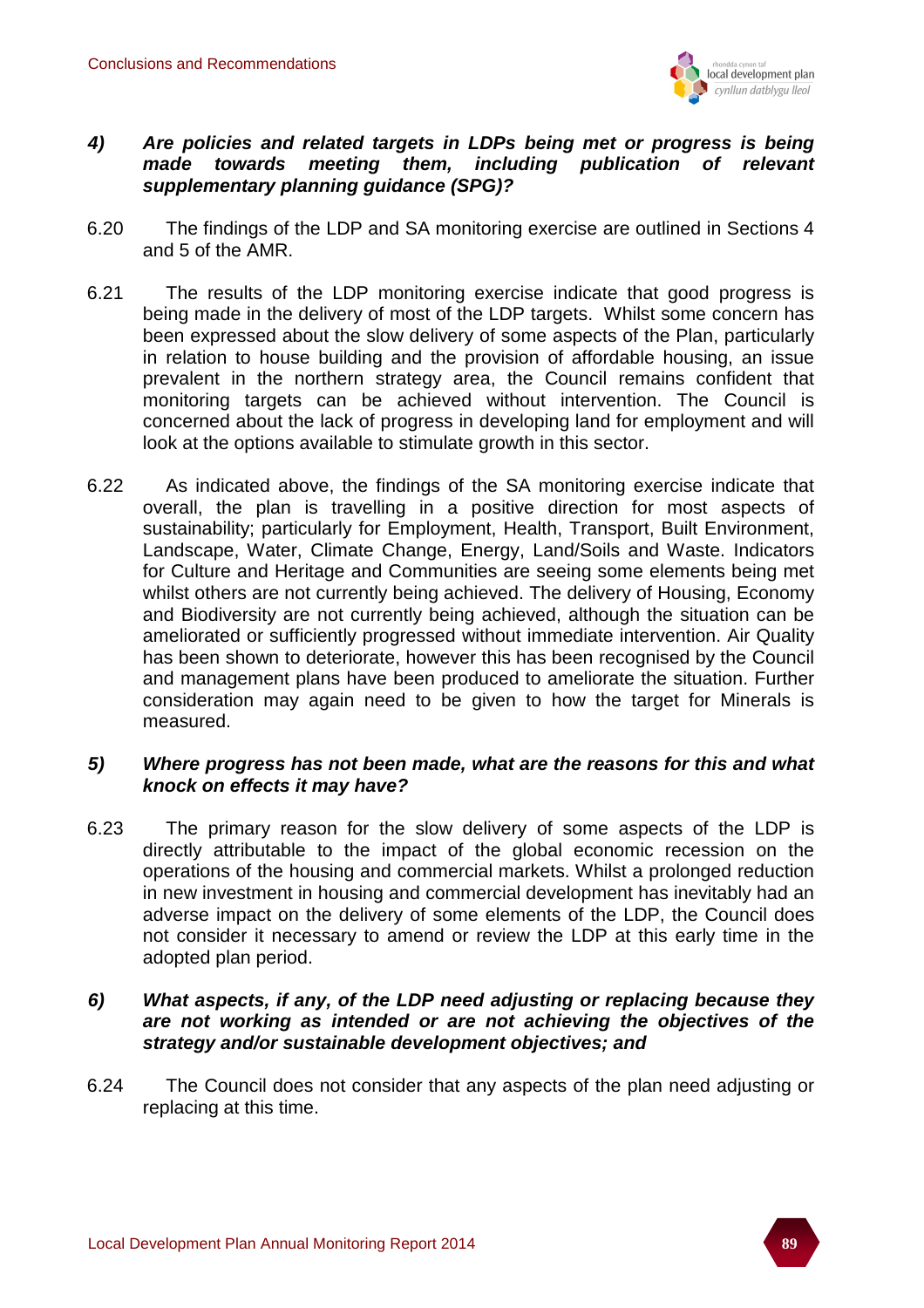

#### **7) If policies or proposals need changing, what suggested actions are required to achieve this?**

6.25 The Council does not consider that any policies or proposals need changing at this time, but will look in detail at what options are available to assist in delivering the requirements of Policy CS 6.

### **RECOMMENDATIONS**

6.26 In the Council's opinion there is no evidence to suggest there is a need for a full or partial review of the LDP at this time. Whilst the pattern of growth in some areas is slower than desired, evidence collected through the monitoring process clearly suggests that good progress is being made in the delivery of the majority of LDP targets on balance. However, specific consideration will be given to the opportunities to stimulate the delivery of new employment land. The Council believes that the development which has taken place in Rhondda Cynon Taf since the adoption, coupled with the projected future investment from the public and private sector will ensure that the LDP core strategy is successfully delivered.

### **COMPLIANCE**

- 6.27 The review found that the work undertaken to date on the Rhondda Cynon Taf AMR meets the requirements of the SEA Directive and current guidance. It also provides a foundation for assessing the effectiveness of the LDP in delivering sustainable development in the County Borough.
- 6.28 Details of the compliance assessment are contained at the end of Section 5.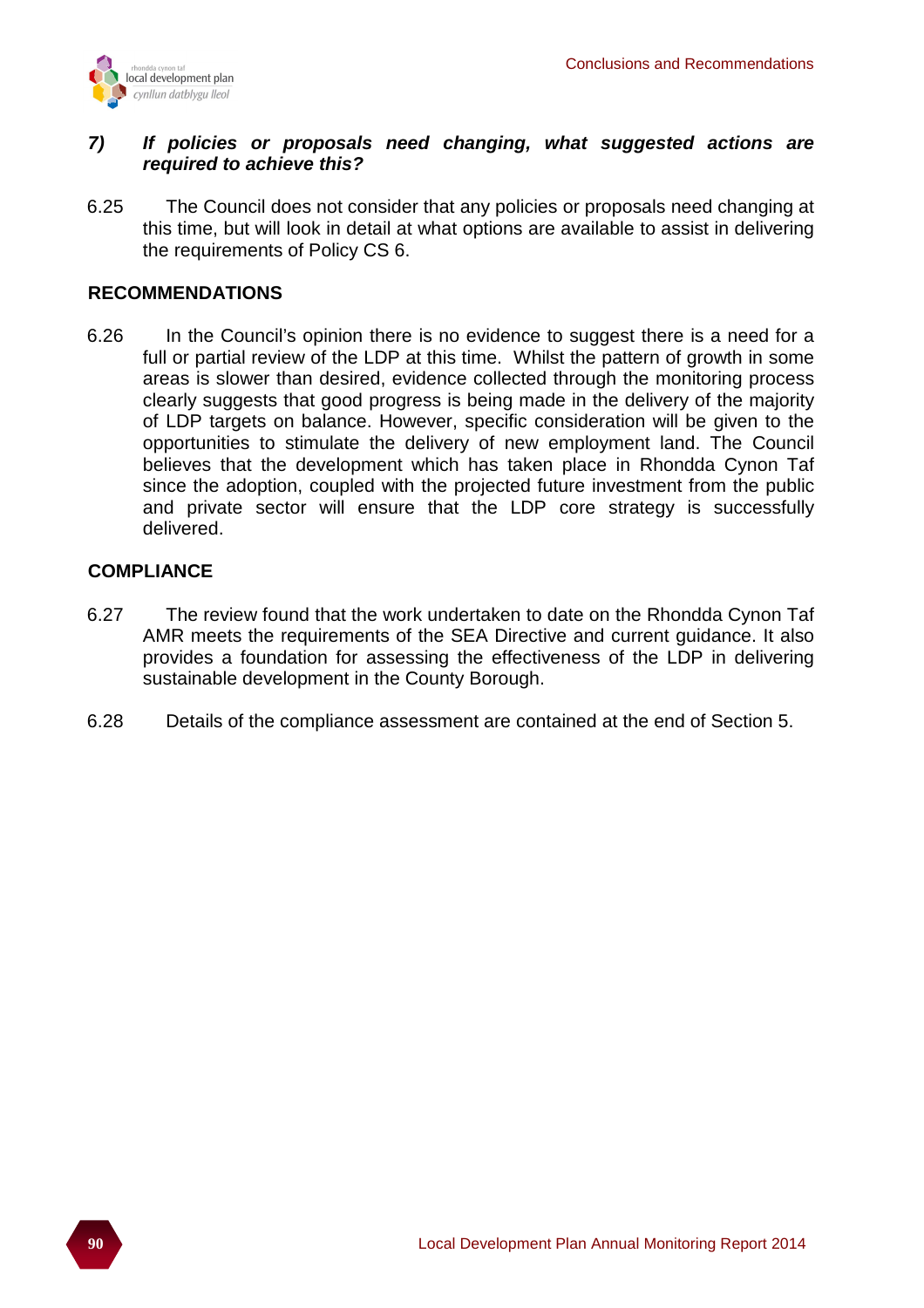

# **Appendix 1 – Status of LDP Allocations**

| <b>Status of LDP Allocations</b> |                                                          |                        |                                |                                                                                                                                                                                                                                                                                                                                                          |
|----------------------------------|----------------------------------------------------------|------------------------|--------------------------------|----------------------------------------------------------------------------------------------------------------------------------------------------------------------------------------------------------------------------------------------------------------------------------------------------------------------------------------------------------|
|                                  |                                                          | Northern Strategy Area |                                |                                                                                                                                                                                                                                                                                                                                                          |
| Policy                           | Location                                                 | <b>Allocation Type</b> | Delivery<br>Period<br>Expected | <b>Status</b>                                                                                                                                                                                                                                                                                                                                            |
| <b>Strategic Sites</b>           |                                                          |                        |                                |                                                                                                                                                                                                                                                                                                                                                          |
| NSA <sub>4</sub>                 | <b>Former Maerdy</b><br>Colliery Site,<br>Rhondda Fach   | <b>Strategic Site</b>  | 2018-2021                      | No further development<br>proposals beyond LDP<br>proposals.                                                                                                                                                                                                                                                                                             |
| NSA <sub>5</sub>                 | <b>Former Fernhill</b><br>Colliery Site,<br>Blaenrhondda | <b>Strategic Site</b>  | 2014-2017                      | There has been pre-<br>application discussion<br>for mixed employment<br>and residential uses on<br>the site.                                                                                                                                                                                                                                            |
| NSA <sub>6</sub>                 | <b>Former Phurnacite</b><br>Plant, Abercwmboi            | <b>Strategic Site</b>  | 2014-2017                      | Early, ongoing pre-<br>application discussions.<br>An initial masterplan<br>and brief for the site has<br>been produced.                                                                                                                                                                                                                                 |
| NSA <sub>7</sub>                 | Land at<br>Robertstown /<br>Abernant,<br>Aberdare        | <b>Strategic Site</b>  | 2010-2013                      | There has been a<br>resolution to approve an<br>outline application for a<br>supermarket<br>development, subject to<br>a Section 106<br>Agreement. This<br>application has been<br>called-in by the Welsh<br>Government and will be<br>subject to a hearing in<br>November 2014.<br>Advanced pre-<br>application proposals for<br>residential element of |
| NSA <sub>8</sub>                 | Land South of                                            | <b>Strategic Site</b>  |                                | site, with new owners of<br>the site having come in<br>place.                                                                                                                                                                                                                                                                                            |
|                                  | Hirwaun                                                  |                        | 2018-2021                      | There has been a                                                                                                                                                                                                                                                                                                                                         |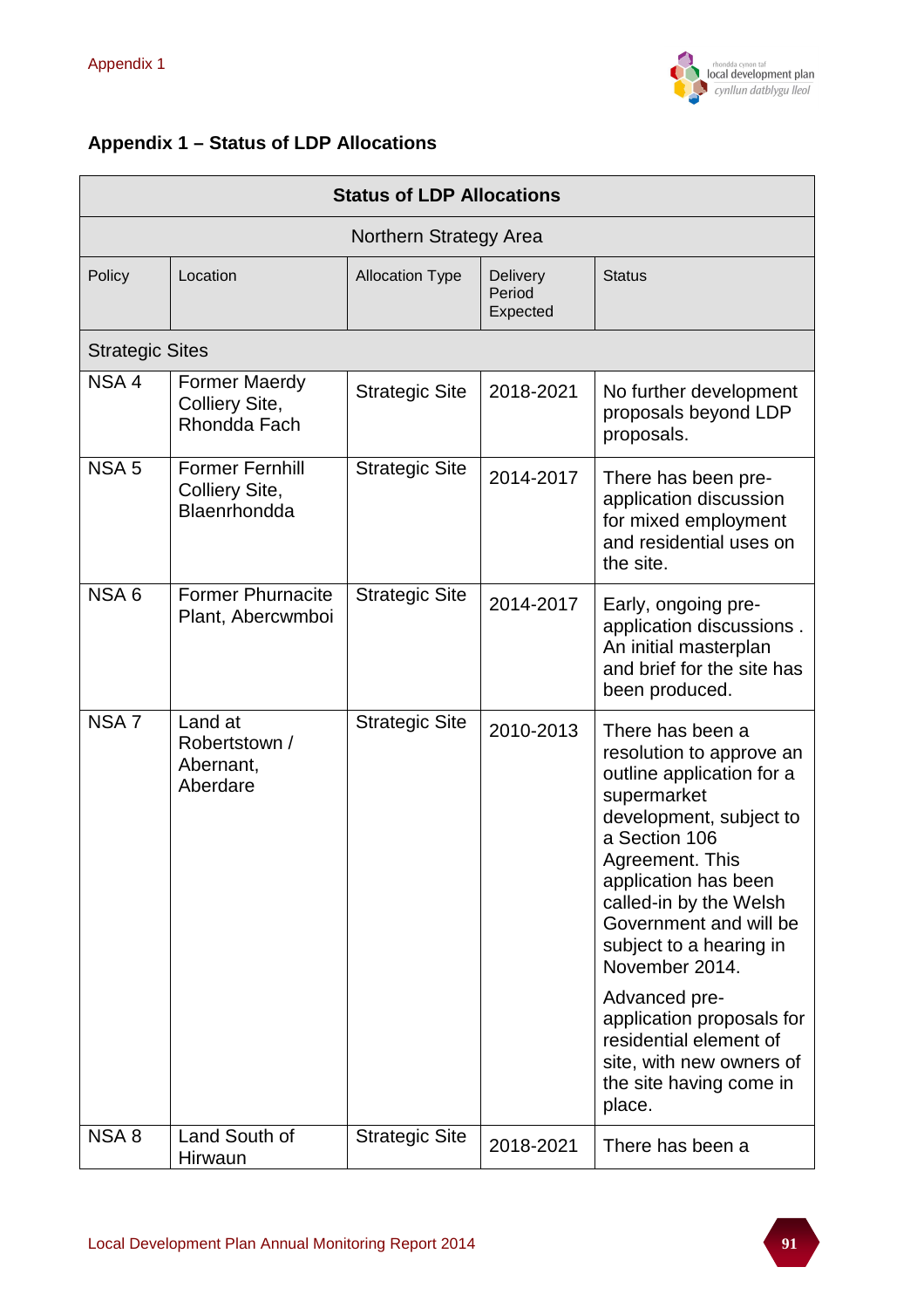

|                |                                                                                                           |         |           | resolution to approve an<br>outline application for<br>retail development<br>within the local centre<br>element of the site,<br>subject to a Section 106<br>Agreement. This<br>application was called-in<br>by the Welsh<br>Government, who<br>subsequently gave<br>discretion for the<br>Authority to approve. |
|----------------|-----------------------------------------------------------------------------------------------------------|---------|-----------|-----------------------------------------------------------------------------------------------------------------------------------------------------------------------------------------------------------------------------------------------------------------------------------------------------------------|
|                |                                                                                                           |         |           | Further pre-application<br>discussions have taken<br>place with regards to the<br>residential and<br>employment elements of<br>the site with substantial<br>advancement in the pre-<br>extraction of minerals<br>for this future<br>development.                                                                |
| Housing        |                                                                                                           |         |           |                                                                                                                                                                                                                                                                                                                 |
| <b>NSA 9.1</b> | Land South of<br>Rhigos Road,<br>Hirwaun.                                                                 | Housing | 2014-2017 | No further development<br>proposals beyond LDP<br>proposals.                                                                                                                                                                                                                                                    |
| <b>NSA 9.2</b> | Land East of<br>Trenant,<br>Penywaun.                                                                     | Housing | 2018-2021 | No further development<br>proposals beyond LDP<br>proposals.                                                                                                                                                                                                                                                    |
| <b>NSA9.3</b>  | Land South East of<br>Llwydcoed<br><b>Community Centre.</b>                                               | Housing | 2010-2013 | No further development<br>proposals beyond LDP<br>proposals.                                                                                                                                                                                                                                                    |
| <b>NSA 9.4</b> | Site including the<br>old brick works, old<br>dairy and tipped<br>land rear of<br>Birchwood,<br>Llwydcoed | Housing | 2010-2013 | The site benefits from<br>full planning permission<br>and is under<br>construction.                                                                                                                                                                                                                             |
| <b>NSA 9.5</b> | Tegfan Farm,<br>Potters Field,<br>Trecynon.                                                               | Housing | 2014-2017 | No further development<br>proposals beyond LDP<br>proposals.                                                                                                                                                                                                                                                    |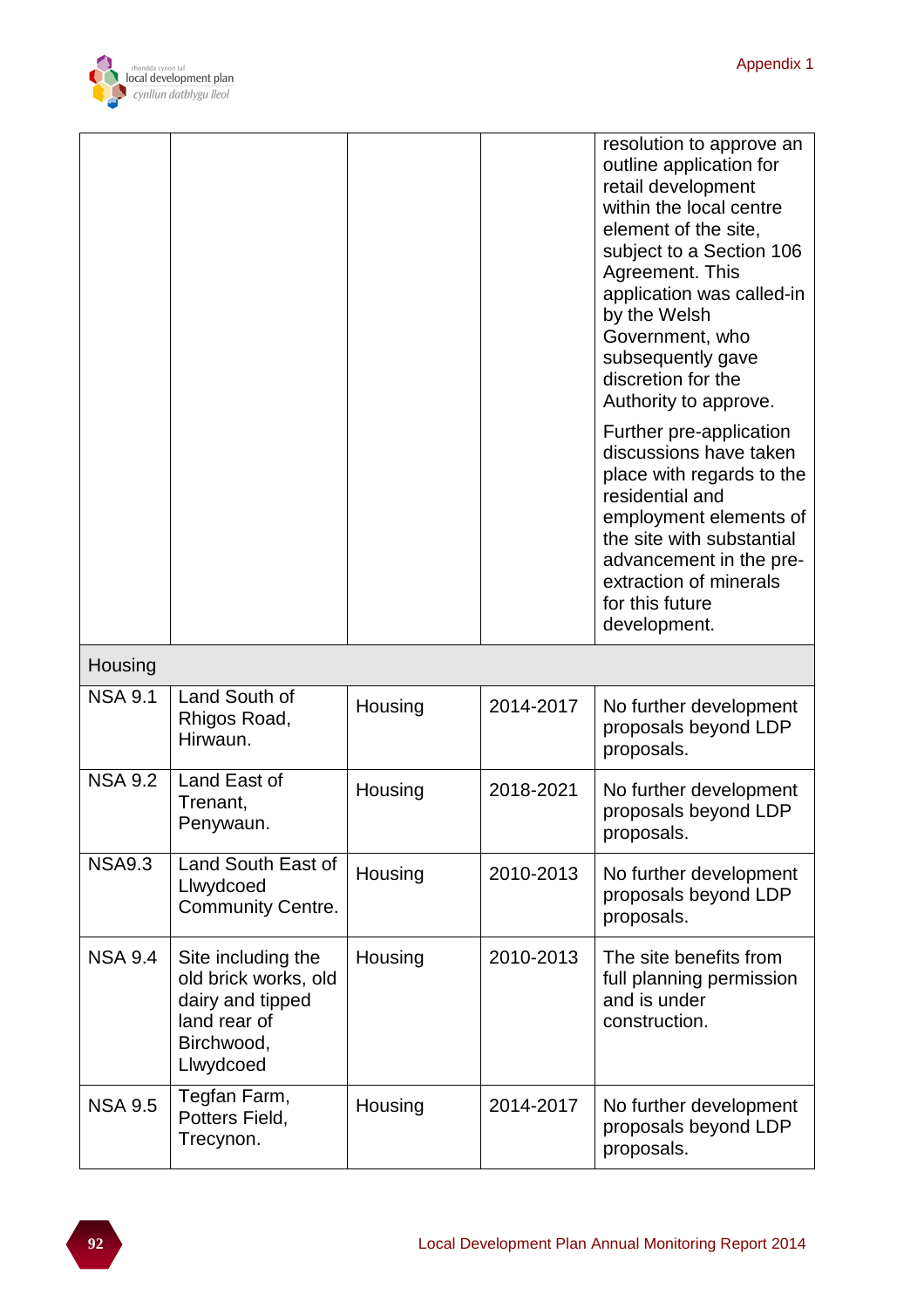

| <b>NSA 9.6</b>     | Land at Nant y<br>Wenallt, Abernant<br>Road, Abernant.              | Housing | 2010-2013 | No further development<br>proposals beyond LDP<br>proposals.                                                                                                                                                                                                         |
|--------------------|---------------------------------------------------------------------|---------|-----------|----------------------------------------------------------------------------------------------------------------------------------------------------------------------------------------------------------------------------------------------------------------------|
| <b>NSA 9.7</b>     | Land bordered by<br>Cefnpennar Road<br>and Phillip Row,<br>Cwmbach. | Housing | 2014-2017 | No further development<br>proposals beyond LDP<br>proposals.                                                                                                                                                                                                         |
| <b>NSA 9.8</b>     | Dyffryn Row,<br>Cwmbach.                                            | Housing | 2014-2017 | No further development<br>proposals beyond LDP<br>proposals.                                                                                                                                                                                                         |
| <b>NSA 9.9</b>     | Remainder of<br>Ynyscynon Farm,<br>Cwmbach.                         | Housing | 2018-2021 | Outline planning<br>application for 77<br>dwellings on 3.29<br>hectares approved<br>subject to a S106<br>Agreement. The site is<br>currently at appeal, with<br><b>Welsh Government</b><br>having told the applicant<br>to prepare an<br>Environmental<br>Statement. |
| <b>NSA</b><br>9.10 | Land to the end of<br>Godreaman Street,<br>Godreaman.               | Housing | 2010-2013 | The site benefits from<br>outline planning<br>permission. Further<br>discussions have taken<br>place on the details of a<br>future reserved matters<br>application.                                                                                                  |
| <b>NSA</b><br>9.11 | Gwernifor<br>Grounds, Mountain<br>Ash.                              | Housing | 2010-2013 | The site has been<br>developed.                                                                                                                                                                                                                                      |
| <b>NSA</b><br>9.12 | Land rear of<br>Maerdy Road,<br>Maerdy.                             | Housing | 2018-2021 | No further development<br>proposals beyond LDP<br>proposals.                                                                                                                                                                                                         |
| <b>NSA</b><br>9.13 | Land at<br>Gwernllwyn<br>Terrace,<br>Tylorstown.                    | Housing | 2018-2021 | No further development<br>proposals beyond LDP<br>proposals.                                                                                                                                                                                                         |
| <b>NSA</b><br>9.14 | <b>Site off Fenwick</b><br>Street,<br>Pontygwaith.                  | Housing | 2018-2021 | No further development<br>proposals beyond LDP<br>proposals.                                                                                                                                                                                                         |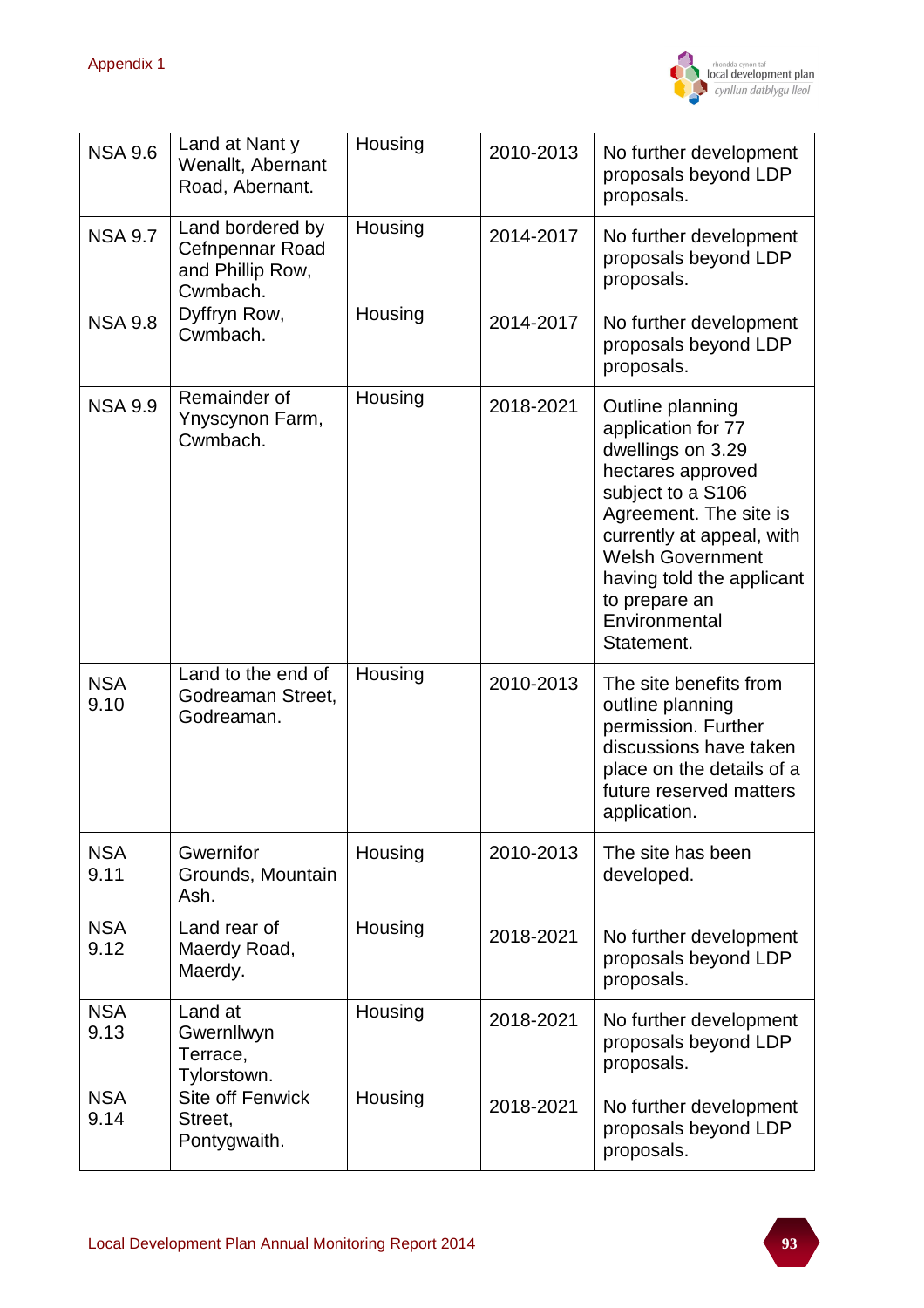

| <b>NSA</b><br>9.15 | Old hospital site<br>and school<br>playground,<br>Treherbert. | Housing    | 2018-2021 | An outline planning<br>application for 43<br>dwellings on the 1.83<br>hectares site has a<br>resolution for approval<br>subject to a Section 106<br>agreement.          |
|--------------------|---------------------------------------------------------------|------------|-----------|-------------------------------------------------------------------------------------------------------------------------------------------------------------------------|
| <b>NSA</b><br>9.16 | Site at the end of<br>Mace Lane,<br>Treorchy.                 | Housing    | 2018-2021 | Early pre-application<br>proposals and subject to<br>draft development brief.                                                                                           |
| <b>NSA</b><br>9.17 | <b>Site off Cemetery</b><br>Road, Treorchy.                   | Housing    | 2018-2021 | No further development<br>proposals beyond LDP<br>proposals.                                                                                                            |
| <b>NSA</b><br>9.18 | <b>Hospital Site,</b><br>Llwynypia.                           | Housing    | 2014-2017 | Outline planning<br>permission for approx'<br>190 dwellings on 8.09<br>hectares site, currently<br>subject to renewal.                                                  |
| <b>NSA</b><br>9.19 | Land at Park<br>Street, Clydach<br>Vale.                      | Housing    | 2018-2021 | No further development<br>proposals beyond LDP<br>proposals.                                                                                                            |
| <b>NSA</b><br>9.20 | <b>Land at Dinas</b><br>Road / Graig Ddu<br>Road, Dinas       | Housing    | 2018-2021 | Resolution to approve<br>outline planning<br>application for approx'<br>68 dwellings on 2.10<br>hectare site.                                                           |
| <b>NSA</b><br>9.21 | and at Catherine<br>Crescent, Cymmer.                         | Housing    | 2018-2021 | No further development<br>proposals beyond LDP<br>proposals.                                                                                                            |
| Employment/Retail  |                                                               |            |           |                                                                                                                                                                         |
| <b>NSA</b><br>14.1 | Ferndale &<br><b>Highfield Industrial</b><br>Estate, Maerdy.  | Employment | 2018-2021 | Application subject to<br>determination for a<br>mixed-use development<br>comprising employment<br>(B1 & B2), nursery (D1),<br>care home (C2), and<br>residential (C3). |
| <b>NSA</b><br>14.2 | North of Fifth<br>Avenue,<br>Hirwaun Industrial               | Employment | 2018-2021 | Consented for waste<br>management and<br>energy production                                                                                                              |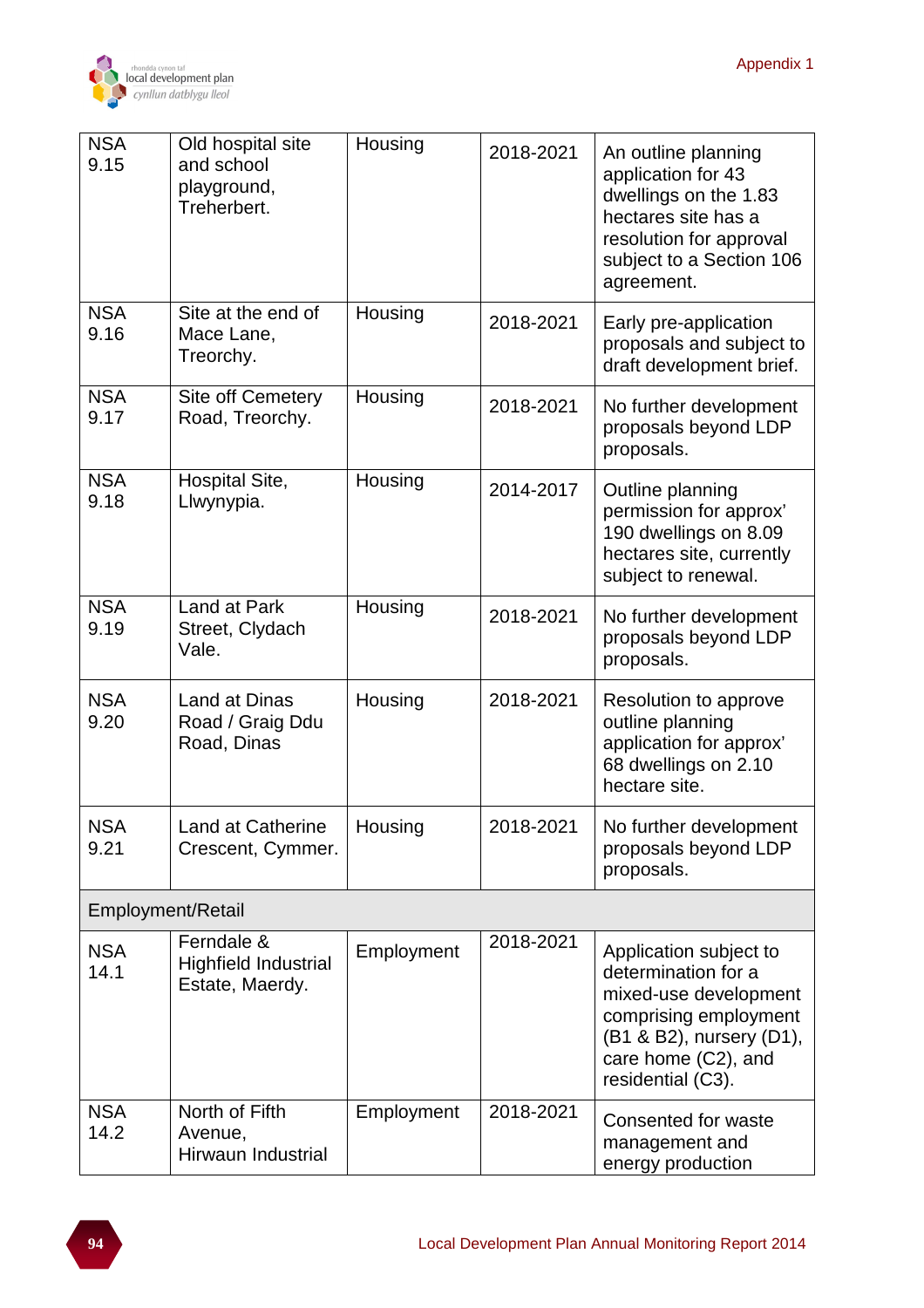

|                    | Estate, Hirwaun.                                            |            |           | operation in 2010.                                                                                                                                                                                                                                                                               |
|--------------------|-------------------------------------------------------------|------------|-----------|--------------------------------------------------------------------------------------------------------------------------------------------------------------------------------------------------------------------------------------------------------------------------------------------------|
| <b>NSA</b><br>14.3 | Land at Former<br>Mayhew Chicken<br>Factory, Trecynon.      | Employment | 2018-2021 | Early pre-application<br>proposals.                                                                                                                                                                                                                                                              |
| <b>NSA</b><br>14.4 | Cae Mawr<br>Industrial Estate,<br>Treorchy.                 | Employment | 2018-2021 | Full planning application<br>for hybrid retail and<br>employment<br>development subject to<br>determination.                                                                                                                                                                                     |
| <b>NSA</b><br>17.1 | Land at Oxford<br>Street, Mountain<br>Ash.                  | Retail     | 2018-2021 | No further development<br>proposals beyond LDP<br>proposals.                                                                                                                                                                                                                                     |
| <b>NSA</b><br>17.1 | Strategic Site 5:<br>Land South of<br>Hirwaun               | Retail     | 2018-2021 | There has been a<br>resolution to approve an<br>outline application for a<br>supermarket<br>development, subject to<br>a Section 106<br>Agreement. This<br>application has been<br>called-in by the Welsh<br>Government, who<br>subsequently gave<br>discretion for the<br>Authority to approve. |
|                    | <b>All Other Allocations</b>                                |            |           |                                                                                                                                                                                                                                                                                                  |
| <b>NSA</b><br>20.1 | Mountain Ash<br><b>Southern Cross</b><br><b>Valley Link</b> | Transport  |           | No further development<br>proposals beyond LDP<br>proposals.                                                                                                                                                                                                                                     |
| <b>NSA</b><br>20.2 | <b>Upper Rhondda</b><br><b>Fach Relief Road</b>             | Transport  |           | No further development<br>proposals beyond LDP<br>proposals.                                                                                                                                                                                                                                     |
| <b>NSA</b><br>20.3 | Mountain Ash<br><b>Northern Cross</b><br><b>Valley Link</b> | Transport  |           | No further development<br>proposals beyond LDP<br>proposals.                                                                                                                                                                                                                                     |
| <b>NSA</b><br>21.1 | Strategic Site 5:<br>Land South of<br>Hirwaun; (P&R)        | Transport  |           | No further development<br>proposals beyond LDP<br>proposals.                                                                                                                                                                                                                                     |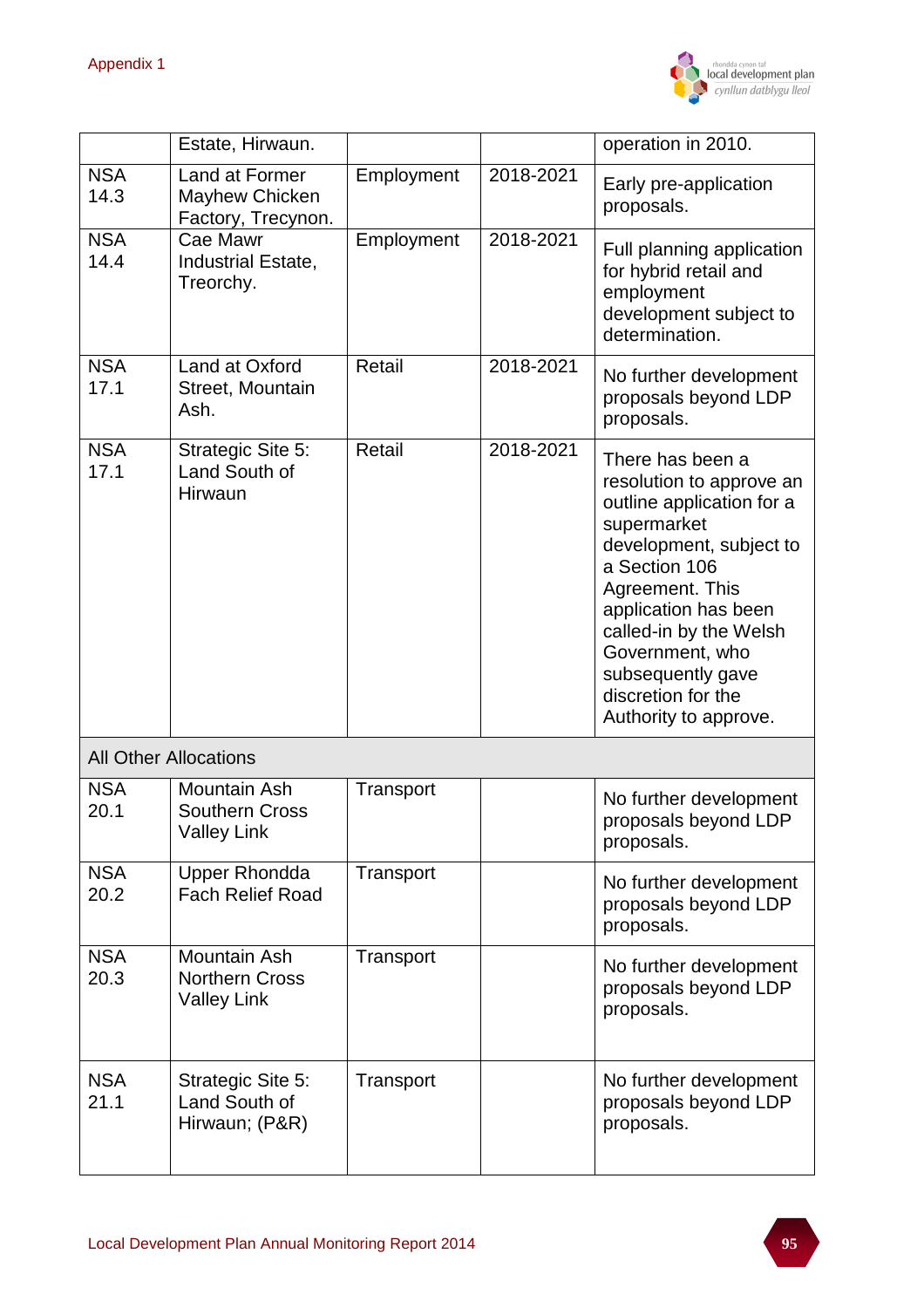

| <b>NSA</b><br>21.2 | Land south of Ty<br>Trevithick, adjacent<br>to A470,<br>Abercynon; (P&R)              | Transport           | No further development<br>proposals beyond LDP<br>proposals.                                            |
|--------------------|---------------------------------------------------------------------------------------|---------------------|---------------------------------------------------------------------------------------------------------|
| <b>NSA</b><br>21.3 | Expansion of<br>existing park and<br>ride facilities,<br>Robertstown.(P&R)            | Transport           | Development<br>completed.                                                                               |
| <b>NSA 22</b>      | Rail Network and<br><b>Station</b><br>Improvements<br>Hirwaun.                        | Transport           | No further development<br>proposals beyond LDP<br>proposals.                                            |
| <b>NSA</b><br>23.1 | The Rhondda<br><b>Community Route</b><br><b>Network</b>                               | <b>Cycle Routes</b> | Funding requested for<br>feasibility study.                                                             |
| <b>NSA</b><br>23.2 | The Cynon Valley<br><b>Cycle Route</b>                                                | <b>Cycle Routes</b> | Funding bid to be<br>requested for 2013/14<br>for scheme<br>development.                                |
| <b>NSA</b><br>23.3 | The Heads of the<br>Valley Cycleway &<br>links to Hirwaun<br><b>Industrial Estate</b> | <b>Cycle Routes</b> | Completed.                                                                                              |
| <b>NSA</b><br>23.4 | Pontygwaith to<br>Maerdy                                                              | <b>Cycle Routes</b> | No further development<br>proposals beyond LDP<br>proposals.                                            |
| <b>NSA</b><br>23.5 | Cwmaman to<br>Aberaman                                                                | <b>Cycle Routes</b> | Subject to feasibility<br>study.                                                                        |
| <b>NSA</b><br>23.6 | Lady Windsor to<br>Llanwonno                                                          | <b>Cycle Routes</b> | No further development<br>proposals beyond LDP<br>proposals.                                            |
| <b>NSA 27</b>      | <b>Land Reclamation</b><br><b>Schemes</b>                                             | Land<br>Reclamation | The Aberaman Colliery<br>scheme has been<br>completed. The<br>remaining schemes are<br>not yet started. |
| <b>NSA 28</b>      | Coleg Morgannwg,<br>Trecynon                                                          | Education           | No further development<br>proposals beyond LDP<br>proposals.                                            |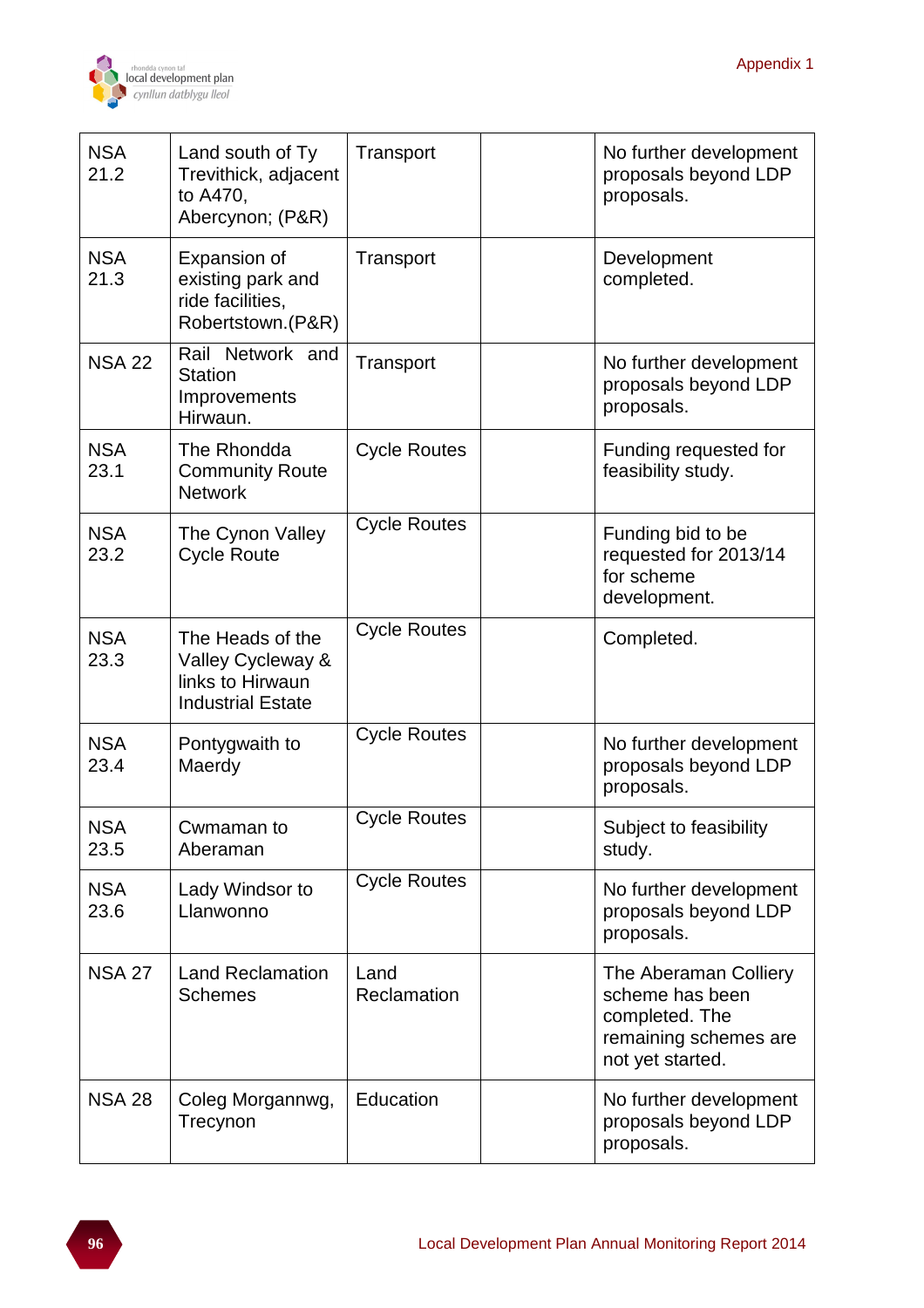

| Southern Strategy Area |                                                                                  |                        |                                |                                                                                                                                                                                                                                                                                                                                                                            |
|------------------------|----------------------------------------------------------------------------------|------------------------|--------------------------------|----------------------------------------------------------------------------------------------------------------------------------------------------------------------------------------------------------------------------------------------------------------------------------------------------------------------------------------------------------------------------|
| Policy                 | Location                                                                         | <b>Allocation Type</b> | Delivery<br>Period<br>Expected | <b>Status</b>                                                                                                                                                                                                                                                                                                                                                              |
| <b>Strategic Sites</b> |                                                                                  |                        |                                |                                                                                                                                                                                                                                                                                                                                                                            |
| SSA <sub>7</sub>       | <b>Former Cwm</b><br>Colliery and<br>Coking Works,<br>Tyn-y-Nant,<br>Pontypridd. | <b>Strategic Site</b>  | 2014-2017                      | <b>There</b><br>has<br>been<br>a<br>resolution to approve an<br>outline application<br>for<br>the<br>clearance<br>and<br>remediation of the site,<br>and a development of a<br>mix of uses including<br>851<br>residential<br>units,<br>school<br>primary<br>and<br><b>This</b><br>open<br>space.<br>decision<br>is<br>currently<br>subject to a Section 106<br>Agreement. |
| SSA <sub>8</sub>       | Talbot<br>Mwyndy /<br>Green Area                                                 | <b>Strategic Site</b>  | 2014-2021                      | There has been a full<br>for<br>approval<br>a<br>superstore within<br>the<br>proposed town centre<br>element of the site. This<br>was subsequent to the<br>previous resolution to<br>outline<br>approve<br>an<br>planning application for<br>the development of this<br>town<br>centre,<br>new<br>S <sub>106</sub><br>subject<br>to<br>a<br>Agreement.                     |
| SSA <sub>9</sub>       | Former OCC Site,<br>Llanilid (part)                                              | <b>Strategic Site</b>  | 2010-2013                      | A section of the site has<br>consent for 243<br>dwellings and is being<br>developed. There is also<br>a resolution to approve<br>a comprehensive<br>'hybrid' development<br>incorporating full and<br>outline elements,<br>subject to a Section 106<br>Agreement.                                                                                                          |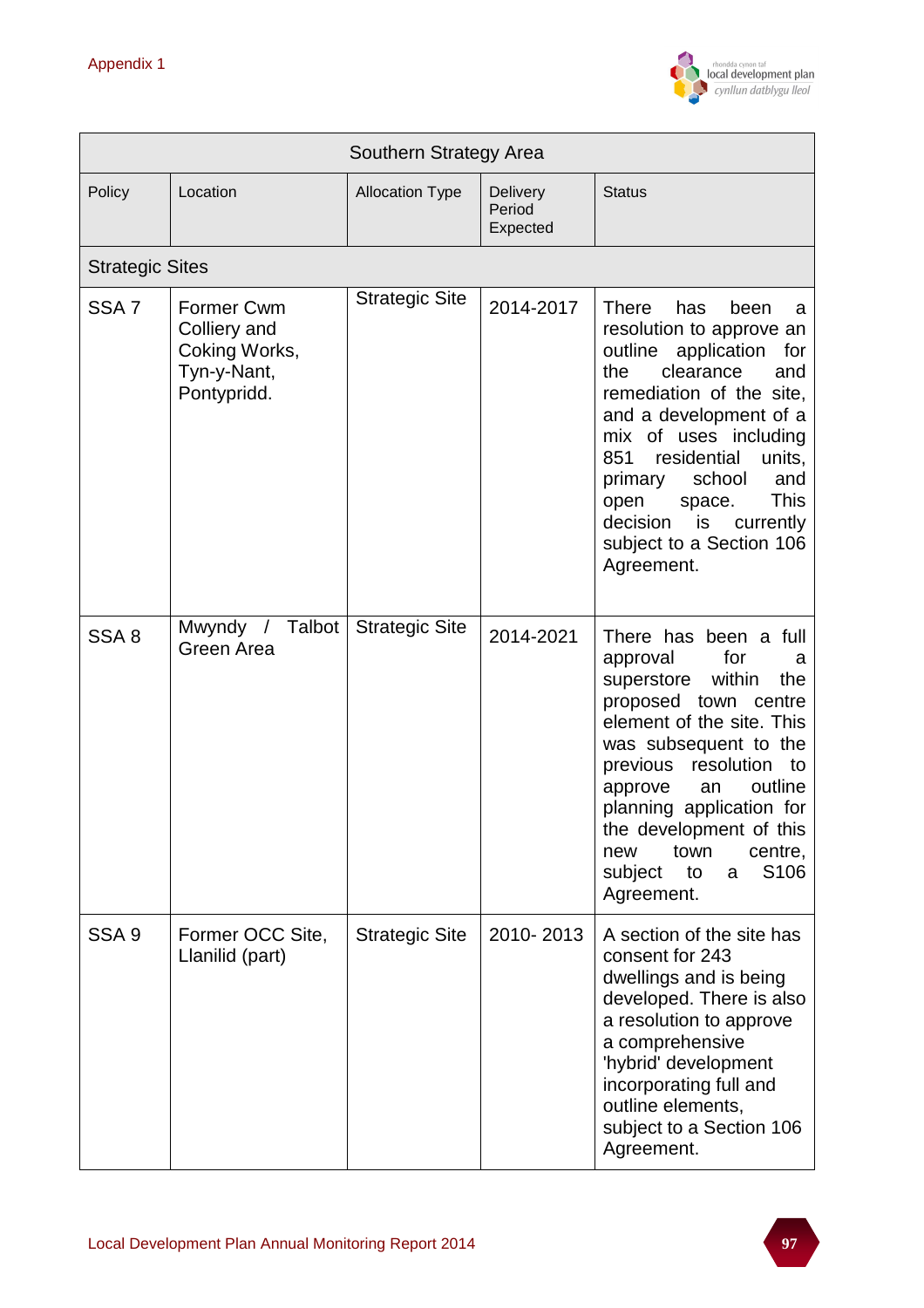

| Housing             |                                                                            |         |           |                                                                                                                             |  |
|---------------------|----------------------------------------------------------------------------|---------|-----------|-----------------------------------------------------------------------------------------------------------------------------|--|
| <b>SSA</b><br>10.1  | Cefn Lane,<br>Glyncoch.                                                    | Housing | 2014-2017 | No further development<br>proposals beyond LDP<br>proposals.                                                                |  |
| <b>SSA</b><br>10.2  | Trane Farm,<br>Tonyrefail.                                                 | Housing | 2010-2013 | Planning application<br>subject to determination<br>for 700 dwellings.                                                      |  |
| <b>SSA</b><br>10.3  | Collenna Farm,<br>Tonyrefail.                                              | Housing | 2014-2017 | Consented.                                                                                                                  |  |
| <b>SSA</b><br>10.4  | Bryngolau,<br>Tonyrefail.                                                  | Housing | 2014-2017 | No further development<br>proposals beyond LDP<br>proposals.                                                                |  |
| <b>SSA</b><br>10.5  | Site of the former<br>Hillside Club,<br>Capel Hill,<br>Tonyrefail.         | Housing | 2014-2017 | The site has outline<br>consent.                                                                                            |  |
| <b>SSA</b><br>10.6  | Land east of Mill<br>Street, Tonyrefail.                                   | Housing | 2014-2017 | Early pre-application<br>proposals.                                                                                         |  |
| <b>SSA</b><br>10.7  | Land at Gwern<br>Heulog, Coed Ely.                                         | Housing | 2010-2013 | Outline consent for<br>whole site, full consent<br>for approximately half of<br>site in 2012 - 13(for<br>132/54 dwellings). |  |
| <b>SSA</b><br>10.8  | Land rear of Tylcha<br>Wen Terrace,<br>Tonyrefail.                         | Housing | 2018-2021 | No further development<br>proposals beyond LDP<br>proposals.                                                                |  |
| <b>SSA</b><br>10.9  | Land part of Tylcha<br>Ganol Farm, south<br>of Mill Street,<br>Tonyrefail. | Housing | 2018-2021 | Early pre-application<br>proposals.                                                                                         |  |
| <b>SSA</b><br>10.10 | Land east of Hafod<br>Wen and North of<br>Concorde Drive,<br>Tonyrefail.   | Housing | 2014-2017 | No further development<br>proposals beyond LDP<br>proposals.                                                                |  |
| <b>SSA</b><br>10.11 | Land south of<br>Brynna Road,<br>Brynna.                                   | Housing | 2010-2013 | Early pre-application<br>proposals.                                                                                         |  |
| <b>SSA</b><br>10.12 | Land east of Dolau<br><b>County Primary</b><br>School, Bridgend            | Housing | 2010-2013 | Consented and under<br>construction.                                                                                        |  |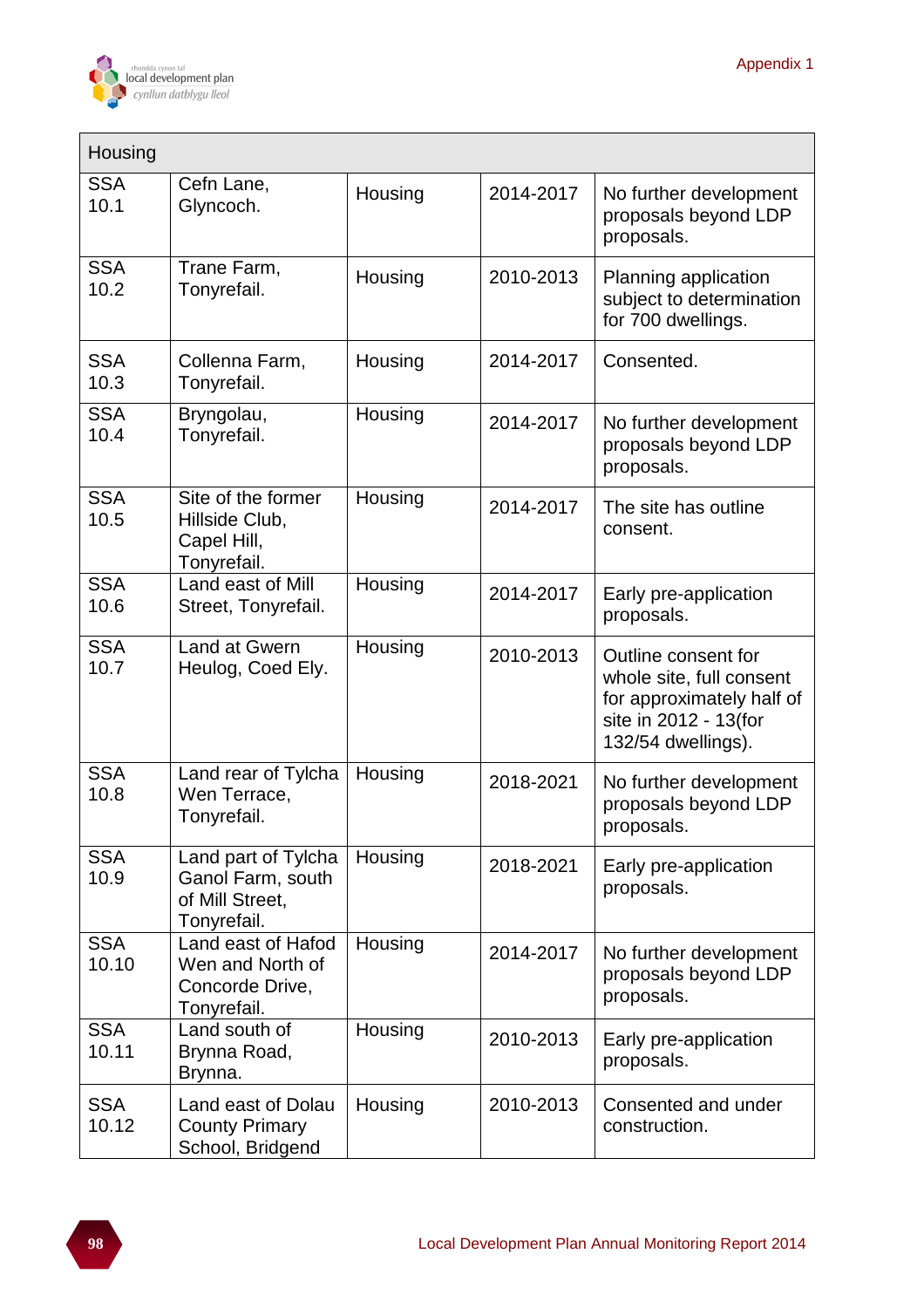

|                     | Road, Bryncae                                                                                                                      |            |           |                                                                                                                         |
|---------------------|------------------------------------------------------------------------------------------------------------------------------------|------------|-----------|-------------------------------------------------------------------------------------------------------------------------|
| <b>SSA</b><br>10.13 | West of Llechau,<br>Llanharry.                                                                                                     | Housing    | 2014-2017 | Consented and under<br>construction.                                                                                    |
| <b>SSA</b><br>10.14 | Penygawsi,<br>Llantrisant.                                                                                                         | Housing    | 2010-2013 | Planning application for<br>22 dwellings on 1.14<br>hectare site refused in<br>2013 and dismissed at<br>appeal in 2014. |
| <b>SSA</b><br>10.15 | Land south of<br><b>Brynteg Court,</b><br>Beddau.                                                                                  | Housing    | 2010-2013 | The site has full<br>permission and is under<br>construction.                                                           |
| <b>SSA</b><br>10.16 | The Link Site, Pen-<br>yr-Eglwys, Church<br>Village                                                                                | Housing    | 2010-2013 | Full planning application<br>for 107 dwellings<br>subject to determination.                                             |
| <b>SSA</b><br>10.17 | Glyntaff Farm,<br>Rhydyfelin.                                                                                                      | Housing    | 2014-2017 | Consented.                                                                                                              |
| <b>SSA</b><br>10.18 | Land south of The<br>Ridings, Tonteg<br>and east of Station<br>Road, Church<br>Village.                                            | Housing    | 2010-2013 | The site has full<br>permission and is under<br>construction.                                                           |
| Employment/Retail   |                                                                                                                                    |            |           |                                                                                                                         |
| <b>SSA</b><br>14.1  | Coed Ely,<br>Tonyrefail.                                                                                                           | Employment | 2018-2021 | No further development<br>proposals beyond LDP<br>proposals.                                                            |
| <b>SSA</b><br>14.2  | Land south of<br>Gellihirion<br>Industrial Estate,<br>Pontypridd.                                                                  | Employment | 2018-2021 | No further development<br>proposals beyond LDP<br>proposals.                                                            |
| <b>SSA</b><br>15.1  | Land adjacent to<br><b>Pontypridd Retail</b><br>Park. Either for<br>comparison goods<br>sales or for<br>convenience<br>goods sales | Retail     | 2018-2021 | Consented and<br>completed.                                                                                             |
| <b>SSA</b><br>15.2  | Strategic Site 8:<br>Former OCC Site,<br>Llanilid, Llanharan.                                                                      | Retail     | 2018-2021 | Subject to Section 106<br>agreement of hybrid<br>application.                                                           |
| <b>SSA</b><br>15.3  | Land east of Mill<br>Street, Tonyrefail.                                                                                           | Retail     | 2018-2021 | Early pre-application                                                                                                   |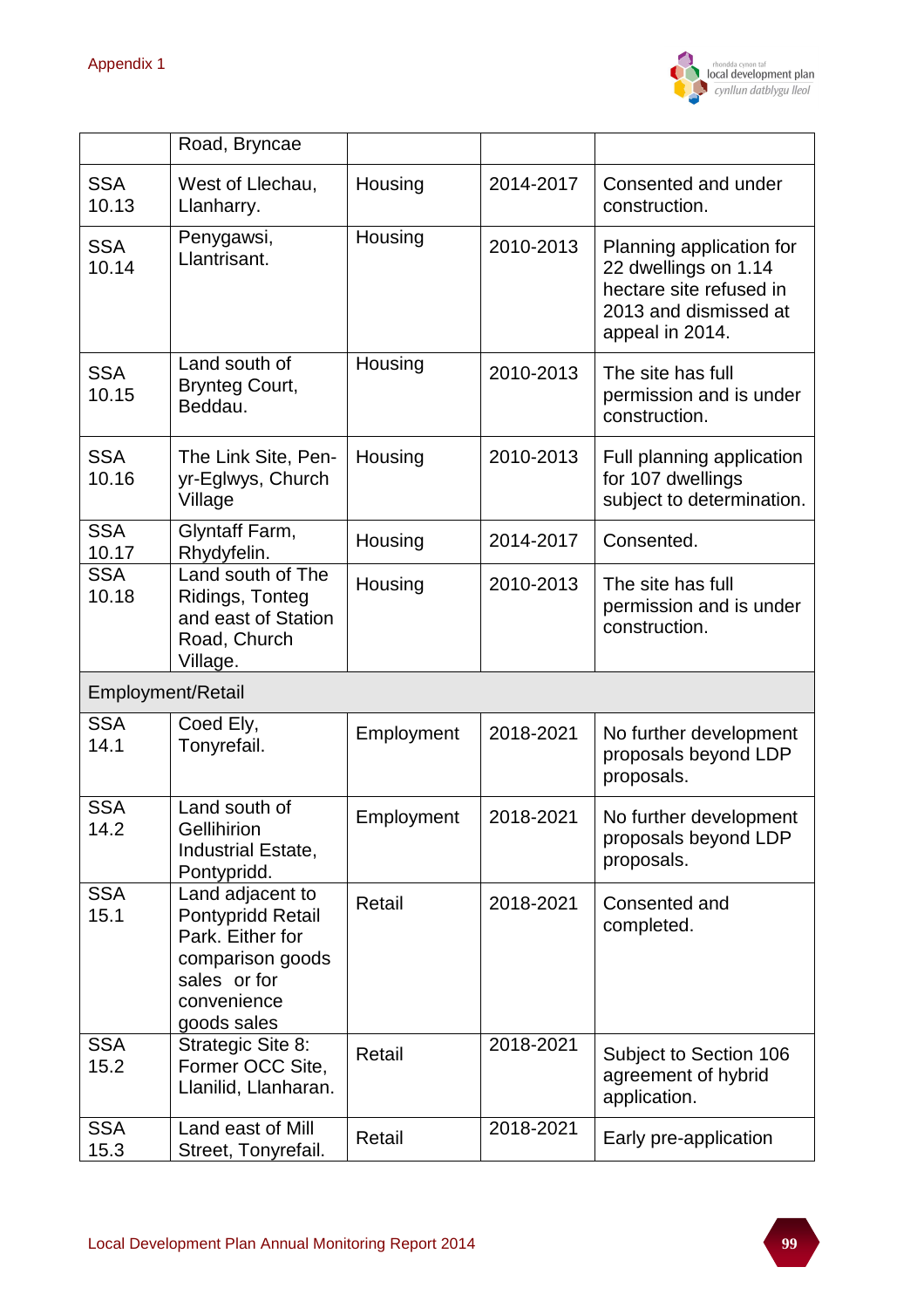

|                              |                                                     |                     |  | proposals.                                                                                                                                                                                                                   |  |
|------------------------------|-----------------------------------------------------|---------------------|--|------------------------------------------------------------------------------------------------------------------------------------------------------------------------------------------------------------------------------|--|
| <b>All Other Allocations</b> |                                                     |                     |  |                                                                                                                                                                                                                              |  |
| <b>SSA18.1</b>               | A473 Llanharan<br><b>Bypass</b>                     | Transport           |  | Highway proposals are<br>subject to resolution to<br>approve in line with the<br>large residential<br>application at Llanilid.                                                                                               |  |
| <b>SSA</b><br>18.2           | A473 Talbot Green<br><b>Bypass Dualling</b>         | Transport           |  | No further development<br>proposals beyond LDP<br>proposals.                                                                                                                                                                 |  |
| <b>SSA 19</b>                | Rail Network and<br><b>Station</b><br>Improvements  | Transport           |  | No further development<br>proposals beyond LDP<br>proposals.                                                                                                                                                                 |  |
| <b>SSA 20</b>                | Park and<br>Ride/Park and<br><b>Share Provision</b> | Transport           |  | The Park and Ride<br>expansion at Taffs Wells<br>Station was completed<br>during 2010/2011. An<br>application for the<br>redevelopment of an<br>adjacent employment<br>site proposes a further<br>extension to the facility. |  |
| <b>SSA</b><br>21.1           | <b>Treforest Connect</b><br>2                       | <b>Cycle Routes</b> |  | Completed.                                                                                                                                                                                                                   |  |
| <b>SSA</b><br>21.2           | Extension of<br>Connect 2 scheme<br>to Pontypridd,  | <b>Cycle Routes</b> |  | Completed.                                                                                                                                                                                                                   |  |
| <b>SSA</b><br>21.3           | Maesycoed to<br>Porth                               | <b>Cycle Routes</b> |  | Completed.                                                                                                                                                                                                                   |  |
| <b>SSA</b><br>21.4           | Glyntaff to<br>Nantgarw                             | <b>Cycle Routes</b> |  | Completed.                                                                                                                                                                                                                   |  |
| <b>SSA</b><br>21.5           | Trallwn to<br>Cilfynydd                             | <b>Cycle Routes</b> |  | Investigative study<br>indicates extensive work<br>and funding required.                                                                                                                                                     |  |
| <b>SSA</b><br>21.6           | Pontypridd to<br>Tonyrefail via<br>Llantrisant      | <b>Cycle Routes</b> |  | Two sections completed<br>and third section being<br>planned.                                                                                                                                                                |  |